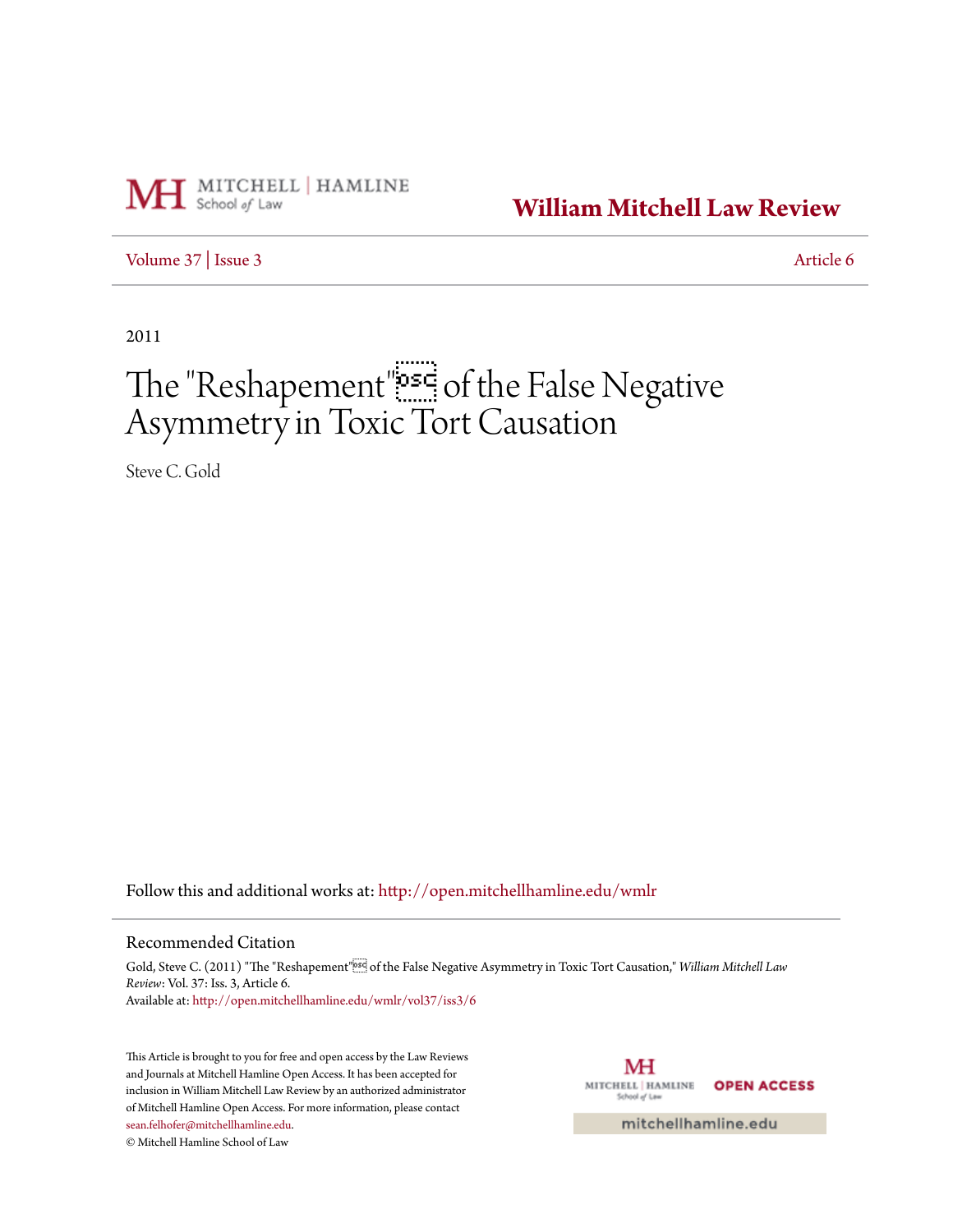## **THE "RESHAPEMENT" OF THE FALSE NEGATIVE ASYMMETRY IN TOXIC TORT CAUSATION**

By Steve C. Gold†

| П.  | THE JUDICIAL PREFERENCE FOR FALSE NEGATIVES IN                  |  |
|-----|-----------------------------------------------------------------|--|
|     |                                                                 |  |
|     | A. Judicial Treatment of General and Specific Causation 1511    |  |
|     |                                                                 |  |
|     | III. WHY DOES THE FALSE NEGATIVE ASYMMETRY EXIST, AND           |  |
|     |                                                                 |  |
|     | The Science Rationale: Courts as Serfs of Statistics 1536<br>A. |  |
|     | The Legitimacy Rationale: Courts in Need of Respect 1542<br>В.  |  |
|     | The Welfare Rationale: Courts as Policy Makers  1545<br>C.      |  |
| IV. | COMMENT C: RESHAPING TOWARD SYMMETRY  1560                      |  |
|     | General Causation and Specific Causation 1563<br>А.             |  |
|     | Epidemiologic Evidence and Relative Risk Thresholds  1566<br>В. |  |
|     |                                                                 |  |
|     | 2. Must Relative Risk Exceed Two?  1567                         |  |
|     | The Role of Scientific Judgment and Inference 1570<br>C.        |  |
|     | D.                                                              |  |
|     | 1. Ranes v. Adams Laboratories, Inc.  1573                      |  |
|     | 2. Milward v. Acuity Specialty Products Group, Inc.  1576       |  |
|     |                                                                 |  |

1

† Associate Professor of Law, Rutgers School of Law-Newark. I owe thanks to Stuart Deutsch, Michael Green, and Andrew Klein for reviewing earlier drafts, to participants at the Symposium on the Third Restatement of Torts held at Wake Forest University School of Law in 2009, to the staff of the William Mitchell Law Review, to research assistants Karina Levitian and Brian Matthews, to the librarians at the Rutgers Law Library, and to my patient and supportive wife, Jennifer Aley.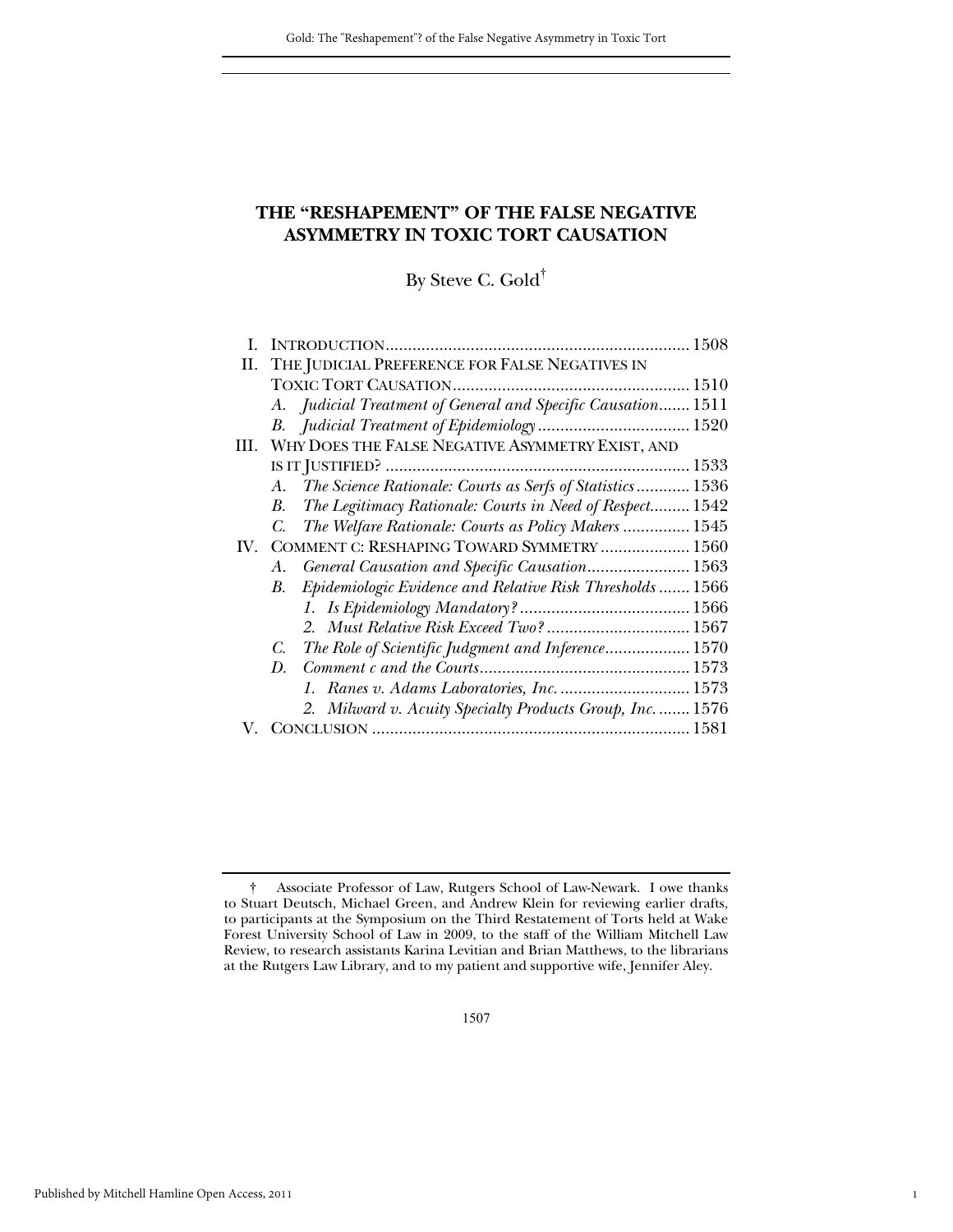#### I. INTRODUCTION

To err is human. But we humans decidedly dislike error in legal fact-finding, even though we know it occurs.<sup>1</sup> Confidence in and respect for the law as a method for dispute resolution depends on participants having a substantial degree of faith in the accuracy of legal fact-finding. Therefore, "getting it right" as often as possible is one key objective that informs the design of our legal system, its procedures, and its rules.<sup>2</sup>

The law does not claim infallibility, of course. Its standards of proof are not absolute. Nor does law necessarily treat all errors equally. The requirement of proof beyond a reasonable doubt in criminal cases evinces a strong preference for mistaken acquittal over mistaken conviction.<sup>3</sup> The clear and convincing standard applied in some civil cases reflects a weaker but definite view that in those cases, an erroneous affirmative finding of the proposition advocated is worse than an erroneous rejection of the proposition.<sup>4</sup> By contrast, the preponderance of the evidence standard of persuasion applied in most civil cases reflects, in principle, neutrality between incorrect impositions of liability and incorrect

3*. See*, *e.g.*, Alexander Volokh, *n Guilty Men*, 146 U. PA. L. REV. 173 (1997) (discussing origins, applications and variations of the maxim "[b]etter that ten guilty persons escape, than that one innocent suffer").

<sup>1</sup>*. See* Brandon L. Garrett, *The Substance of False Confessions*, 62 STAN. L. REV. 1051, 1052 (2010) ("[P]ostconviction DNA has exonerated 252 convicts, forty-two of whom falsely confessed to rapes and murders.").

 <sup>2.</sup> Russell Brown, *The Possibility of "Inference Causation": Inferring Cause-in-Fact and the Nature of Legal Fact-Finding*, 55 MCGILL L.J. 1, 14 (2010) ("[T]ruth-seeking is an elemental aspiration of our legal order."); Andrew R. Klein, *Causation and Uncertainty: Making Connections in a Time of Change*, 49 JURIMETRICS J. 5, 8 (2008)  $("L]$ aw and uncertainty will remain intertwined, but the quest for getting it right should continue unabated"); Vern R. Walker, *Preponderance, Probability and Warranted Factfinding*, 62 BROOK. L. REV. 1075, 1081 (1996) ("[I]deal of legal factfinding . . . entails attaining truth.").

<sup>4</sup>*. See, e.g.*, Colorado v. New Mexico, 467 U.S. 310, 316–17 (1984) (holding that error allocation principles warrant imposing a clear-and-convincing standard on a state seeking diversion of previously appropriated water, because the harm to the party losing water is usually certain and immediate while the benefits to the party diverting water may be speculative and remote); Christopher M. Pietruszkiewicz, *Conflating Standards of Review in the Tax Court: A Lesson in Ambiguity*, 44 HOUS. L. REV. 1337, 1366 n.167 (2008) (identifying patent infringement, involuntary commitment, parental rights termination, deportation, and denaturalization as types of cases in which clear and convincing evidence is required because they "involve more than the loss of money and concern important individual interests").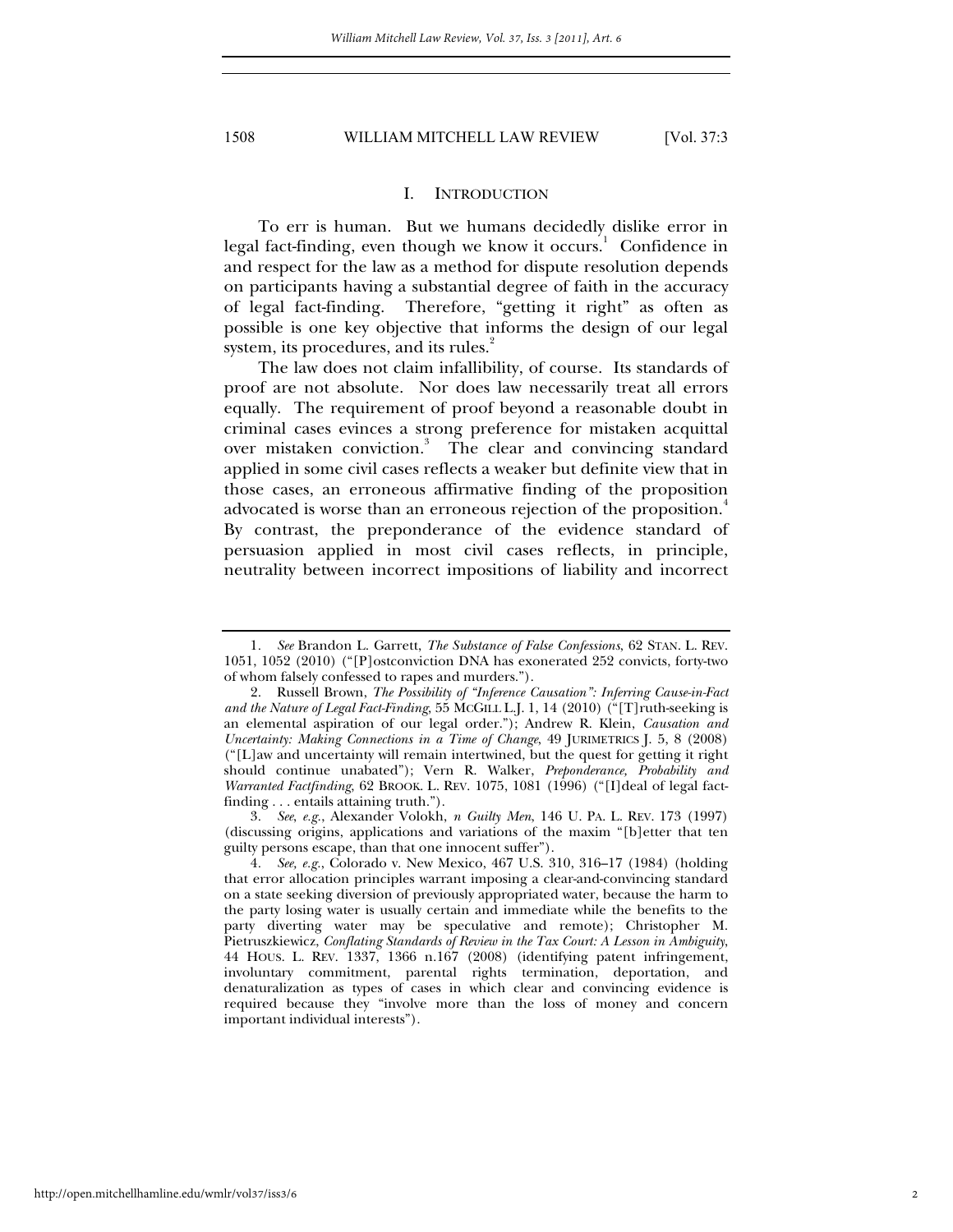refusals to impose liability, except in the rare case of evidence in perfect equipoise, when it breaks the tie in favor of the defense.<sup>6</sup>

When causation is at issue in toxic tort claims, however, this theory has not aligned well with judicial practice. Such cases may present genuine scientific uncertainty, in which there is reason to suspect a disease-exposure link and reason to doubt it. Each case must be resolved, but any resolution risks error. Causation might be found although the asserted causal link is or later proves to be non-existent: a false positive. Or causation might not be found even though the asserted causal link is or later proves to be true: a false negative.

 6. This is true, of course, only of matters deemed "elements" of the plaintiff's case. For affirmative defenses on which the defendant bears the burden of proof, the tie-breaker favors plaintiff.

7*. See* David L. Faigman, *Judges as "Amateur Scientists*,*"* 86 B.U. L. REV. 1207, 1212–14 (2006) (describing false positive and negative legal errors and illustrating that each of these errors may have distinctive costs). Scientists also distinguish between false positives and false negatives. Scientific research often compares some attribute of two samples to determine whether the attribute differs between the populations being sampled. The assumption that no difference exists is called the null hypothesis. David H. Kaye & David A. Freedman, *Reference Guide on Statistics*, *in* REFERENCE MANUAL ON SCIENTIFIC EVIDENCE 83, 167 (Fed. Judicial Ctr. ed., 2d ed. 2000). Statisticians conventionally divide sampling error into "Type I" error, which occurs when sampling error creates the illusion of a difference even though the populations' parametric values are the same, and "Type II" error, which occurs when the sample measurements fail to detect a real difference between the parametric values. *Id.* at 176. Type I and Type II errors can be characterized as "false negatives" and "false positives," respectively. *Id.* To avoid any implication that the potential errors in legal fact-finding discussed herein are

 <sup>5.</sup> RESTATEMENT (THIRD) OF TORTS: LIAB. FOR PHYSICAL & EMOTIONAL HARM § 28 cmt. e reporters' note (2010) ("The law has already decided that, while it attempts to minimize errors, for those that do occur the law treats as equally costly errors favoring plaintiffs or defendants in civil cases and adopted a preponderance standard that reflects that determination."); *see* Herman & MacLean v. Huddleston, 459 U.S. 375, 390 (1983) (explaining that a preponderance standard requires both sides to share the risk of error roughly equally, while "[a]ny other standard expresses a preference for one side's interests"). Some have questioned whether the preponderance standard should operate this way. *See, e.g.*, Howard v. Wal-Mart Stores, Inc., 160 F.3d 358, 359–60 (7th Cir. 1998) ("Judges, and commentators on the law of evidence, have been troubled by cases in which the plaintiff has established a probability that only minutely exceeds [fifty]-percent that his version of what happened is correct" because of the transaction costs of adjudication). Others have doubted that the preponderance standard as applied actually achieves an equal distribution of the risk of error. *See* Walker, *supra* note 2, at 1099–1109 (criticizing claim that preponderance standard, understood as probability greater than 0.5, produces equal numbers of errors in favor of plaintiffs and defendants); *id.* at 1119–20 (arguing that unbiased treatment of parties, distinct from equal error distribution, still requires "a mid-range decision value").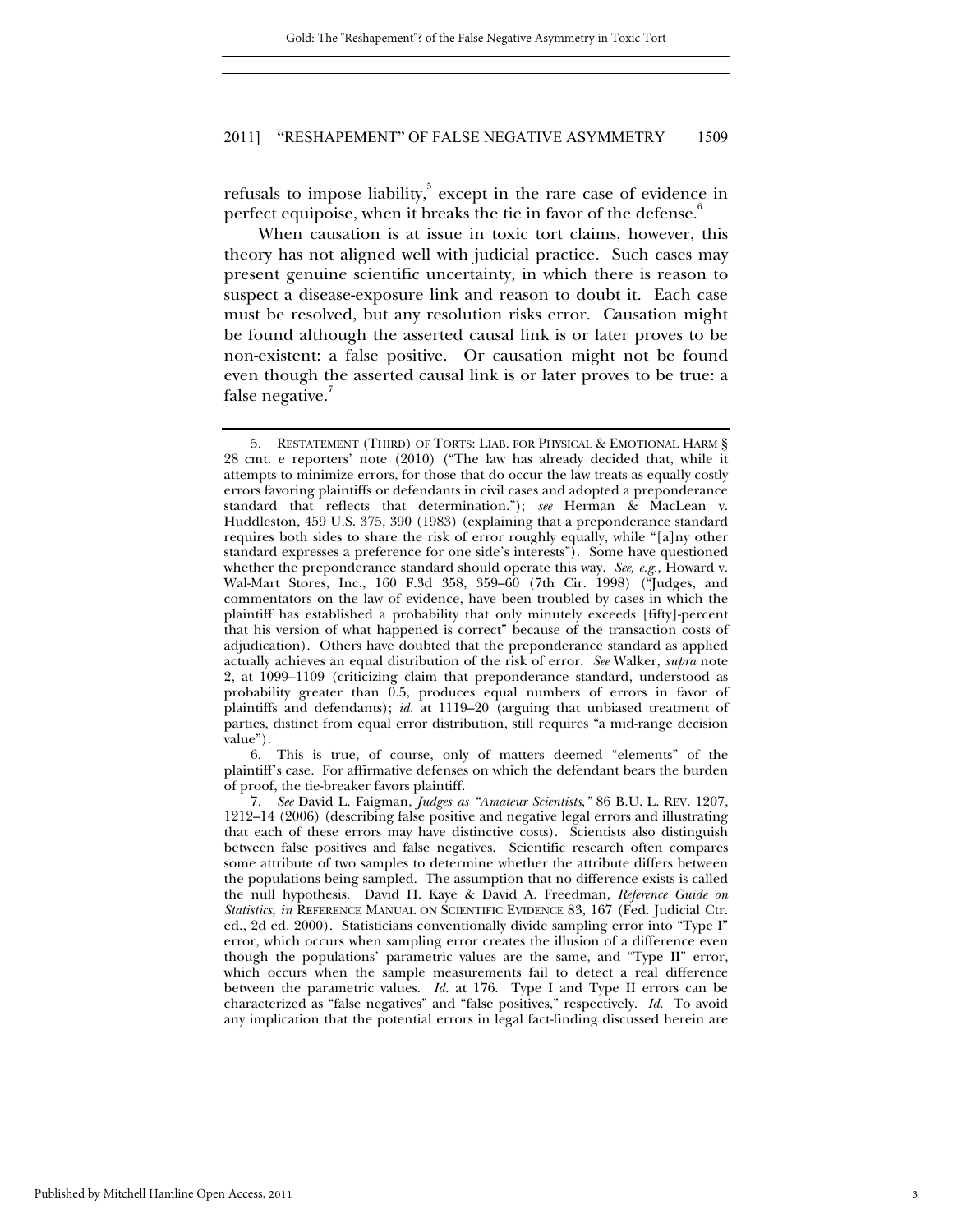In these circumstances, many courts do not behave as though the two types of error carry equal costs. Instead, using substantive requirements as well as evidentiary rules with dispositive effect, these courts demonstrate a preference for tolerating false negative findings on causation rather than risk false positive findings, creating a "false negative asymmetry" in toxic tort causation law.

Part II of this article argues that a widespread preference for false negatives on toxic tort causation can be inferred from the case law.<sup>8</sup> Part III examines several possible sources of the false negative asymmetry and assesses their explanatory and normative persuasiveness.<sup>9</sup> Part IV evaluates the extended treatment of toxic tort causation in the Restatement (Third) of Torts: Liability for Physical and Emotional Harm  $(2010)$  (Third Restatement)<sup>10</sup> and concludes that the Third Restatement<sup>11</sup> undermines the claim that the legal rules that produce the false negative asymmetry are mere enhancements to judicial truth-seeking.<sup>12</sup> Therefore, if the Third Restatement is properly understood and applied by courts, it could reshape toward symmetry the currently asymmetrical law of toxic tort causation.

## II. THE JUDICIAL PREFERENCE FOR FALSE NEGATIVES IN TOXIC TORT **CAUSATION**

Scientific uncertainty of a type not usually seen in other tort cases poses recognized, unique obstacles to proof of toxic tort causation.<sup>13</sup> Although some commentators have argued that these obstacles justify various proposals to relax the burden of proof, $14$ 

congruent with the statistical concepts, this Article uses "Type I" and "Type II" only in their statistical sense.

<sup>8</sup>*. See infra* Part II. This is not intended to suggest that case law is uniform or that all jurisdictions or all courts have applied the false negative asymmetry.

<sup>9</sup>*. See infra* Part III. This analysis focuses on the decision rules that create the asymmetry rather than the correctness of the outcome in individual cases, including the cases in which those rules were articulated.

 <sup>10.</sup> RESTATEMENT (THIRD) OF TORTS: LIAB. FOR PHYSICAL & EMOTIONAL HARM § 28 cmt. c, cmt. c reporters' note (2010).

 <sup>11.</sup> Unless otherwise made clear, "Third Restatement" herein refers generally to the Restatement (Third) of Torts: Liab. for Physical & Emotional Harm.

<sup>12</sup>*. See infra* Part IV.

 <sup>13.</sup> Conde v. Velsicol Chem. Corp., 804 F. Supp. 972, 995 (S.D. Ohio 1992) ("In toxic tort cases, the Court must be aware of 'the difficulty of scientists and hence of judges, lawyers, and jurors in knowing what reasonable inferences of causation to draw . . . .'" (citation omitted)); RESTATEMENT (THIRD) OF TORTS: LIAB. FOR PHYSICAL & EMOTIONAL HARM § 28 cmt. c (2010).

 <sup>14.</sup> Margaret A. Berger, *Eliminating General Causation: Notes Towards a New*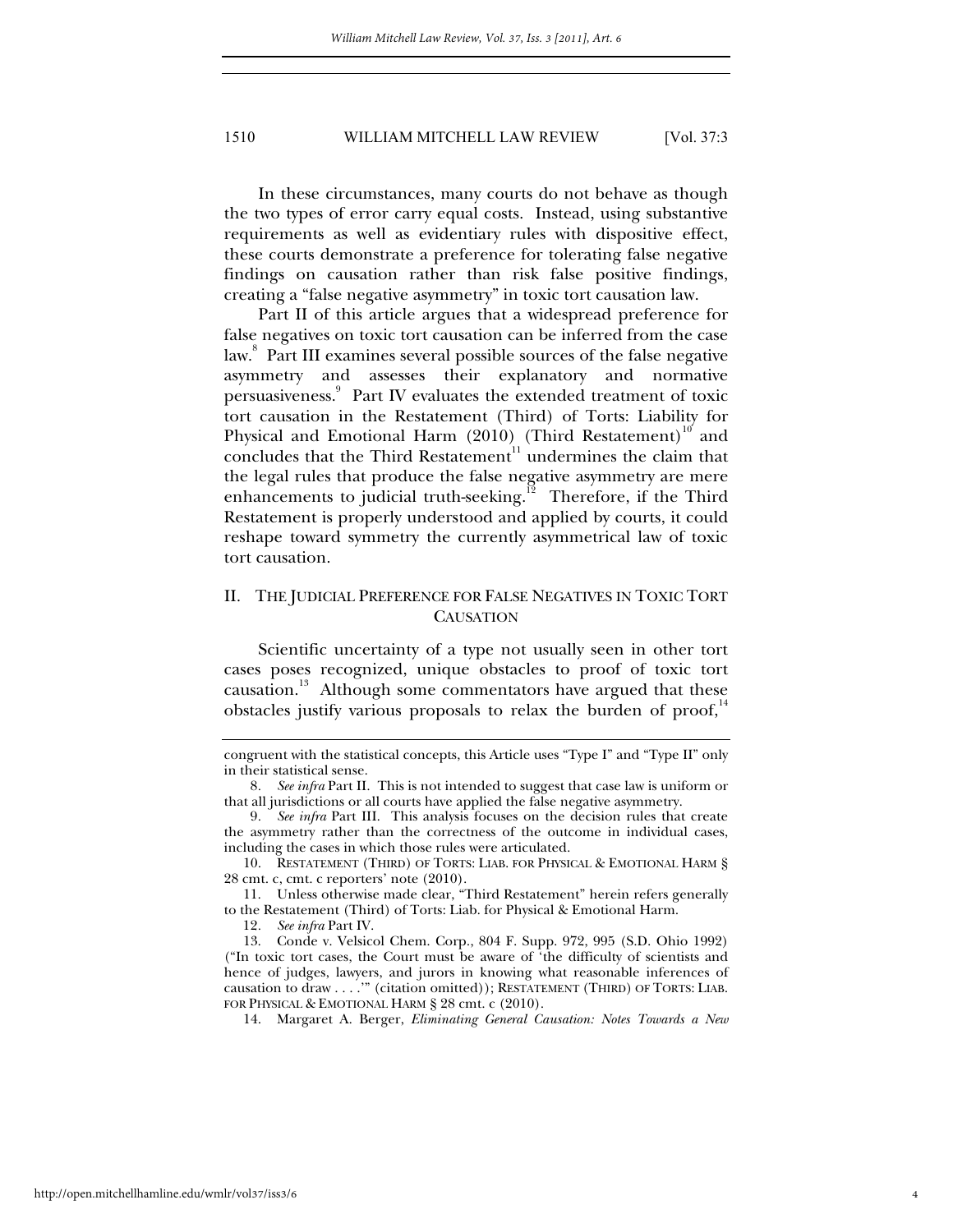courts for the most part continue to insist that toxic tort plaintiffs establish causation in the traditional counterfactual way: proving that, more likely than not, a plaintiff's illness or injury would not have occurred but for a defendant's tortious conduct.<sup>1</sup>

But to say that a plaintiff must prove but-for causation by a preponderance of the evidence is to begin rather than to end the inquiry, for the next question is what a plaintiff must accomplish to satisfy that burden. To give content to the factual causation element of a toxic tort claim, judges must make legal decisions about what evidence will be considered probative and what evidence will be considered sufficient (at least to create a triable issue). These choices, on a series of issues relating to both admissibility and sufficiency of evidence, reveal that many courts believe it is better to risk rejecting a plaintiff's claim of causation that (while uncertain) might be true than to risk finding a defendant liable based on a claim of causation that (while uncertain) might be untrue.

#### *A. Judicial Treatment of General and Specific Causation*

After a traumatic accident, fact-finders quite willingly infer causation from the simple temporal sequence that a plaintiff was uninjured before the accident and was suffering from harm afterward.<sup>16</sup> Courts rarely allow similar inference in toxic injury

16. RESTATEMENT (THIRD) OF TORTS: LIAB. FOR PHYSICAL & EMOTIONAL HARM §

*Theory of Justice and Toxic Torts*, 97 COLUM. L. REV. 2117 (1997) (arguing that not requiring proof of general causation would enhance tort law's corrective justice function); Thomas O. McGarity, *Proposal for Linking Culpability and Causation to Ensure Corporate Accountability for Toxic Risks*, 26 WM. & MARY ENVTL. L. & POL'Y REV. 1 (2001) (proposing an administrative and legislative approach using presumptions to link causation to culpability); David Rosenberg, *The Causal Connection in Mass Exposure Cases: A 'Public Law' Vision of the Tort System*, 97 HARV. L. REV. 849 (1984) (arguing that proportional recovery would improve tort law's efficiency performance).

<sup>15</sup>*. See, e.g.*, June v. Union Carbide Corp., 577 F.3d 1234, 1244 (10th Cir. 2009). The major exception has occurred where the causal link between a substance and a disease was relatively clear, and the principal problem was identifying the manufacturer or supplier of the particular disease-causing product. *See, e.g.*, Rutherford v. Owens-Ill., Inc., 941 P.2d 1203, 1219–20 (Cal. 1997) (holding that in light of "irreducible uncertainty" of determining which defendants' asbestos fibers actually contributed to cellular development of cancer, each product would be "a substantial factor in causing . . . the disease if . . . it was a substantial factor contributing to . . . [the] *risk* of developing cancer"); Hymowitz v. Eli Lilly & Co., 539 N.E.2d 1069, 1078 (N.Y. 1989) (approving market share liability in DES cases where injured daughters could not identify manufacturer of pill ingested by their mothers).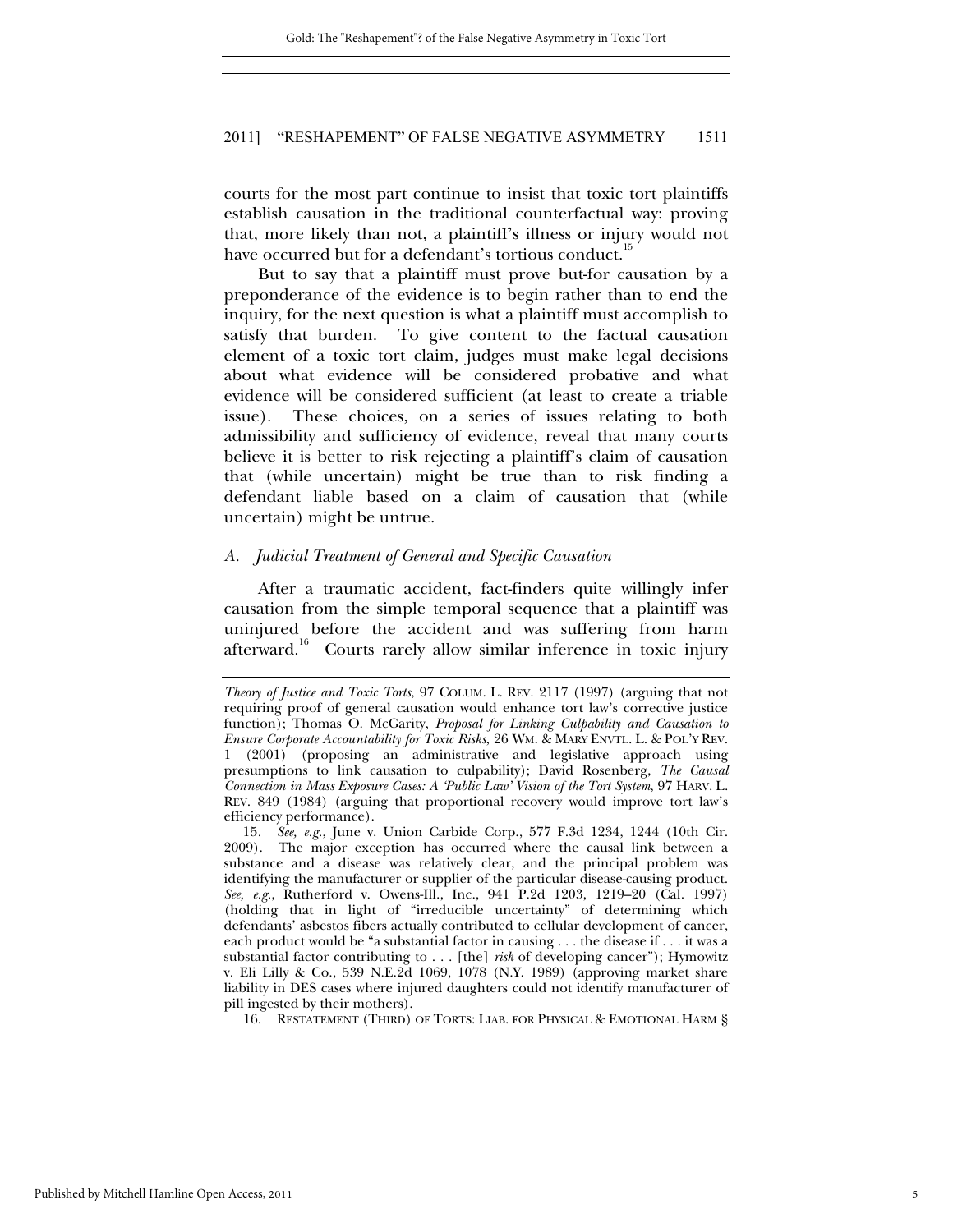cases, because of the invisible mechanism and delayed effect of toxic exposures, as well as the existence (except for "signature  $diseases<sup>17</sup>$  of other potentially sufficient causes of the harm suffered.<sup>18</sup> Instead, courts often have required toxic tort plaintiffs to prove both "general causation"—that the accused exposure is *capable* of causing the plaintiff's illness in at least *some* people—and "specific causation"—that the particular plaintiff's illness is an instance of the general causation possibility.<sup>19</sup> These concepts lurk, as a philosophical matter, in almost any causal inquiry, $\frac{20}{x}$  but their express invocation is virtually unique to toxic torts.<sup>21</sup>

18*. See, e.g.*, Michael D. Green, *The Future of Proportional Liability: The Lessons of Toxic Substances Causation*, *in* EXPLORING TORT LAW 352, 372–73 (M. Stuart Madden ed., 2005) (explaining causation difficulties in toxic tort cases).

19*. See, e.g.*, *In re* Baycol Prods. Litig., 596 F.3d 884, 889 (8th Cir. 2010) (noting that although plaintiff's experts could testify as to general causation, "the issue on appeal is specific causation"); Henricksen v. ConocoPhillips Co.*,* 605 F. Supp. 2d 1142, 1176 (E.D. Wash. 2009) (noting that plaintiff must prove both general and specific causation although the "court's ultimate focus" is proof that exposure caused the individual plaintiff's disease).

 20. Joseph Sanders, *The Controversial Comment c: Factual Causation in Toxic-substance and Disease Cases*, 44 WAKE FOREST L. REV. 1029, 1034 n.19 (2009); *see generally* RESTATEMENT (THIRD) OF TORTS: LIAB. FOR PHYSICAL & EMOTIONAL HARM § 28 cmt. c reporters' note (2010) (citing Joseph Sanders & Julie Machal–Fulks, *The Admissibility of Differential Diagnosis Testimony to Prove Causation in Toxic Tort Cases: The Interplay of Adjective and Substantive Law*, 64 LAW & CONTEMP. PROBS. 107, 110 n.13 (2001)).

 21. A few courts have borrowed these concepts and applied them to other types of cases in which the fact-finder could not readily infer causation from common experience. For example, in a case involving a house fire allegedly caused by a defective clothes dryer, the court described the general causation issue as whether restricted airflow could cause lint buildup in dryers and specific causation as whether this occurred in the particular dryer in question. Automobile Ins. Co. of Hartford v. Electrolux Home Prods., Inc., No. 08-CV-00623(A)(M), 2010 U.S. Dist. LEXIS 96153, at \*13–14 (W.D.N.Y. Sept. 15, 2010) (citing Amorgianos v. Nat'l R. Passenger Corp., 303 F.3d 256, 268 (2d Cir. 2002), a toxic tort case in which plaintiff alleged paint fumes caused nervous system damage) (excluding defense expert's testimony on specific causation for failure to rule out other causes).

<sup>28 (2010).</sup> 

 <sup>17.</sup> For a signature disease, exposure to a particular substance seems to account for virtually all known cases of the illness. *See, e.g.*, Norfolk & W. Ry. Co. v. Ayers, 538 U.S. 135, 142 n.4 (2003) ("Asbestos is the only cause of mesothelioma established thus far, although some instances of the disease are not traceable to asbestos."); *see also* Leslie Bender, *An Overview of Feminist Torts Scholarship*, 78 CORNELL L. REV. 575, 587 n.52 (identifying cervical and vaginal clear cell adenoma as signatures of *in utero* exposure to DES).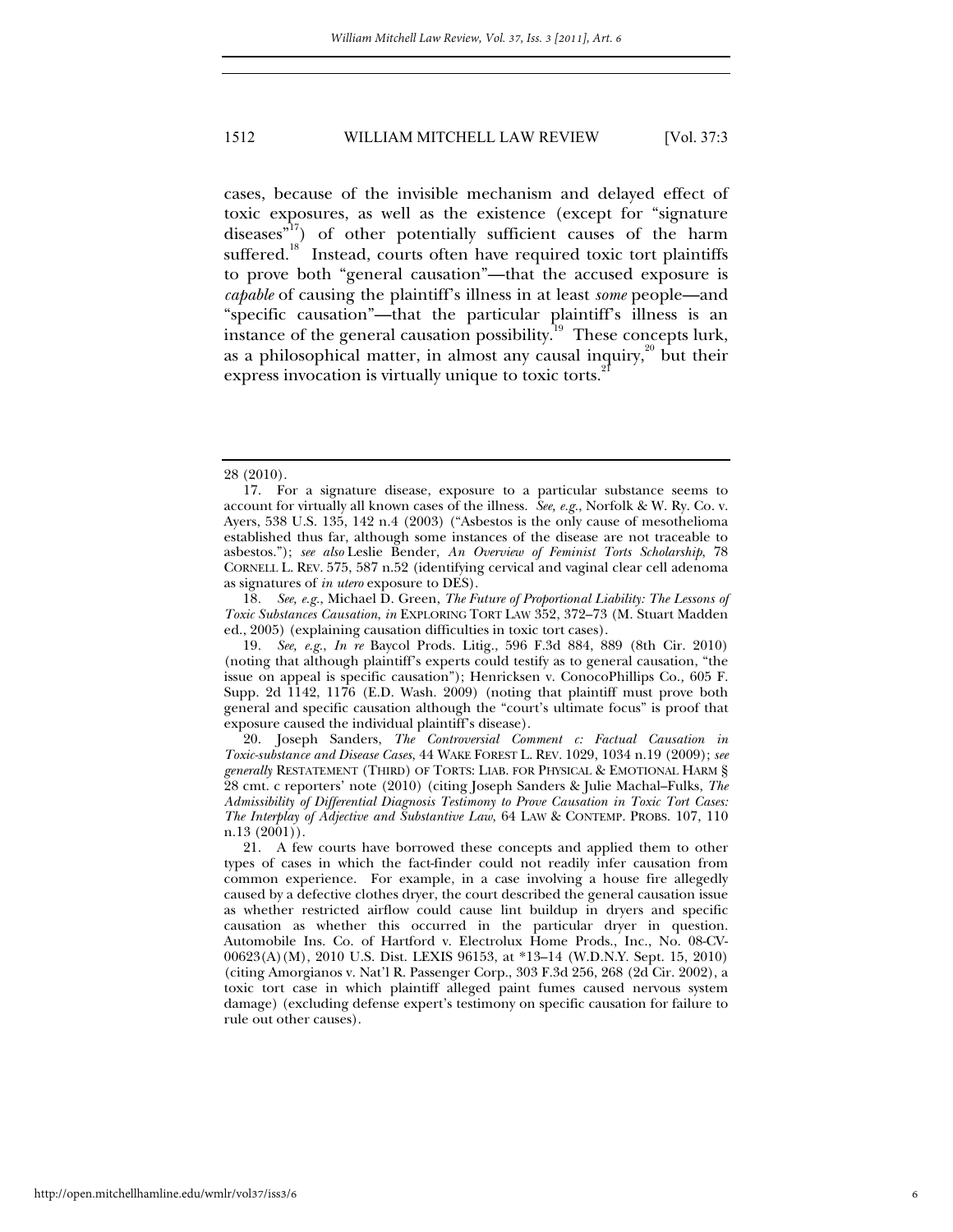The sharp distinction was originally urged by plaintiffs' lawyers seeking the leverage of class treatment in mass exposure cases, who argued that general causation was a common issue meriting classwide adjudication even if each plaintiff's claim of specific causation required individual resolution.<sup>22</sup> The distinction invited courts to consider independently what evidence would support reasonable inferences, as opposed to impermissible speculation, of general and specific causation. To the extent courts treat general and specific causation as separate elements requiring distinct proof, plaintiffs who already confront scientific uncertainty may be required to jump two hurdles instead of one—increasing the likelihood of false negative adjudications on causation.

Casey v. Ohio Medical Products<sup>23</sup> illustrates the thought process. Defendant moved to exclude plaintiff's proffered expert testimony that halothane<sup>24</sup> caused plaintiff's chronic hepatitis. "The term

 <sup>22.</sup> Joseph Sanders traced judicial use of these terms to an opinion in the *Agent Orange* litigation. Sanders, *supra* note 20, at 1030 n.5 (citing *In re* Agent Orange Prod. Liab. Litig., 570 F. Supp. 693, 695 (E.D.N.Y. 1983)). The Judicial Panel on Multidistrict Litigation had earlier concluded that the "characteristics" of Agent Orange, "including its allegedly toxic nature," presented factual issues common to multiple cases. *In re* Agent Orange Prod. Liab. Litig., No. M.D.L. 381, 1980 U.S. Dist. LEXIS 9945, at \*5–6 (J.P.M.L. Jan. 29, 1980). The district judge assigned to the transferred multidistrict litigation quickly recognized that "there is a major dispute over whether Agent Orange *can cause* the injuries in question, and there are *separate disputes* over whether the exposure claimed in each case *did cause* the injuries claimed." *In re* Agent Orange Prod. Liab. Litig., 506 F. Supp. 762, 783 (E.D.N.Y. 1980) (emphasis added). Therefore, class treatment made sense for "the many questions embodied in the concept of 'general causation,'" even though "issues of specific causation and damages will . . . ultimately require individual consideration." *Id.* at 787–88; *see also In re* Diamond Shamrock Chems. Co., 725 F.2d 858 (2d Cir. 1984); *In re* "Agent Orange" Prod. Liab. Litig., 100 F.R.D. 718, 722–24 (E.D.N.Y. 1983) (formally certifying class action in part because general causation was common issue), *mandamus denied*. *But see, e.g., In re* Tetracycline Cases, 107 F.R.D. 719, 733 (W.D. Mo. 1985) (rejecting plaintiff's argument that general causation was common issue justifying class certification). In another early use of these terms, some courts and commentators used "general causation" to refer to the link between a particular material (e.g. asbestos) and a disease, and used "specific causation" to refer to the link between a particular defendant's product containing that material and a particular plaintiff's disease. *See, e.g.*, Menne v. Celotex Corp., 641 F. Supp. 1429, 1436 (D. Kan. 1986); Richard Delgado, *Beyond Sindell: Relaxation of Cause-in-Fact Rules for Indeterminate Plaintiffs*, 70 CALIF. L. REV. 881, 882 n.8 (1982).

 <sup>23. 877</sup> F. Supp. 1380 (N.D. Cal. 1995).

 <sup>24.</sup> Halothane is a halogenated hydrocarbon used as an anesthetic. U.S. DEPT. OF LABOR, OCCUPATIONAL SAFETY & HEALTH GUIDELINE FOR HALOTHANE, http://63.234.227.130/SLTC/healthguidelines/halothane/recognition.html (last visited Jan. 24, 2011).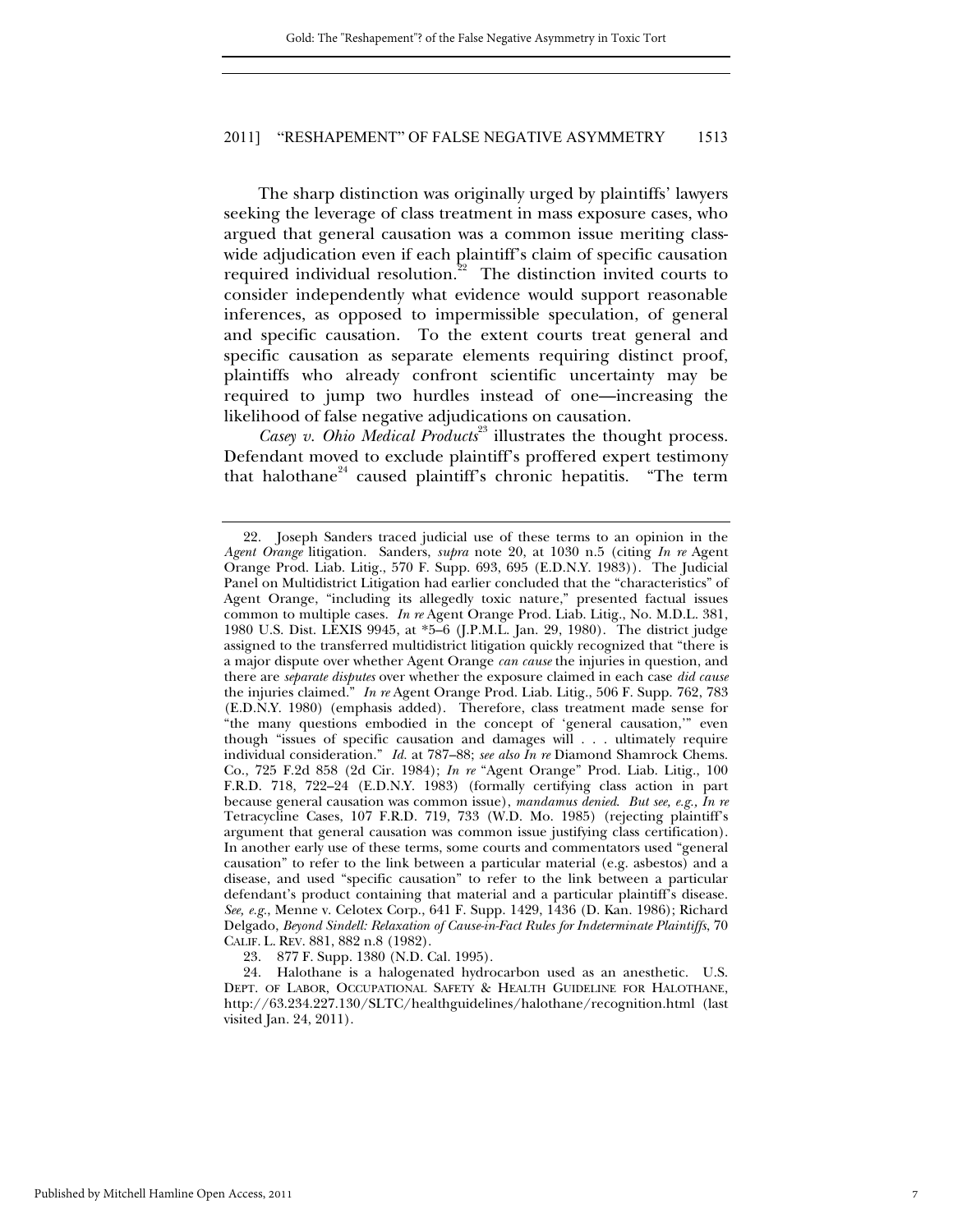'causation' has two meanings here," the court explained, $25$  and the evidence in support of each "meaning" of causation must be examined separately.<sup>26</sup> Persuaded by defendant's expert's testimony that "there has never been a reported case or an epidemiological study plausibly linking halothane to chronic active hepatitis," the court ruled that plaintiff's proffered expert testimony on general causation was unreliable and inadmissible.<sup>27</sup>

With that, the court might have dispensed with discussion of specific causation, but it chose to address specific causation "because specific causation is a vital step in the required chain of legal causation . . . . "<sup>28</sup> The court held that plaintiff's proffered expert testimony on specific causation, too, was both inadmissible and insufficient.<sup>29</sup> In doing so, the court offered a glimpse of what it would require as evidence of specific causation:

Plaintiff again relies upon Dr. Harrison to establish specific causation. Dr. Harrison does so in paragraphs of his declaration in which he analyzes the information known about the progress of plaintiff's disease and plaintiff's possible pre-existing conditions. However, direct evidence is scant—not because of any lack of diligence on Dr. Harrison's part, but because of the limited information available about plaintiff's pathology and the lengthy fifteen year period of his decline. With scant direct evidence, Dr. Harrison's opinion about "did" must rely heavily upon this opinion about "can."<sup>30</sup>

The key is the court's desire for "direct" evidence, whatever that might be. This demand is akin to a requirement of "particularistic" evidence on specific causation,<sup>31</sup> in contrast to (and

30*. Id.*

<sup>25</sup>*.* 877 F. Supp. at 1382 (citing Daubert v. Merrell Dow Pharms., 43 F.3d 1311, 1315 (9th Cir. 1995)).

<sup>26</sup>*. Id*. at 1383 (noting that plaintiff's expert testimony "must include both general causation (can halothane cause chronic active hepatitis) and specific causation (did plaintiff's exposure to halothane cause his chronic active hepatitis)").

<sup>27</sup>*. Id*. at 1384–86.

<sup>28</sup>*. Id.* at 1386; *see also* Dunn v. Sandoz Pharms. Corp., 275 F. Supp. 2d 672, 676 (M.D.N.C. 2003) (noting that, because the court excluded plaintiff's expert testimony on general causation, "it is unnecessary to consider" experts who would testify on specific causation).

<sup>29</sup>*. Casey*, 877 F. Supp. at 1386.

<sup>31</sup>*. See* Joseph Sanders, *Apportionment and Proof in Toxic Injury Cases*, 10 KAN. J.L. & PUB. POL'Y 200, 202 (2000) (noting that particularistic evidence has been the "holy grail" of toxic tort cases).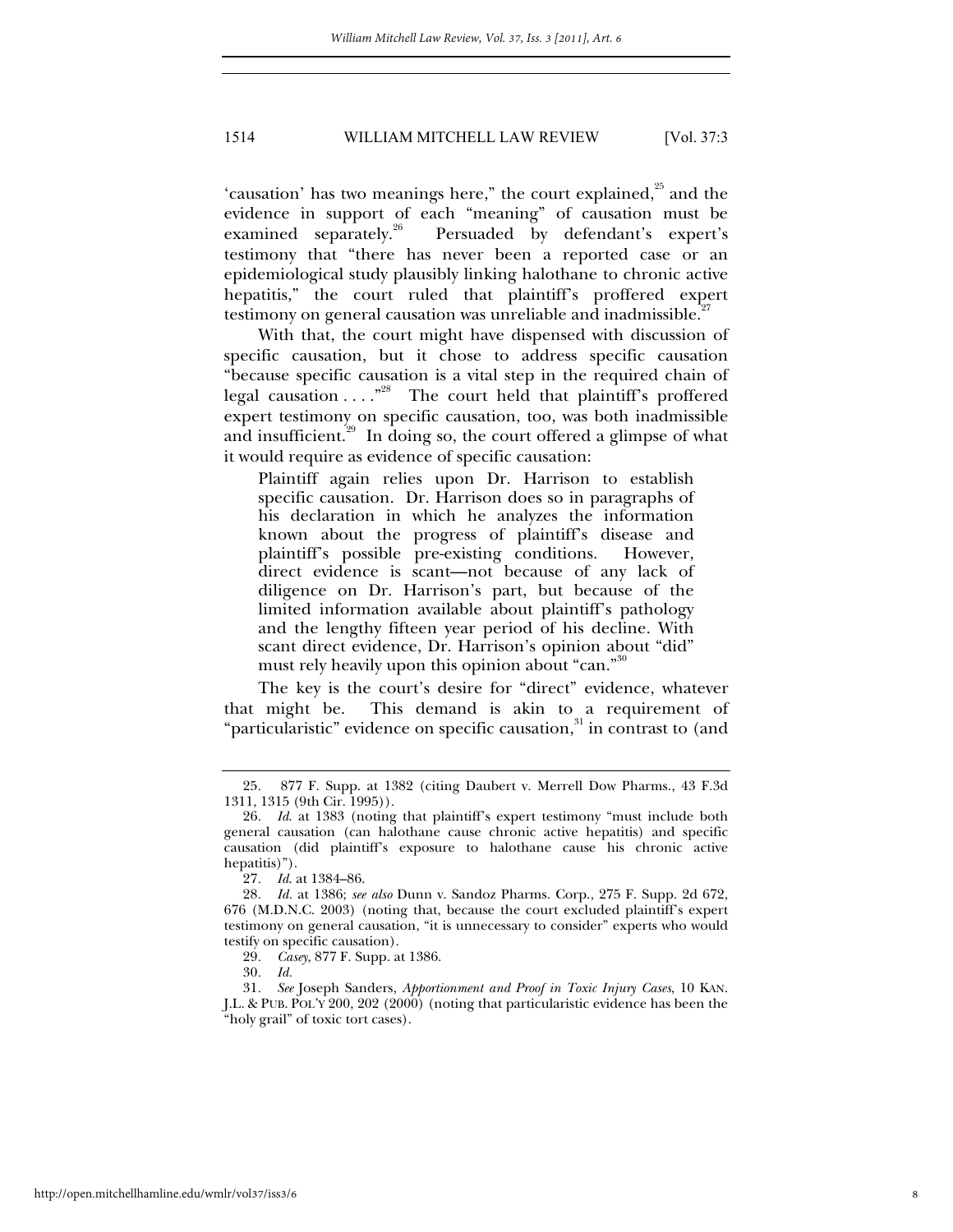in addition to) an insistence on group-based epidemiologic evidence on general causation.<sup>32</sup> Much judicial analysis of specific causation betrays continued uneasiness with cases that lack such individualized proof. For example, in *Henricksen v. ConocoPhillips Co.*, 33 the court rejected plaintiff's attempt to prove specific causation in the face of defense testimony that most cases of plaintiff's disease were idiopathic: 34

[T]he only reason cited for distinguishing Henricksen's disease from one of "no known cause" was the existence of a known risk factor, namely exposure to benzene. Standing alone, the presence of a known risk factor is not a sufficient basis for ruling out idiopathic origin in a particular case . . . . [Plaintiff's expert] could have compared the presentation of Henricksen's symptoms with those in chemically induced AML cases . . . . None of the features characteristic or commonly seen in secondary AML have been associated with Henricksen's case.

The lack of some kind of corroborative particularistic evidence has been important in other cases as well. $36$  Alternatively, some courts have said that to "satisfy specific causation, plaintiff's expert witnesses were required to exclude *all other possible causes*" of plaintiff's condition, $37$  an impossible demand. $38$  Courts that use less

 <sup>32.</sup> The court's exclusion of plaintiff's expert's opinion on general causation relied heavily on the absence of epidemiologic evidence. *Casey*, 877 F. Supp. at 1384–85.

 <sup>33. 605</sup> F. Supp.2d 1142 (E.D. Wash. 2009).

 <sup>34.</sup> The court appeared to equate idiopathic cases ("with no readily identifiable cause") with "endogenous" cases ("onset without external or environmental stimulus"). *Id.* at 1149.

<sup>35</sup>*. Id.* at 1162–63.

<sup>36</sup>*. See, e.g.*, Tamraz v. Lincoln Elec. Co., 620 F.3d 665, 671 (6th Cir. 2010) (noting that plaintiff's expert could not describe any tests he had done "to tell the difference between a welder with idiopathic Parkinson's disease and a welder . . . tipped into the Parkinson's disease by welding"); Cord v. City of Los Angeles, No. B167756, 2004 Cal. App. Unpub. LEXIS 8967, at \*5 (2d Dist. Sept. 30, 2004) (noting defense expert's testimony that because plaintiffs did not test for biomarkers of exposure, "'it is impossible to determine to a medical certainty'" whether decedent had been exposed to a potentially carcinogenic dose); *see also*  Tompkin v. Philip Morris USA, Inc., 362 F.3d 882, 890 n.5, 894 (6th Cir. 2004) (describing "devastating" trial testimony by defense expert that decedent's cancerous tissue lacked histological and genetic changes caused by tobacco smoke).

 <sup>37.</sup> Wade-Greaux v. Whitehall Labs., Inc., 874 F. Supp. 1441, 1473 (D.V.I. 1994) (emphasis added).

<sup>38</sup>*. See* Heller v. Shaw Inds., Inc., 167 F.3d 146, 156 (3d Cir. 1999) (holding that district court erred in requiring expert to rule out all alternative possible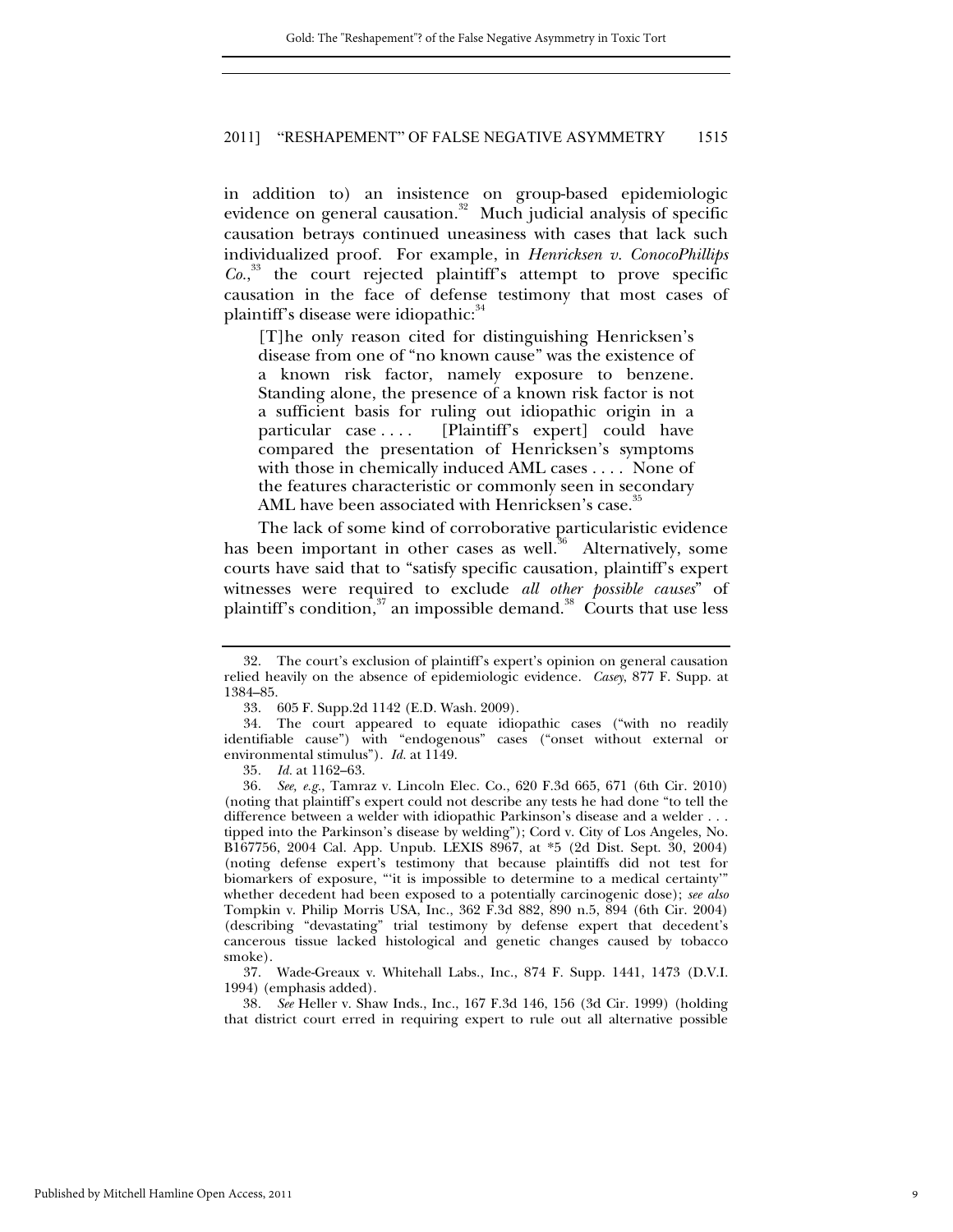absolute language nevertheless often impose very high burdens for ruling out other possible causes.<sup>39</sup>

These holdings do not merely restate the traditional causation burden. They define that burden by deciding when inferences will be permitted in the face of incomplete scientific understanding.<sup>40</sup> Despite disclaimers, $41$  holdings like these make it nearly impossible for a plaintiff to succeed if a significant proportion of the incidence of a disease is unexplained, because there is no way to exclude the unknown. $42$ 

Such rulings, though they may seem justified if unknown causes account for eighty or ninety percent of the incidence of plaintiff's disease,<sup>43</sup> quite consciously impose on plaintiffs the burden of ignorance. $^{44}$  The ignorance at issue, moreover, is not ignorance of the alleged causal link between plaintiff's exposure and plaintiff's illness, but of the causes of plaintiff's illness in general.<sup>45</sup> Over time, that ignorance may gradually yield to

40*. See, e.g.*, *Henricksen*, 605 F. Supp. 2d at 1168.

41*. See, e.g.*, *id.* at 1162 ("This is not to say that where most diagnoses of a disease are idiopathic it is impossible to prove specific causation.").

42*. Wade-Greaux*, 874 F. Supp. at 1485 (noting that plaintiff's experts "either have not excluded or cannot exclude," among other things, "those unknown events that cause the great majority of birth defects.").

44*. See* Wendy E. Wagner, *Choosing Ignorance in the Manufacture of Toxic Products*, 82 CORNELL L. REV. 773, 775, 792–93 (1997).

45*. See, e.g.*, Tamraz v. Lincoln Elec. Co., 620 F.3d 665, 668 (6th Cir. 2010) ("The causes of Parkinson's Disease range from the obscure to the unknown.").

causes); Stubbs v. City of Rochester, 124 N.E. 137, 140 (N.Y. 1919) (noting that ruling out all potential sources of plaintiff's typhoid would be impossible, and refusing to require plaintiff "to eliminate sources [of plaintiff's disease] which had not yet been determined or ascertained").

<sup>39</sup>*. See, e.g.*, Soldo v. Sandoz Pharms. Corp., 244 F. Supp. 2d 434, 551–52 (W.D. Pa. 2003) (holding, while purportedly following *Heller*, that plaintiff must "reliably rule out" any alternative cause that defendant shows is "plausible"); Merrell Dow Pharms., Inc. v. Havner, 953 S.W.2d 706, 720 (Tex. 1997) (stating that even if reliable epidemiologic evidence shows that exposure more than doubled risk, "if there are other plausible causes . . . that could be negated, the plaintiff must offer evidence excluding those causes with reasonable certainty"); *cf.*  Henricksen v. Conoco Phillips Co., 605 F. Supp. 2d 1142, 1162 (E.D. Wash. 2009) (noting that to be admissible, "expert testimony need not rule out all alternative causes" but excluding testimony for failure to rule out alternative cause of "no known cause").

 <sup>43.</sup> RESTATEMENT (THIRD) OF TORTS: LIAB. FOR PHYSICAL & EMOTIONAL HARM § 28 cmt. c (2010) ("When the causes of a disease are largely unknown, however, differential etiology is of little assistance."); *see also Henricksen*, 605 F. Supp. 2d at 1149 (accepting as fact that eighty to ninety percent of all cases of plaintiff's illness are of idiopathic origin).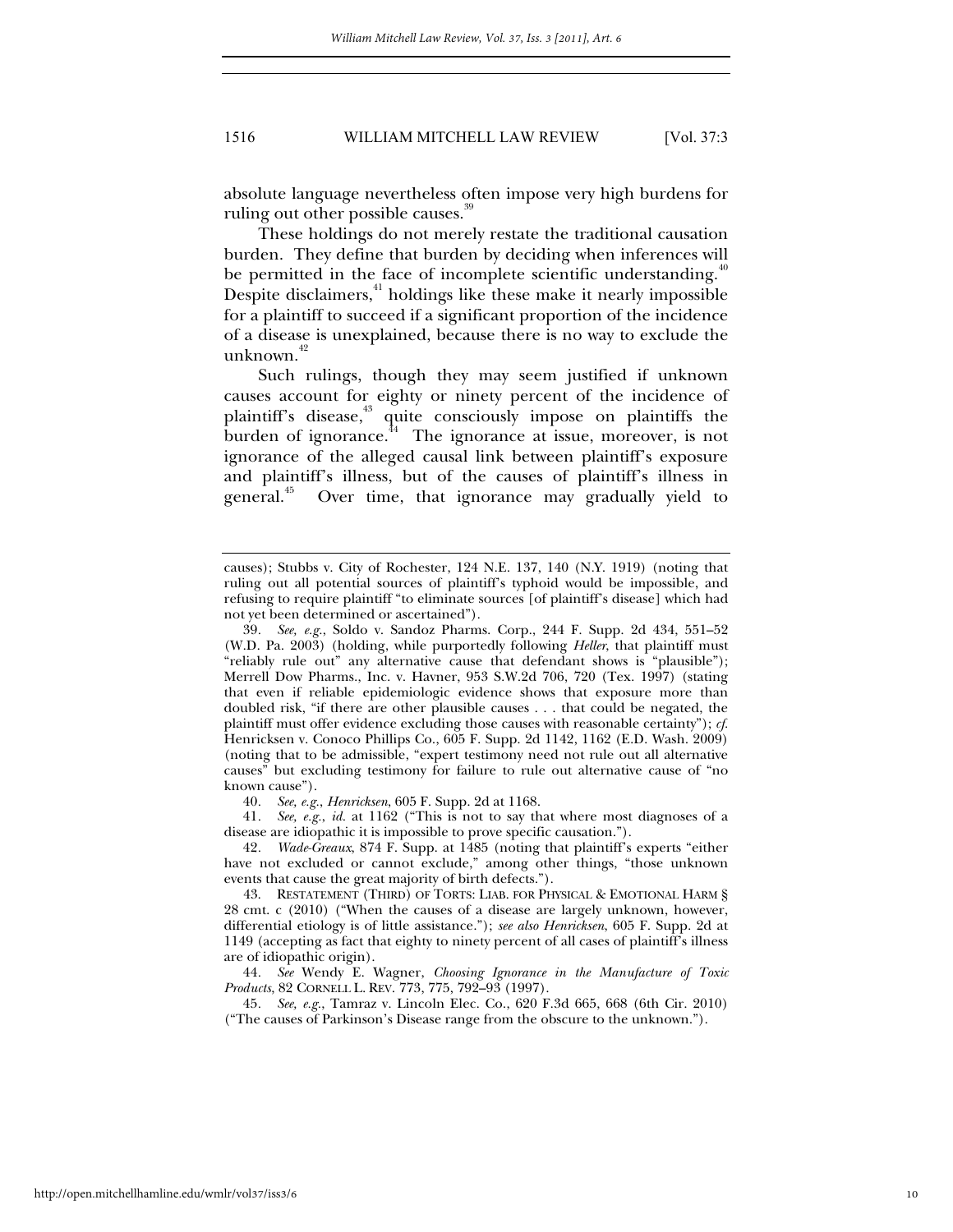knowledge.<sup>46</sup> While science strives toward the perhaps unattainable goal of identifying every cause of a plaintiff's disease, the percentage of cases attributed to unknown etiology will decline. At what point is the residuum of unexplained disease small enough for a court to conclude that an expert could rule out enough alternative causes to be allowed to testify? To draw that line is to define the set of cases in which even plaintiffs exposed to known risk factors, rather than the defendants who do the exposing, bear the cost of gaps in knowledge.

Ironically, the problem of unknown etiology inverts the original dichotomy of general-versus-specific causation, in which courts questioned whether group-based epidemiology could speak to the cause of an individual plaintiff's condition.<sup>47</sup> Courts that demand particularistic proof rely on a *group-based* characteristic, a significant proportion of idiopathic cases, to support the inference that the plaintiff has failed to introduce admissible and sufficient proof of causation in an *individual* case.<sup>48</sup>

Such reasoning may be valid—or not. Consider, for example, the relation between asbestos and mesothelioma, frequently described as a "signature" disease.<sup>49</sup> Among persons not exposed to asbestos, mesothelioma is vanishingly rare.<sup>50</sup> As a consequence, the relative risk for those exposed—the ratio of the incidence of disease in the exposed population to its incidence in the unexposed population—is extremely high.<sup>51</sup> Nevertheless, sources

51*. See Osteen*, 307 N.W.2d at 518 (noting that among asbestos workers, incidence of mesothelioma is approximately seven percent); TOD ZUCKERMAN & MARK RASKOFF, 3 ENVIRONMENTAL INSURANCE LITIGATION: LAW AND PRACTICE § 26:5 n.5 (2010) (quoting MARK H. BEERS ET AL., THE MERCK MANUAL OF DIAGNOSIS AND

<sup>46</sup>*. Id.* (describing testimony that researchers recently discovered genetic and environmental causes for forms of parkinsonism previously considered idiopathic).

<sup>47</sup>*. See supra* Part II.A.

<sup>48</sup>*. See supra* notes 29, 30 and accompanying text.

<sup>49</sup>*. See, e.g.*, Torrejon v. Mobil Oil Co., 876 So. 2d 877, 892 (La. Ct. App. 2004); Anita Bernstein, *Asbestos Achievements*, 37 SW. U.L. REV. 691, 703 (2008); Jamie A. Grodsky, *Genomics and Toxic Torts: Dismantling the Risk-Injury Divide*, 59 STAN. L. REV. 1671, 1730–31 (2007).

<sup>50</sup>*. In re* Asbestos Litig., 900 A.2d 120, 132 (Del. Super. Ct. 2006) ("[B]ackground incidence rate [of mesothelioma] is basically zero."); Osteen v. A. C. & S., Inc., 307 N.W.2d 514, 518 (Neb. 1981) (describing evidence that "incidence of peritoneal mesothelioma is almost negligible in the population at large," estimated by plaintiff's expert to be one in 10,000 deaths); Gerald W. Boston, *A Mass-Exposure Model of Toxic Causation: The Content of Scientific Proof and the Regulatory Experience*, 18 COLUM. J. ENVTL. L. 181, 294 (1993) (stating incidence of mesothelioma in general population is approximately two per million).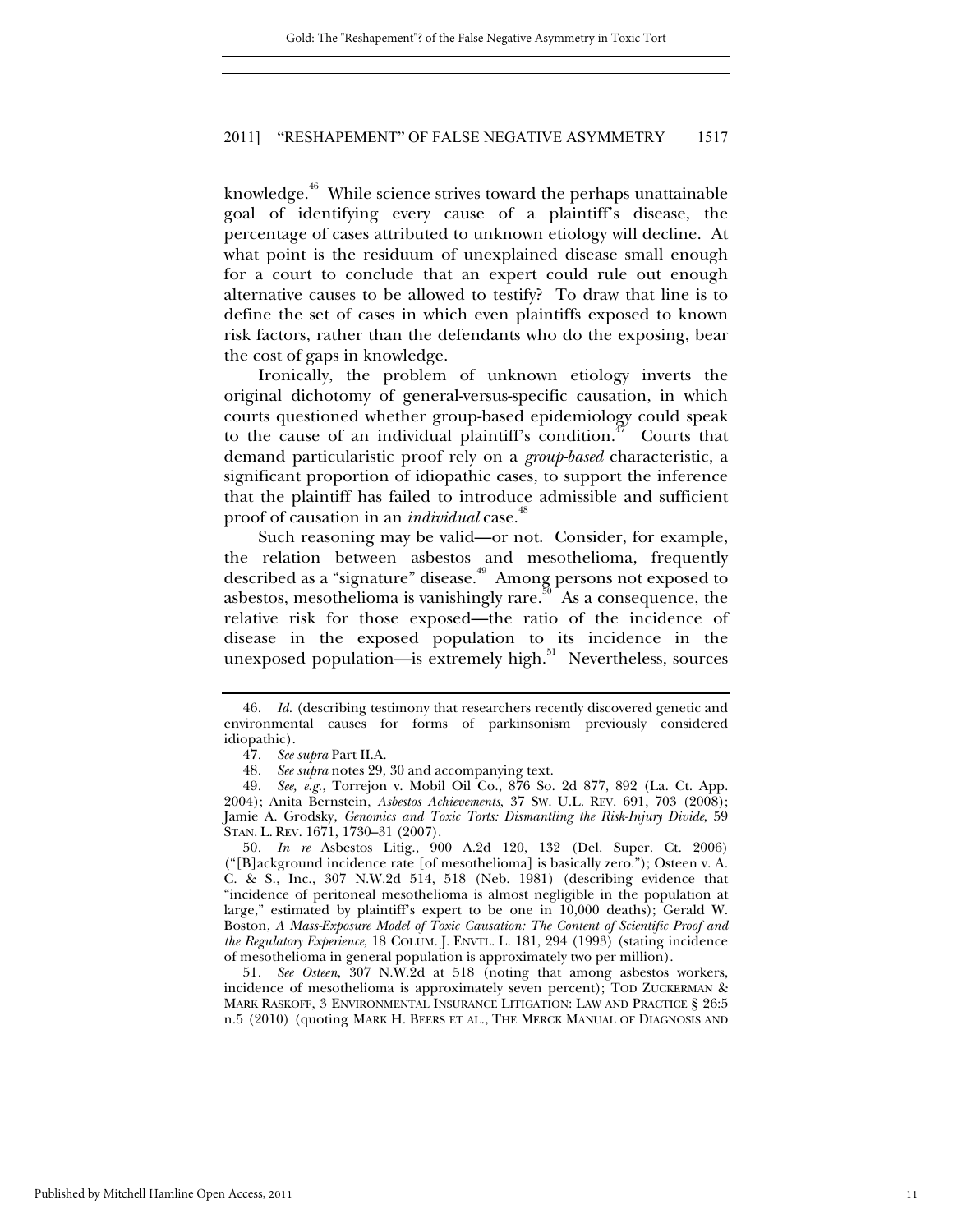(including expert witnesses on both sides) report that asbestos exposures do not appear to account for ten to twenty percent or more of mesothelioma cases; such cases are generally considered idiopathic and attributed to "no known cause."<sup>52</sup> The proportion of idiopathic cases depends on two factors: the relative incidence of mesothelioma among exposed versus unexposed individuals, and the relative size of the exposed versus unexposed populations. If half, one-quarter, or one-eighth as many people had been exposed to asbestos at work, the percentage of all mesotheliomas not readily attributable to asbestos would be two, four, or eight times higher than it currently appears. Now that government regulation has eliminated the types of occupational exposure that led to the tragedy of asbestos workers' illnesses, presumably a time will come when virtually all of the (much lower) remaining incidence of mesothelioma in the United States will be "idiopathic." Assume

52*.* Becker v. Baron Bros., Coliseum Auto Parts, Inc., 649 A.2d 613, 618 (N.J. 1994) (reporting that plaintiff's witness testified that fifteen percent of cases "have no known cause," and defendant's witness testified that twenty to forty percent of cases have "unknown causes"); *see also In re* Joint E. & S. Dist. Asbestos Litig., 129 B.R. 710, 740 (E.D.N.Y. 1991) (noting that fifty to eighty percent of diagnosed mesothelioma cases have history of asbestos exposure), *vacated*, 982 F.2d 721 (2d Cir. 1992), *modified on reh'g*, 993 F.2d 7 (2d Cir. 1993); Klima *ex rel.* Prior v. Volkswagen of Am., Inc., Nos. A095614, A095640, A097693, A097697, 2003 WL 22172417, at \*4 (Cal. Ct. App. Sept. 22, 2003) (noting that plaintiff's witness testified that twenty to thirty percent of cases in women and ten percent of cases in men are considered idiopathic); *Osteen*, 307 N.W.2d at 518 (documenting that studies show sixty to eighty percent of men dying of mesothelioma had prolonged occupational exposure to asbestos); Mark A. Behrens, *What's New in Asbestos Litigation?*, 28 REV. LITIG. 501, 527 (2009) (asserting that "there is wide agreement that a significant number (by some estimates, twenty to thirty percent) of mesotheliomas are not asbestos-induced"); Troyen A. Brennan, *Environmental Torts*, 46 VAND. L. REV. 1, 15 (1993) (noting that "well over ninety-percent" of mesothelioma deaths are attributable to asbestos exposure); David C. Landin et al., *Lessons Learned from the Front Lines: A Trial Court Checklist for Promoting Order and Sound Policy in Asbestos Litigation*, 16 J.L. & POL'Y 589, 641 (2008) (reporting estimate of ten to twenty percent of mesotheliomas caused by "non-asbestos sources"). Some controversy exists over whether cases without obvious occupational exposure are truly idiopathic. *See Becker*, 649 A.2d at 618 (plaintiff's expert believed apparently idiopathic cases could be caused by asbestos in the atmosphere, while acknowledging that other small fibers or radiation could also cause mesothelioma); ZUCKERMAN & RASKOFF, *supra* note 51, at § 26:5 n.5 (suggesting that apparently idiopathic cases could be related to overlooked exposures to asbestos).

THERAPY 472 (Robert S. Porter & Thomas V. Jones eds., 18th ed. 2006)) (noting that asbestos workers have up to ten percent lifetime risk of developing mesothelioma); Irving Selikoff et al., *Relationship Between Exposure to Asbestos and Mesothelioma*, 272 NEW ENG. J. MED. 560 (1965) (documenting extremely high relative risk).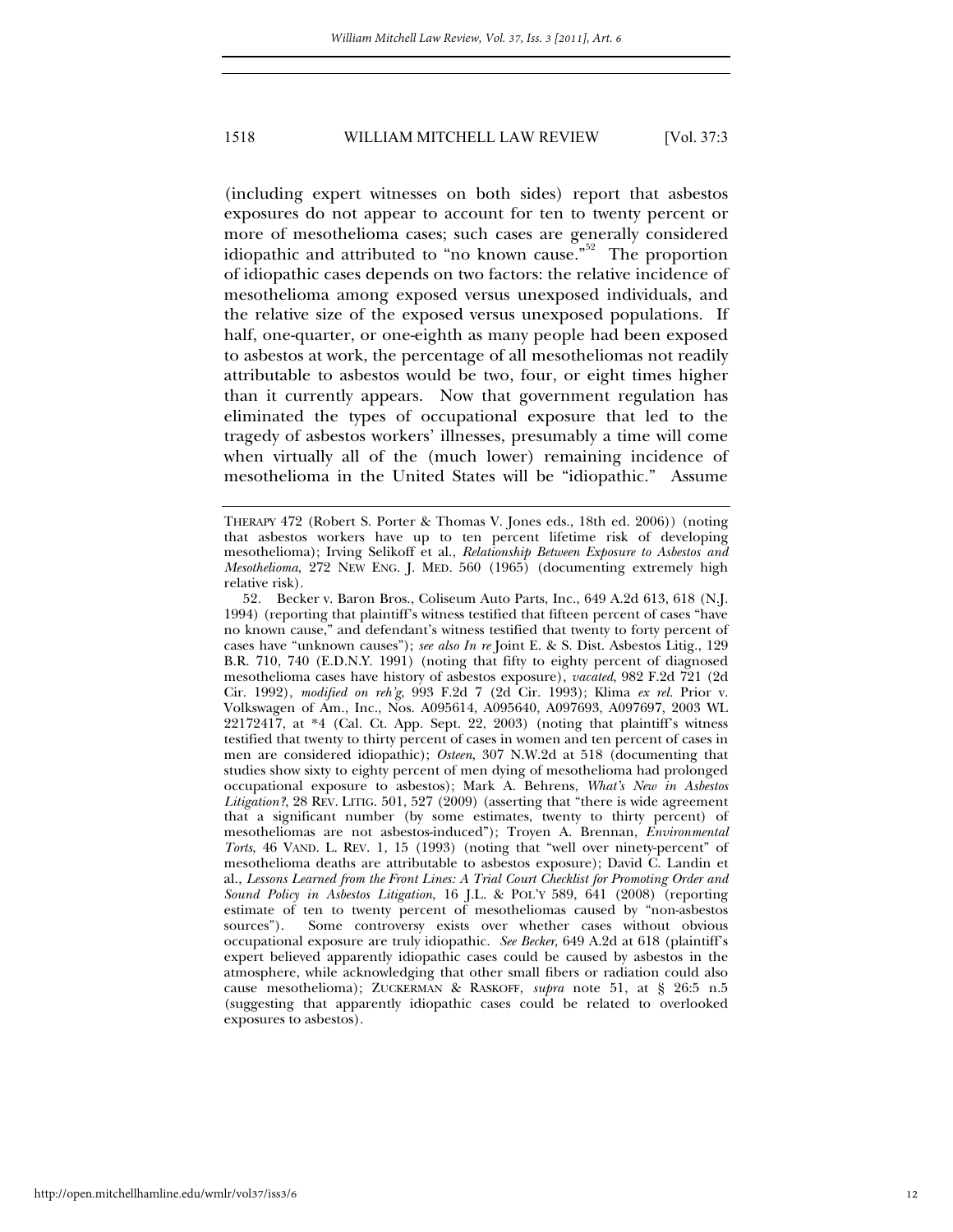that at that time, a plaintiff sued who could prove significant asbestos exposure and who offered a witness willing to testify to specific causation based on epidemiologic studies and a differential diagnosis. It is hard to imagine that any court would exclude the proffered testimony because "the presence of a known risk factor is not a sufficient basis for ruling out idiopathic origin in a particular case  $\ldots$ ."<sup>53</sup>

If sufficient evidence exists to infer that an agent causes (some of the cases of) a disease, the knowledge that an individual was exposed to the agent alters the probability that the agent caused that individual's case. Assume a disease for which all cases are either idiopathic or caused by exposure to agent *X.* For persons not exposed to agent *X*, all cases are idiopathic. It follows that the frequency of idiopathic cases among those exposed is lower than among the population as a whole. So, even if population-based data are treated as probability values in an individual case, it does not follow that (for example) if more than half of the cases of a disease are attributed to unknown causes, a plaintiff exposed to a known causative agent could never prove that the exposure more likely than not caused plaintiff's disease.

For agent *X*, the results of epidemiologic investigation, if they existed, would provide a population-based estimate of the extent to which exposure had altered the incidence of disease.<sup>54</sup> In the case of asbestos, the powerful epidemiologic evidence linking exposure to mesothelioma distinguishes the hypothetical future plaintiff from many whose differential diagnoses were excluded because of a high proportion of idiopathic cases. The hypotheticals nonetheless demonstrate that what seems to be a specific causation problem of particularistic proof embraces a problem of population-based proof commonly associated with general causation. This brings us to the judicial treatment of epidemiology and relative risk.

 <sup>53.</sup> Henricksen v. Conoco Phillips Co., 605 F. Supp. 2d 1142, 1162 (E.D. Wash. 2009).

 <sup>54.</sup> Without epidemiologic data, a plaintiff would need to rely on other relevant evidence to support an inference of causation, which might include information about the extent of the plaintiff's exposure, the frequency in the population of exposure to the agent, and how convincingly exposure has been ruled out in the studies that generated the reported rate of idiopathic disease. If the hypothetical were relaxed to include the possibility of other known causes of the disease in addition to agent *X*, a plaintiff might also produce evidence ruling out those other known causes.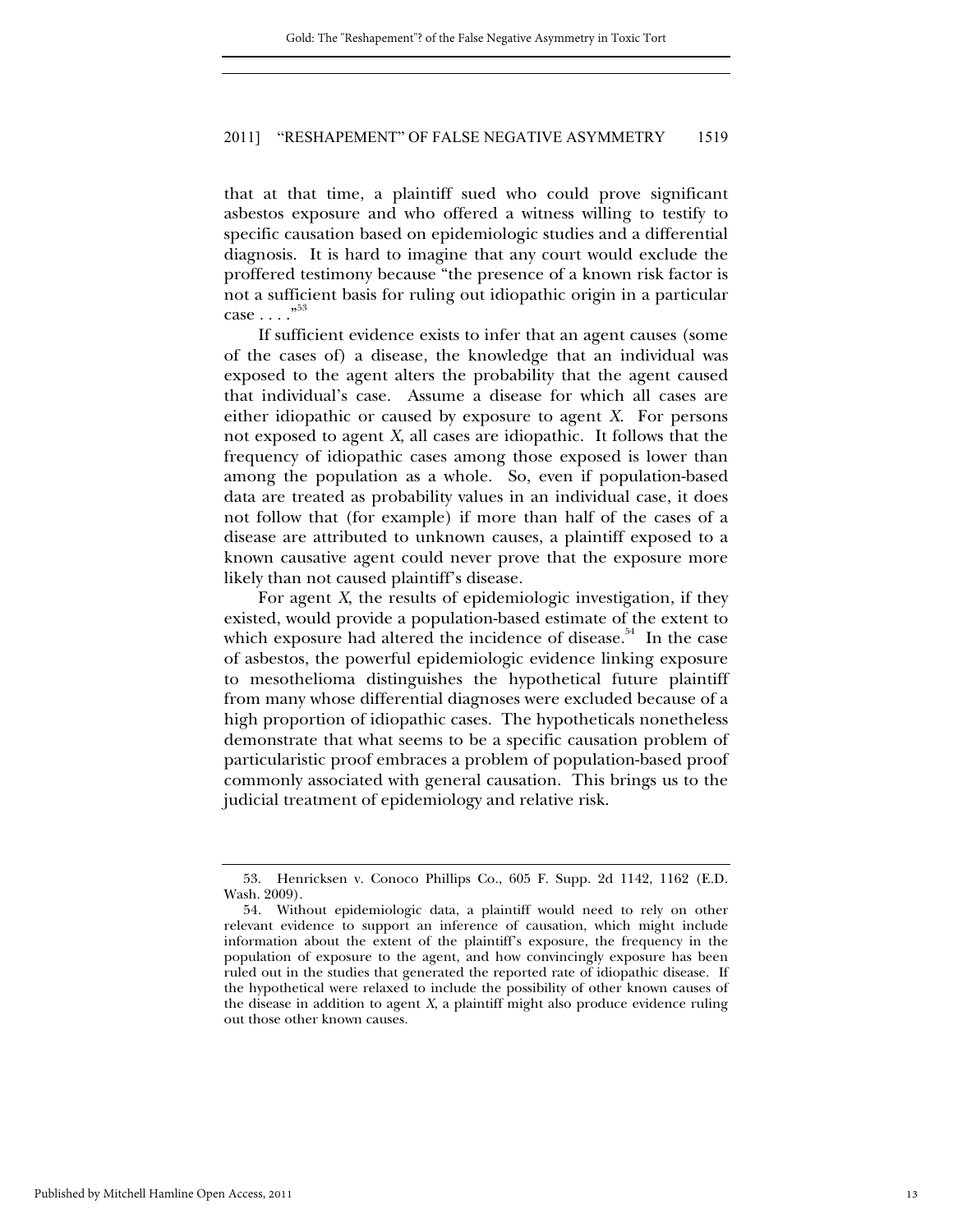#### *B. Judicial Treatment of Epidemiology*

Epidemiologists study the presence or absence of statistical associations between diseases and putative causes. Such associations, if accompanied by confirmatory factors tending to negate coincidence, can support an inference of a causal relation.<sup>55</sup> Two essential attributes of epidemiology have largely framed judicial treatment of this science. Epidemiology's key strength is that its findings result from observation of living human beings. Epidemiology's key weakness is that its findings apply to the populations of living human beings from which a study's sample is drawn, rather than to any individual human being. $56$  These fundamental characteristics led many courts to address epidemiology from two seemingly contradictory directions. Courts have asked: can a plaintiff prove causation *without* epidemiologic support? Courts have also asked: can a plaintiff prove causation with *only* epidemiologic support—and if so, what must that support be?

From the first perspective, many courts have been leery of inference from animal or *in vitro* studies as proof of general causation.57 In the *Agent Orange* litigation, for example, the court stated that epidemiologic studies of exposed human populations which in that case did not support plaintiffs' allegation of causation—were the "only useful studies having any bearing on causation."<sup>58</sup> Many other courts have similarly treated

57*. See, e.g.*, Lynch v. Merrell-Nat'l Labs., 830 F.2d 1190, 1194 (1st Cir. 1987) ("Studies of this sort, singly or in combination, do not have the capability of proving causation in human beings in the absence of any confirmatory epidemiological data."); Bell v. Swift Adhesives, Inc., 804 F. Supp. 1577, 1579–81 (S.D. Ga. 1992) (rejecting as insufficient an expert opinion based predominantly on animal studies).

58*. In re* "Agent Orange" Prod. Liab. Litig., 611 F. Supp. 1223, 1231–32 (E.D.N.Y. 1985) ("[S]tudies to date conclude that there is as yet no epidemiological evidence that paternal exposure to Agent Orange causes birth

 <sup>55.</sup> Gary H. Spivey, *The Epidemiological Method*, *in* ENVIRONMENTAL EPIDEMIOLOGY: EFFECTS OF ENVIRONMENTAL CHEMICALS ON HUMAN HEALTH 9, 12–18 (William M. Draper ed., 1994).

 <sup>56.</sup> In addition, the observational nature of epidemiology entails methodology problems of bias and confounding that can affect the validity of results, about which courts have sometimes expressed generalized concern. *See* Merrell Dow Pharms., Inc. v. Havner, 953 S.W.2d 706, 719 (Tex. 1997). For a discussion of the methodology problems, see George Maldonado, *Interpreting Epidemiological Studies*, *in* ENVIRONMENTAL EPIDEMIOLOGY: EFFECTS OF ENVIRONMENTAL CHEMICALS ON HUMAN HEALTH 29, 30–37 (William M. Draper ed., 1994).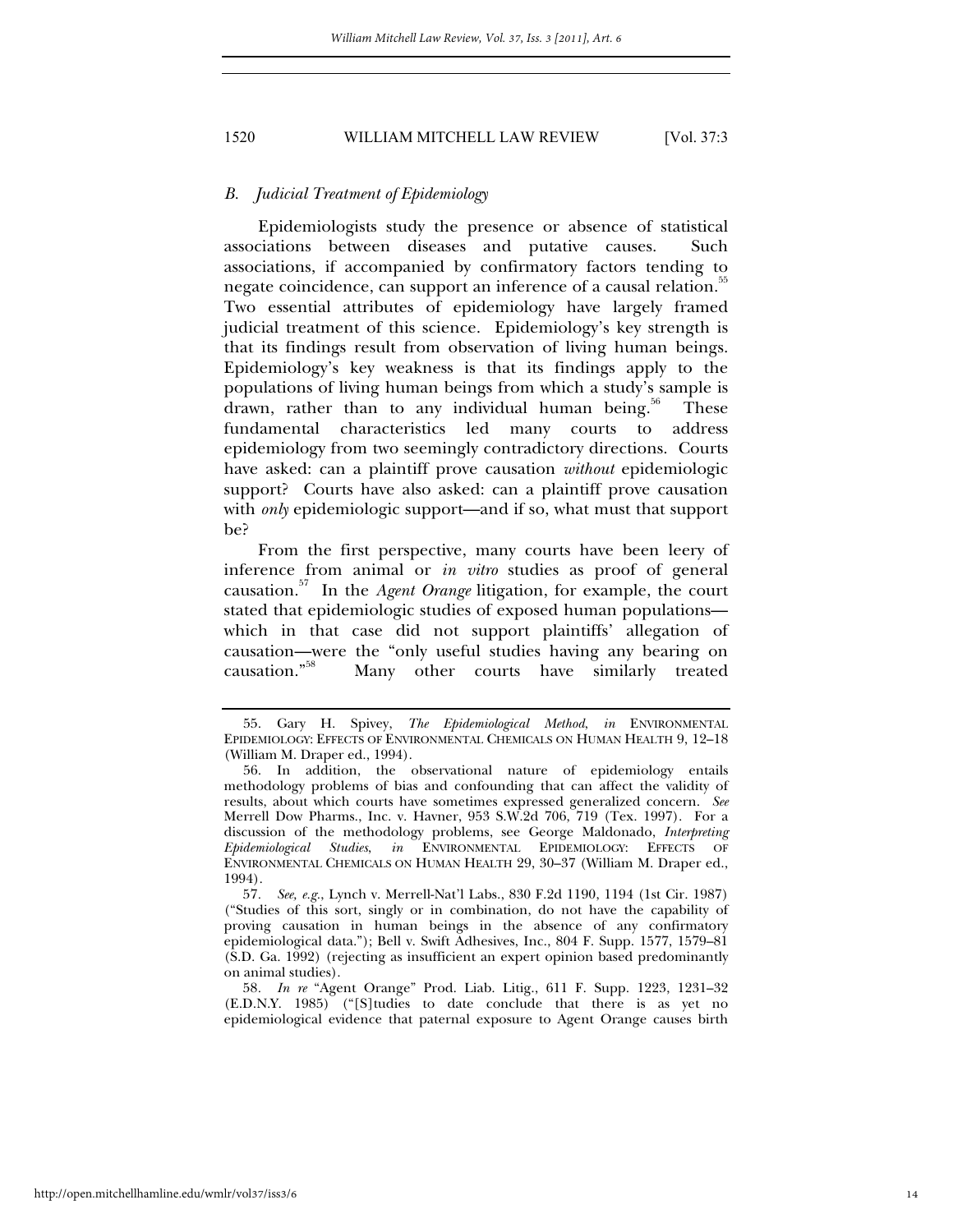epidemiology as essential proof.<sup>59</sup> This view has been most pronounced in cases where many epidemiologic studies exist that did not find an association between the alleged causal agent and the disease under study, $60$  but it has been stated in other situations as well.<sup>61</sup> Courts have been less likely to require epidemiology if epidemiologic study of a particular alleged causal link is impractical, if the alleged toxicity is acute, or if the exposure is massive and idiosyncratic.<sup>62</sup> But in many typical toxic tort cases—

 60. The Bendectin and breast implant cases are notable examples. *Raynor*, 104 F.3d at 1374 (treating as "controlling" the "overwhelming" body of negative results from epidemiologic study of Bendectin's alleged teratogenicity); *In re* Breast Implant Litig., 11 F. Supp. 2d 1217, 1227 (D. Colo. 1998) (excluding testimony of plaintiffs' general causation expert in part because of "a solid body of epidemiologic evidence establishing that breast implants do not cause" plaintiffs' conditions).

 61. Burleson v. Tex. Dep't of Criminal Justice, 393 F.3d 577, 585–86 (5th Cir. 2004) (affirming exclusion of plaintiff's expert testimony and summary judgment for defendant because "one of the few, if not the only" epidemiologic study failed to find an association); *In re* Joint E. & S. Dist. Asbestos Litig., 52 F.3d 1124, 1128 (2d Cir. 1995) ("[E]pidemiological evidence is indispensable in toxic and carcinogenic tort actions where direct proof of causation is lacking."); Bickel v. Pfizer, Inc., 431 F. Supp. 2d 918, 922 (N.D. Ind. 2006) ("Epidemiologic studies are the primary, generally accepted methodology for demonstrating a causal relation between a chemical and the set of symptoms or a disease." (quoting Rains v. PPG Indus. Inc., 361 F. Supp. 2d 829, 834 (S.D. Ill. 2004) (internal quotations omitted)); Cano v. Everest Minerals Corp., 362 F. Supp. 2d 814, 822 (W.D. Tex. 2005) ("Although *Havner* was a Bendectin case, [it] spoke generally about the use of epidemiological evidence . . . and the Court does not read the opinion to limit those principles solely to the Bendectin context."); Chambers v. Exxon Corp., 81 F. Supp. 2d 661, 664–65 (M.D. La. 2000) (excluding testimony of plaintiffs' causation experts because of lack of epidemiologic support for their opinions while rejecting expert's explanation that several studies' failure to find statistically significant associations resulted from rarity of plaintiffs' condition).

62*. See, e.g.*, Hocraffer v. Sec'y of Health & Human Serv., 63 Fed. Cl. 765, 776– 79 (2005) (reversing dismissal despite lack of epidemiologic evidence where plaintiff's experts testified that hepatitis B vaccine could be expected to cause Reye's syndrome in manner similar to other vaccines and they had ruled out other potential causes); Westberry v. Gislaved Gummi AB, 178 F.3d 257, 262 (4th Cir.

defects and miscarriages . . . . Studies addressing the effect of Agent Orange exposure on veterans' health . . . have been negative or inconclusive.").

<sup>59</sup>*. See, e.g.*, Raynor v. Merrell Pharms. Inc., 104 F.3d 1371, 1374 (D.C. Cir. 1997) (non-epidemiologic studies, "singly or in combination, are not capable of proving causation in human beings in the face of the overwhelming body of contradictory epidemiological evidence." (quoting Richardson v. Richardson-Merrell, Inc., 857 F.2d 823, 830 (D.C. Cir. 1988)); Brock v. Merrell Dow Pharms., Inc., 874 F.2d 307, 315 (5th Cir. 1989), *modified on reh'g*, 884 F.2d 166 (5th Cir. 1989) ("[S]peculation unconfirmed by epidemiologic proof cannot form the basis for causation in a court of law."); *see* Wells v. Smithkline Beecham Corp., 601 F.3d 375, 380 (5th Cir. 2010) ("[T]his court has frowned on causative conclusions bereft of statistically significant epidemiological support.").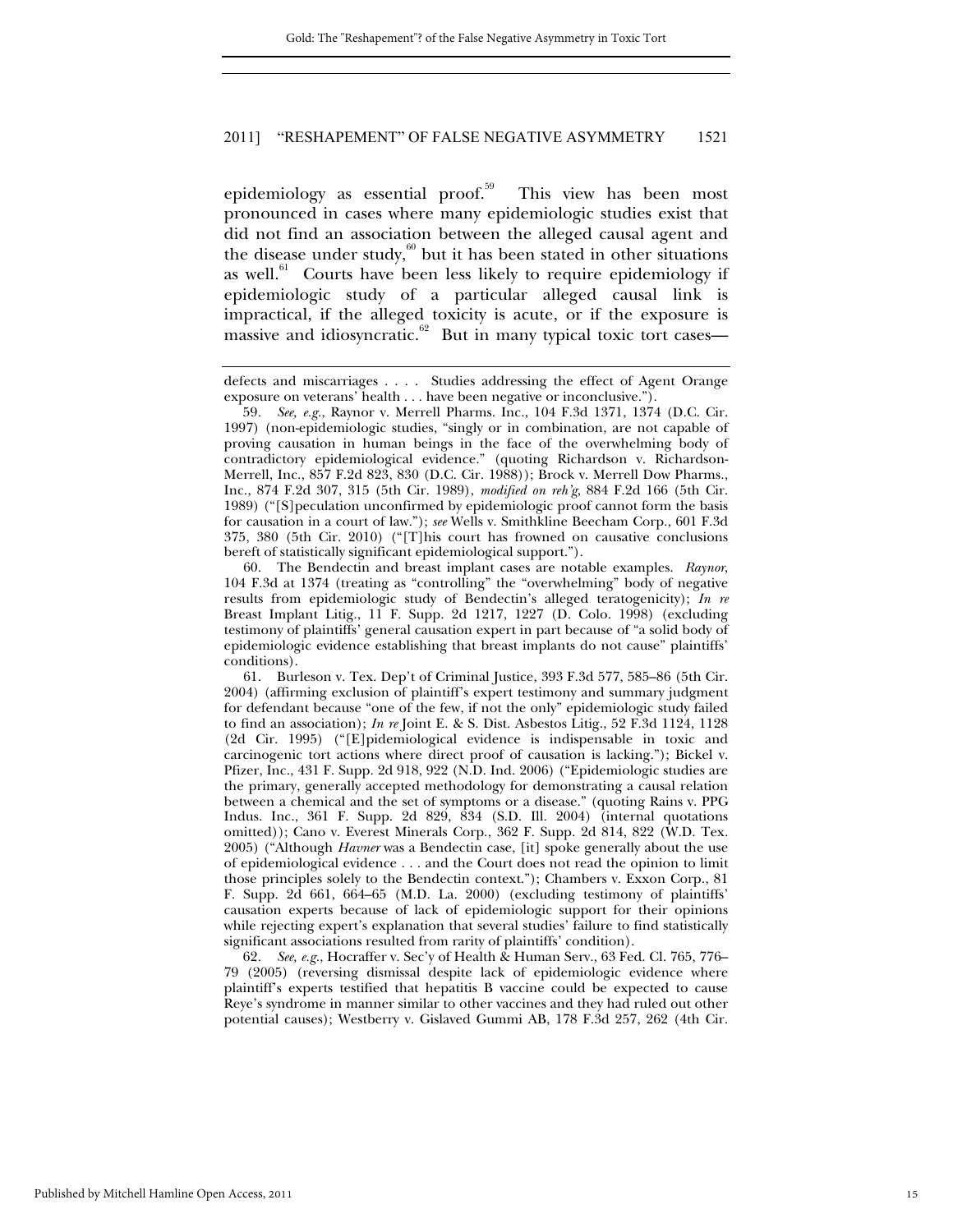involving diseases that occur at background rates in the population and result from exposure only after a latency period—the presence or absence of epidemiology can be critical. Even courts that do not formally deem epidemiology essential frequently characterize it as the "best" causation evidence.<sup>63</sup>

From the second perspective, if epidemiology is essential or nearly essential evidence, what must the epidemiologic data (if believed) show to be sufficient to satisfy plaintiff's burden of proof? Epidemiologic studies report the extent to which exposure to a suspected toxin appears to increase the incidence of a disease, that is, the relative risk associated with exposure as compared to the unexposed.<sup>64</sup> Relative risk is a property of a group rather than an individual plaintiff who unquestionably has a disease. Nevertheless,

 63. *E.g.*, Beck v. Koppers, Inc., No. 3:03CV60-P-D, 2006 U.S. Dist. LEXIS 25519, at \*10 (N.D. Miss. Feb. 2, 2006) (regarding epidemiologic studies as the best evidence even though they do not themselves "address the question of the cause of an individual's disease"); *see also, e.g.*, Rider v. Sandoz Pharm. Corp., 295 F.3d 1194, 1199, 1203 (11th Cir. 2002) (stating that epidemiologic evidence is "not required" but affirming district court's exclusion of each of several other types of evidence that plaintiffs contended were collectively sufficient to prove causation); Ashburn v. Gen. Nutrition Ctrs., Inc., 533 F. Supp. 2d 770, 774 (N.D. Ohio 2008) (excluding testimony for failure to explain choice of methodology other than epidemiology); Lakie v. SmithKline Beecham, 965 F. Supp. 49, 56, 58 (D.D.C. 1997) (calling lack of epidemiologic evidence "important" yet admitting plaintiff's expert causation testimony).

 64. Epidemiologic results may be reported as any of several values, depending on a study's design: relative risk, odds ratio, attributable risk or attributable fraction, standardized incidence ratio, or (if the studied outcome is death) standardized mortality ratio. Although their computations differ, conceptually these measures all describe the same thing, i.e. whether more disease is found in those exposed than among those not exposed. Michael D. Green et al., *Reference Guide on Epidemiology*, *in* REFERENCE MANUAL ON SCIENTIFIC EVIDENCE 333, 348–52 (2d ed. 2000) (describing relative risk, odds ratio, and attributable risk); *see also* Magistrini v. One Hour Martinizing Dry Cleaning, 180 F. Supp. 2d 584, 591 n.7 (listing several epidemiologic measures).

<sup>1999) (</sup>affirming plaintiff's judgment based on differential diagnosis and temporal relationship despite lack of epidemiologic, animal, or in vitro evidence); Zuchowicz v. United States, 140 F.3d 381, 385 (2d Cir. 1998) (affirming plaintiff's judgment where both exposure and illness were so rare that epidemiologic study was impossible); Bowers v. N. Telecom, Inc., 905 F. Supp. 1004, 1010–11 (N.D. Fla. 1995) (holding that despite lack of "definitive" epidemiologic studies linking keyboard use to repetitive stress injuries, the large body of less definitive epidemiologic and other studies sufficed for admissibility and created material issue of fact); Alder v. Bayer Corp., 61 P.3d 1068, 1084–85, 1089–90 (Utah 2002) (reversing exclusion of plaintiff's expert testimony and summary judgment for defendant where plaintiff relied on differential diagnosis and temporal relationship to show that fumes from improperly vented x-ray developing machine caused mental impairment).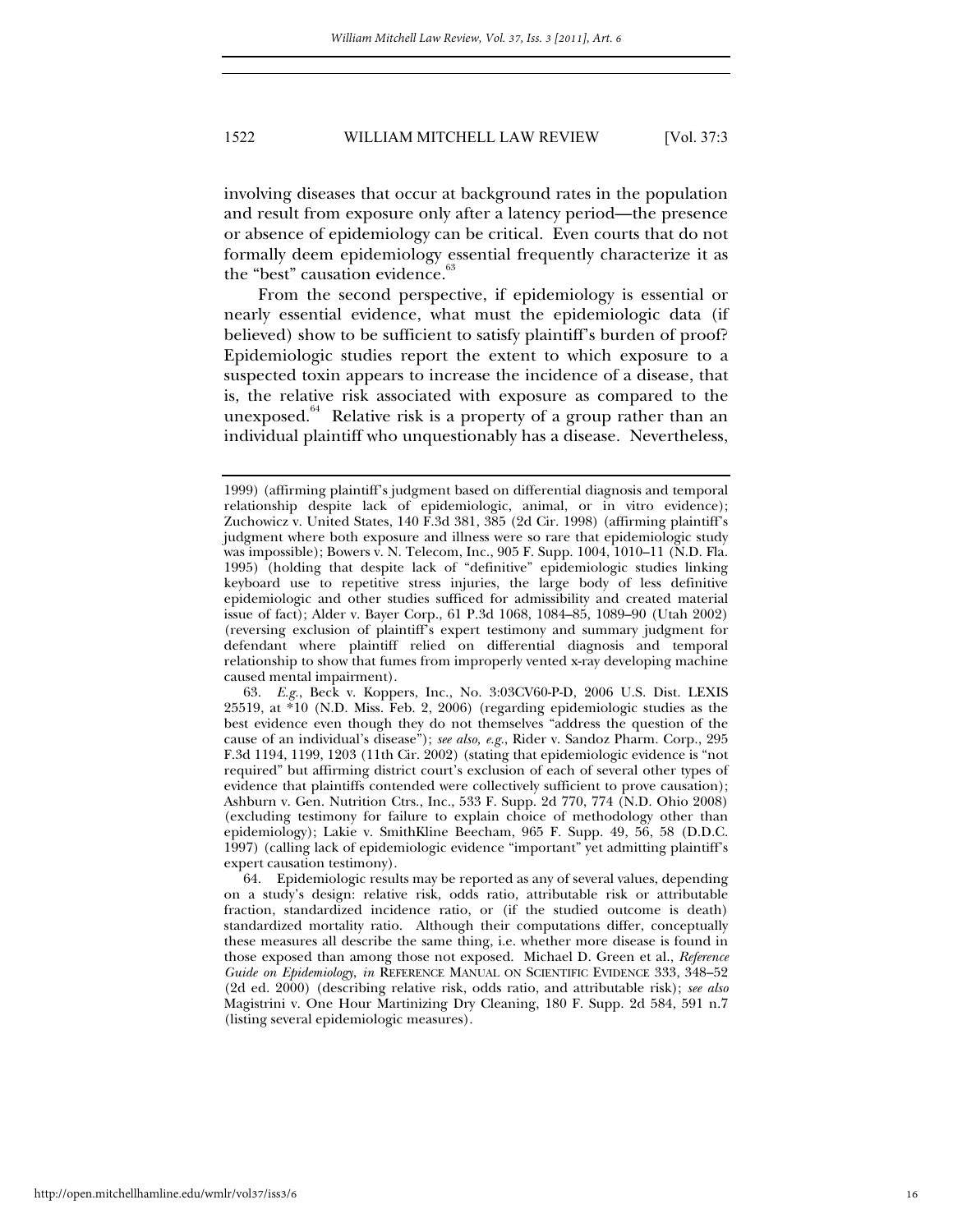beginning with the swine flu vaccine cases that entailed the first widespread use of epidemiology to address causation issues, courts have equated more than a doubling of relative risk in an exposed group to a more-likely-than-not probability of causation in an exposed individual plaintiff. $\frac{60}{5}$ 

This equation, combined with the rejection of general causation inferences that are based on non-epidemiologic evidence (such as animal studies), has substantive effect. It recasts the burden of proving causation as a requirement to produce epidemiologic evidence that satisfies the threshold. Courts hearing many types of toxic tort cases have defined the causation element in this way.<sup>66</sup> The substantive definition leads to evidentiary consequences: courts have excluded expert testimony because the testimony was unsupported by epidemiologic studies showing relative risks greater than two.<sup>6</sup>

 66. Russellyn S. Carruth & Bernard D. Goldstein, *Relative Risk Greater than Two in Proof of Causation in Toxic Tort Litigation*, 41 JURIMETRICS J. 195, 200 (2001) (finding that relative risk of two is treated as threshold in approximately half of judicial opinions that discussed the issue); *see also, e.g.*, Allison v. McGhan Med. Corp., 184 F.3d 1300, 1315 n.16 (11th Cir. 1999) ("The threshold for concluding that an agent more likely than not caused a disease is 2.0."); Hall v. Baxter Healthcare Corp., 947 F. Supp. 1387, 1403 (D. Or. 1996) (stating that plaintiffs must "demonstrate that exposure to breast implants more than doubled the risk" of alleged injuries); *In re* W.R. Grace & Co., 355 B.R. 462, 483 (Bankr. D. Del. 2006) (requiring proof of relative risk greater than two to support property damage claims based on unreasonable risks posed by asbestos-contaminated insulation products).

 67. *See, e.g.*, Henricksen v. ConocoPhillips Co., 605 F. Supp. 2d 1142, 1158 (E.D. Wash. 2009) (noting that under Ninth Circuit precedent, epidemiologic studies may be probative of general causation but can prove specific causation only if relative risk exceeds two); *id.* at 1175 (holding plaintiff's expert testimony inadmissible because epidemiologic evidence is "contradictory and inconsistent"); Pozefsky v. Baxter Healthcare Corp., No. 92-CV-0314, 2001 WL 967608, at \*3 (N.D.N.Y. Aug. 16, 2001) (excluding testimony in light of negative epidemiology; sufficient epidemiologic proof requires relative risk greater than two); Watts v. Radiator Specialty Co., 990 So. 2d 143, 150 (Miss. 2008) (affirming exclusion of

<sup>65</sup>*. See, e.g.*, Cook v. United States, 545 F. Supp. 306, 308 (N.D. Cal. 1982) ("Whenever the relative risk to vaccinated persons is greater than two times the risk to unvaccinated persons, there is a greater than [fifty-percent] chance that a given GBS case among vaccinees of that latency period is attributable to vaccination, thus sustaining plaintiff's burden of proof on causation."); Padgett v. United States, 553 F. Supp. 794, 800–01 (W.D. Tex. 1982) ("From the relative risk, we can calculate the probability that a given case of GBS was caused by vaccination. . . . [A] relative risk of 2 or greater would indicate that it was more likely than not that vaccination caused a case of GBS."); *see also In re* "Agent Orange" Prod. Liab. Litig., 597 F. Supp. 740, 836 (E.D.N.Y. 1984) (noting that if relative risk were not more than doubled, each plaintiff's claim would fail under preponderance standard).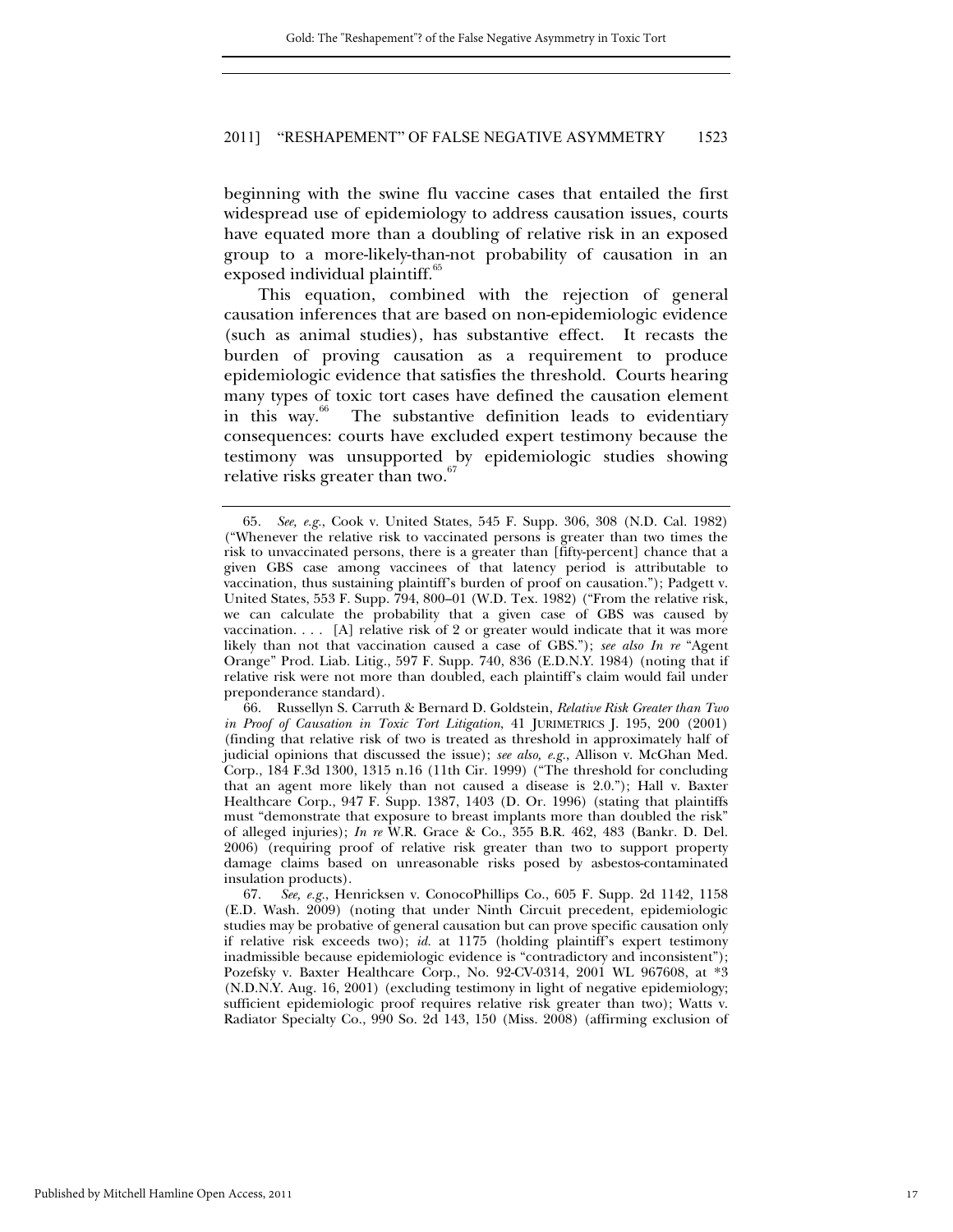The absence of epidemiologic proof of a relative risk greater than two has been decisive even for courts that nominally resist conflation of a relative risk threshold with the standard of persuasion. It is one thing to permit non-epidemiologic evidence to suffice in cases of exposures and afflictions so rare that meaningful epidemiologic study is literally impossible.<sup>68</sup> What if, as is frequently the case, such study is possible but of limited statistical power?69 In *Dunn v. Sandoz Pharmaceuticals Corp.*, 70 the plaintiff alleged that the drug Parlodel caused her stroke.<sup>71</sup> Epidemiologic studies showed the relative risk for recently postpartum women who had taken Parlodel, compared to those who had not, was 8.4, but strokes were so rare in both groups the result was not statistically significant.<sup>72</sup> The plaintiff's general causation expert was prepared to testify that the exposure and disease satisfied all the confirmatory factors epidemiologists usually rely on to confirm the credibility of a causal inference from an observed association.<sup>73</sup> The court excluded the testimony, reasoning that the confirmatory factors were irrelevant absent a statistically significant epidemiologic result—even though the court also stated that

testimony based in part on lack of statistically significant epidemiology); *cf.* City of San Antonio v. Pollock, 284 S.W.3d 809, 818 (Tex. 2009) (testimony admitted without objection held insufficient as matter of law). *But see* Allen v. Martin Surfacing, 263 F.R.D. 47, 56 (D. Mass. 2008) (admitting causation testimony to be tested by adversary process, rather than excluded altogether, despite paucity of epidemiologic evidence); King v. Burlington N. Santa Fe Ry. Co., 762 N.W.2d 24, 46–47 (Neb. 2009) ("In short, significance of epidemiological studies with weak positive associations is a question of weight, not admissibility.").

<sup>68</sup>*. See, e.g.*, Zuchowicz v. United States, 140 F.3d 381 (2d Cir. 1998). In *Zuchowicz,* the plaintiff's wife died of primary pulmonary hypertension (PPH) after receiving a massive overdose of the drug Danocrine. *Id.* at 384. The district court admitted testimony by plaintiff's causation experts, a physician and a pharmacologist. *Id.* at 385. Defendant argued that the testimony was both inadmissible and insufficient. *Id*. The Second Circuit affirmed the judgment for plaintiff, in part because "[t]he number of persons who received this type of overdose was simply too small for the plaintiff to be able to provide epidemiological, or even anecdotal, evidence linking PPH to Danocrine overdoses." *Id.*

 <sup>69.</sup> Statistical power, a measure of a study's ability to rule out random error as a source of an observed association between exposure and disease, is a function of the size of the sample and the size of the effect being measured. Kaye & Freedman, *supra* note 7, at 125–26.

 <sup>70. 275</sup> F. Supp. 2d 672 (M.D.N.C. 2003).

<sup>71</sup>*. Id.* at 675.

<sup>72</sup>*. Id.* at 680.

<sup>73</sup>*. Id.* at 676–79.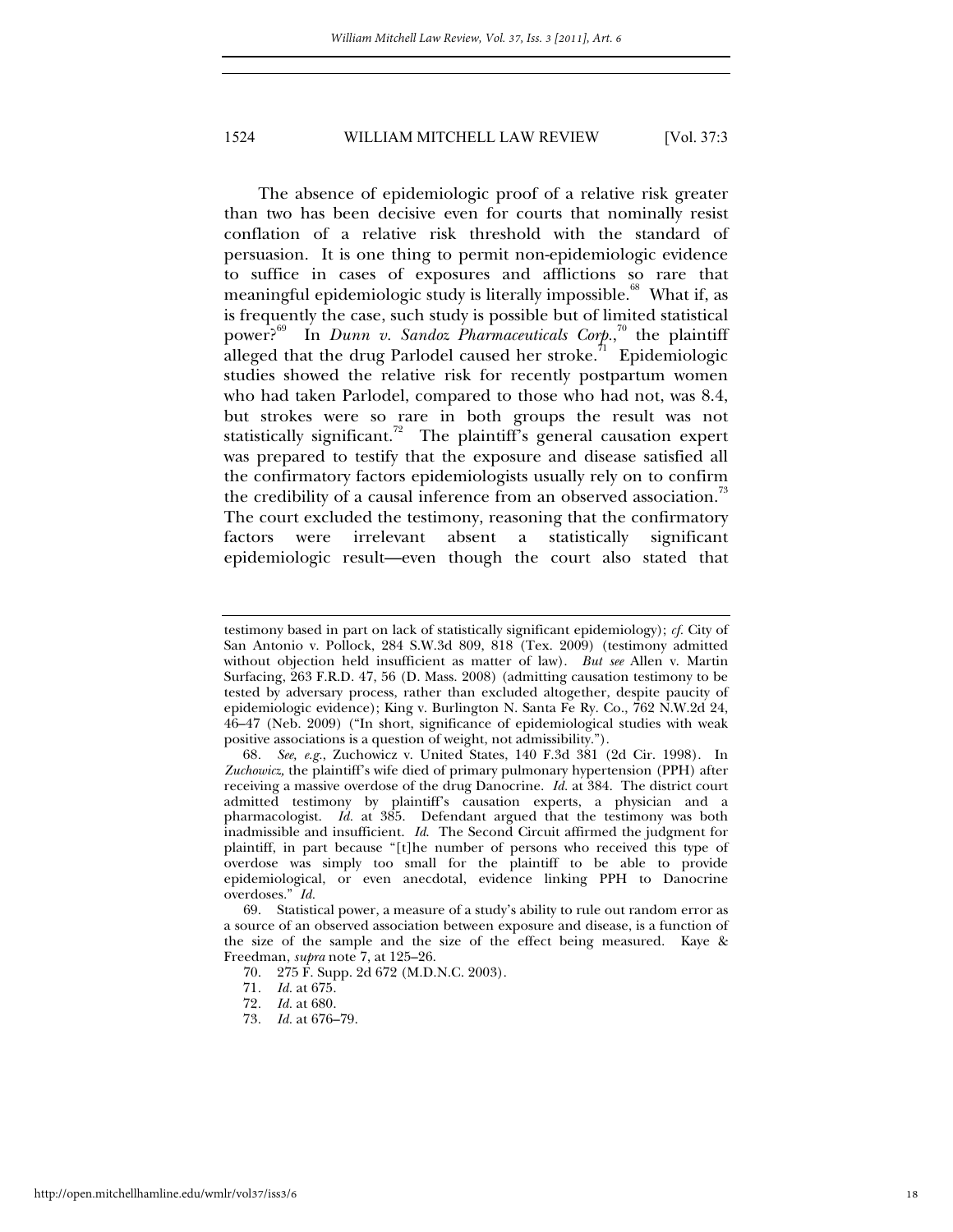epidemiologic proof is not required to prove causation.<sup>74</sup>

Courts that denied imposing a minimum relative risk threshold have meant less than they have said in other ways as well. Some courts have said that a relative risk greater than one, but less than two, is evidence of general causation but insufficient to prove specific causation.<sup>75</sup> This distinction is unlikely to matter, however, in the typical case where particularistic proof of specific causation is inherently impossible.<sup>76</sup> Similarly, courts have said that a relative risk less than two may be sufficient—*if* it is supplemented by other evidence.<sup>77</sup> Such statements, however, have tended to appear in the context of a finding that although such supplementation is permissible in principle, the plaintiff failed to achieve it in the case at bar.<sup>78</sup>

Finally, even courts that do not insist on proof of a doubling of risk nevertheless treat epidemiologic studies that do *not* demonstrate increased risk as definitive disproof of causation.<sup>79</sup>

76*. See* Rosenberg, *supra* note 14, at 881 (explaining that both the "strong" version of preponderance rule—requiring particularistic evidence—and the "weak" version—requiring only relative risk greater than two—result in aggregate under-compensation if less than fifty percent of disease is attributed to exposure).

77*. See also* Hanford Nuclear Reservation Litig. v. E..I. DuPont, 292 F.3d 1124, 1137 (9th Cir. 2002) ("[W]hen available, known individual risk factors are also relevant" in addition to relative risk results from epidemiologic studies); *cf.* Estate of George v. Vt. League of Cities & Towns, 993 A.2d 367, 381 (Vt. 2010) (paying lip service to idea that "some other evidence" besides epidemiologic report of relative risk greater than two could prove specific causation, but dismissing as unscientific plaintiff's expert's attempt to rely on such evidence).

78*. E.g.*, *Estate of George*, 993 A.2d at 381; Pafford v. Sec'y of Health & Human Servs., 451 F. 3d 1352, 1358–59 (Fed. Cir. 2006).

<sup>74</sup>*. Id.* at 677–81, 684. The Kentucky Supreme Court, in another Parlodel case, criticized *Dunn* and similarly-reasoned decisions "as incorrectly requiring scientific certainty, which was not intended by *Daubert*." Hyman & Armstrong, P.S.C. v. Gunderson, 279 S.W.3d 93, 104 (Ky. 2008).

<sup>75</sup>*. In re* Bextra & Celebrex Mktg. Sales Practices & Prod. Liab. Litig., 524 F. Supp. 2d 1166, 1172 (N.D. Cal. 2007); Pick v. Am. Med. Sys., Inc., 958 F. Supp. 1151, 1160 (E.D. La. 1997).

<sup>79</sup>*. See, e.g.*, Hanford Nuclear Reservation Litig. v. E.I. DuPont, 534 F.3d 986, 1011, 1013–14 (9th Cir. 2008) (affirming exclusion of expert's proffered testimony that epidemiologic studies failing to show causation do not preclude causation); Brown v. Am. Home Prods. Corp., No. 99-20593, 2000 U.S. Dist. LEXIS 12275, at \*29 (E.D. Pa. Aug. 28, 2000) ("[I]t is essential that any demonstration of causation . . . compare the prevalence . . . among those who took the drugs and a similarlysituated population of others who did not."); *id*. at \*177 ("[A]t least four epidemiologic studies confirmed that fenfluramines did not produce an increased risk of tricuspid regurgitation."); *In re* "Agent Orange" Prod. Liab. Litig., 611 F. Supp. 1223, 1231–32 (E.D.N.Y. 1985) (dismissing claims of plaintiffs who had opted out of class action), *aff'd*, 818 F.2d 187 (2d Cir. 1987).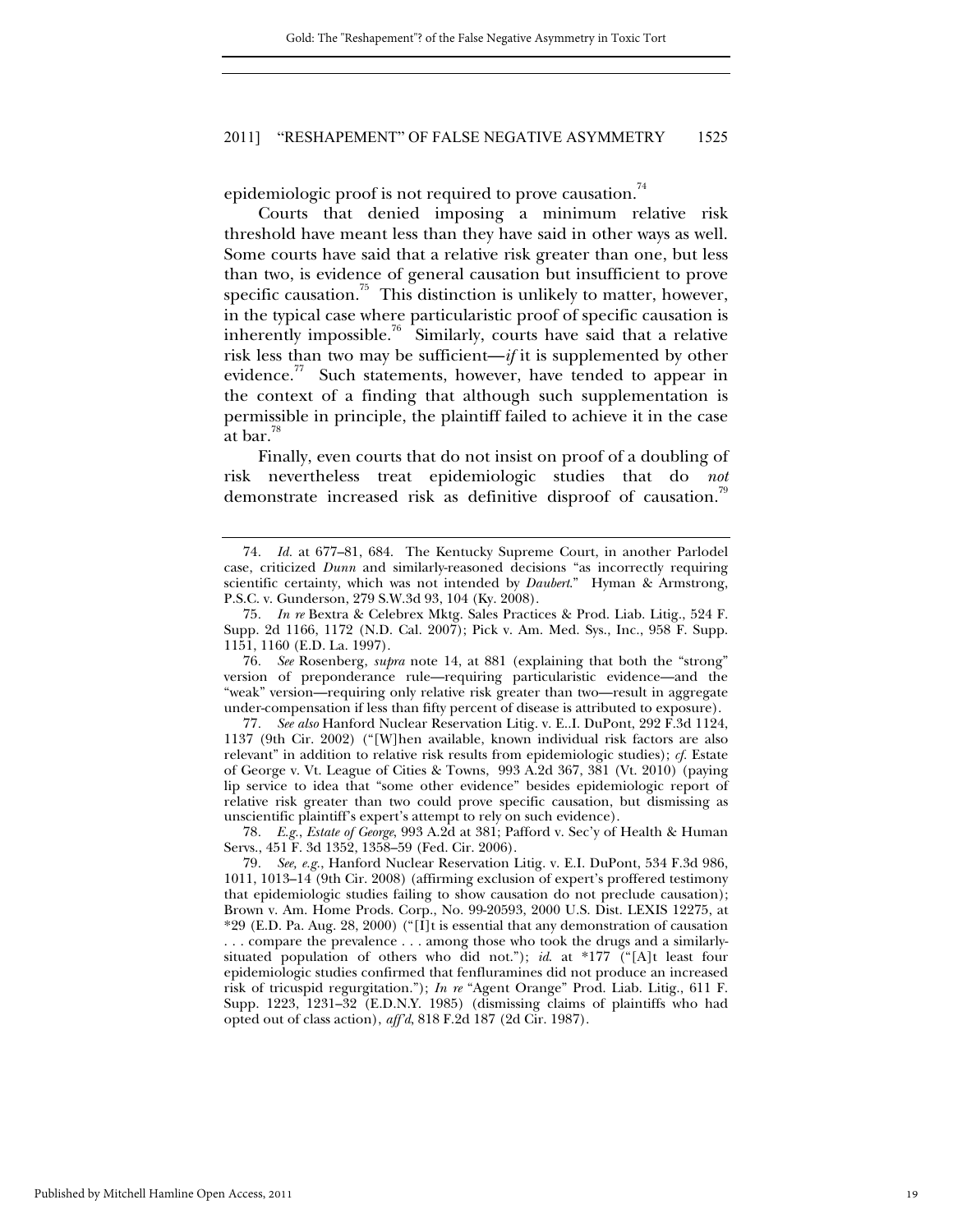That conclusion is supportable if it is based on multiple, large, welldesigned studies, but it is not logically compelled in every case. Confounding factors and methodological flaws leading to biased results can obscure real associations just as they can generate spurious associations. Moreover, a study's limited statistical power, rather than the absence of a genuine association, may lead to statistically insignificant results that courts treat as disproof of causation, particularly in situations without the large study samples that result from mass exposures.<sup>80</sup> Very few courts have recognized these possibilities.<sup>81</sup>

By contrast, many courts have imposed extremely strict standards on epidemiologic proof used to support a causal inference. The "high-water mark" of such decisions<sup>82</sup> was a Bendectin case<sup>83</sup> decided by the Texas Supreme Court, *Merrell Dow* Pharmaceuticals v. Havner.<sup>84</sup> Although the court denied that it was using relative risk greater than two as a "litmus test,"<sup>85</sup> *Havner* effectively imposed that threshold as a substantive requirement for a toxic tort plaintiff's proof of causation.<sup>86</sup> At the

84. 953 S.W.2d 706 (Tex. 1997).

<sup>80</sup>*. See* Kaye & Freedman, *supra* note 7, at 125–26 (defining statistical power and explaining that power "depends on the size of the effect and the size of the sample"); *see also* Smith v. Wyeth-Ayerst Labs. Co., 278 F. Supp. 2d 684, 693 (W.D.N.C. 2003) ("[T]he concept of power is key because it's helpful in evaluating whether the study's outcome . . . is exonerative or inconclusive.").

<sup>81</sup>*. See, e.g.,* Cooley v. Lincoln Elec. Co., 693 F. Supp. 2d 767, 774 (N.D. Ohio 2010) (ruling that court would admit testimony that epidemiologic studies had not found statistically significant associations, but "will not allow any witness to opine that epidemiological studies . . . are evidence of an absence of an association . . . unless the witness has performed a methodologically reliable analysis" of the studies' statistical power to support that conclusion); *Smith*, 278 F. Supp. 2d at 692–93 (refusing to conclude that epidemiologic study showing no increased risk disproved causation because very small number of cases of disease meant study had low statistical power).

 <sup>82.</sup> RESTATEMENT (THIRD) OF TORTS: LIAB. PHYSICAL & EMOTIONAL HARM § 28 cmt. c (2010).

 <sup>83.</sup> Bendectin was a drug prescribed to treat morning sickness in pregnant women. Many plaintiffs alleged that Bendectin caused birth defects in children whose mothers took the drug. MICHAEL D. GREEN*,* BENDECTIN AND BIRTH DEFECTS 2–3 (1996); JOSEPH SANDERS, BENDECTIN ON TRIAL: A STUDY OF MASS TORT LITIGATION 1–2 (1998). The Bendectin cases are discussed in Part III.C. *See infra* notes 194–209 and accompanying text.

<sup>85</sup>*. Id.* at 718.

<sup>86</sup>*. See id.* at 717–18 (referring to "requirement of more than a doubling of the risk"). In context, the "litmus test" remark emphasized that even if such epidemiologic data existed, it still might not satisfy plaintiff's burden. *Id.* at 718 ("We do not hold . . . that a relative risk of more than 2.0 is a litmus test or that a single epidemiological test is legally sufficient evidence of causation. Other factors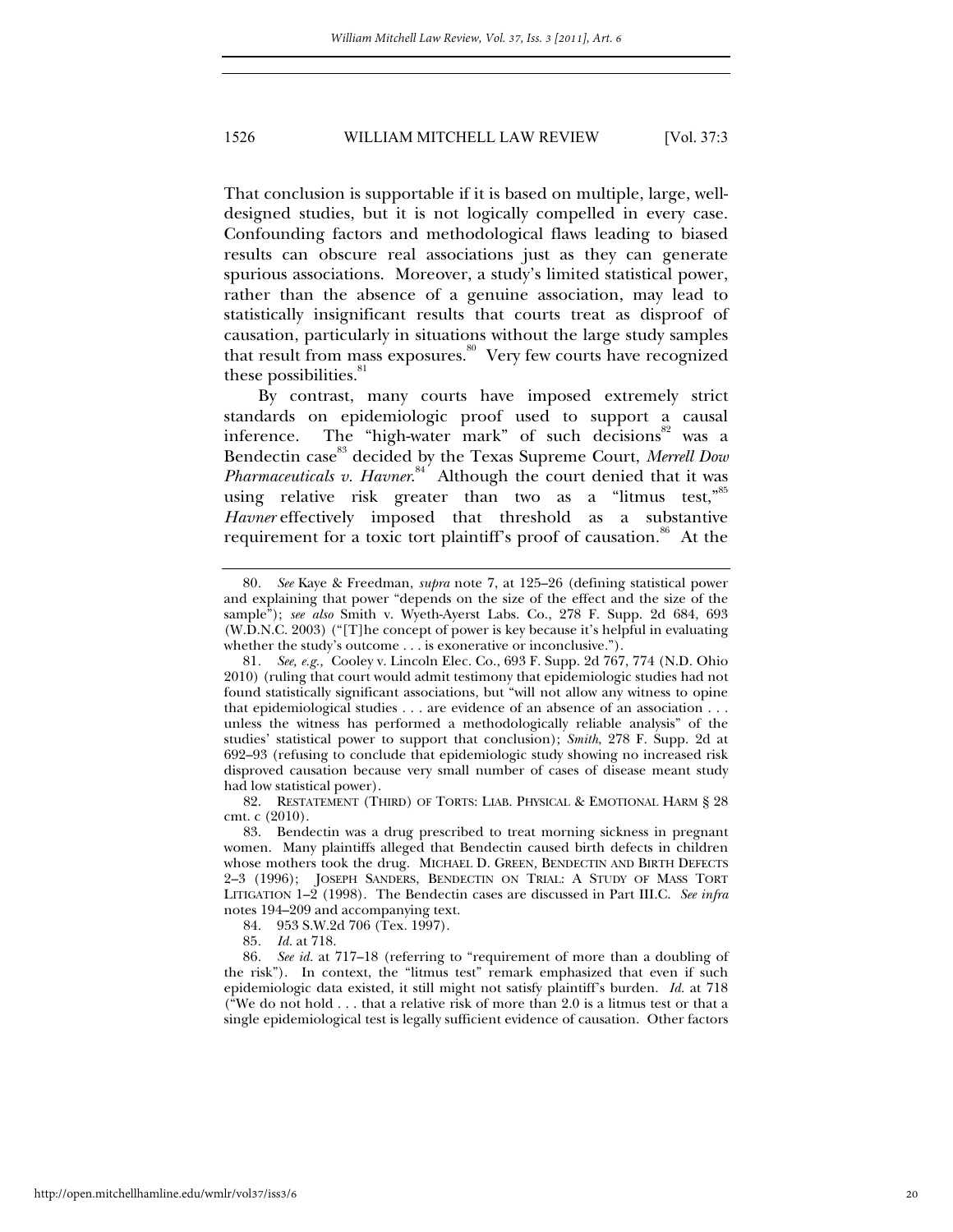same time, the Texas Supreme Court worried about using population-based data to infer causation in an individual case,<sup>87</sup> and therefore imposed stringent "reliability" conditions on the use of epidemiologic studies—including a specific standard of statistical significance,<sup>88</sup> and, perhaps most important, a requirement that a plaintiff "must show that he or she is similar to those in the studies."<sup>89</sup>

On its face, the similarity requirement simply expresses the unremarkable view that evidence must be relevant. Judicial interpretation of the similarity requirement, however, is critical, for it confines an expert witness's ability to rely on data in support of inferences of causation. *Havner*, for example, stated that the similarity showing would require, among other things, proof that the injured person's "exposure or dose levels were comparable to or greater than those in the studies," apparently ruling out any inference based upon a lower exposure and a dose-response relationship.

*Havner* treated the similarity requirement as an issue of evidentiary reliability. Most federal courts (and state courts that apply *Daubert*) address such issues under the rubric of evidentiary "fit," <sup>91</sup> which empowers the court as gatekeeper to decide whether the purported basis for an expert's conclusion is sufficiently supportive or whether it leaves an "analytical gap"<sup>92</sup> too wide to

must be considered."). Most lower Texas courts and federal courts applying Texas law have construed *Havner* to require relative risk greater than two. *E.g.*, Lofton v. McNeil Consumer & Specialty Pharms., 682 F. Supp. 2d 662, 668 (N.D. Texas 2010); Wells v. SmithKline Beecham Corp., No. A-06-CA-126-LY, 2009 WL 564303, at \*8 (W.D. Tex. Feb. 19, 2009); Cano v. Everest Minerals Corp., 362 F. Supp. 2d 814, 821–22 (W.D. Tex. 2005); Exxon Corp. v. Makofski, 116 S.W.3d 176, 182–83, 188 (Tex. Ct. App. 2003); Minn. Mining & Mfg. Co. v. Atterbury, 978 S.W.2d 183, 198–99 (Tex. Ct. App. 1998).

<sup>87</sup>*. Havner*, 953 S.W.2d at 715, 718 (describing relative risk greater than two rule as "balance between the needs of our legal system and the limits of science").

 <sup>88.</sup> The court embraced the ninety-five percent statistical significance convention, holding that for expert opinion based on an epidemiologic study to be admissible, the ninety-five percent confidence interval around the study's reported relative risk must not include a relative risk equal to one (i.e., no effect). *Id.* at 724.

<sup>89</sup>*. Id.* at 720.

<sup>90</sup>*. See id.*

<sup>91</sup>*.* Daubert v. Merrell Dow Pharms. Inc., 509 U.S. 579, 591 (1993) (explaining concept of "fit").

<sup>92</sup>*.* Gen. Elec. Co. v. Joiner, 522 U.S. 136, 137–38 (1997) (describing "analytical gap"); *see also id.* at 152–53 (Stevens, J., concurring in part and dissenting in part) (agreeing that proffered evidence did not "fit" but disagreeing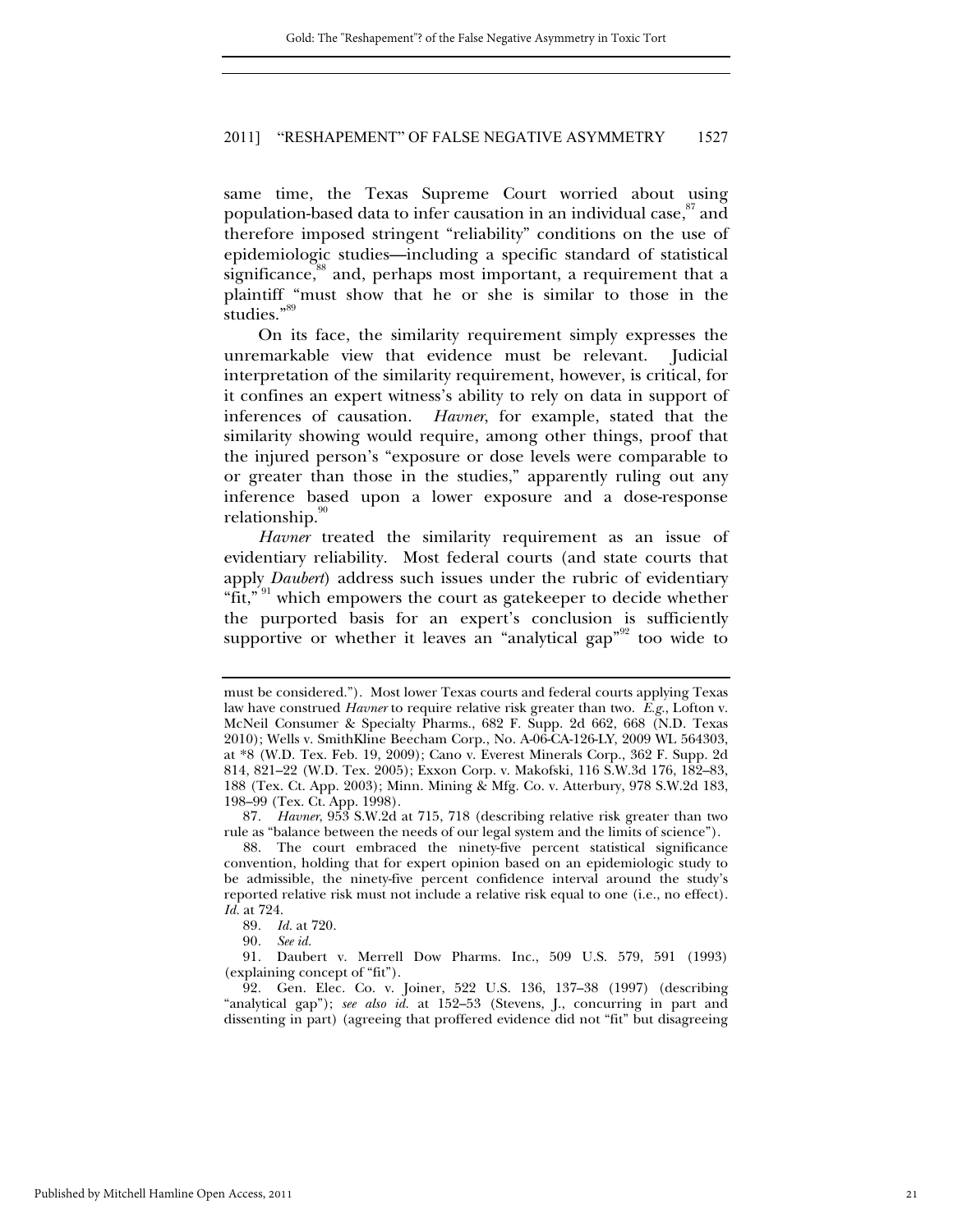allow the expert to testify. $93$  Courts, explicitly or implicitly, have invoked a lack of fit to support the dispositive exclusion of expert causation testimony in many factual contexts and for many different reasons.<sup>94</sup>

Many of these jurisprudential threads came together in the Vermont Supreme Court's 2010 decision in a worker's compensation case, *Estate of George v. Vermont League of Cities & Towns.*95 A firefighter's estate alleged that he had contracted non-Hodgkin's lymphoma (NHL) as a result of exposure to carcinogens while fighting fires.<sup>96</sup> The worker's compensation agency denied the claim for failure to prove a causal relation between the firefighter's employment and his illness.<sup>97</sup> The estate appealed to the trial court, which excluded the estate's proffered expert testimony. $\overset{98}{\sim}$  By a 2-1-2 vote, the Vermont Supreme Court affirmed.

that it was unreliable).

<sup>93</sup>*. See* Sanders, *supra* note 20, at 1037–38 (noting importance of "fit" in court opinions).

<sup>94</sup>*. See*, *e.g.*, Allison v. McGhan Med. Corp., 184 F.3d 1300, 1315–17 (11th Cir. 1999) (affirming exclusion of testimony in breast implant case, where testimony would have been based on animal studies of injected silicone and on four epidemiologic studies, but twenty epidemiologic studies found no association); Porter v. Whitehall Labs., Inc., 9 F.3d 607, 616 (7th Cir. 1993) (affirming exclusion of testimony based on animal studies because expert could not testify that chronology observed in animal models had occurred in plaintiff); Soldo v. Sandoz Pharms. Corp., 244 F. Supp. 2d 434, 568, 572 (W.D. Pa. 2003) (rejecting studies of related chemicals, animal models, or different diseases); Kerns v. Hobart Bros. Co., No. 2007 CA 32, 2008 WL 1991909, at \*6 (Ohio Ct. App. May 9, 2008) (affirming exclusion of testimony for lack of epidemiologic study of plaintiff's industry, despite in vitro studies and epidemiologic studies of workers in other industries); Valentine v. PPG Indus., Inc., 821 N.E.2d 580, 595–96 (Ohio Ct. App. 2004) (rejecting inference from animal studies); *In re* BP Amoco Chem. Co., No. 14-06-00778-CV, 2007 Tex. App. LEXIS 446, at \*6 (Tex. Ct. App. Jan. 25, 2007) ("Unless a plaintiff can show that he could qualify as a member of the exposed study group, an epidemiological study is irrelevant and misleading to the jury." (quoting *Daubert*, 509 U.S. at 591)). *See generally* Smith v. Wyeth-Ayerst Labs. Co., 278 F. Supp. 2d 684, 691 n.10 (W.D.N.C. 2003) ("The term 'fit' refers to the relationship of an epidemiological study to the facts of the case and the issues in dispute and involves evaluating the study's probative value.").

 <sup>95.</sup> Estate of George v. Vt. League of Cities & Towns, 993 A.2d 367 (Vt. 2010).

<sup>96</sup>*. Id.* at 369.

<sup>97</sup>*. Id.*

<sup>98</sup>*. Id.* at 370.

 <sup>99.</sup> The concurring justice agreed with the plurality's analysis but considered the case "more as an adequacy-of-proof case than an admissibility-of-evidence case." *Id*. at 382 (Dooley, J., concurring).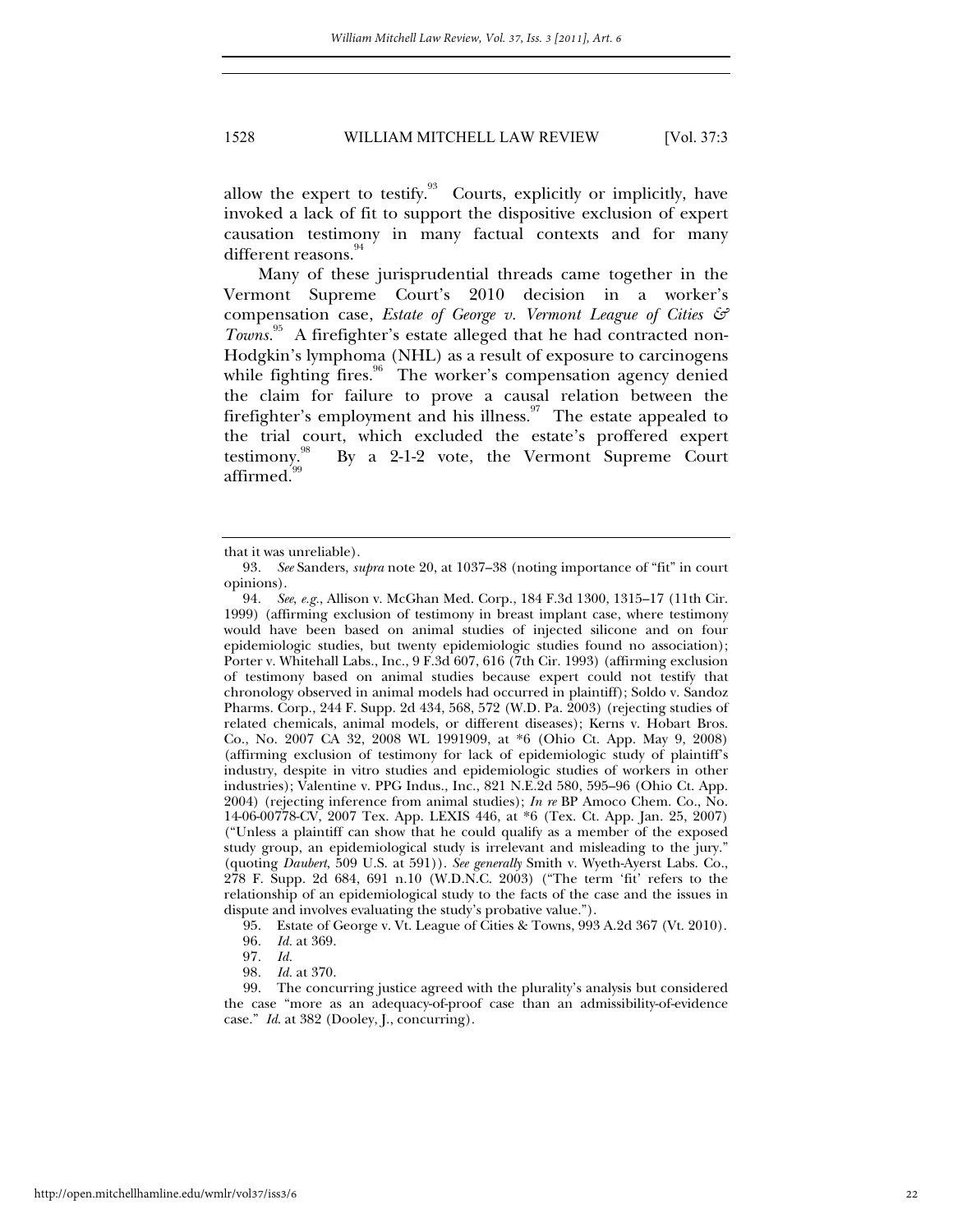The extent of the firefighter's actual exposure to carcinogens was unknown and unknowable—no one had sampled and recorded the constituents of what he breathed while on the job. His estate relied on epidemiologic investigation of a suspected association between the firefighting profession and incidence of NHL.<sup>100</sup> Claimant's experts referred to eight published studies, all of which reported elevated risks, though only some were statistically significant.<sup>101</sup> Two of the studies reported statistically significant relative risks greater than two.<sup>102</sup> One of plaintiff's experts performed a meta-analysis which "found the summary risk estimate for NHL to be  $1.51.^{"^{103}}$ 

The Vermont Supreme Court majority appeared willing to agree that this evidence might suffice to establish general causation,<sup>104</sup> but Vermont "law requires claimant to show, not merely that firefighting increased the likelihood of injury, but that it more likely than not caused *his* disease."<sup>105</sup> The judicial suspicion of inferences from group-based epidemiology to opinions about individual cases reverberated: "the very use of epidemiological evidence to show specific causation reflects a compromise, given that epidemiological studies 'cannot indicate the actual cause of a given individual's disease or condition."<sup>106</sup> Thus the court approved the trial judge's use of relative risk greater than two as a "benchmark" that "easily tied into Vermont's 'more likely than not' civil standard."107 Because the epidemiologic studies "reflected widely varying degrees of relative risk $n^{108}$  and only two of the eight

105*. Id.* at 381.

106*. Id.* at 377 (quoting Merrell-Dow Pharms., Inc. v. Havner, 953 S.W.2d 706, 718 (Tex. 1997)).

107*. Id*. at 375; *see also id*. at 378 ("[T]he trial court did not abuse its discretion in considering a relative risk greater than 2.0 as a reasonable and helpful benchmark under the circumstances presented here.").

108*. Id.* at 375.

<sup>100</sup>*. Id.* at 373.

*Id.* at 381.

<sup>102</sup>*. Id.* at 387 (Reiber, C.J., dissenting).

<sup>103</sup>*. Id.* at 381. This figure would imply that just over one-third of all cases of NHL in a population of firefighters could be attributed to occupational exposures if the association were accepted as causal. Application of the relative risk greater than two threshold would mean that none of these firefighters received worker's compensation.

 <sup>104.</sup> *See id.* at 376 (describing trial court finding that proof of "general association" did not prove "that claimant's work . . . actually caused him to develop NHL"); *id*. at 381 ("A conclusion that NHL is considered a 'probable cancer risk' for firefighters is not sufficient to establish that claimant's NHL was caused by firefighting  $\dots$ .").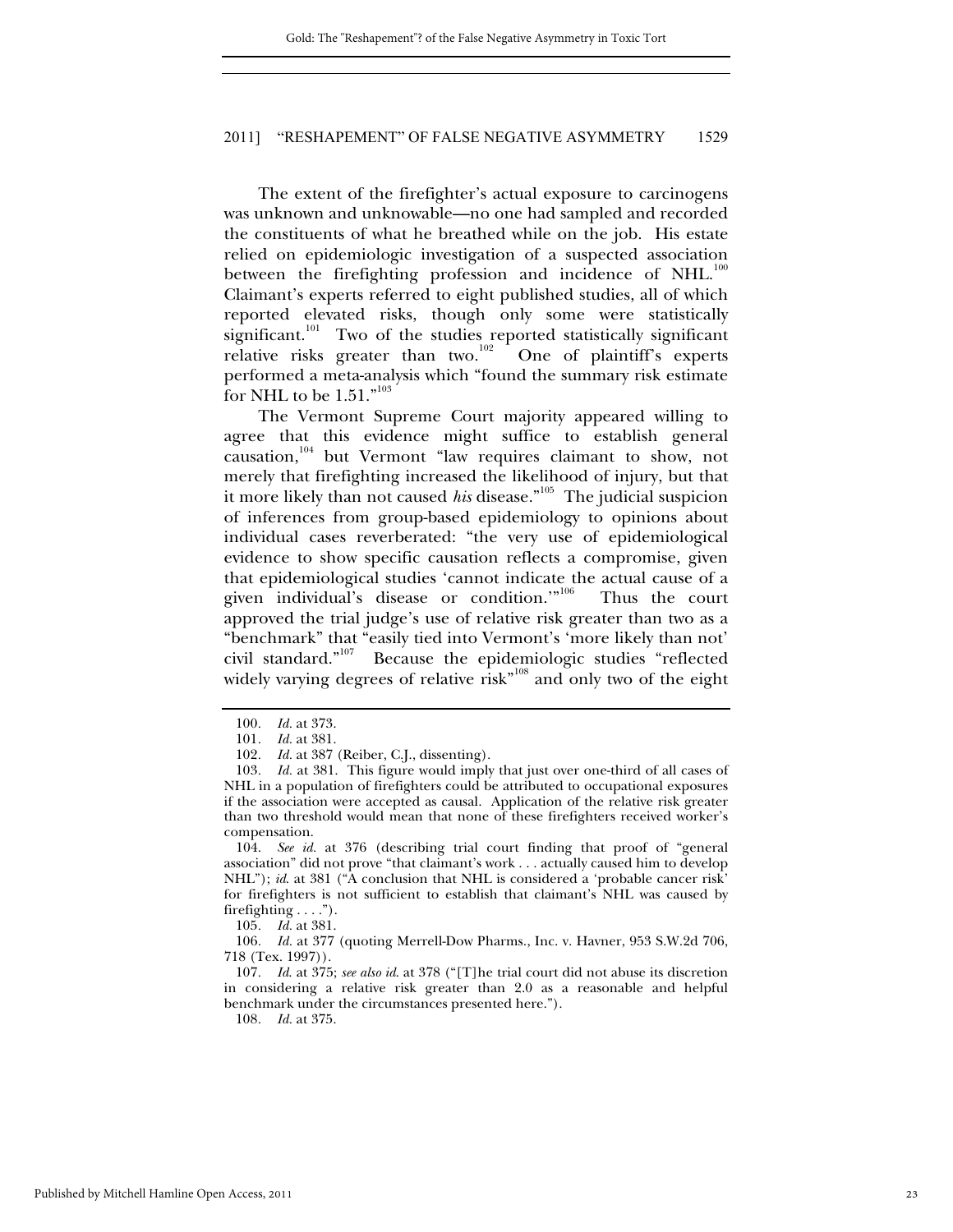had statistically significant results showing more than a doubling of the risk, the court affirmed the exclusion of claimant's causation testimony and the resulting summary judgment in favor of the insurer.<sup>109</sup>

The term "benchmark" suggests something less than "requirement," but it is far from clear what additional evidence the claimant might have introduced to vault the court's relative risk threshold. As the dissent noted, claimant's experts would have testified that several factors supported the inference that this particular firefighter faced higher occupational NHL risk than the average firefighter studied by the epidemiologists.<sup>110</sup> The majority held, in effect, that none of this mattered, in light of epidemiologic evidence deemed insufficient.<sup>111</sup> The holding demonstrates one consequence of the relative risk greater than two threshold: if an epidemiologic study's result satisfies the threshold requirement but a personal characteristic distinguishes a plaintiff from the members of the study's exposed sample group, courts reject the result as irrelevant to the particular plaintiff;<sup>112</sup> but if an epidemiologic study's result does not meet the threshold, a plaintiff's personal characteristic cannot supply the needed increment of relative risk.

The *Estate of George* dissent also questioned the majority's conclusion that the wide range of reported relative risks favored exclusion of the proffered testimony.<sup>113</sup> Variability in reported relative risks is common,<sup>114</sup> and should be expected in any study

<sup>109</sup>*. Id.* at 375, 382.

<sup>110</sup>*. Id*. at 384 (Reiber, C.J., dissenting). The reasons advanced included: the number of years claimant had been a firefighter, the fact that his career included many years in which firefighters rarely used protective equipment, the type of NHL he had, and an analysis, akin to a differential diagnosis, that ruled out certain other risk factors. *Id*. at 393–94.

<sup>111</sup>*. Id.* at 376 ("To meet his burden of proof, claimant relied on epidemiological studies, studies that focus on general causation rather than specific causation."); *id*. at 392–93 (Reiber, C.J., dissenting) (arguing that claimant did not rely only on epidemiology).

<sup>112</sup>*. See* Merrell Dow Pharms., Inc. v. Havner, 953 S.W.2d 706, 720 (Tex. 1997).

<sup>113</sup>*. Estate of George*, 993 A.2d at 397 (Reiber, C.J., dissenting).

 <sup>114.</sup> W. C. HUEPER, OCCUPATIONAL AND ENVIRONMENTAL CANCERS OF THE URINARY SYSTEM 118–19, 156 tbl.48 (1969) (describing studies reporting relative risks for bladder cancer among dye industry workers that ranged from 30 to 47 in early studies and 8.7 to 17 in studies conducted after production methods were changed to reduce toxic exposure); Yih-Horng Shiao, *Genetic Signature for Human Risk Assessment: Lessons from Trichloroethylene*, 50 ENVTL. & MOLECULAR MUTAGENESIS 68, 72–73 (2009) (noting the epidemiology linking trichloroethylene to kidney cancer has been "inconsistent").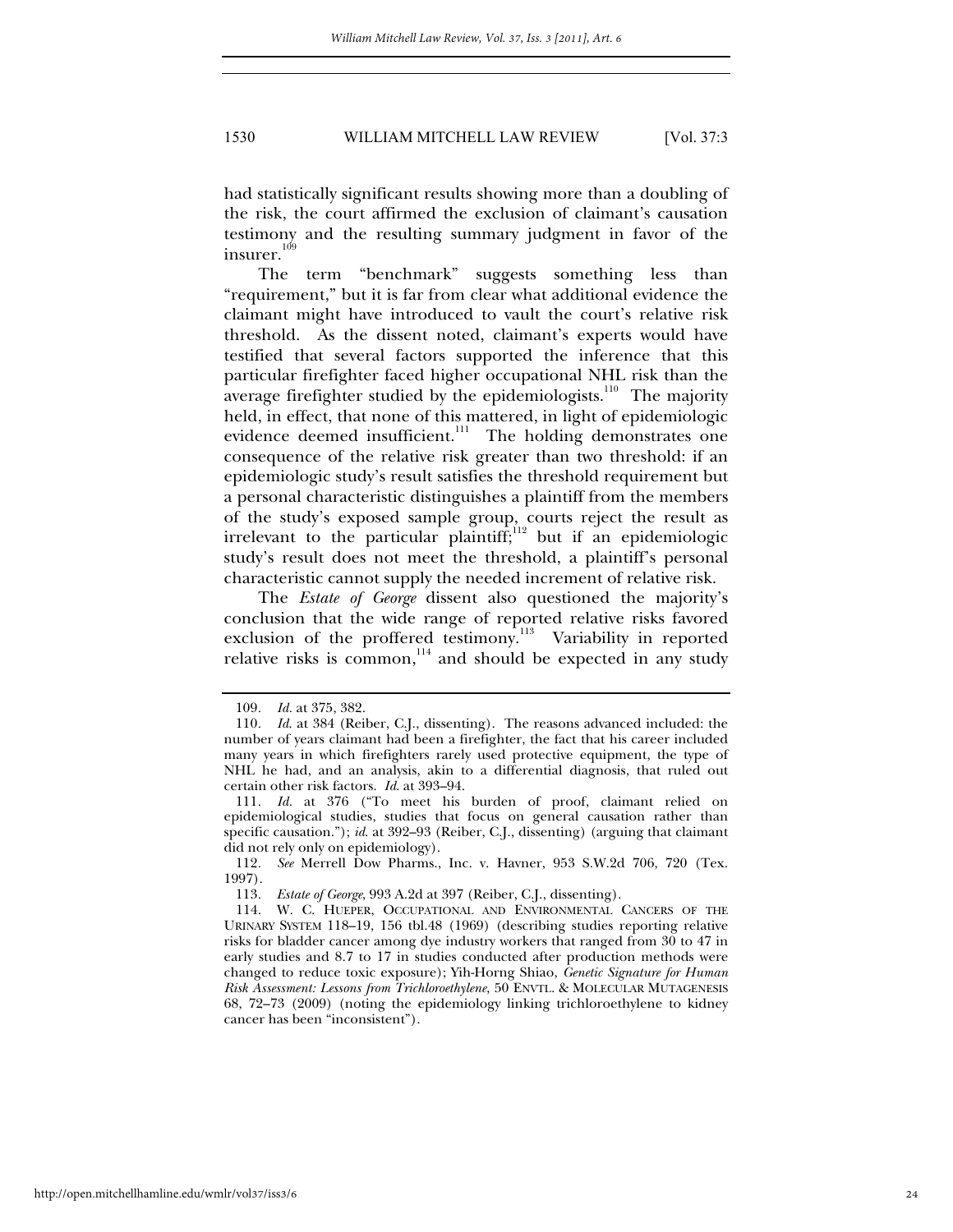involving statistical sampling. The dissent wondered: if multiple epidemiologic studies exist, what percentage must show a relative risk greater than two to form a basis for an expert opinion?<sup>115</sup> Echoing a criticism also found in legal scholarship, the dissent complained that the majority's "2.0 standard . . . requires each study to *prove* that claimant should win on the merits" rather than allowing a claimant to combine pieces of supporting evidence to meet the preponderance standard of proof.<sup>116</sup>

The evidentiary and substantive rules illustrated in *Estate of George* and the opinions of many other courts differentially allocate to plaintiffs the cost of scientific uncertainty. By limiting legally admissible and sufficient proof to a specific category and strength of scientific results, these courts hold that plaintiffs must bear the cost of toxic injury uncompensated during the time when science is developing evidence but has not yet produced the judicially mandated results.

The treatment of epidemiologic uncertainty in *Estate of George* is a perfect example. Two of eight studies resulted in a statistically significant relative risk above the court's "benchmark" value of two.<sup>117</sup> The opinion does not suggest that those studies suffered from some methodological flaw.<sup>118</sup> Nevertheless, the studies were held not just insufficient to satisfy the claimant's burden and to raise a disputed issue of material fact, but insufficient even to provide enough support to allow an expert opinion to be admissible.<sup>119</sup> In effect, the court held that the studies had no

<sup>115</sup>*. Estate of George*, 993 A.2d at 392–93, 397 (Reiber, C.J., dissenting).

<sup>116</sup>*. Id.* at 387; *see also* Lucinda M. Finley, *Guarding the Gate to the Courthouse: How Trial Judges Are Using Their Evidentiary Screening Role to Remake Tort Causation Rules*, 49 DEPAUL L. REV. 335, 336 (1999) ("Judges have applied Daubert to subject each item of expert proof proffered by plaintiffs to substantive causation law scrutiny, to see if it, standing alone, would prove both general and specific causation."); Susan Haack, *Proving Causation: The Holism of Warrant and the Atomism of* Daubert, 4 J. HEALTH & BIOMEDICAL L. 253, 272–73 (2008) (noting that, as an epistemological matter, "combined evidence may indeed warrant a causal conclusion better than any of its components"); McGarity, *supra* note 14, at 19–23 (noting that the judicial "corpuscular" approach, which emphasizes deficiencies of each piece of supporting scientific evidence, precludes use of "weight-of-theevidence approach" used by regulatory agencies in their decision-making to "protect[] citizens from toxic risks").

<sup>117</sup>*. See supra* notes 82–89 and accompanying text.

<sup>118</sup>*. Estate of George*, 993 A.2d at 373 n.5 (noting that studies on which plaintiff relied, among others, were collected and described in a published literature review).

<sup>119</sup>*. See supra* notes 92, 94 and accompanying text.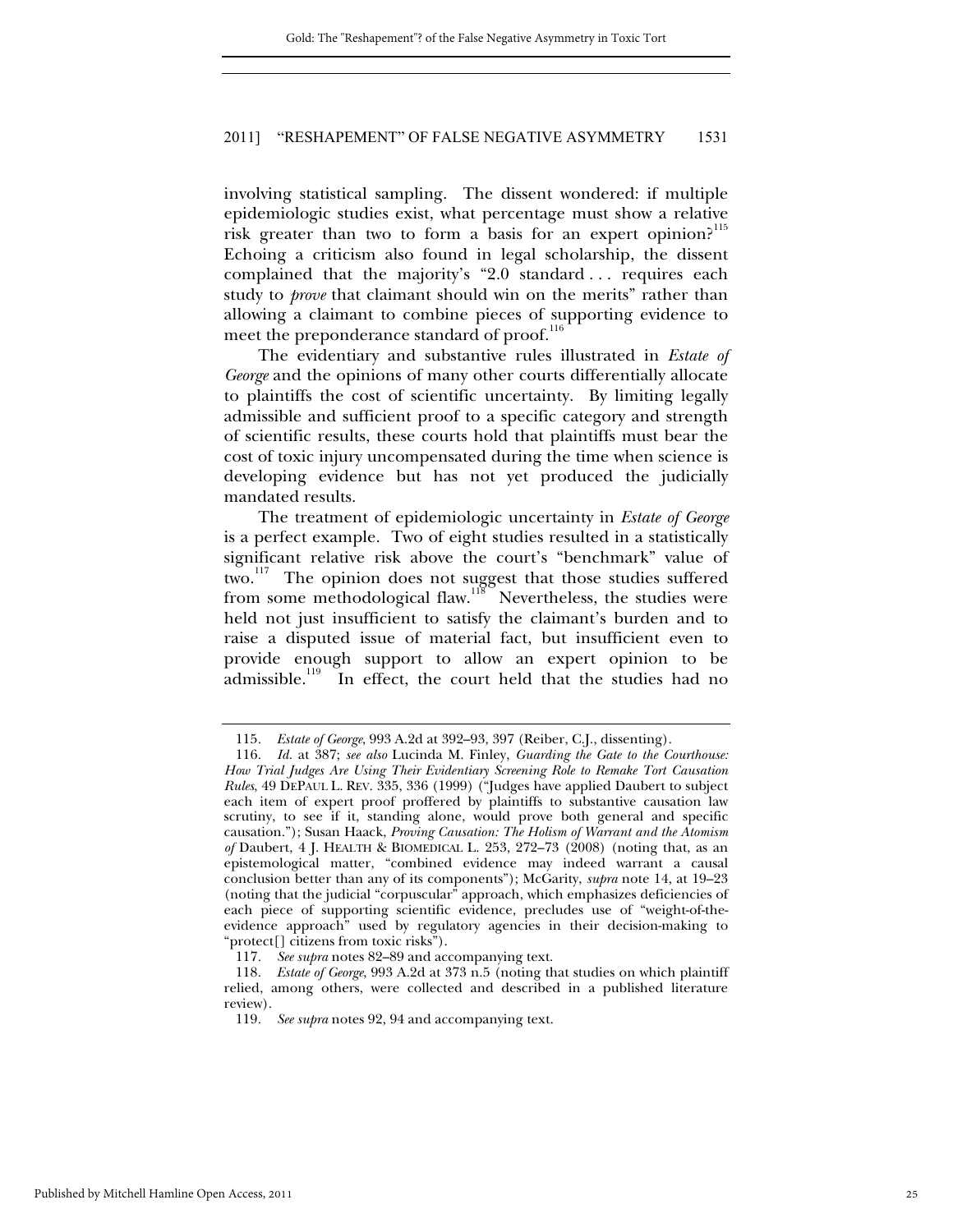probative value at all.<sup>120</sup>

When courts thus decide, in effect, that scientifically debatable conclusions are legally false, $121$  they do not simply restate that a plaintiff bears the burden of proof. They apply the preponderance standard in a way that does not treat errors equally but instead prefers false negatives over false positives.

*Estate of George* is all the more remarkable because the majority had to dance around its own precedent from a unanimous opinion just two years old that reversed a trial court's decision to exclude expert testimony that a defective microwave oven caused a fire.<sup>122</sup> The earlier opinion criticized the trial judge for focusing too much on the expert's conclusions rather than on the methodology used to reach the conclusions.<sup>123</sup> Emphasizing the "'liberal thrust' of the rules of evidence," the court cautioned that consideration of expert testimony's admissibility should not serve "as a preliminary inquiry into the merits of the case."124 The dissent in *Estate of George* accused the majority of endorsing just such an inquiry.<sup>125</sup> In the Vermont Supreme Court and many other courts, it seems, claims of

 122. 985 Assocs. v. Daewoo Elecs. Am., Inc., 945 A.2d 381, 382 (Vt. 2008). The composition of the Vermont Supreme Court did not change in the time between *985 Associates* and *Estate of George*. *See Vermont Supreme Court Justices' Biographies*, VERMONTJUDICIARY.ORG, http://www.vermontjudiciary.org/GTC/Supreme /JusticesBios.aspx (last visited Jan.  $21, 2011$ ).

124*. 985 Assocs.*, 945 A.2d at 385.

<sup>120</sup>*. See* Merrell Dow Pharms., Inc. v. Havner, 953 S.W.2d 706, 712 (Tex. 1997) ("While Rule 702 deals with the admissibility of evidence, it offers substantive guidelines in determining if the expert testimony is some evidence of probative value.").

<sup>121</sup>*. See, e.g.*, Milward v. Acuity Specialty Prods. Grp., 664 F. Supp. 2d 137, 146 (D. Mass. 2009) (holding that expert testimony must be excluded as unreliable if expert's conclusion is subject to scientific debate and the consensus is "[w]e don't know"), *rev'd,* No. 09-2270, 2011 WL 982385 (1st Cir. Mar. 22, 2011); *see also* Susan Haack, *Federal Philosophy of Science: A Deconstruction—and a Reconstruction*, 5 N.Y.U. J. L. & LIBERTY 394, 412 (2010) (criticizing *Daubert* for conflating "scientific" with "reliable"). For discussion of the First Circuit's opinion in *Milward*, *see infra* Part IV.D.2.

<sup>123</sup>*. 985 Assocs.*, 945 A.2d at 385, 387 ("[T]he trial court's reasoning was flawed with regard to its determination that plaintiffs' expert opinions were unreliable and therefore inadmissible" because the court "focus[ed] on the conclusions drawn by the experts, rather than on the reliability of the underlying facts and methodology employed in reaching those conclusions."). Those who think courts too readily exclude toxic tort causation witnesses often echo this criticism. Finley, *supra* note 116, at 342–44; Haack, *supra* note 116, at 260.

 <sup>125.</sup> Estate of George v. Vermont League of Cities & Towns, 993 A.2d 367, 383 (Vt. 2010) (Reiber, C.J., dissenting) ("[B]oth the trial court and the majority have exceeded their proper roles in this case and evaluated the evidence put forward by claimant to determine whether claimant should ultimately prevail on the merits.").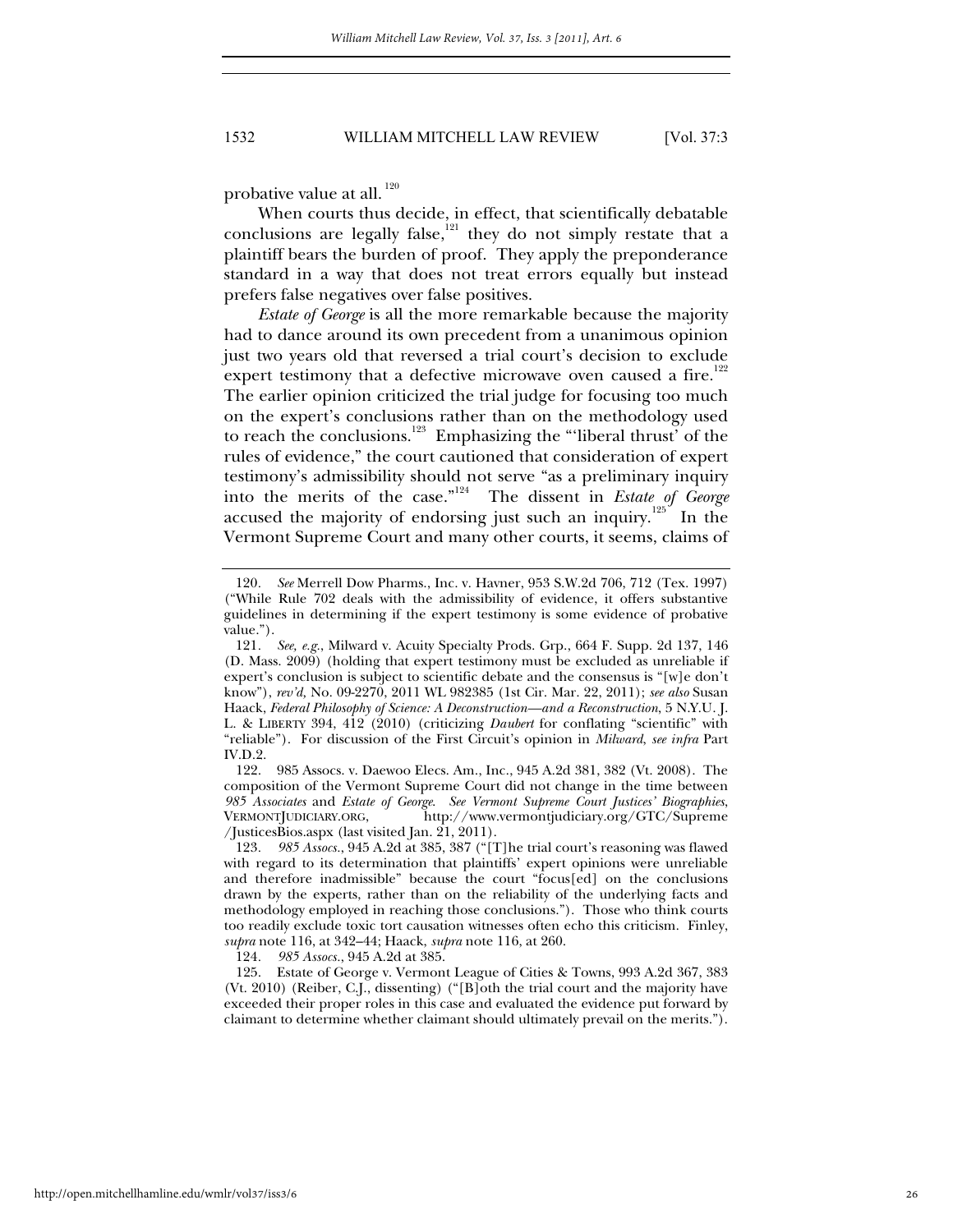toxic tort causation have received special scrutiny. What explains that?

## III. WHY DOES THE FALSE NEGATIVE ASYMMETRY EXIST, AND IS IT JUSTIFIED?

The judicial preference for false negatives in toxic causation claims is never expressly acknowledged and only rarely implicitly explained. Searching for the causes of and justifications for the false negative asymmetry, then, is to some degree an inherently speculative enterprise. This Part assesses rationales that can be inferred from judicial and scholarly writings.

Might plaintiffs' problems in toxic tort cases simply reflect a systemic judicial bias in favor of a politically conservative, probusiness, anti-plaintiff ideology? Few would question that, for example, the judges who compose the federal bench are on average more politically conservative today than they were thirty years ago.<sup>126</sup> Nevertheless, the judicial ideology explanation falls short because, heuristically, toxic tort causation rulings do not seem to break along political lines of division.

The principal holdings of the three major Supreme Court opinions on expert testimony "gatekeeping," for example, were all supported by unanimous courts.<sup>127</sup> Justice Stevens dissented in part from all three holdings, but the other members of the Court's "liberal" wing<sup>128</sup> did not join him. In *Joiner* and *Kumho* he was alone, arguing in each case that the Court needlessly went beyond the legal question presented to decide that the district court had not abused its discretion in excluding the plaintiff's proffered expert testimony.129 In *Daubert*—a Bendectin case—Justice Stevens joined

<sup>126</sup>*. See* Michael Waldman, *A Brewing Court Battle*, NEWSWEEK, Mar. 14, 2009, *available at* http://www.newsweek.com/2009/03/13/a-brewing-court-battle.html ("For the past quarter century, the courts have been conservative . . . .").

 <sup>127.</sup> Kumho Tire Co. v. Carmichael, 526 U.S. 137, 139–40 (1999) (unanimous with a dissent in part by Justice Stevens); Gen. Elec. Co. v. Joiner, 522 U.S. 136, 137–38 (1997) (unanimous with a dissent in part by Justice Stevens); Daubert v. Merrell Dow Pharms., Inc., 509 U.S. 579, 580 (1993) (unanimous with a dissent in part by Justice Stevens).

<sup>128</sup>*. See, e.g.*, Jeffrey Rosen, *The Dissenter, Justice John Paul Stevens*, N.Y. TIMES, Sept. 23, 2007 (Magazine) (noting that in the immediately preceding Supreme Court term, "[t]he four more liberal justices were often moved to dissent in unusually personal and vehement terms" and describing Justice Stevens as "arguably [the] most liberal justice").

<sup>129</sup>*. Kumho*, 526 U.S. at 159 (Stevens, J., dissenting); *Joiner*, 522 U.S. at 154–55 (Stevens, J., dissenting).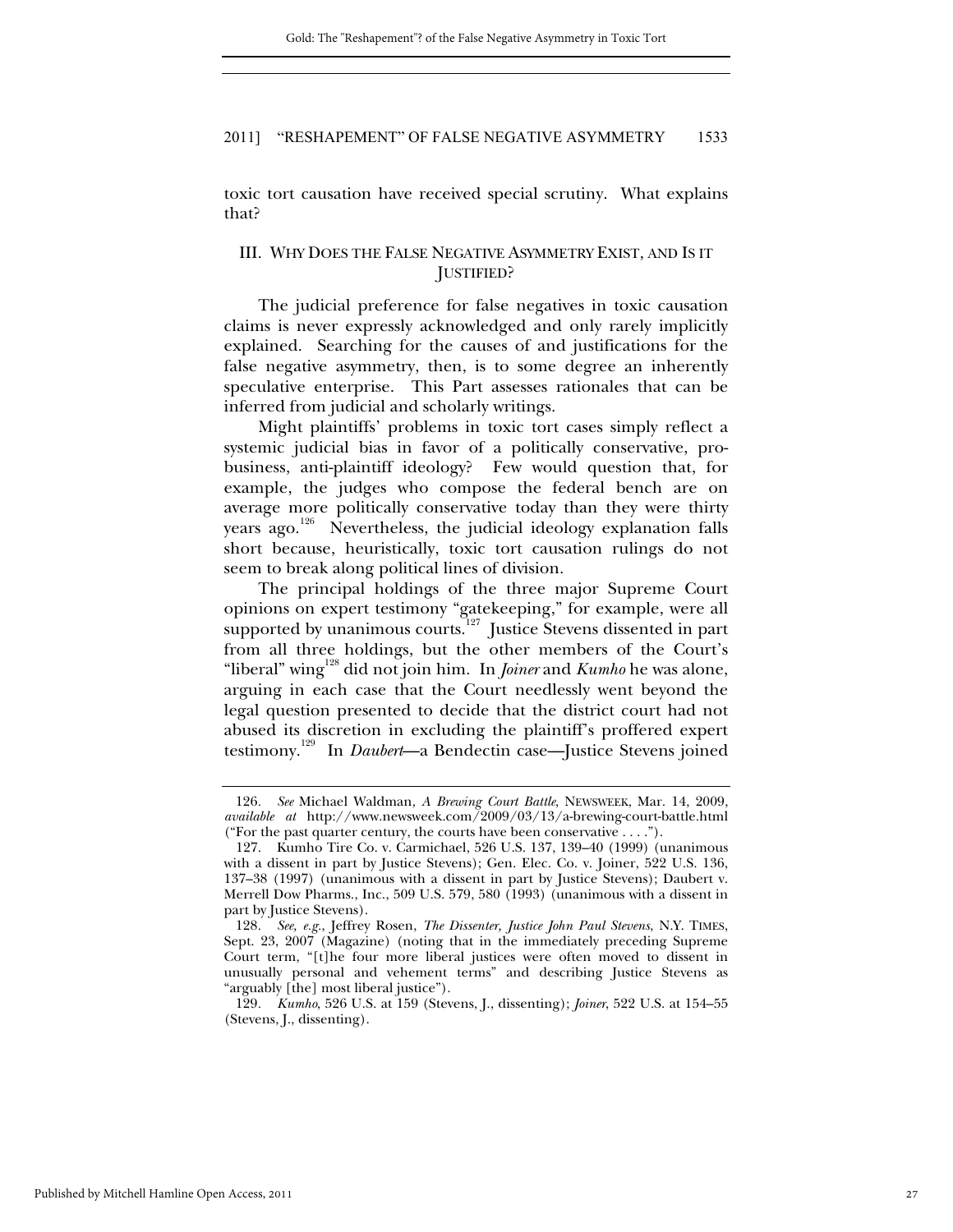Chief Justice Rehnquist's partial dissent from the majority's articulation of "general observations" concerning the types of considerations that might guide district courts trying to decide whether to admit expert testimony.<sup>130</sup> Their dissent famously warned that the Court, unwisely, was forcing judges to become "amateur scientists" in deciding admissibility disputes.<sup>131</sup>

Even before the Supreme Court's *Daubert* opinion, every federal appellate court that considered the causation issue in a Bendectin case had rejected the plaintiffs' claim. The majority of judges involved in those decisions were appointed by President Reagan, but the few who were appointed by Democratic presidents did not disagree.<sup>132</sup> Similarly, it is not difficult to find cases, after *Daubert* and *Joiner*, in which judges appointed by Democrats adopted restrictive views of causation evidence and judges appointed by Republicans were more accepting.<sup>133</sup> The riven Fifth

131*. Id.* at 600–01.

 132. For a chronological list of forty-nine appellate Bendectin opinions, representing thirty-four Bendectin cases, see SANDERS *supra* note 83, at 156, 157 tbl.15 (1998). The list includes seven decisions of federal courts of appeals before the *Daubert* Supreme Court opinion. *See id.* at 157 tbl.15. Publically available information about these judges and their appointing presidents shows that of the twenty-one judges on those seven panels (including two sitting by designation), eleven were appointed to their then-current seats by President Reagan, and only six were appointed by Democrats. The latter six included the following judges: (1) the author of one of the earliest cases, *Richardson ex rel. Richardson v. Richardson-Merrell, Inc.*, 857 F.2d 823, 824 (D.C. Cir. 1988) (affirming defendant's judgment notwithstanding the verdict); (2) all three judges on the unanimous ruling, later cited by the Supreme Court, of *Turpin v. Merrell Dow Pharmaceuticals, Inc.*, 959 F.2d 1349, 1350 (6th Cir. 1992) (affirming defendant's summary judgment); and (3) a member of a panel that issued a per curiam opinion that followed the *Turpin* precedent, *Lee v. Richardson-Merrell, Inc.*, No. 91-5369, 1992 WL 92750, at \*2 (6th Cir. Apr. 22, 1992) (per curiam). Two of the seven appeals affirmed judgments for defendants that had been entered by district judges appointed by President Carter. SANDERS, *supra* note 83, at 157 tbl.15.

133*. Compare* Henricksen v. ConocoPhillips Co., 605 F. Supp. 2d 1142, 1178 (E.D. Wash. 2009) (judge appointed by Democratic president excludes plaintiff's experts' testimony for lack of fit and failure to assess possible particularistic evidence), *with* Allen v. Martin Surfacing, 263 F.R.D. 47, 64 (D. Mass. 2009) (judge appointed by Republican president holds that defendant's attacks on plaintiff's experts' methodology and conclusions go to the weight, rather than admissibility, of the evidence); *see* Milward v. Acuity Specialty Prods. Group, Inc., No. 09-2270, 2011 WL 982385 (1st Cir. Mar. 22, 2011) (unanimous court of appeals panel consisting of two judges appointed by President Clinton and one judge appointed by President G.W. Bush reverse exclusion of plaintiffs' expert by district judge

<sup>130</sup>*. Daubert*, 509 U.S. at 598–601 (Rehnquist, C.J. dissenting). Electronic database searches of the Court's opinions showed that *Daubert* is one of only eleven instances in which a dissenting or partially dissenting opinion was joined by Justices Rehnquist and Stevens and no other Justices.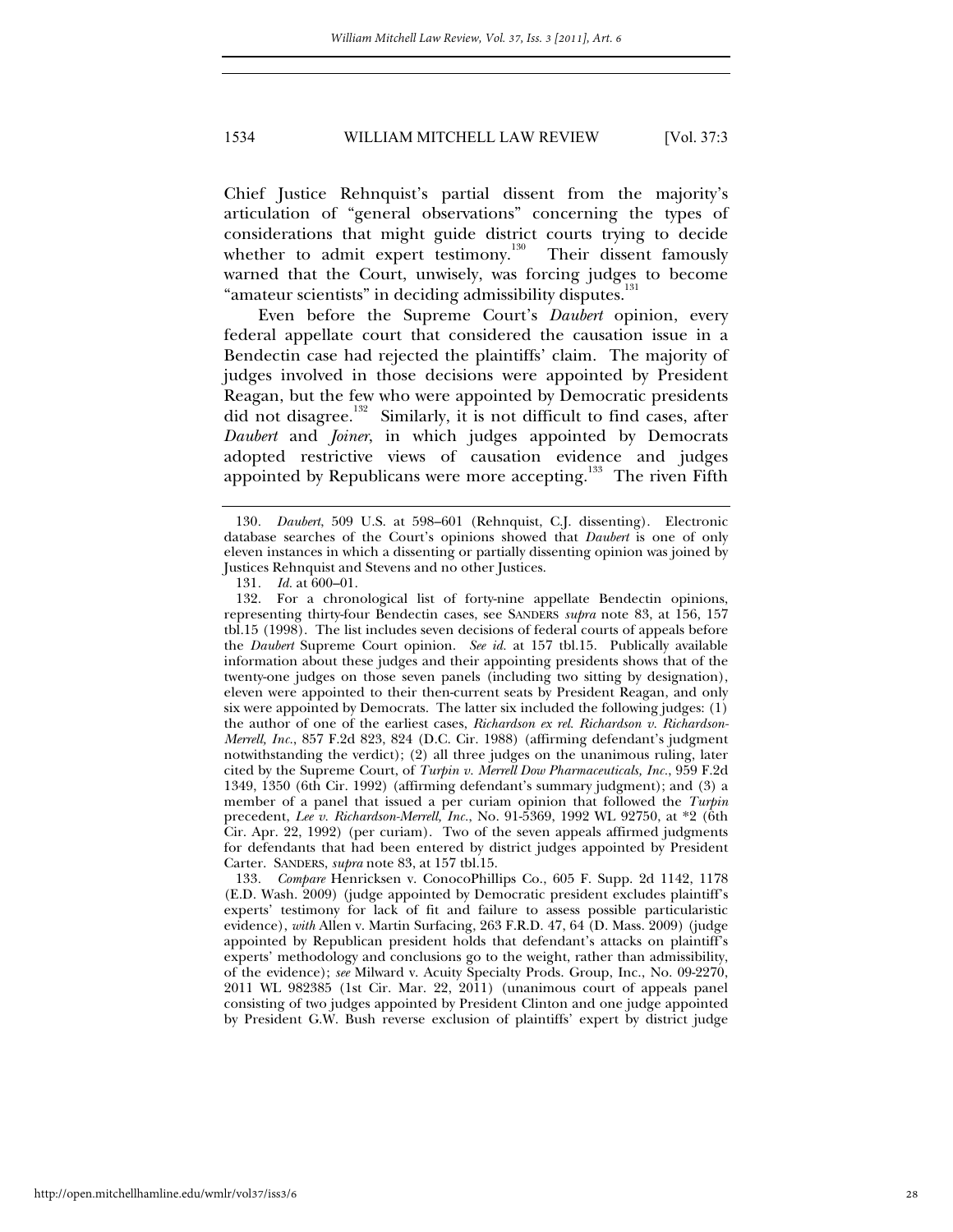Circuit in *Huss v. Gayden* provides an interesting example of a split that did not strictly follow party lines.<sup>134</sup> The same non-pattern appears in the opinions of state courts. The Texas Supreme Court took a restrictive view of causation evidence, $135$  but so did the Vermont Supreme Court—with one of two Republican-appointed justices and one of three Democrat-appointed justices dissenting.<sup>136</sup> The highest courts in Nebraska and Kentucky rejected arguments for similarly restrictive views.137 The political party of a judge's appointing executive is an imperfect ideological proxy, and these results are impressionistic rather than comprehensive, but they suggest that more than political ideology is at play in toxic tort causation decisions.<sup>138</sup>

135*. See* Merrell Dow Pharms., Inc. v. Havner, 953 S.W.2d 706, 714–20 (Tex. 1997) (setting forth various requirements for scientific evidence of toxic tort causation); *see supra* notes 84–90 and accompanying text (analyzing *Havner*).

136*. See* Estate of George v. Vt. League of Cities & Towns, 993 A.2d 367, 382 (Vt. 2010); *see id.* at 383 (Reiber, C.J., dissenting); *supra* notes 95–116 and accompanying text (analyzing *Estate of George*).

137*. See* Hyman & Armstrong, P.S.C. v. Gunderson, 279 S.W.3d 93, 105 (Ky. 2008) ("*Daubert* does not require proof to a scientific certainty, or even proof convincing to the trial judge. The trial judge is not required to find that the proffered opinion is scientifically correct, but only that it is trustworthy  $\dots$ ."); King v. Burlington N. Santa Fe Ry. Co., 762 N.W.2d 24, 42–43 (Neb. 2009) ("[R]easonable differences in scientific evaluation should not exclude an expert witness' opinion. The trial court's role as evidentiary gatekeeper is not intended to replace the adversary system . . . .").

138*. See* Tracy E. George, *Developing a Positive Theory of Decisionmaking on U.S. Courts of Appeals*, 58 OHIO ST. L.J. 1635, 1651–53 (1998) (stating that the appointing president's political party is "a good proxy for a justice's attitudes")*. But see* Gregory C. Sisk & Michael Heise, *Judges and Ideology: Public and Academic Debates About Statistical Measures*, 99 NW. U. L. REV. 743, 793–94 (2005) ("[A]t least at the lower federal court level, ideology explains only part of judicial behavior and tends to emerge in certain narrowly defined sets of cases in studies designed to tease out those marginal effects.").

appointed by President Clinton).

 <sup>134.</sup> Huss v. Gayden, 571 F.3d 442 (5th Cir. 2009), *reh'g en banc denied*, 585 F.3d 823 (2009). A panel majority, consisting of one appointee of President George H.W. Bush and one appointee of President George W. Bush, reversed the plaintiff's jury verdict, holding—over a dissent by an appointee of President Reagan—that the exclusion of a defense expert on causation had been an abuse of discretion. *Huss*, 571 F.3d at 455–56 (holding exclusion was reversible error meriting a new trial); *id.* at 463 (Higginbotham, J., dissenting). Nine judges dissented from the denial of panel rehearing en banc. *Huss*, 585 F.3d at 827 (Higginbotham, J., dissenting); *id.* at 833 (Elrod, J., dissenting). All of the judges who voted against the rehearing were appointed by Republican presidents. All four judges on the court who were appointed by Democratic presidents dissented from the denial of rehearing—joined by four appointees of Republican presidents.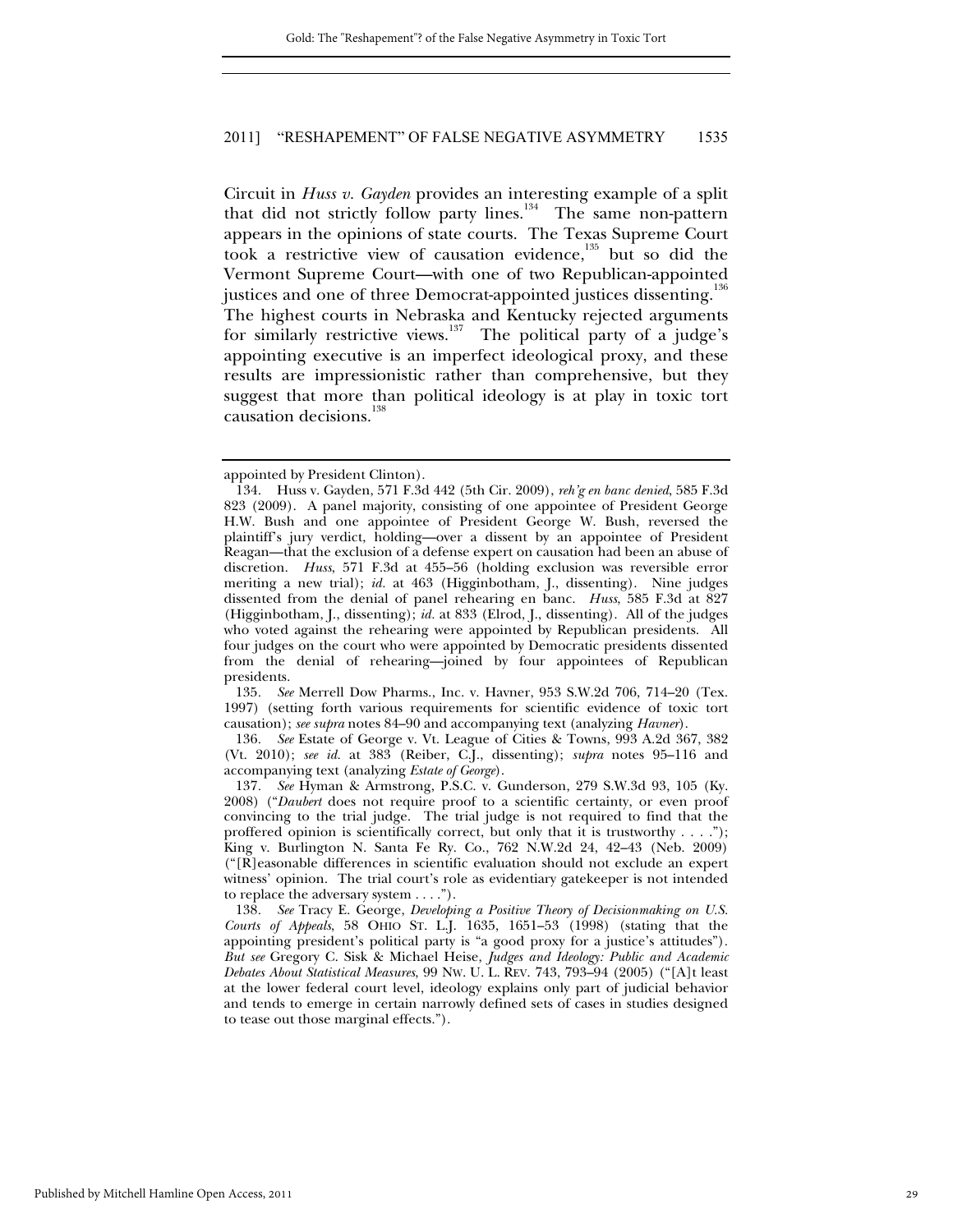Courts that erect high sufficiency thresholds and narrow admissibility walls for toxic tort causation evidence frequently exhibit heightened sensitivity to the truth-seeking function of law and emphasize the goal of accurate fact-finding.<sup>139</sup> The issue is why this sensitivity should take the form of decision rules that create asymmetrical risks of error.

#### *A. The Science Rationale: Courts as Serfs of Statistics*

Our courts take for granted that deciding a toxic causation dispute is inherently beyond the ken of lay people and therefore demands expert scientific testimony.<sup>140</sup> Because the testimony is scientific, courts often conflate resolution of these legal disputes with a search for scientific truth, $141$  although the epistemic nature and systemic goals of legal and scientific inquiry diverge.<sup>142</sup> Framing disputes as scientific creates the expectation, sometimes

141. Sanders, *supra* note 20, at 1045.

<sup>139</sup>*. See* Sanders, *supra* note 20, at 1045–47.

<sup>140</sup>*. E.g.*, Allison v. McGahn Med. Corp., 184 F.3d 1300, 1320 (11th Cir. 1999) (holding expert testimony required because causal connection "is not a natural inference that a juror could make through human experience."); Henricksen v. ConocoPhillips Co., 605 F. Supp. 2d 1142, 1177 (E.D. Wash. 2009) ("Expert testimony is necessary . . . since this is a toxic tort lawsuit."). Other approaches are conceivable. In a medical malpractice case, the Supreme Court of Canada affirmed a finding that an ophthalmologist's negligence caused atrophy of the plaintiff's optic nerve even though plaintiff suffered from other conditions known to cause atrophy and the expert witnesses could not "express with certainty an opinion as to what caused the atrophy in this case . . . . " Snell v. Farrell, [1990] 2 S.C.R. 311, para. 7 (Can.). For a generalized defense of that outcome, see Brown, *supra* note 2, at 35 (arguing that "[n]either the existence of an evidentiary gap nor scientific demurral from bridging that gap excuses the fact-finder from proceeding further in the causal inquiry. Reliance on scientific demurral as being determinative is, quite literally, unjust."); *see also* Gass v. Marriott Hotel Servs., Inc., 558 F.3d 419, 434 (6th Cir. 2009) (affirming exclusion of plaintiffs' doctors' causation opinions, but reversing summary judgment for defendant, because a jury could rationally find for plaintiffs if it believed plaintiffs' testimony that they suffered immediate and lasting illness after exposure to a cloud of pesticide sprayed in their hotel room); Genna v. Jackson, 781 N.W.2d 124, 129–30 (Mich. App. 2009) (holding expert causation testimony unnecessary where children developed symptoms after mold grew in home and recovered when the children were removed from the home), *appeal denied*, 783 N.W.2d 350 (2010).

<sup>142</sup>*. See, e.g.*, CARL F. CRANOR, TOXIC TORTS 207–15 (2006) (describing tensions between scientific and legal goals and epistemic practices); Troyen A. Brennan, *Causal Chains and Statistical Links: The Role of Scientific Uncertainty in Hazardous-Substance Litigation*, 73 CORNELL L. REV. 469, 471 (1988) ("Legal notions of causation, however, differ in important ways from scientific causal concepts."); Walker, *supra* note 2, at 1096 (noting that legal fact-finding must satisfy policies and goals not applicable to science).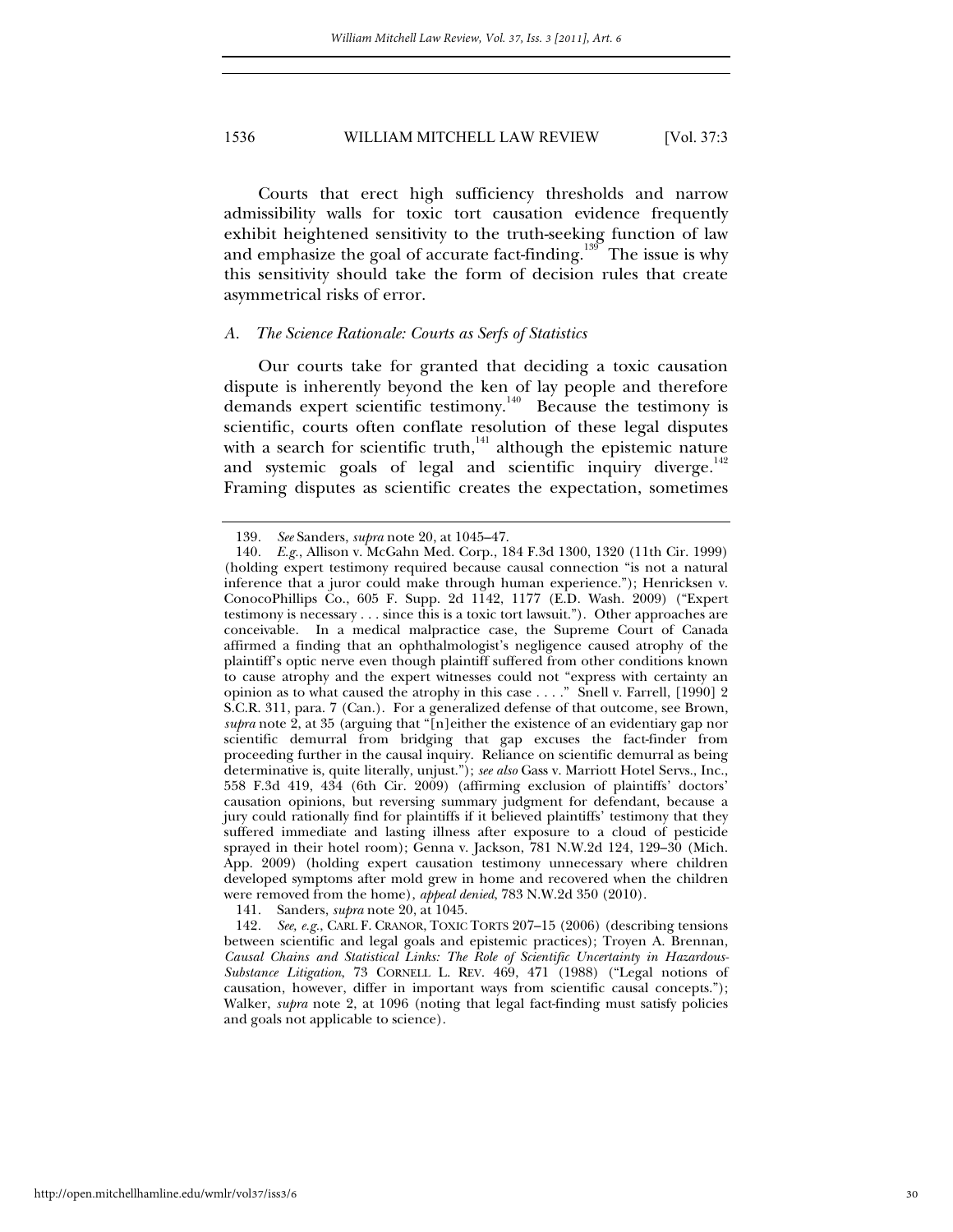illusive, that an objectively correct, indisputable answer is available.<sup>143</sup> This "scientific turn" of toxic tort causation This "scientific turn" of toxic tort causation jurisprudence<sup>144</sup> cannot be separated from the tendency to privilege litigation's truth-seeking function at the expense of other legitimate functions; the two trends reflect and reinforce each other.<sup>145</sup> As one judge, melding the concepts, argued: "[c]ourts must be arbiters of truth, not junk science and guesswork."<sup>146</sup>

If, as some have charged, many courts equate "preponderance of the evidence" of toxic causation with scientific certainty of causation, $147$  that provides some accounting for the false negative asymmetry. A rule that demands certainty necessarily would lead to false negatives by excluding even probable but uncertain positive findings.

Courts, naturally, do not acknowledge demanding certainty, and when they inadvertently sound like they do, they correct themselves. For example, when an appellate panel in a Bendectin case found "the lack of *conclusive* epidemiological proof to be fatal" to plaintiffs' case, on petition for rehearing it instead found fatal plaintiffs' "failure to present *statistically significant* epidemiological proof."<sup>148</sup> The word substitution achieved quite a transmutation.

145*. See* Sanders, *supra* note 20, at 1045. For criticism of the high value courts place on truth-seeking in toxic tort litigation, see Brown, *supra* note 2, at 18–20, 23–24 and CRANOR, *supra* note 142, at 349.

 <sup>143.</sup> The same illusion is said to afflict jurors in criminal cases who suffer from the "CSI effect." *See* N.J. Schweitzer & Michael J. Saks, *The CSI Effect: Popular Fiction About Forensic Science Affects the Public's Expectations About Real Forensic Science*, 47 JURIMETRICS J. 357 (2007) (testing the hypothesis that television shows highlighting forensic science make jurors less inclined to convict if the prosecution presents no scientific evidence and/or more inclined to convict if the prosecution presents any scientific evidence).

 <sup>144.</sup> Sanders, *supra* note 20, at 1045; *see also* SANDERS, *supra* note 83, at 159–60 (tracing shift in appellate decisions in Bendectin cases from "legalistic" view less likely to resolve conflicts between experts to "scientific" view tending to scrutinize the basis for expert opinions and rule on causation as a matter of law).

 <sup>146.</sup> Huss v. Gayden, 571 F.3d 442, 460 (5th Cir. 2009) (plurality opinion).

<sup>147</sup>*. E.g.*, Hyman & Armstrong, P.S.C. v. Gunderson, 279 S.W.3d 93, 104 (Ky. 2008) (rejecting defendant's challenge to trial court's admission of plaintiff's expert testimony on causation and criticizing rejection of similar evidence by other courts "as incorrectly requiring scientific certainty, which was not intended by *Daubert*").

 <sup>148.</sup> Brock v. Merrell Dow Pharms., Inc., 884 F.2d 166, 167 (5th Cir. 1989) (emphasis added). Another example is *In re Joint S. & E. Dist. Asbestos Litig.*, 52 F.3d 1124, 1128 (2d Cir. 1995) (noting that district court had held that plaintiff could introduce proof of causation sufficient to reach jury "either through studies conclusively establishing" relative risk greater than two or through epidemiologic evidence of relative risk less than two combined with particularistic evidence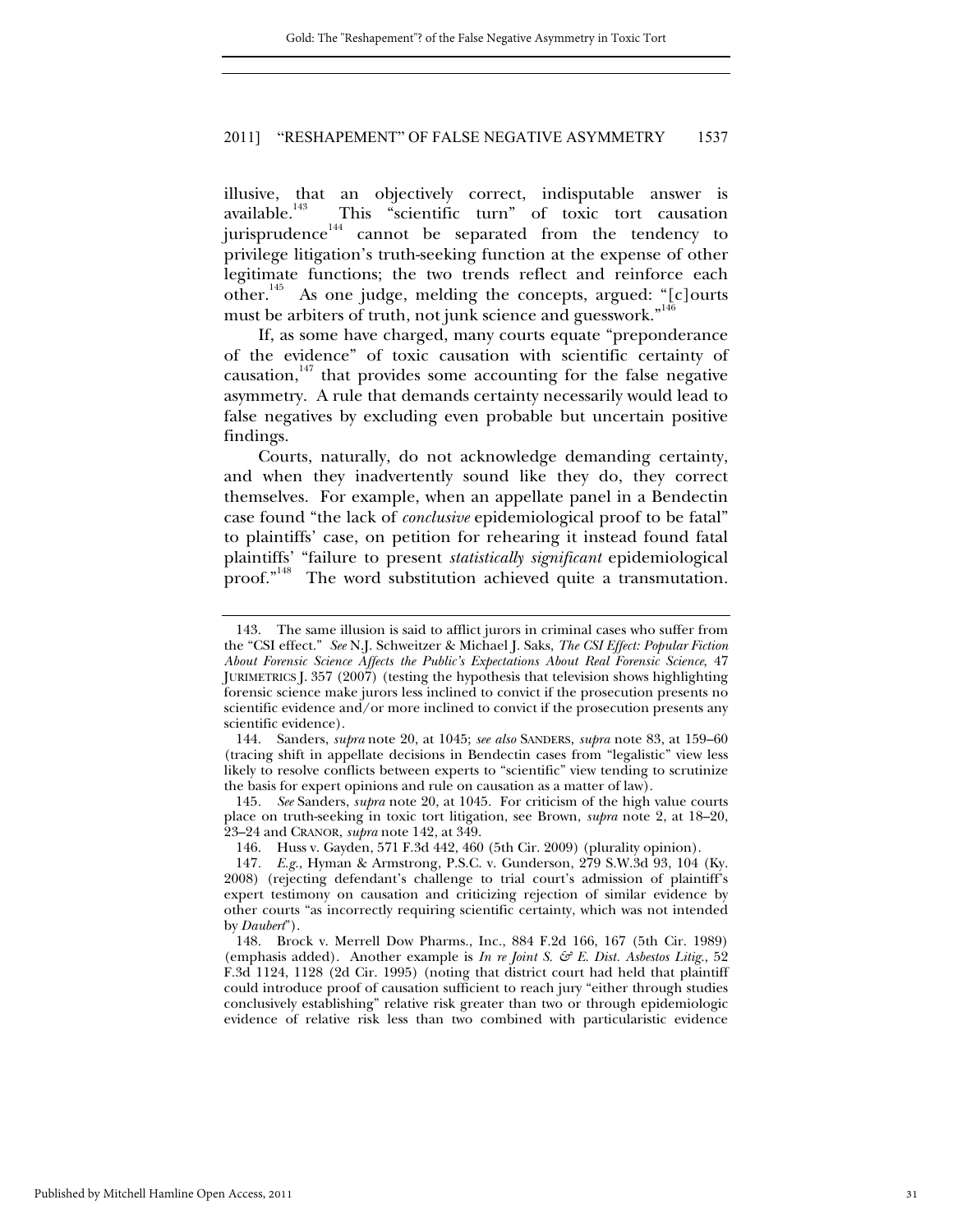The court's original sentence appeared to abandon the preponderance standard in favor of a demand for evidence stronger even than that required for a criminal conviction. The rephrased sentence amounted to a nearly banal statement that the court would not accept, as evidence of an effect, a result that did not satisfy the scientific convention for acceptance of evidence of an effect.

The scientific convention begins with the null hypothesis—the assumption that an effect under investigation does not exist—and demands proof that it is very unlikely an observed difference between two samples would have been found had the parametric values been the same in the two populations from which the samples were drawn.<sup>149</sup> "Very improbably" conventionally has meant a probability of less than five-percent.<sup>150</sup> Statistical significance testing helps scientists avoid Type I error (incorrectly rejecting a null hypothesis that is true), but conveys no information about the probability of a Type II error (incorrectly failing to reject a null hypothesis that is false).<sup>151</sup> The latter can be quite high, depending on the statistical power of feasible research designs.<sup>152</sup> Implicit in scientists' choice to avoid Type I error and tolerate a risk of Type II error is the assumption that if an investigated effect really exists, it will eventually be demonstrated by repeated, and preferably improved or enlarged, studies.<sup>153</sup>

strengthening the causal inference).

<sup>149.</sup> This is typically represented as  $P < .05$ ," and is equivalent to "statistical significance at the 95% level." Lower values of *P* provide greater confidence in rejection of the null hypothesis. *See* Kaye & Freedman, *supra* note 7, at 122.

<sup>150</sup>*. See id.* at 124.

<sup>151</sup>*. Id.* at 125–26, 168, 172–73; Michael I. Meyerson & William Meyerson, *Significant Statistics: The Unwitting Policy Making of Mathematically Ignorant Judges*, 37 PEPP. L. REV. 771, 825 (2010).

<sup>152</sup>*. See* Kaye & Freedman, *supra* note 7, at 125–26 (explaining that subtle effects require large sample sizes for detection).

 <sup>153.</sup> This discussion is not intended to suggest that a court's refusal to admit expert opinion based on study results that are not statistically significant is equivalent to imposing a heightened standard of persuasion that demands 95% certainty. No scientist would consider a result that is "significant" at the 51% level  $(P < .49)$  to mean that it is "more likely than not" that an observed difference between two samples reflected a real difference between the parametric values in the population: such a result would be obtained 49% of the time even if the parametric values were the same, so it would provide no reasonable basis for rejecting the null hypothesis. The choice of a 95% significance level, however, is arbitrary, and the difference between "significant" and "not significant" does not reflect a sharp yes-or-no division in the real world. Meyerson & Meyerson, *supra* note 151, at 824. Results that are not statistically significant may simply be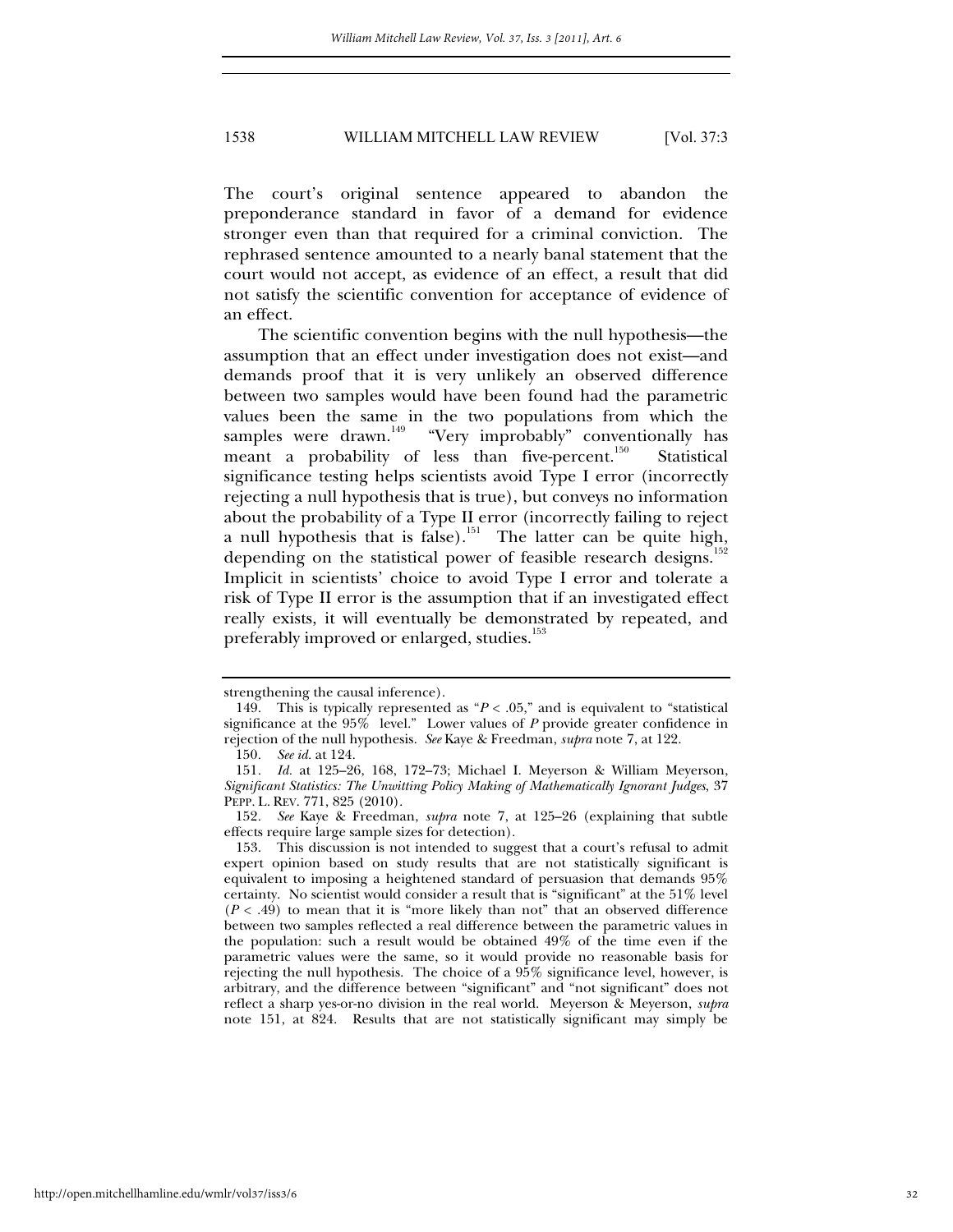Epidemiology goes further and maintains a particular ethos that is "inherently conservative in its reluctance to abandon the null hypothesis."<sup>154</sup> This reluctance is substantially rooted in the nature of epidemiology as an observational, rather than experimental, science.<sup>155</sup> Epidemiologists guard especially carefully against incorrect causal attributions, seeking not only reproducible epidemiologic results but other confirmatory evidence of the causal nature of an observed association.<sup>156</sup> A scientific case for any particular claim of toxic causation builds, if it builds at all, by accretion.

To the extent, therefore, that courts refuse to permit a factfinder to assess expert testimony during the time the scientific case is under construction, the law will avoid false positives at the expense of allowing false negatives. But simply to say that "[l]aw lags science; it does not lead it"<sup>157</sup> is to beg the question. Even if one accepts that toxic tort causation must be scientifically proven, it takes an exercise of judicial discretion to determine what constitutes admissible scientific proof and what constitutes scientific proof sufficient to create a genuine dispute of material The false negative asymmetry manifests not so much in courts' judgment *that* science is required but in their judgment of *what* science is required, which involves much more than the

154. Finley, *supra* note 116, at 364.

155*. See* Green, *supra* note 64, at 336, 374–75 (distinguishing between epidemiologic observation of associations and causal attribution).

156*. Id.* at 375–79 (describing Bradford Hill confirmatory factors).

 157. Rosen v. Ciba-Geigy Corp., 78 F.3d 316, 319 (7th Cir. 1996); *see also*  Sanderson v. Int'l Flavors & Fragrances, Inc., 950 F. Supp. 981, 1003 (C.D. Cal. 1996) (finding plaintiff must wait for proof to develop at "laggardly" pace of science).

reported as *P* > .05, which does not distinguish between a result that nearly reaches the 95% significance level (*e.g., P* < .07) and a result that does not come close (*e.g.*,  $P < .49$ ). A study of limited statistical power that produced a result "significant" at the 93% level could indicate that a more powerful study is warranted, and could—particularly if supported by other evidence—appropriately be considered legally relevant. On the other hand, for some applications, scientists consider the 95% significance level not nearly stringent enough. For example, when biologists search the human genome for associations between genetic variations and elevated risk of disease, they test so many genes that to set the acceptable Type I error rate at 5% would produce vast numbers of purely coincidental associations. They use a standard that is orders of magnitude stricter. Karen N. Conneely & Michael Boehnke, *Meta-Analysis of Genetic Association Studies and Adjustment for Multiple Testing of Correlated SNPs and Traits*, 34 GENETIC EPIDEMIOLOGY  $739, 739$  ( $2010$ ) (noting the "common approach" in genome-wide association studies of using a cutoff of  $\tilde{P}$  < 5  $*$  10<sup>s</sup>).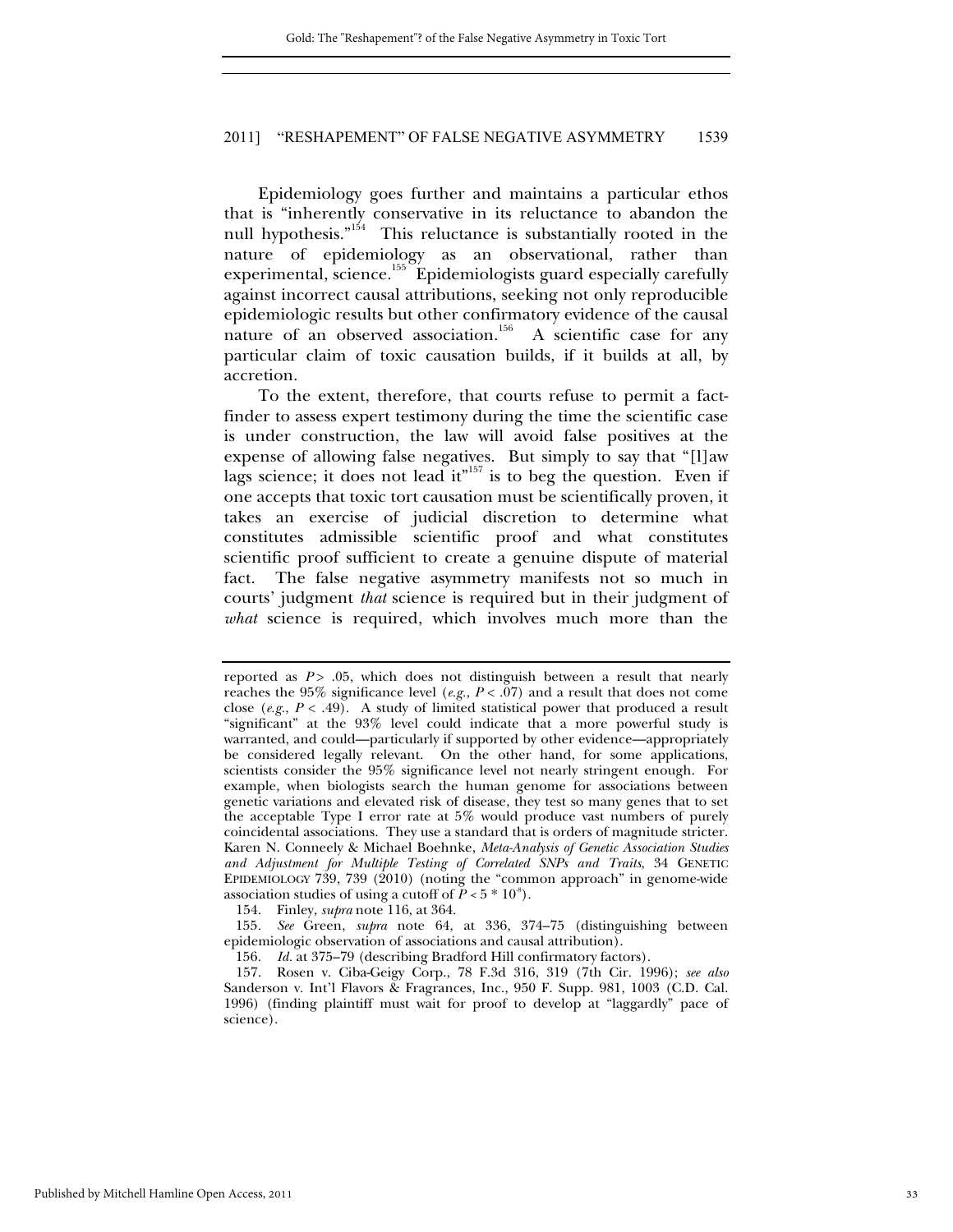transitive application of scientific norms of statistical significance.

Thus, where courts have held that causation testimony should not be considered because the expert would have relied on the results of toxicology studies in animal models or in vitro, or on chemical structure analogies, or on epidemiologic studies of people whose personal or exposure characteristics differed from the plaintiff in some way, they rarely concluded that these studies suffered from methodological flaws that invalidated their conclusions as a matter of quality control within their respective disciplines. Methodological reliability of the scientific evidence, the keystone to *Daubert*, has faded in significance; fit has become the "central question."<sup>158</sup> A judge's most critical decision, A judge's most critical decision, frequently, is whether or not to reject out of hand a causal inference that an expert is willing to make from the extant scientific research.<sup>159</sup>

The courts' resistance to scientific inference of toxic tort causation has been widespread and powerful. $160$  When courts refuse to admit testimony by well-credentialed experts based on well-conducted studies, they do more than demand that litigation achieve scientific truth. They define what scientific proof is for juridical purposes.<sup>161</sup> In doing so, they make a legal, not a scientific, judgment.

*Estate of George*<sup>162</sup> again provides an illustration. One of plaintiff's experts, attempting to assemble the disparate epidemiologic results and the known information about the deceased firefighter, would have testified that he reached his conclusion of causation by applying the "weight of the evidence"

161*. See* Sanders, *supra* note 20, at 1042–43 (describing basis for rejection of studies relied on by plaintiff's proffered experts in *Joiner* as Chief Justice Rehnquist's "implicit external-validity criteria").

162. Estate of George v. Vt. League of Cities & Towns, 993 A.2d 367 (Vt. 2010)*.*

 <sup>158.</sup> Sanders, *supra* note 20, at 1037–38. ("In the aftermath of *Joiner* and *Kumho Tire*, federal-court admissibility decisions focus less on the *Daubert* factors and more on a fit analysis. The central question in these opinions was whether there is too large an analytical gap between the evidence available to the expert and the conclusion the expert wishes to draw.").

<sup>159</sup>*. Id.*

 <sup>160.</sup> CRANOR, *supra* note 142, at 221–64 (giving numerous examples); Erica Beecher-Monas, *The Heuristics of Intellectual Due Process: A Primer for Triers of Science*, 75 N.Y.U. L. REV. 1563, 1647 (2000) (describing a toxic tort causation case as an example of "the general judicial unwillingness to reason by analogy in assessing scientific evidence"); *see, e.g.,* Downs v. Perstorp Components, Inc., 126 F. Supp. 2d 1090, 1125–28 (E.D. Tenn. 1999) (giving examples of such inference that the court considers fundamentally unscientific and improper).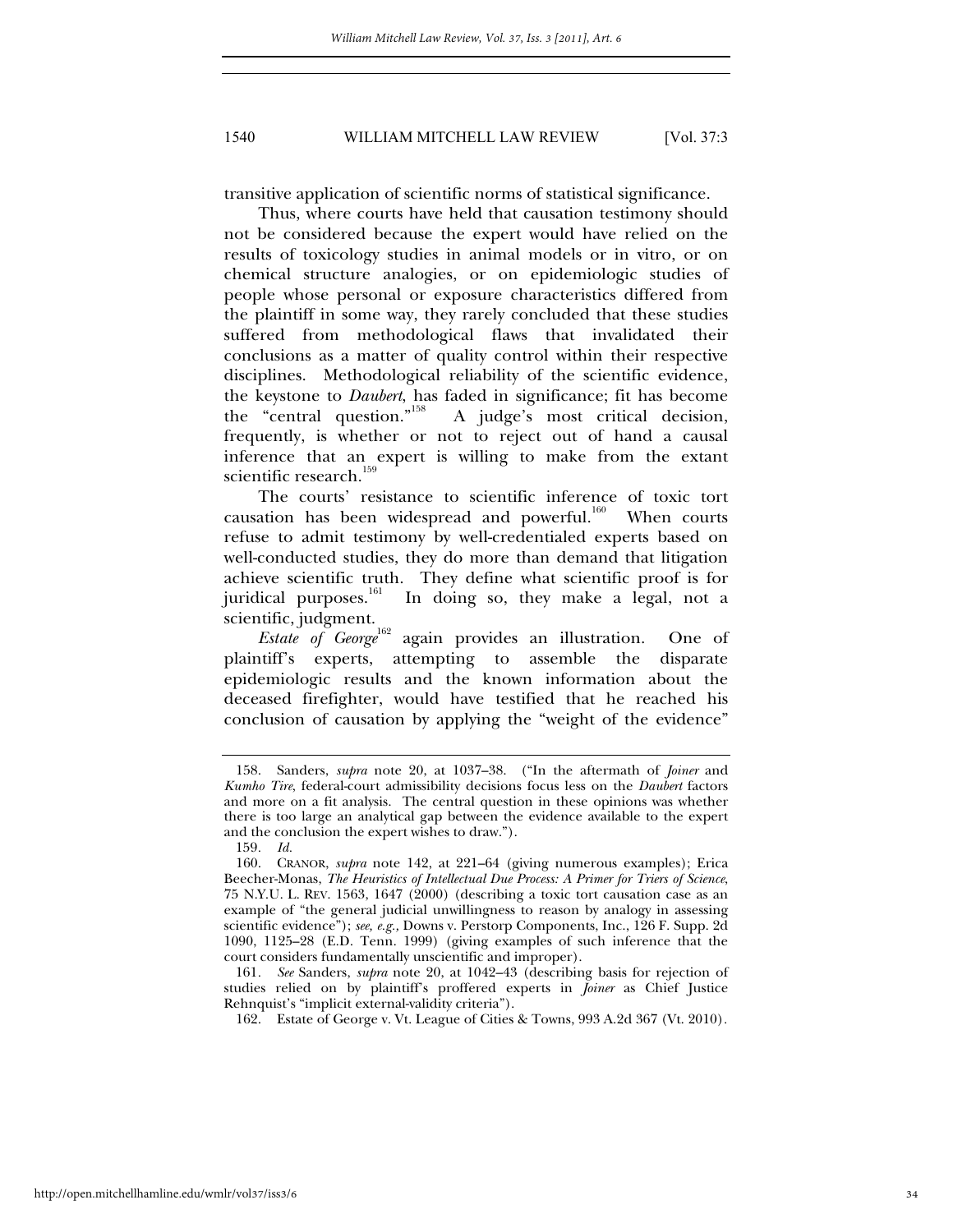approach.<sup>163</sup> The court rejected the expert's invocation of this approach because the expert could not state the "precise weight he gave to each study."<sup>164</sup> What is unclear is where the court got the idea that such precision—presumably in quantitative terms—was required for the testimony to be scientifically reliable and thus admissible.<sup>165</sup>

The courts have not been simply "prisoner[s] to science."<sup>166</sup> Rather, many have heeded the Fifth Circuit's admonition "in subsequent toxic tort cases to be especially vigilant in scrutinizing the basis, reasoning, and statistical significance of studies presented by both sides."<sup>167</sup> "By both sides" is a fig leaf. Because plaintiffs bear the burden of proof, "especially vigilant" scrutiny will always affect plaintiffs more than defendants.<sup>168</sup> And "especially vigilant" is a legal, not a scientific, standard.

The scientific nature of the causal inquiry and the courts' adoption of concepts of scientific validity and statistical significance have contributed importantly to the creation of a jurisprudence that preferentially risks incorrect negative rather than positive legal findings. But the false negative asymmetry is not a necessary result of, and cannot entirely be explained by, acceptance of an axiom that scientific truth be the standard for claims of toxic tort causation.

<sup>163</sup>*. Id.* at 376.

<sup>164</sup>*. Id.* at 379.

<sup>165</sup>*. Cf.* King v. Burlington N. Santa Fe Ry. Co., 762 N.W.2d 24, 39–40 (Neb. 2009) ("[N]o generally agreed-upon method exists for determining how much weight to apply to particular types of studies.").

<sup>166</sup>*. Estate of George*, 993 A.2d at 382 (quoting Sanderson v. Int'l Flavors & Fragrances, Inc., 950 F. Supp. 981, 1004 (C.D. Cal. 1996)).

 <sup>167.</sup> Brock v. Merrell Dow Pharms., Inc., 884 F.2d 166, 166 (5th Cir. 1989) (amending Brock v. Merrell Dow Pharms., Inc., 874 F.2d 307 (5th Cir. 1989)).

 <sup>168.</sup> Furthermore, to demand "statistical significance" for studies that fail to find an association between exposure and disease makes no sense, because statistical significance is used only to minimize the likelihood that scientists accept false positive results. It might make sense, before accepting such a study as providing evidence of no causation, to demand a showing that the study had sufficient statistical power to find an effect if it existed.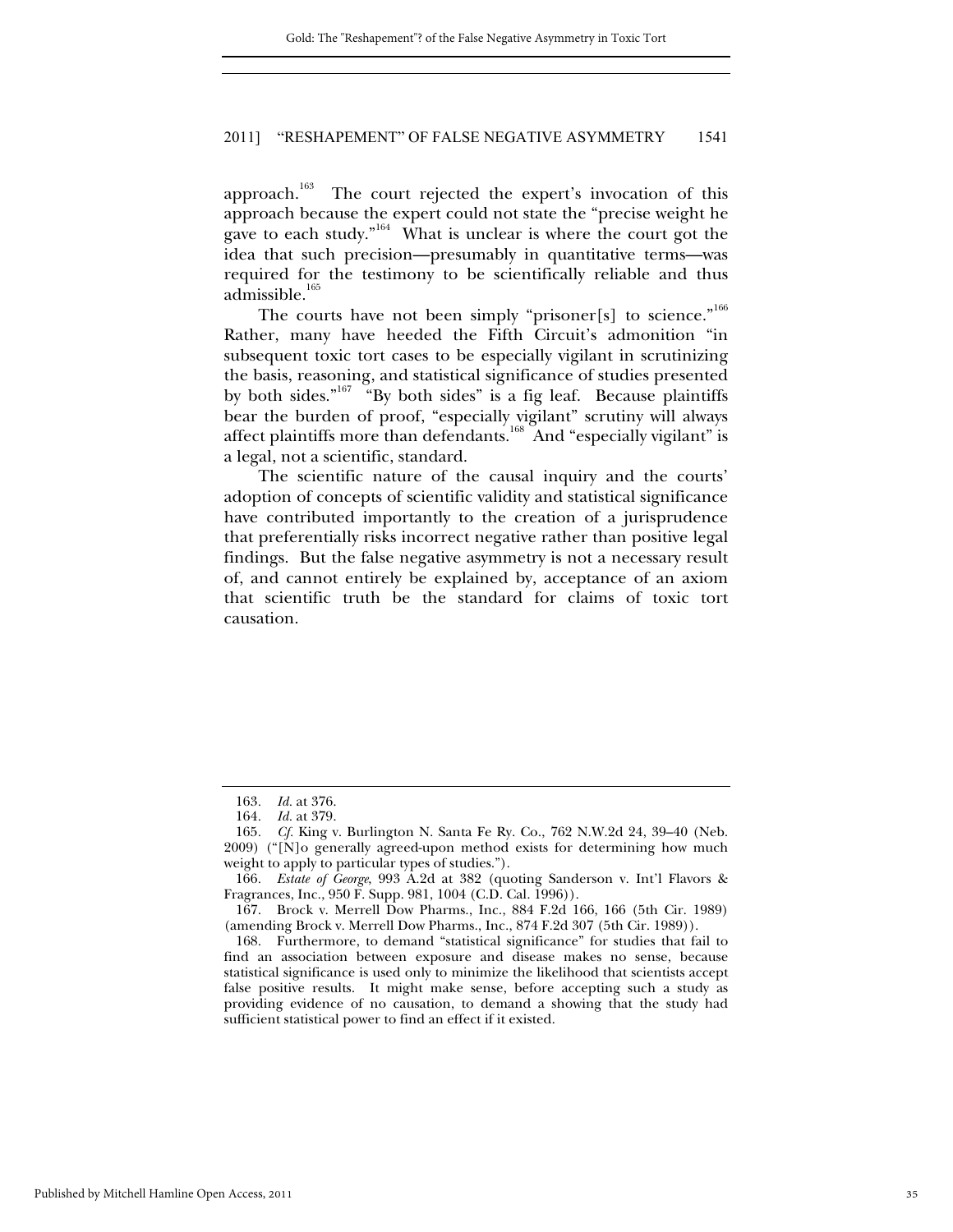#### *B. The Legitimacy Rationale: Courts in Need of Respect*

Elemental notions of justice underlie the requirement of a causal connection between defendant's act and plaintiff's harm.<sup>1</sup> We want fact-finders to believe that the defendant actually caused the harm, which is why, despite the probabilistic language of the preponderance standard, courts traditionally were uncomfortable with using "naked" statistical evidence to establish causation.<sup>170</sup> Courts' increasing willingness to accept epidemiologic data as relevant to causal determinations in individual cases represented a pragmatic shift from the dogma that "mere statistics" could never be sufficient to hold a party liable for particularized harm. The group-based nature of epidemiologic proof and the existence of mass exposures, however, emphasized that the general causation inquiry applied to the entire group. Some courts worried openly about the prospect of inconsistent jury determinations, $1/11$  and judges have used their gatekeeping power to "resolve whole categories of toxic torts" for failure to show general causation.<sup>172</sup>

<sup>169</sup>*. See* Robert A. Baruch Bush, *Between Two Worlds: The Shift from Individual to Group Responsibility in the Law of Causation of Injury*, 33 UCLA L. REV. 1473, 1474 (1986) (noting that the actual causation requirement of proof that an "individual defendant's conduct, and not someone else's," caused harm is consistent with tort law's individual responsibility principle). A defendant's interest in not being unfairly held liable for harm the defendant did not cause is obvious. Even from a plaintiff's point of view, however, corrective justice ultimately is hollow if the party held liable did not do the harm. *Id*. at 1476. From a deterrence perspective, both false positive causal attributions and false negatives rejections of causation result in deviations from optimum deterrence.

<sup>170</sup>*. See, e.g.,* Howard v. Wal-Mart Stores, Inc., 160 F.3d 358, 359–60 (7th Cir. 1998); Charles Nesson, *Agent Orange Meets the Blue Bus: Factfinding at the Frontier of Knowledge*, 66 B.U. L. REV. 521 (1986) (highlighting that a determination of what happened may seem speculative despite its statistical probability); Richard W. Wright, *Liability for Possible Wrongs: Causation, Statistical Probability, and the Burden of Proof*, 41 LOY. L.A. L. REV. 1295 (2008) (discussing the application of "naked" statistics to the preponderance of the evidence standard). Lay people are similarly hesitant. SANDERS, *supra* note 83, at 139–42 (summarizing research on willingness to infer liability from statistical data alone); Edward F. Wright et al., *Factors Affecting the Use of Naked Statistical Evidence of Liability*, 136 J. SOC. PSYCHOL. 677, 685 (1996) (finding that neither group discussion nor extended decision time overcame mock jurors' reluctance to use naked statistical evidence).

<sup>171</sup>*. E.g.*, *Brock*, 874 F.2d at 310; *see* SANDERS, *supra* note 83, at 190 (noting that concern for consistency "resonates" in Bendectin opinions). *See generally* Walker, *supra* note 2, at 1108–09 (arguing that, if statistical evidence shows that causation is true only in a certain percentage of cases, the objective of "equal treatment of similar evidence" necessarily implies that adjudicative errors will not be equally distributed).

 <sup>172.</sup> Sanders, *supra* note 20, at 1040. In theory, courts might apply claim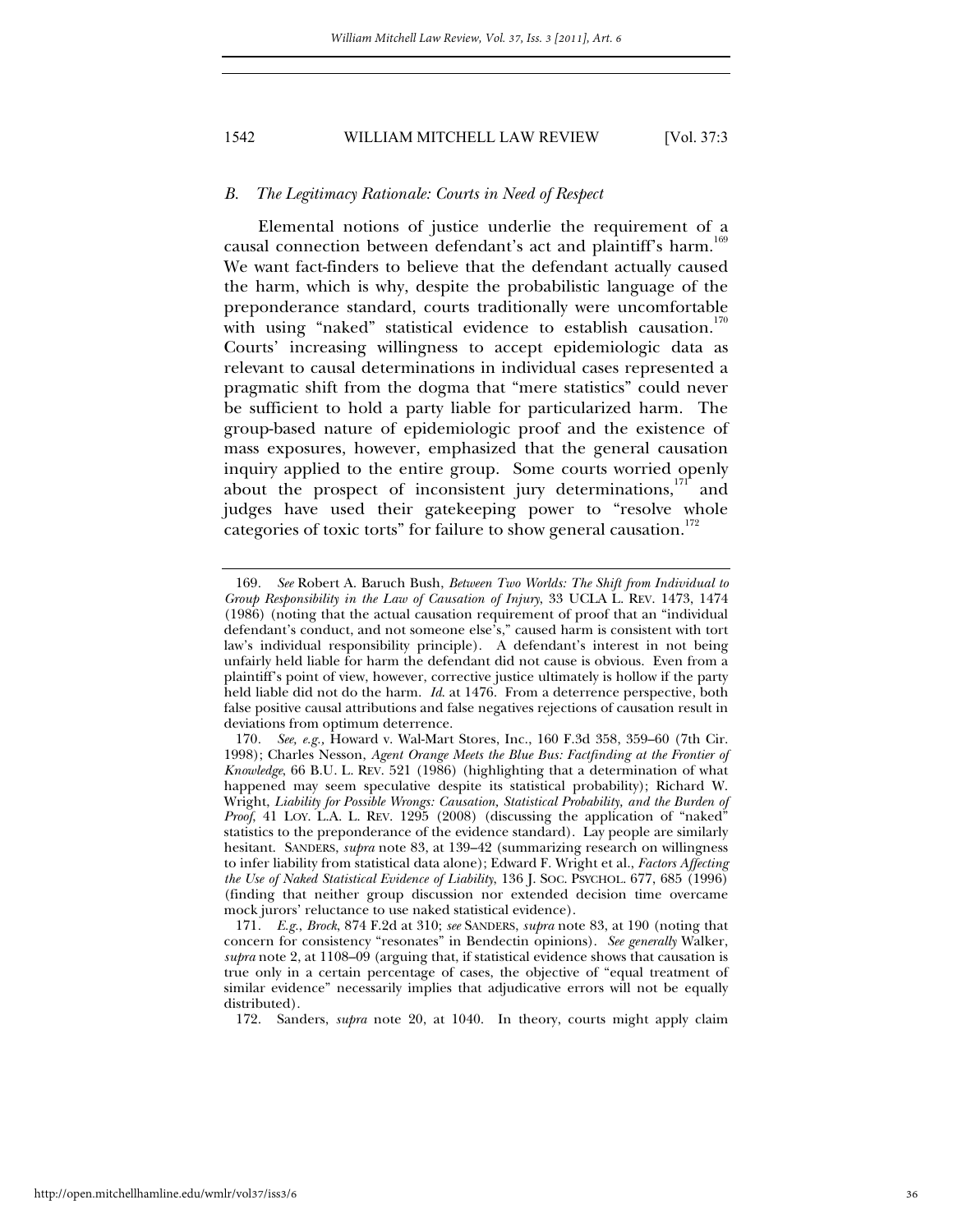Several such categories of cases, including the Bendectin cases, have been described as "situations where subsequent scientific study has refuted prior legal determinations of general causation."173 These situations have encouraged calls for limiting or eliminating the tort system's role in determining toxic tort causation questions, which reflect a loss in "confidence in the legal system . . . when hindsight shows that liability was imposed on an entity that did not 'cause' another's harm using any meaning of the word."<sup>174</sup> Might the desire to avoid this loss of legitimacy justify the false negative asymmetry?

To the extent that the loss of legitimacy results simply because erroneous adjudication sometimes occurs,<sup>175</sup> preferring one type of error over another does not seem justified. There is no reason to expect confidence in the legal system to deteriorate any less if compensation is denied and hindsight shows that toxic exposure probably caused the illness after all. The law promises redress for wrongful injury. A demonstrable failure to keep that promise has the flavor of betrayal, particularly if judges are perceived to have deprived deserving plaintiffs not just of financial recoveries, but of their day in court.

Here, too, it is no answer to say that the asymmetry is appropriate because the law must take the science as it finds it. In applying that principle, the courts decide how much or how little scientific evidence constitutes no legal evidence. The application may produce the false negative asymmetry, but does not provide a legitimacy-based justification for it.

preclusion to hold that general causation is established as a matter of law. In a few circumstances, courts have to some extent limited dispute of general causation. *E.g.*, Hanford Nuclear Reservation Litig. v. E.I. DuPont, 292 F.3d 1124, 1137 (9th Cir. 2002) (noting scientific and legal authority recognizing that radiation can cause cancer at lowest doses); *see* Boston, *supra* note 50, at 293 (observing that by the mid-1970s, courts held as matter of law that asbestos causes mesothelioma). But the court's resolution of general causation is less useful to a plaintiff than to a defendant because each plaintiff must prove the extent of exposure and specific causation as well. *See Hanford*, 292 F.3d at 1134.

 <sup>173.</sup> Klein, *supra* note 2, at 30 n.149.

<sup>174</sup>*. Id*. at 30. Professor Klein's article does not endorse the asymmetrical preference for false negatives or proposals to eliminate the role of tort law, but argues for strong adherence to *sine qua non* causation in toxic tort cases. *Id*.

<sup>175</sup>*. See* Walker, *supra* note 2, at 1081 n.13 ("[G]rounding the legitimacy of judicial action" is one justification for law's "goal of discovering truth.").

<sup>176</sup>*. See generally* Marc Galanter, *Why the "Haves" Come Out Ahead: Speculations on the Limits of Legal Change*, 9 LAW & SOC'Y REV. 95, 137 (1974) (noting that "have-nots" often litigate for symbolic reasons).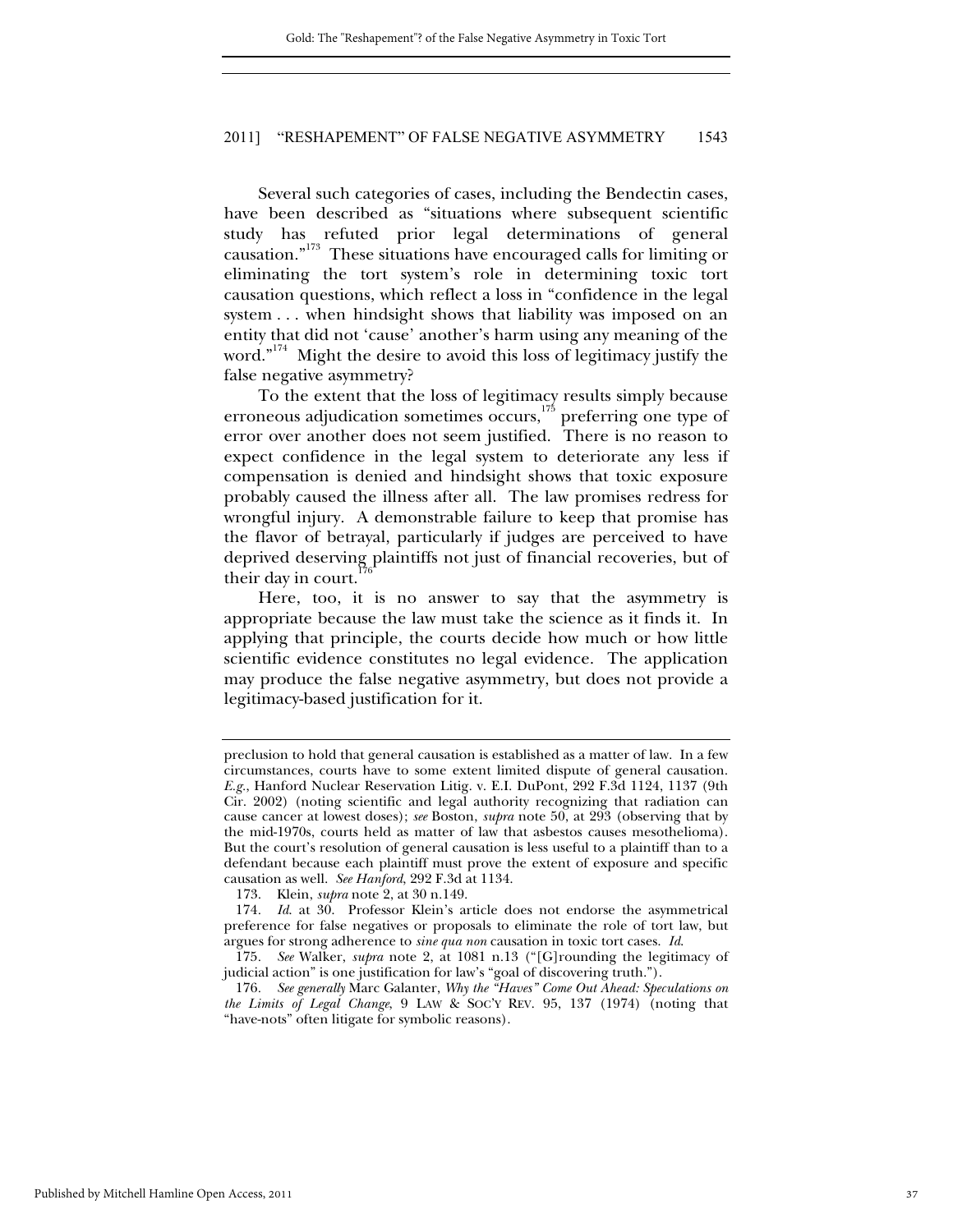It is true, however, that the two types of errors are not equally visible. Incorrect imposition of liability is easily observed if later scientific inquiry refutes the accuracy of earlier judgments. It becomes even more obvious if a product's sellers take action apparently in response to the liability, such as removing a drug from market.<sup>177</sup> By contrast, harm actually caused by toxic By contrast, harm actually caused by toxic exposures, erroneously left unremedied, may easily be missed. The verdicts and judicial opinions in the defense's favor themselves become known, at least to the bar and perhaps to the public, but the consequential effects of false negative causation holdings are harder to detect. Potential plaintiffs may not pursue claims, potential plaintiffs' counsel may not accept cases, and even further scientific inquiry into the alleged causal relation may be inhibited. $178$ 

Relatively invisible errors are unlikely to affect the perceived legitimacy of the judicial process as much as readily visible errors. On the other hand, false negative errors in toxic causation cases can tend to reinforce perceptions of the legal system as favoring the interests of large corporations at the expense of individual human beings, undermining the system's claim of equal justice under law.<sup>179</sup>

The law's truth-seeking function vitally supports the legitimacy of the rule of law. Minimizing error is a noble goal. But the legitimacy rationale seems an insufficient justification for asymmetrical error avoidance.

<sup>177</sup>*. See* GREEN*, supra* note 83, at 180–87 (describing withdrawal of Bendectin from the market and known or hypothesized considerations relevant to withdrawal decision).

<sup>178</sup>*. See* CRANOR, *supra* note 142, at 6–7 (noting inhibitory effect of judicial screening of expert testimony on "plaintiffs' *realistic* access to the law"); GREEN*, supra* note 83, at 332 (noting that litigation made Bendectin a "hot topic" among researchers, promoting scientific investigation); Stephen Breyer, REFERENCE MANUAL ON SCIENTIFIC EVIDENCE, Introduction, at 1, 3 (Fed. Judicial Center ed., 2d ed. 2000) (acknowledging that incorrect denials of compensation "discourage other similarly situated individuals from even trying to obtain compensation").

 <sup>179.</sup> McGarity, *supra* note 14, at 26 (arguing that one could view the imposition of a relative risk threshold greater than two "as a policy of shielding manufacturers of dangerous products from accountability through tort law.").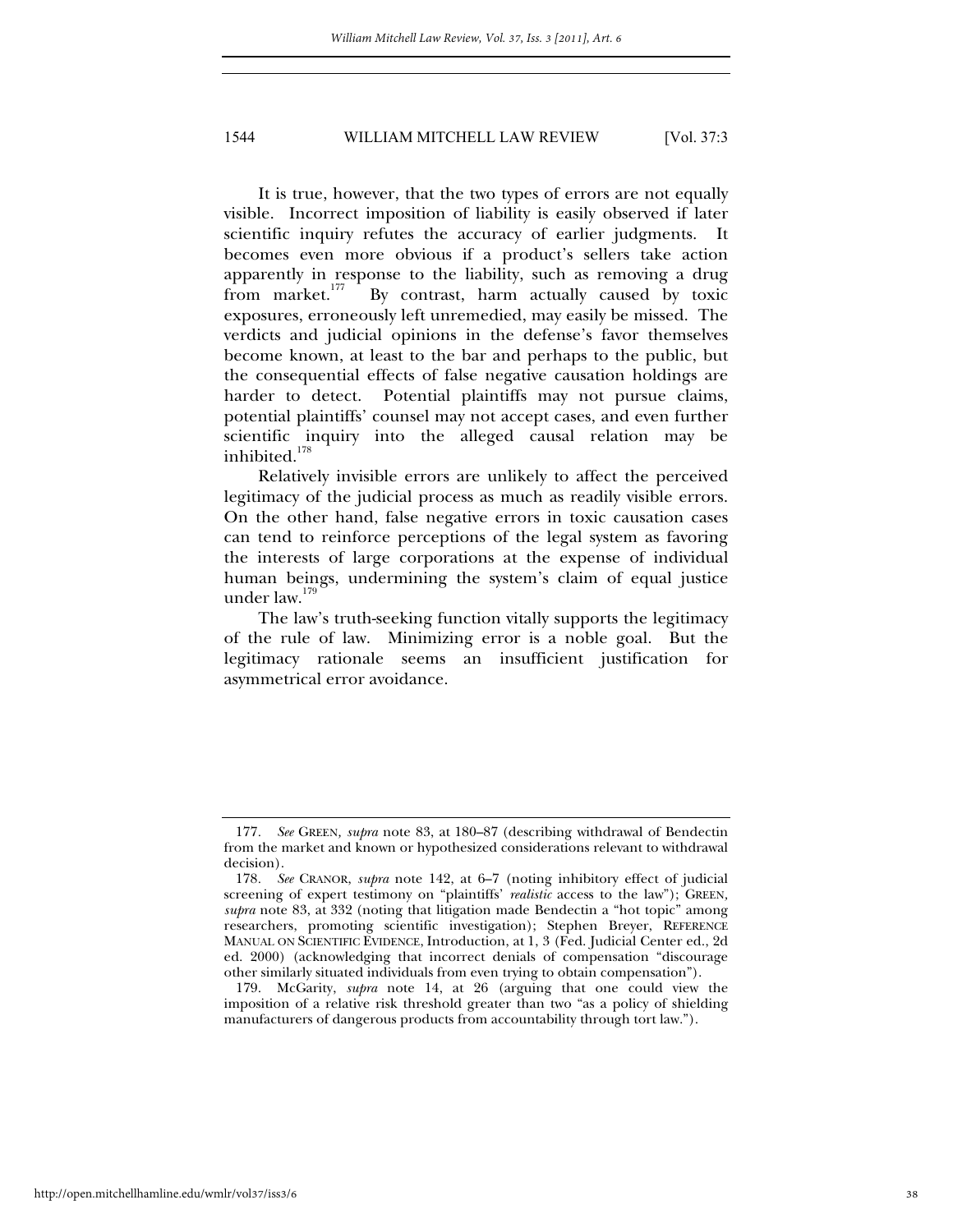#### *C. The Welfare Rationale: Courts as Policy Makers*

Justice Breyer's concurring opinion in *Joiner* provided a glimpse of another concern that could underlie the false negative asymmetry. Justice Breyer acknowledged that "scientific evidence implicates some chemicals as potential causes of some cancers," which was the essence of the allegation at issue in *Joiner*.<sup>180</sup> He worried, however, that "modern life, including good health as well as economic well-being, depends upon the use of artificial or manufactured substances . . . . "<sup>181</sup> Therefore, he reasoned, stringent judicial evidentiary gatekeeping was needed to "help assure that the powerful engine of tort liability, which can generate strong financial incentives to reduce, or to eliminate, production, points towards the right substances and does not destroy the wrong ones."<sup>182</sup>

On its face, Justice Breyer's exhortation to trial judges seems neutral, pleading for accuracy in both positive and negative assessments of causal attribution. The real emphasis, however, could not be plainer:

In Justice Breyer's view, a legal decision that a product is harmful when science is not yet certain presents greater policy problems than the alternative of allowing continued marketing and barring the courthouse door to ill people whose claims of causation may in fact later be widely embraced by the scientific community.<sup>18</sup>

 <sup>180.</sup> Gen. Elec. Co. v. Joiner, 522 U.S. 136, 148 (1997). Mr. Joiner alleged that exposure to PCBs, furans and dioxins hastened his development of lung cancer. *Id*. at 139.

<sup>181</sup>*. Id.*

<sup>182</sup>*. Id.* at 148–49; *see also* Metro-North Commuter R.R. v. Buckley, 521 U.S. 424, 434–35 (1997) (holding in Justice Breyer's majority opinion was that a railroad worker exposed to asbestos could not use contact with asbestos as basis of claim for emotional distress damages, in part because of frequency with which Americans are exposed to carcinogens, and expressing concerns about higher prices that would result if such claims were allowed).

 <sup>183.</sup> Finley, *supra* note 116, at 345. Other scholars have read Justice Breyer's concurrence similarly. *E.g.,* David E. Bernstein, *Asbestos Litigation & Tort Law: Keeping Junk Science Out of Asbestos Litigation*, 31 PEPP. L. REV. 11, 24–26 (2003); Michael H. Gottesman, *From* Barefoot *to* Daubert *to* Joiner*: Triple Play or Double Error?*, 40 ARIZ. L. REV. 753, 761 (1998); Stephan Landsman, *The Jury's Role in Administering Justice in the United States: Of Mushrooms and Nullifiers: Rules of Evidence and the American Jury*, 21 ST. LOUIS U. PUB. L. REV. 65, 69 (2002); McGarity, *supra* note 13, at 41; Julie A. Seaman, *Triangulating Testimonial Hearsay: The Constitutional Boundaries of Expert Opinion Testimony*, 96 GEO. L.J. 827, 874–75 (2008).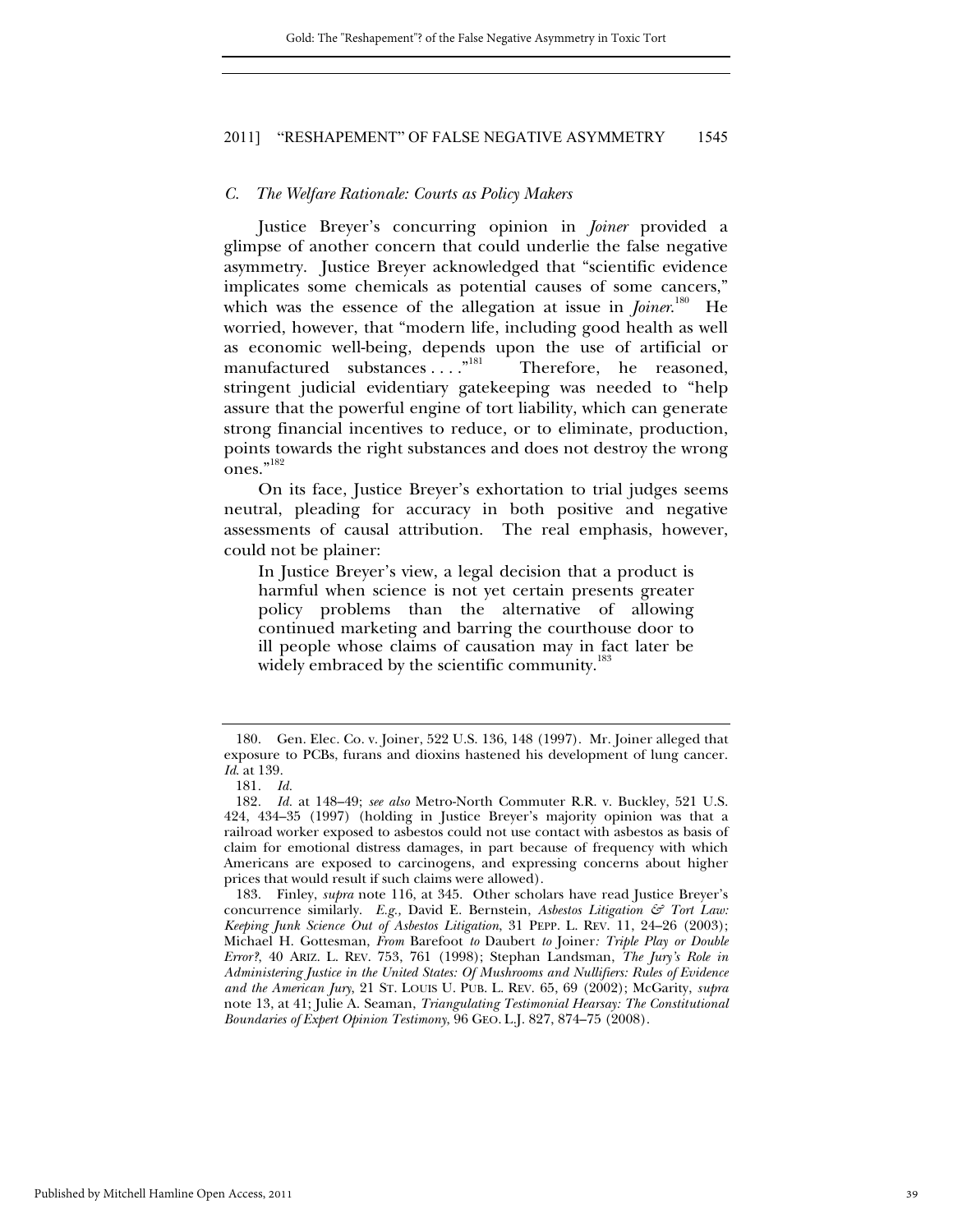Justice Breyer stressed that in cases "where testimony about general risk levels in human beings or animals is offered to prove individual causation"184—the paradigmatic toxic tort situation—it was particularly "essential"<sup>185</sup> for trial courts to exercise their power to control the introduction of expert evidence, even if doing so might require "subtle and sophisticated determinations about scientific methodology."<sup>186</sup> This is very nearly an explicit endorsement of the false negative asymmetry;<sup>187</sup> it has been applied to that effect.

In *Tamraz v. Lincoln Electric Co.*, 188 a divided panel of the Sixth Circuit reversed and remanded a plaintiff's judgment entered on a jury verdict. The appellate court held that the trial judge had abused her discretion in admitting the testimony of one of plaintiff's experts who opined that manganese in welding fumes caused the plaintiff's illness.<sup>189</sup> The majority acknowledged that if plaintiff "does not [prevail on retrial], yet it turns out ten years from now that manganese causes his disease, that result will seem unfair. But the alternative route—allowing the law to get ahead of science—would be just as unfair."<sup>190</sup> Why? Citing Justice Breyer's *Joiner* concurrence, the court explained: because it "would destroy jobs and stifle innovation unnecessarily."<sup>191</sup>

188. 620 F.3d 665 (6th Cir. 2010).

191*. Id*. at 678. It is interesting that the court equated reduced social welfare less innovation and lost jobs for unidentified individuals—with "unfairness" similar to the injustice of denying a valid claim for physical harm done to a particular plaintiff. The majority also invoked the slaves-of-science rationale, describing "the alternative route" as "allowing the law to get ahead of science." *Id.* at 677–78. The dissent argued that there was plenty of science for the law to chew on; the causal link in question "was certainly the subject of valid scientific debate and publication" but the majority demanded excessive scientific "finality." *Id.* at 683– 84 (Martin, J., dissenting). The case was a bellwether trial in multi-district litigation involving hundreds of cases. *Id*. at 667; *see In re* Welding Fume Prods. Liab. Litig., 526 F. Supp. 2d 775, 777 (N.D. Ohio 2007). This procedural posture may have influenced the stringency of the appellate court's view of the causation evidence. *See* Boston, *supra* note 50, at 363–83 (arguing that courts should be more stringent in mass exposure cases).

<sup>184</sup>*. Joiner*, 522 U.S. at 148 (Breyer, J., concurring).

<sup>185</sup>*. Id.* at 149.

<sup>186</sup>*. Id.* at 147.

<sup>187</sup>*. See* Gass v. Marriott Hotel Servs., Inc., 558 F.3d 419, 437 (6th Cir. 2009) (Boggs, J., dissenting) (construing Justice Breyer's concern about the "powerful engine of tort liability" as a warning that "it is too easy to charge an uncommon harm to the presence of a mysterious substance").

<sup>189</sup>*. Id.* at 667.

<sup>190</sup>*. Id.* at 677–78.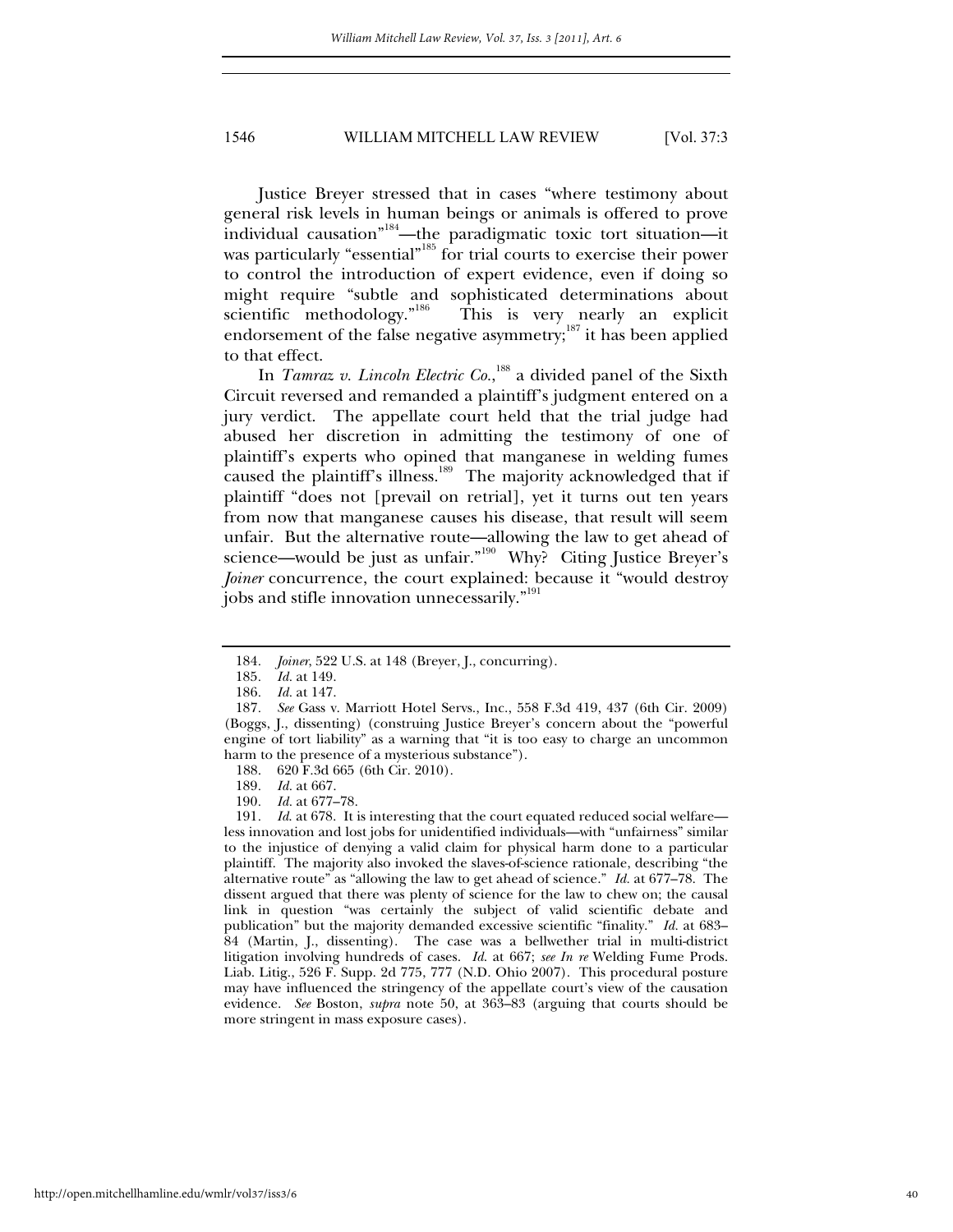Justice Breyer returned to this theme in his extra-judicial writings as well. A significant portion of his introduction to the influential Reference Manual on Scientific Evidence dwells on toxic tort causation.<sup>192</sup> Although here, too, Justice Breyer acknowledges that false negative decisions have adverse consequences, the façade of neutrality again is easily pierced:

A decision wrongly denying compensation in a toxic substance case, for example, can not only deprive the plaintiff of warranted compensation but also discourage other similarly situated individuals from even trying to obtain compensation and encourage the continued use of a dangerous substance. On the other hand, a decision wrongly granting compensation, although of immediate benefit to the plaintiff, can improperly force abandonment of the substance. Thus, if the decision is wrong, it will improperly deprive the public of what can be far more important benefits—those surrounding a drug that cures many while subjecting a few to less serious risk, for example.<sup>193</sup>

Who would want to "force abandonment" (as opposed to merely internalizing externally-imposed costs) of a drug that "cures many" (presumably of a fatal or deadly disease) to compensate "a few" (the unlucky who must pay the price of progress) for a "risk" (that presumably may not come to pass, though the existence of an actual plaintiff would suggest otherwise) that is "less serious" (perhaps little more than a nuisance)? Justice Breyer's conclusion fairly leaps from his imagery. Whether it fairly fits his data is another question.

The influence of the self-consciously political—and controversial—crusade against so-called "junk science" is manifest in Justice Breyer's work.<sup>194</sup> But, as we are often reminded, courts decide particular concrete cases.<sup>1</sup>

 <sup>192.</sup> Breyer, *supra* note 178, at 3–7.

<sup>193</sup>*. Id.* at 3–4. For Justice Breyer's views on the risks of environmental exposures and government regulation thereof, see generally STEPHEN BREYER, BREAKING THE VICIOUS CIRCLE (1993).

<sup>194</sup>*. See* Breyer, *supra* note 178, at 4 (citing PETER W. HUBER, GALILEO'S REVENGE: JUNK SCIENCE IN THE COURTROOM 54 (1991)). For a critique, see Kenneth J. Chesebro, *Galileo's Retort: Peter Huber's Junk Scholarship*, 42 AM. U. L. REV. 1637 (1993).

<sup>195</sup>*. E.g.,* Brock v. Merrell Dow Pharms., Inc., 874 F.2d 307, 315 (5th Cir. 1989), *modified on reh'g*, 884 F.2d 166 (5th Cir. 1989) ("[G]eneral and abstract formulations" of the standards for directed verdicts or judgments notwithstanding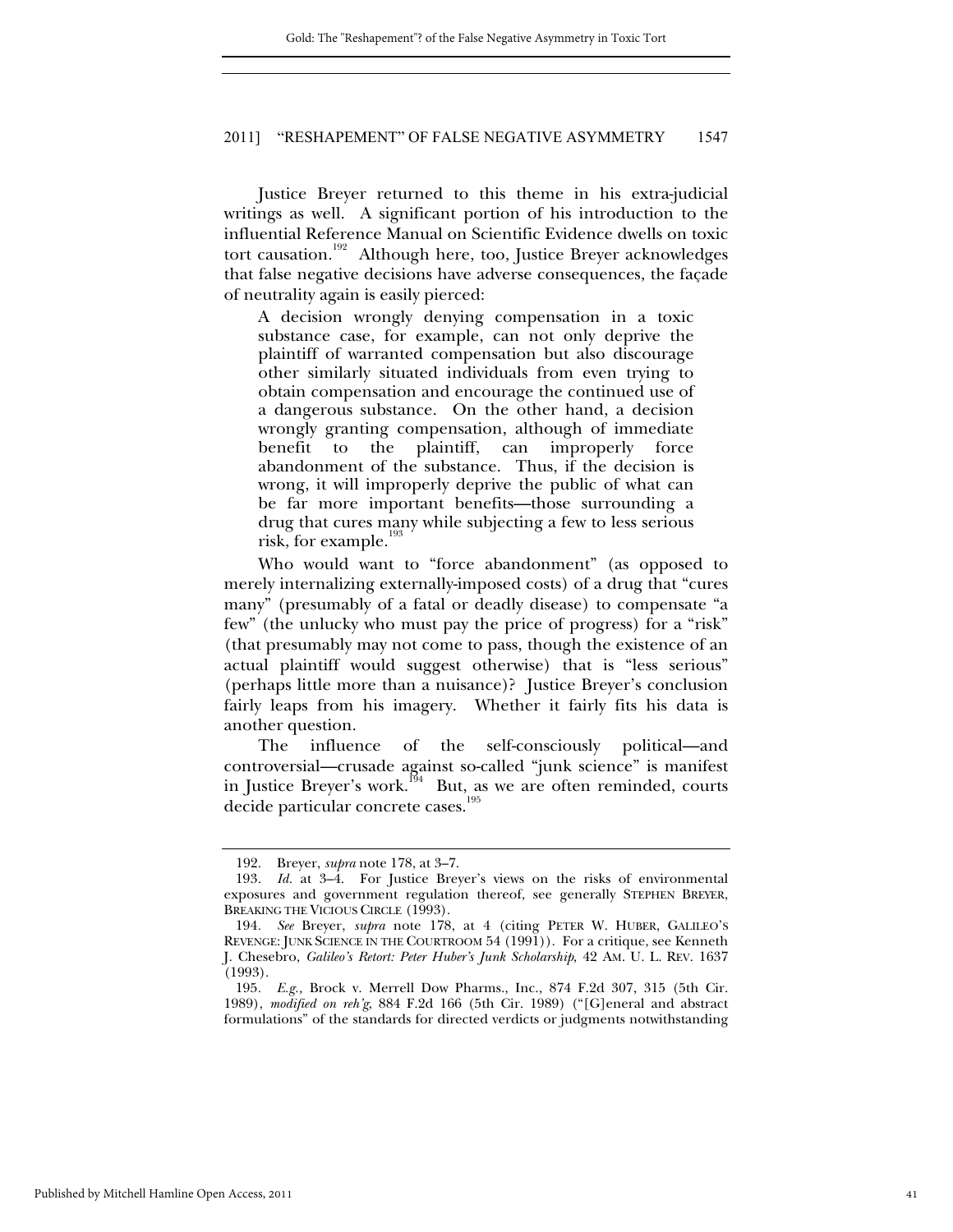So despite all the case law and commentary published since *Daubert* and *Joiner*, it is helpful to go back to these beginnings and consider the particular toxic tort cases the Supreme Court saw and the role these cases played in promoting the false negative asymmetry that is subliminal in *Daubert*, evident in the majority opinion in *Joiner*, and overt in Justice Breyer's *Joiner* concurrence.

*Daubert* was a Bendectin case. By the time it reached the Supreme Court, courts had begun their concerted effort to force an end to Bendectin litigation, primarily because extensive epidemiologic research had failed to associate pregnant women's Bendectin consumption with a statistically significant increased risk of any particular birth defect.<sup>196</sup> This backdrop likely explains the Supreme Court's decision to include, alongside its holding that the science supporting an expert opinion need not be "generally accepted" to be admissible, lengthy dicta setting out the nowfamiliar non-exclusive list of "factors [that] will bear on the inquiry."197 Lower courts received and understood this multiplex signal. As one district judge put it just a few weeks after the Supreme Court handed down *Daubert*, the decision "kill[ed] *Frye* and then resurrect [ed] its ghost."<sup>198</sup>

In *Daubert* itself, the Ninth Circuit on remand evaluated the proffered testimony of each of the plaintiffs' experts and determined that it had to be excluded as a matter of law—that for a trial judge to admit it would be an abuse of discretion.<sup>199</sup> The court's analysis of the testimony's reliability emphasized that the plaintiffs' experts' efforts did not spring from pre-existing

the verdict "lose much of their usefulness . . . when we attempt to apply them to the concrete factual situation at hand.").

 <sup>196.</sup> SANDERS, *supra* note 83, at 190 (noting that the judiciary became convinced that any plaintiff verdict was wrong). Much of this research developed in response to the litigation. GREEN, *supra* note 83, at 332.

 <sup>197.</sup> Daubert v. Merrell Dow Pharms., Inc., 509 U.S. 579, 593 (1993).

<sup>198</sup>*. In re* Joint E. & S. Dist. Asbestos Litig., 827 F. Supp. 1014, 1033 (S.D.N.Y. 1993), *aff'd in part, rev'd in part sub nom*. Maiorana v. U.S. Mineral Prod. Co., 52 F.3d 1124 (2d Cir. 1995) (citing Frye v. United States, 293 F. 1013, 1014 (D.C. Cir. 1923)).

 <sup>199.</sup> Daubert v. Merrell Dow Pharms., Inc., 43 F.3d 1311, 1315, 1321–22 (9th Cir. 1995). Because the Dauberts had appealed from a summary judgment, the Ninth Circuit would "affirm the summary judgment only if, as a matter of law, the proffered evidence would have to be excluded at trial." *Id*. at 1315. To help district judges understand how they should tilt in future similar cases, the court of appeals emphasized that even if the evidence were "not *per se* inadmissible, the district court on remand would nevertheless have discretion to reject it." *Id*. (emphasis added).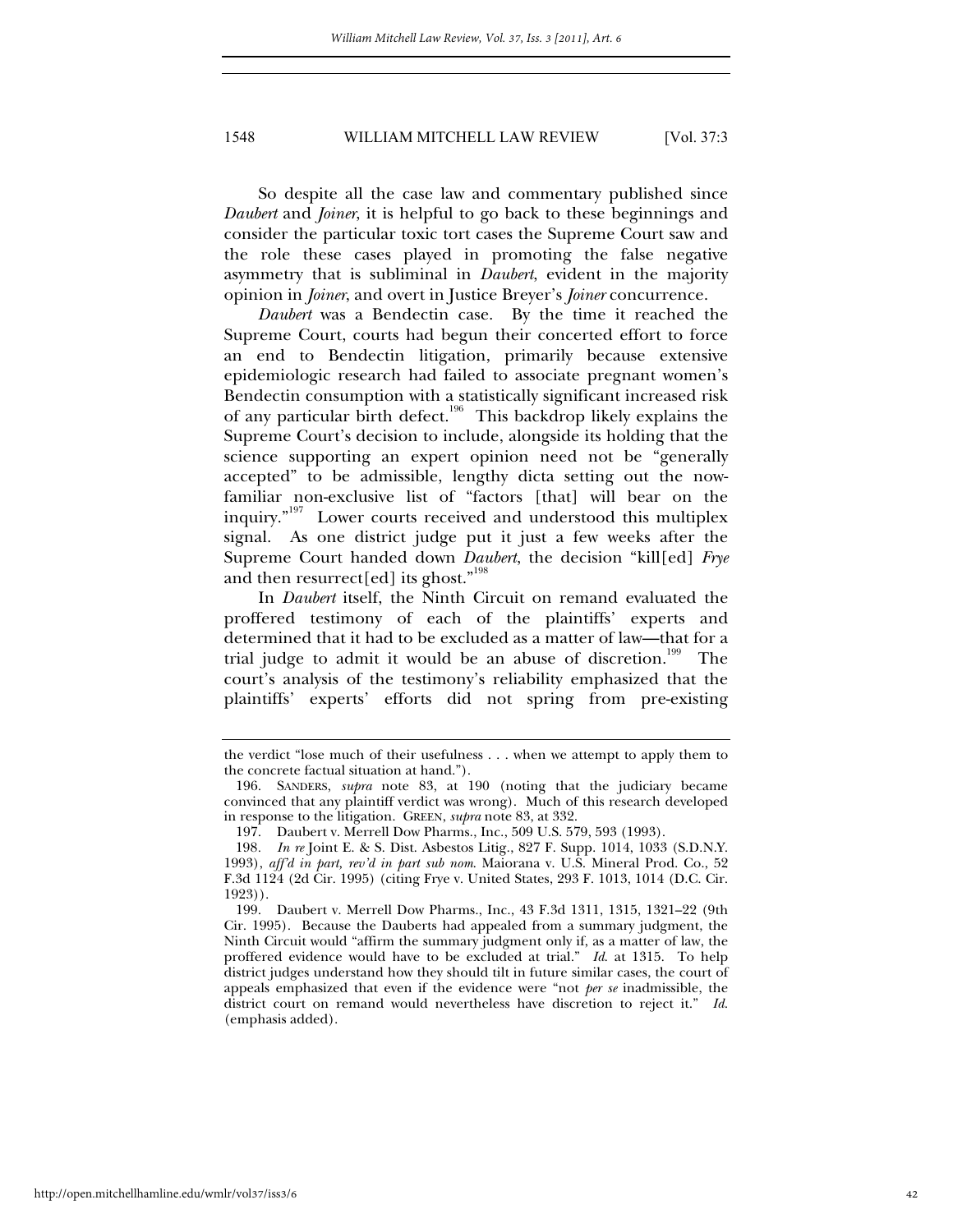campaigns of original research independent of litigation and had not been published in peer-reviewed journals. Failing that, the Ninth Circuit held that the experts needed to, but did not, "point to some objective source . . . to show that they have followed the scientific method, as it is practiced by (at least) a recognized minority of scientists in their field."<sup>200</sup>

Despite this strong implication that the plaintiffs' experts would fail the Supreme Court's reliability test, the panel that decided *Daubert* on remand excluded only one of plaintiffs' experts for that reason.<sup>201</sup> The others, the court acknowledged, might be able to provide the needed "objective, independent" evidence of reliability if given the chance to do so on remand to the district court. $202$  For example, a witness who testified about teratogenicity testing in animals might be able to explain why extrapolation from the animal studies to humans is valid.<sup>203</sup> The Ninth Circuit did not give them the chance.

Instead, the court prohibited them from testifying for lack of "fit," the second requirement enunciated by the Supreme Court.<sup>204</sup> Why did their testimony not "fit?" Because none of them would testify that epidemiologic evidence showed Bendectin more than doubled the risk of plaintiff's birth defect.<sup>205</sup> In effect, the Ninth Circuit held that even assuming the plaintiffs' experts' testimony could establish general causation, without proof of relative risk greater than two, the plaintiffs could not establish specific causation.<sup>206</sup> And that, the Ninth Circuit held, made all of the testimony not just insufficient but inadmissible $207$ —an early example of the commingling of these two theoretically separate standards.

<sup>200</sup>*. Id*. at 1319. The court described "(at least) a recognized minority" as a relaxation of the general acceptance test. *Id*. at 1319, n.11. But the court's indicia of reliability track closely with general acceptance.

 <sup>201.</sup> That expert opined that Bendectin caused the plaintiff's particular birth defect. *Id.* at 1319. The Ninth Circuit held that such an opinion could not be scientifically reliable. *Id.* at 1319.

 <sup>202.</sup> *Id.* at 1320.

 <sup>203.</sup> *Id.* The Ninth Circuit had to consider this possibility because the parties and the district court had proceeded under the newly-invalidated *Frye* test; plaintiffs argued that the appellate court should remand for development of a record applying the new test. *Id.* at 1314–15.

<sup>204</sup>*. Id.* at 1320.

<sup>205</sup>*. Id.* at 1320–21.

<sup>206</sup>*. Id.* at 1322 ("[W]hat plaintiffs must prove is not that Bendectin causes some birth defects, but that it caused *their* birth defects.").

<sup>207</sup>*. Id.*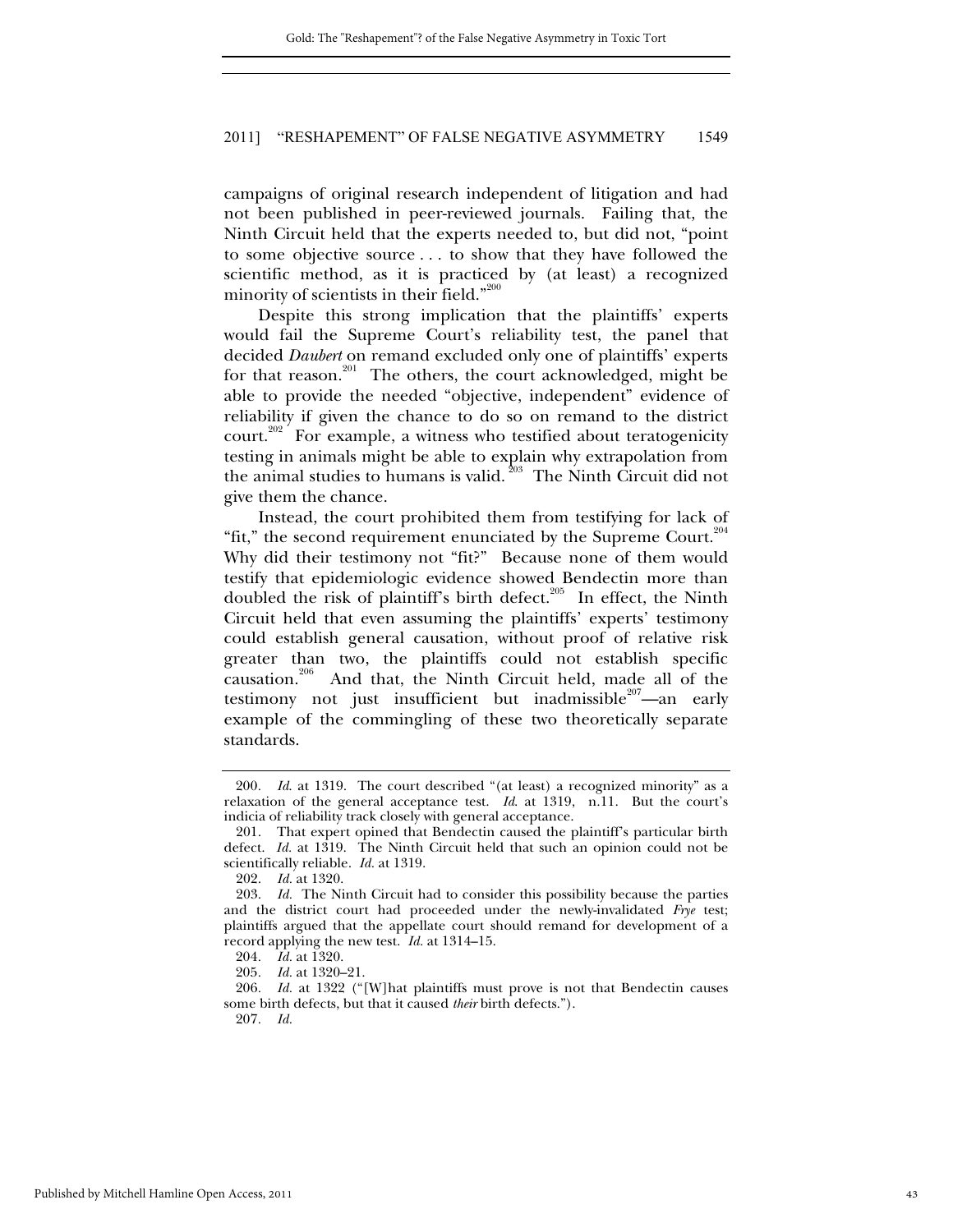There can be little doubt that the Bendectin cases powerfully influenced judicial perceptions of claims alleging that serious but difficult-to-trace illnesses were caused by exposure to toxic substances.<sup>208</sup> Courts rejecting Bendectin claims<sup>209</sup> increasingly announced the rigid and strict rules that together produce the false negative asymmetry, culminating in the Texas Supreme Court's *Havner* opinion<sup>210</sup> handed down just a few months before the United States Supreme Court decided *Joiner*. Although these cases were decided in the factual context of Bendectin claims, by and large the appellate courts made no effort to restrict the legal rules they announced to that context.<sup>211</sup>

Thus, by the time the Supreme Court decided *Joiner*, the Bendectin cases and the plaintiffs' experts in those cases had taken on a symbolic, representative significance. *Joiner*, of course, was not about Bendectin. The plaintiff, Robert Joiner, alleged that exposure to PCBs had promoted his lung cancer.<sup>212</sup> Unlike the Bendectin plaintiffs, Joiner did not confront a wall of large epidemiologic studies that failed to show an increase in risk associated with exposure. Instead, his experts tried to rely on epidemiologic studies, together with animal studies, to establish

 212. Joiner v. General Elec. Co., 864 F. Supp. 1310, 1314 (N.D. Ga. 1994), *rev'd*, 78 F.3d 524 (11th Cir. 1996), *rev'd*, 522 U.S. 136 (1997).

<sup>208</sup>*. See* RESTATEMENT (THIRD) OF TORTS: LIAB. FOR PHYSICAL AND EMOTIONAL HARM § 28 cmt. c (2010) (noting that the Agent Orange and Bendectin cases "led some courts to distrust juries' ability to resolve cases based on conflicting expertopinion evidence"); GREEN, *supra* note 83, at 307–10.

 <sup>209.</sup> The history of reported Bendectin decisions is sketched in Merrell Dow Pharms., Inc. v. Havner, 953 S.W.2d 706, 709–11 (Tex. 1997), and detailed in SANDERS, *supra* note 83, at 146–49, 157–58.

<sup>210</sup>*. Havner*, 953 S.W.2d 706 (Tex. 1997).

<sup>211</sup>*. E.g., id.* at 717 ("[W]e are persuaded that properly designed and executed epidemiological studies may be part of the evidence supporting causation in *a toxic tort case* and that there is a rational basis for relating the requirement that there be more than a 'doubling of the risk' to our no evidence standard of review and to the more likely than not burden of proof." (emphasis added)); *see also supra* note 61 and accompanying text. Although some courts later tried to limit the generality of some of the holdings in Bendectin cases, they rarely suggested that the holdings applied only to Bendectin claims. *E.g.,* Taylor v. Bristol-Myers Squibb Co., No. 5:01-CV-166-C, 2004 LEXIS 30805, at \*3–4 (N.D. Tex. Sept. 15, 2004) (treating *Havner* as limited to sufficiency, rather than admissibility, of evidence). When a panel of the Fifth Circuit tried to do so, the en banc court rejected the attempt. Christopherson v. Allied-Signal Corp., 902 F.2d 362 (5th Cir. 1990), *superseded*, 939 F.2d 1106 (1991) (en banc); *see also* Cano v. Everest Minerals Corp., 362 F. Supp. 2d 814, 822 (W.D. Tex. 2005) ("*Havner* . . . spoke generally about the use of epidemiological evidence . . . and the Court does not read the opinion to limit those principles solely to the Bendectin context.").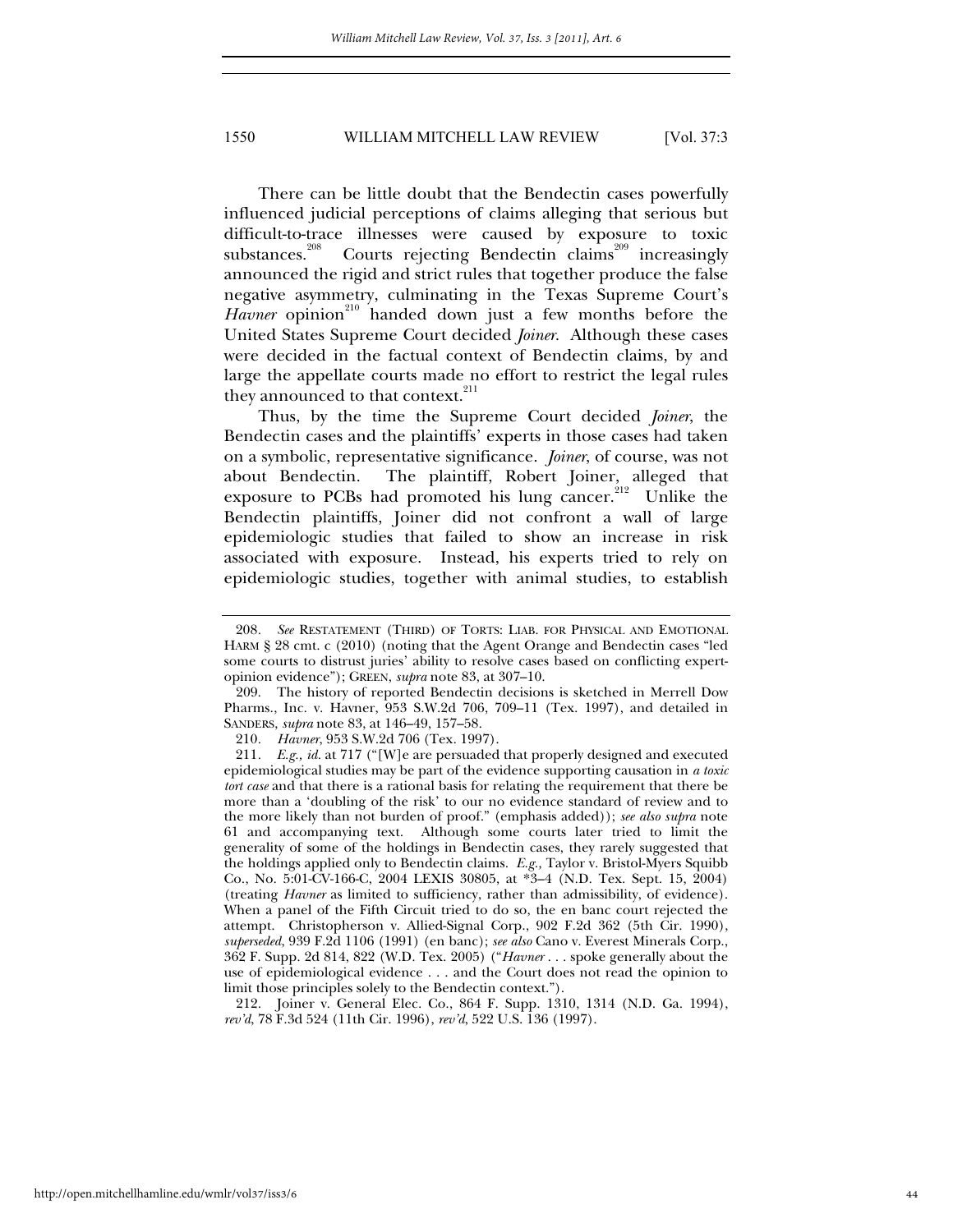causation.<sup>213</sup>

Writing for a majority that included Justice Breyer, Chief Justice Rehnquist examined, one by one, scientific studies on which Joiner's experts relied and opined that some defect made the study inadequate to support the inference of causation to which the expert was prepared to testify. $214$  Therefore, the Court held, the district judge had not abused her discretion in applying *Daubert* to preclude the experts' testimony.<sup>215</sup> This approach elicited dissent from Justice Stevens,<sup>216</sup> but the majority was unmoved. The opinion of the Court stated, "[a] court may conclude that there is simply too great an analytical gap between the data and the opinion proffered."<sup>217</sup> As support for that proposition, the Court cited the one and only toxic tort case (besides *Daubert*) that it deigned to mention: *Turpin v. Merrell Dow Pharmaceuticals*, another Bendectin  $case.<sup>218</sup>$ 

*Joiner's* direct borrowing from *Turpin*<sup>219</sup> suggests that the history and notoriety of the Bendectin litigation influenced Chief Justice Rehnquist's migration from his cautious position in *Daubert* to the aggressive, arguably unnecessary<sup>220</sup> attack on Joiner's experts' reasoning. *Turpin* also prefigured Justice Breyer's concerns about the harm of wrongful conclusions of causation.

The *Turpin* court, affirming the exclusion of expert testimony based on animal studies, took pains to explain that even if (as plaintiffs' experts said) such studies showed Bendectin had the "capacity" to cause developmental defects, they did not support an inference that Bendectin caused such defects in humans. Quoting a "recognized text on teratology," the court noted that "'virtually all

 <sup>213.</sup> The epidemiologic evidence was not as strong as plaintiff might have liked; one of plaintiff's experts described a study conducted in Japan as "suggestive but not convincing." *Id.* at 1326.

 <sup>214.</sup> Joiner v. General Elec. Co., 522 U.S. 136, 146–47 (1997).

<sup>215</sup>*. Id.* at 143.

<sup>216</sup>*. Id*. at 150 (Stevens, J., dissenting in part). Commentators later criticized the majority approach as well. *See supra* note 122 and accompanying text.

<sup>217</sup>*. Joiner*, 522 U.S. at 146.

<sup>218</sup>*. Id*. (citing Turpin v. Merrell Dow Pharms., Inc., 959 F.2d 1349, 1360 (6th Cir. 1992)).

<sup>219</sup>*. Turpin*, 959 F.2d at 1360–61 ("The analytical gap between the [animal study] evidence presented and the inferences to be drawn on the ultimate issue of human birth defects is too wide. Under such circumstances, a jury should not be asked to speculate on the issue of causation.").

<sup>220</sup>*. See Joiner*, 522 U.S. at 151 (Stevens, J., dissenting in part) (arguing for remand to court of appeals for application of correct standard of review of district court's admissibility decision).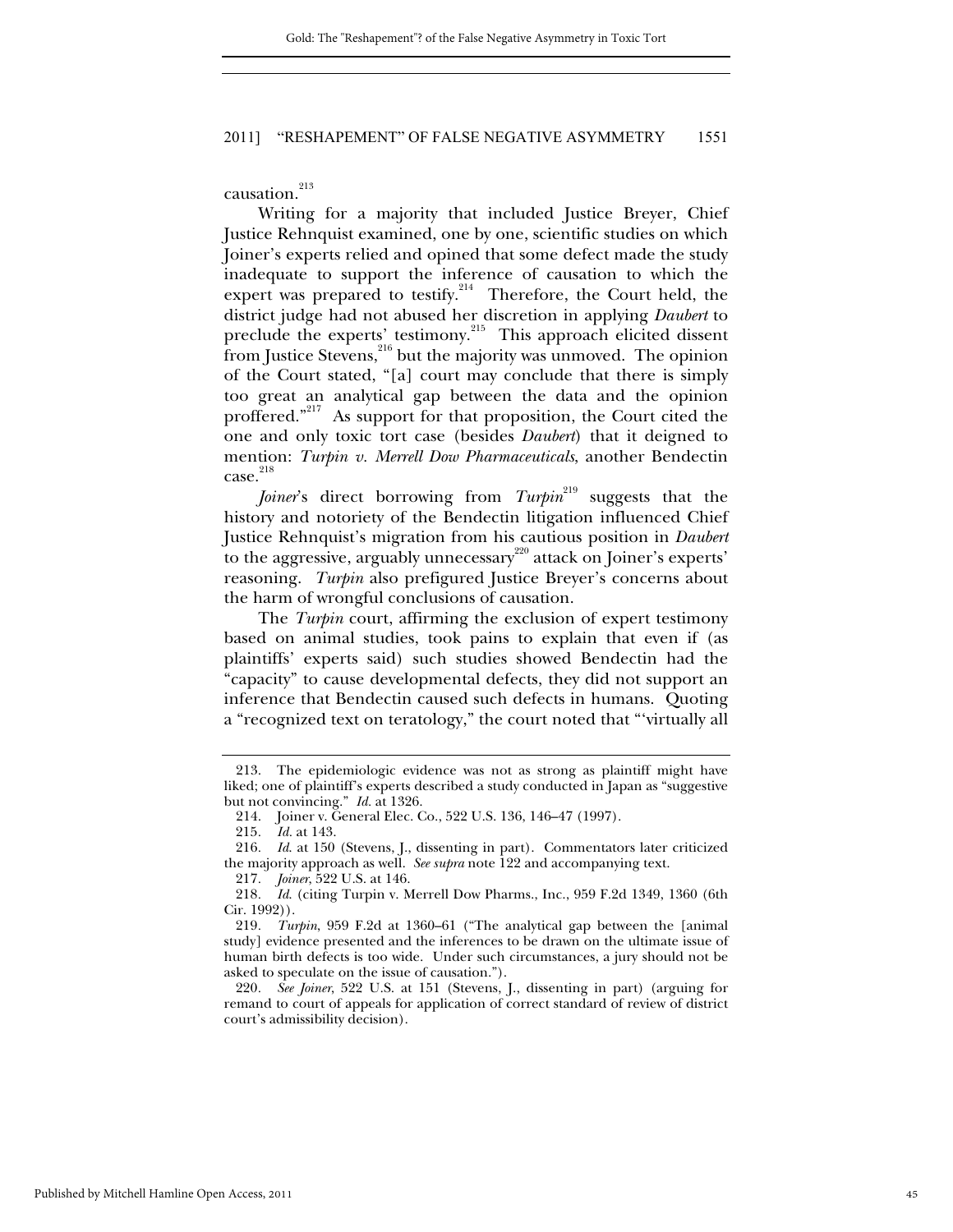drugs and a great range of chemicals'" could harm embryos "'under appropriate laboratory conditions."<sup>221</sup> This might have been sufficient to support the argument that the inference was unjustified, because it is presumably not the case that "virtually all drugs and a great range of chemicals" are human teratogens at ordinary exposure doses.<sup>222</sup>

The court, however, did not stop there. "The author concludes," the court continued, "that to 'eliminate drugs and chemicals because they can be shown to be embryotoxic at high dosage would be unacceptable' because to do so 'would eliminate most drugs and many useful chemicals upon which modern society depends heavily."<sup>223</sup> Thus plaintiffs' experts' causal inference must also be rejected because the social cost of accepting it is simply too high. To allow such testimony would turn the "powerful engine" on too many valuable products.<sup>224</sup>

This explicit social calculus concurs implicitly in the generally accepted Bendectin narrative. Bendectin's manufacturer withdrew the drug from the United States market in 1983, relatively early in the life history of both litigation about the drug and of epidemiologic research into whether Bendectin was teratogenic.<sup>225</sup> Given the consensus that Bendectin did not cause the birth defects of which it was suspected, and the lack of any approved available substitute for it in treating pregnancy-related nausea, many commentators have lamented the social costs imposed by Bendectin's unavailability.<sup>226</sup> Nevertheless, and irrespective of

<sup>221</sup>*. Turpin*, 959 F.2d at 1359 (quoting James Wilson, *Current Status of Teratology*, *in* HANDBOOK OF TERATOLOGY 60 (J. Wilson & C. Fraser eds., 1977)).

 <sup>222.</sup> Then again, one never knows, because no one knows the cause of the vast majority of birth defects. *See* Lynch v. Merrell-Nat'l Labs., Div. of Richardson-Merrell, Inc., 830 F.2d 1190, 1193 (1st Cir. 1987). Perhaps, instead of being the cruel caprice of a stochastic universe, many of those idiopathic birth defects result from very small, effectively unmeasurable, teratogenic effects of one or another ubiquitous component of the human environment.

<sup>223</sup>*. Turpin*, 959 F.2d at 1359 (quoting James Wilson, *supra* note 221).

 <sup>224.</sup> Even before *Turpin*, the Fifth Circuit had expressed the same concern in another Bendectin case. Brock v. Merrell Dow Pharms., Inc., 874 F.2d 307, 310 (5th Cir. 1989), *modified on reh'g*, 884 F.2d 166 (5th Cir. 1989) ("Appellate courts, if they take the lead in resolving those questions upon which juries will go both ways, can reduce some of the uncertainty which can tend to produce a sub-optimal amount of new drug development.").

 <sup>225.</sup> GREEN, *supra* note 83, at 180–87.

<sup>226</sup>*. E.g.*, James M. Sabovich, *Petition Without Prejudice: Against the Fraud Exception to Noerr-Pennington Immunity from the Toxic Tort Perspective*, 17 PENN. ST. ENVTL. L. REV. 1, 32 (2008).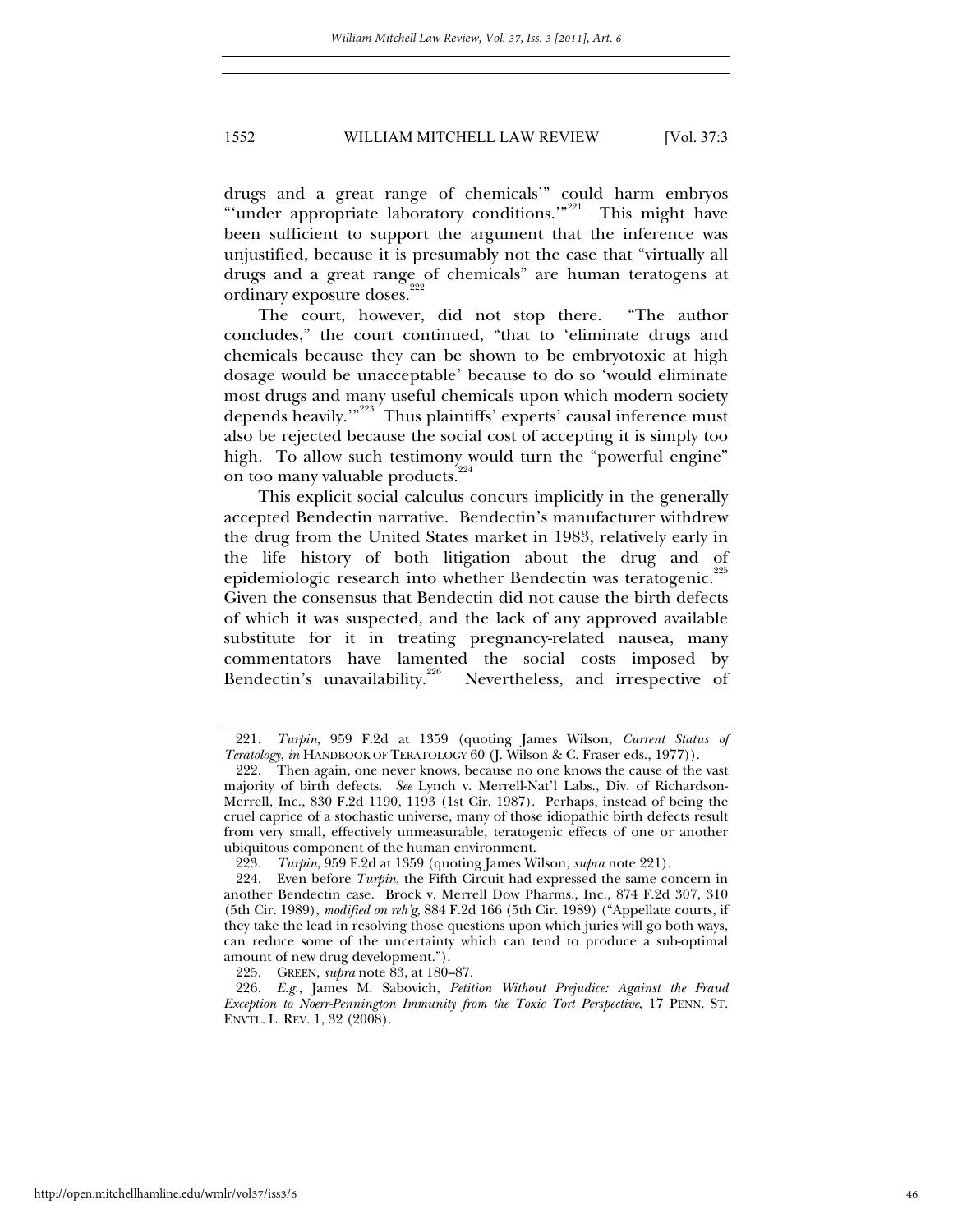whether the Bendectin narrative is subject to challenge,  $227$ Bendectin-as-prototype is an assumption, not an established fact.<sup>2</sup>

To Bendectin's thesis, DES is the antithesis. DES, far from being a vital and irreplaceable medicine, was pretty much useless for its intended purpose.229 It caused (unlike Justice Breyer's hypothetical drug hounded from the market) not merely a risk of an annoyance, but at least hundreds of cases of cancer.<sup>230</sup>

It bears repeating that in the early 1980s there was reason to worry about Bendectin. The animal studies and chemical structure information that some experts used to draw inferences about Bendectin's likely teratogenicity were not invented or fanciful.<sup>231</sup> Subsequent human epidemiologic studies repeatedly failed to confirm those inferences. It does not follow that such inference is inherently improper. Nor does it follow that the strength of such inferences is the same for suspected carcinogens as for suspected teratogens, or for one type of cancer as another, or for one substance as another.

Of course some substances suspected of causing disease are later shown not to do so, but other substances cause disease while the evidence of their toxicity accrues. The evidence that cigarette smoking causes lung cancer accumulated slowly for decades,<sup>232</sup> while tobacco companies argued that animal studies and other

 230. CNTRS. FOR DISEASE CONTROL & PREVENTION, *DES Update*, http://www.cdc.gov /des/consumers/download/cdc\_des\_update.pdf (stating risk of developing vaginal clear adenocarcinoma before menopause is "virtually non-existent" absent in utero exposure to DES, which increases risk 40 times) (last visited Apr. 9, 2011); Ralph I. Horwitz et al., *Clear Cell Adenocarcinoma of the Vagina and Cervix: Incidence, Undetected Disease, and Diethylstilbestrol*, 41 J. CLINICAL EPIDEMIOLOGY 593, 593, 597 (1987) (noting more than 500 cases of clear cell adenocarcinoma then known to exist, but that previously reported incidence rates "greatly underestimate the true occurrence of the cancer").

 231. SANDERS, *supra* note 83, at 63 ("At the end of 1984 one would have concluded that the in vivo research cast doubt on the safety of Bendectin.").

 232. ALLAN M. BRANDT, THE CIGARETTE CENTURY 123–57, 211–17 (2007) (describing research from the 1920s to 1960s).

<sup>227</sup>*. See* GREEN, *supra* note 83, at 336–37 (noting that Bendectin may have been less effective than claimed, that doctors may have prescribed Bendectin inappropriately, and that substitute medications were available after Bendectin's manufacturer withdrew the drug from the market).

 <sup>228.</sup> Some courts substitute the breast implant litigation as the prototype. *See* Tamraz v. Lincoln Elec. Co., 620 F.3d 665, 678 (6th Cir. 2010).

 <sup>229.</sup> Sarina Schrager & Beth E. Potter, *Diethylstilbestrol Exposure*, 69 AM. FAMILY PHYSICIAN 2395, 2395 (2004) (noting data published in 1953 showed DES was ineffective for preventing pregnancy complications, but that it was prescribed for this purpose at least until 1971, when published data revealed the association of DES with vaginal clear cell adenocarcinoma).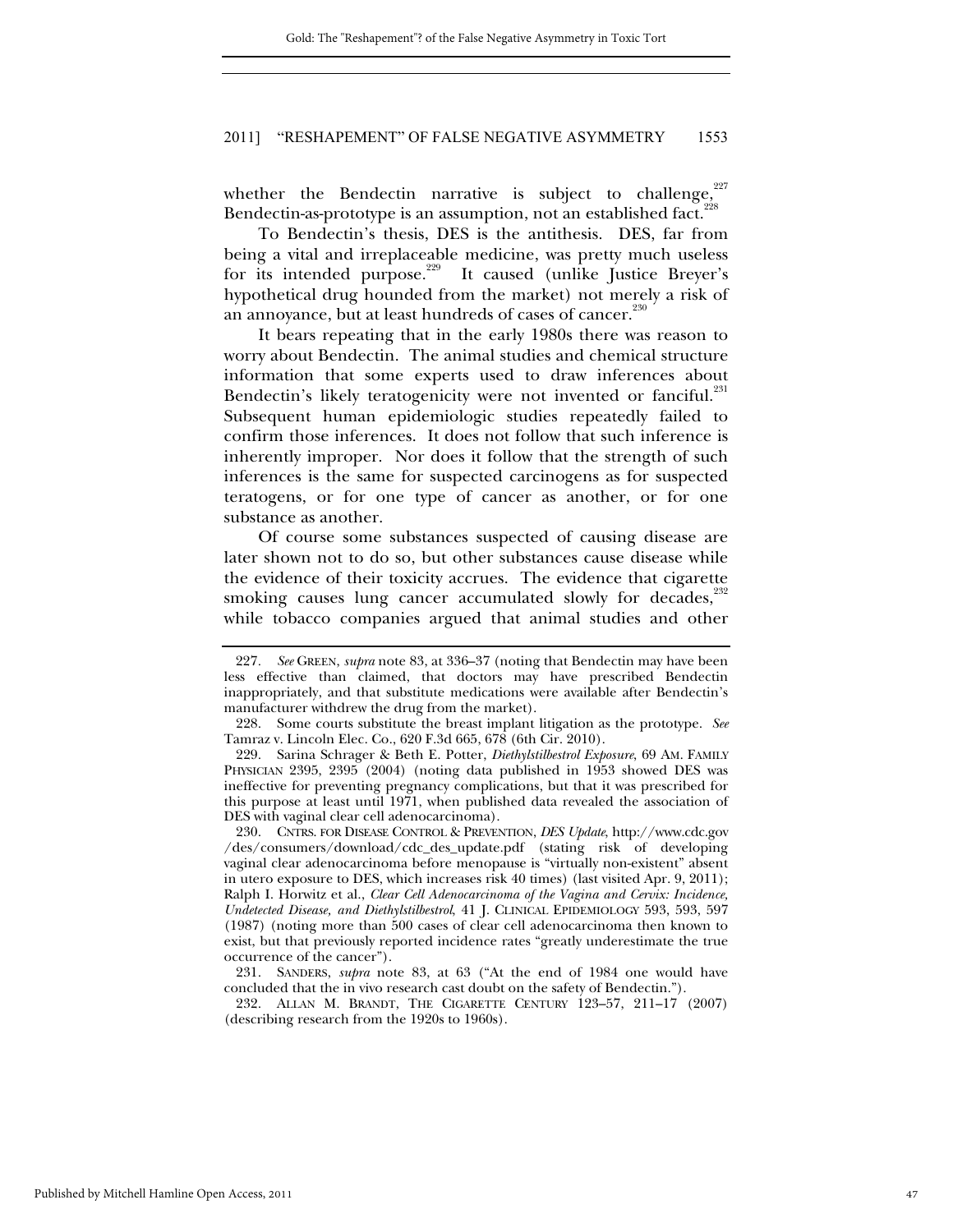experiments failed to provide scientific proof of the link between cigarette smoking and lung cancer.<sup>233</sup> Similarly, the link between asbestos and several diseases, now so widely accepted, took time to prove and was disputed for years.<sup>234</sup>

The toxicity of lead has been known for centuries,<sup>235</sup> but proof of lead's effects at low levels and the link between specific products and exposure routes developed only slowly. For example, into the 1970s, the lead industry insisted that airborne lead had not been

<sup>233</sup>*. See, e.g.*, Green v. Am. Tobacco Co., 391 F.2d 97, 103 (5th Cir. 1968) (describing how, on retrial limited to issue of whether defendant's cigarettes were fit and wholesome for human use, defendant introduced testimony that cause of cancer was unknown), *overruled on reh'g en banc*, 409 F.2d 1166 (5th Cir. 1969); Green v. Am. Tobacco Co., 304 F.2d 70, 72 (5th Cir. 1962) (describing battle of experts at trial on question of whether cigarette smoke caused plaintiff's lung cancer); *see also, e.g.*, Ross v. Philip Morris & Co., 328 F.2d 3, 8–9 (8th Cir. 1964) (describing defendant's argument that plaintiff had not submitted sufficient evidence of causation to reach the jury); Lartigue v. R.J. Reynolds Tobacco Co., 317 F.2d 19, 22–3 (5th Cir. 1963) (describing defendant's argument at trial for lack of causal connection between smoking and plaintiff's cancer and that plaintiff's other medical conditions, such as rheumatism, caused cancer); Pritchard v. Liggett & Myers Tobacco Co., 295 F.2d 292, 296 (3d Cir. 1961) (describing defendant's argument that plaintiff's experts' causation opinions "should have no validity" because of lack of proof of their general acceptance). Even in the 1980s, expert witnesses and tobacco executives testified that despite statistical association showing cigarette smoking is a *risk factor* for lung cancer, it had never been proven to be a *cause* of lung cancer. *See* BRANDT, *supra* note 232, at 341, 343 (quoting testimony). *See generally* Daniel Givelber, *Cigarette Law*, 73 IND. L.J. 867, 894–95 (1998) (stating that for individual plaintiff smokers, causation claims would still be vulnerable to attack because of group-based nature of the evidence); Robert L. Rabin, *A Sociolegal History of the Tobacco Tort Litigation*, 44 STAN. L. REV. 853, 858 (1992) (from outset of litigation against cigarette companies, "industry hotly contested the causal linkage between smoking and lung cancer."); *id.* at 860 (industry has never conceded causation even though in earliest cases juries generally found causation).

<sup>234</sup>*. See* PAUL BRODEUR, OUTRAGEOUS MISCONDUCT 112–27 (Pantheon Books 1985) (describing efforts of asbestos industry to suppress or impugn evidence of health effects accumulating during 1920s through 1940s); W.C. Hueper, *Occupational and Nonoccupational Exposures to Asbestos*, 132 ANNALS N.Y. ACAD. SCI. 184, 184 (1965) (stating that despite three decades of increasing amount of epidemiologic, clinical, and pathologic evidence linking asbestos to lung cancer and mesothelioma, "some commercially interested parties and their medical guardians and protectors still prefer . . . to deny the existence of these dangerous and usually fatal sequelae of a respiratory contact with asbestos dust."); *id.* at 192 (noting "highly controversial negative results" of an "industry-dominated" Canadian epidemiologic study).

 <sup>235.</sup> AGENCY FOR TOXIC SUBSTANCES & DISEASE REGISTRY (ATSDR), U.S. DEP'T OF HEALTH & HUMAN SERVS., TOXICOLOGICAL PROFILE FOR LEAD 21 (2007), *available at* http://www.atsdr.cdc.gov/toxprofiles/tp13.pdf.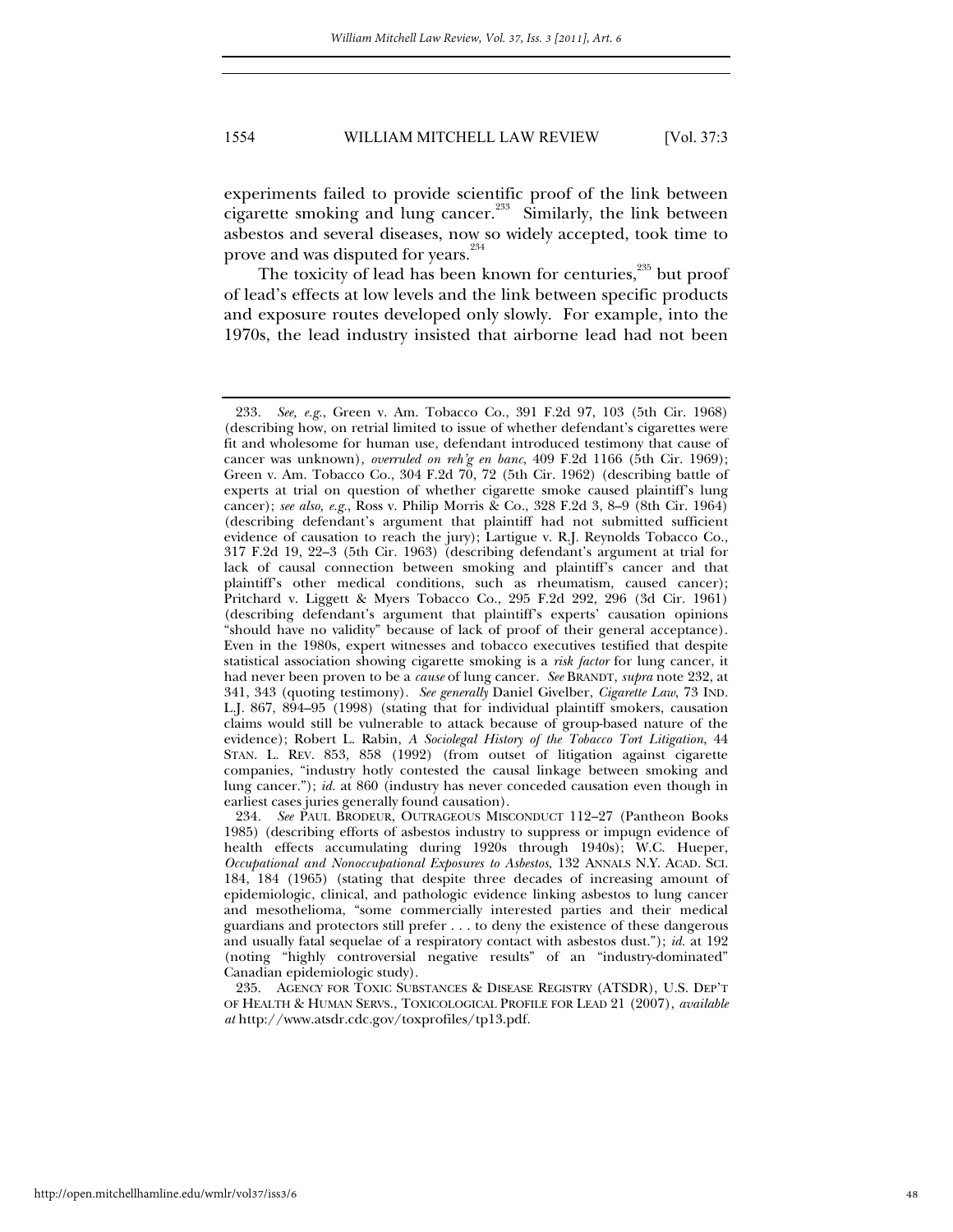shown to be a human health hazard.<sup>236</sup> When the Environmental Protection Agency (EPA) proposed phasing down the amount of lead in gasoline, it could not be certain that reducing this airborne exposure source would reduce the concentration of lead in children's blood.<sup>237</sup> Thoroughly convincing proof came only after the regulation went into effect over a stiff industry challenge, essentially allowing the EPA to conduct a nationwide epidemiologic experiment.<sup>238</sup> Newer findings have pushed the supposedly "safe," or at least officially acceptable, blood level of lead steadily downward.<sup>239</sup>

Many of the above examples have in common industry's persistent efforts to question, minimize, deny, and at worst conceal the health effects of a product. But sometimes, even without profit motive, studies that seem to absolve alleged causes have been proven wrong. For example, after concern emerged about lead in drinking water in some homes in Washington, D.C., the Centers for Disease Control and Prevention (CDC) rushed to publish a reassuring report, which understated the effect of high lead concentrations in drinking water on the blood lead levels of children, based on preliminary data that had not undergone rigorous review.<sup>240</sup> The CDC did not acknowledge the error for six

 240. MAJORITY STAFF OF THE SUBCOMM. ON INVESTIGATION & OVERSIGHT OF THE COMM. ON SCI. & TECH., U.S. HOUSE OF REPRESENTATIVES, A PUBLIC HEALTH

 <sup>236.</sup> CHRISTIAN WARREN, BRUSH WITH DEATH 220 (Johns Hopkins Univ. Press 2000) (quoting 1970 legislative testimony by Lead Industries Association trade executive director, John Kimberly).

<sup>237</sup>*. See* Ethyl Corp. v. EPA, 541 F.2d 1, 25 (D.C. Cir. 1976) ("The problems faced by EPA in deciding whether lead automotive emissions pose a threat to the public health highlight the limitations of awaiting certainty" before regulating); *id*. at 47 ("The evidence did not always point in one direction. . . ."); *id*. at 73 ("Implicit in the administrative record . . . is the recognition by EPA that available scientific data did not provide a clear and certain basis for reaching the statutorily mandated conclusion . . . .") (Wilkey, J., dissenting); *see id.* at 38–46 (outlining information in the administrative record as well as the information's limitations).

 <sup>238.</sup> Small Refiner Lead Phase-Down Task Force v. EPA, 705 F.2d 506, 529 (D.C. Cir. 1983); *see* Jamie Lincoln Kitman, *8,500 Years of Lead, 79 Years of Leaded Gasoline*, THE NATION (Mar. 20, 2000), http://www.mindfully.org/Pesticide/Lead-History.htm.

 <sup>239.</sup> In the 1970s, blood lead levels above thirty micrograms per deciliter were considered "excessive." *Small Refiner Lead Phase-Down Task Force*, 705 F.2d at 527. Today, federal authorities consider children to have elevated blood lead if the concentration is above ten micrograms per deciliter, but acknowledge that lower levels have been associated with neurobehavioral effects and there appears to be no threshold below which lead is not neurotoxic. *See* ATSDR, *supra* note 235, at 16, 23; *see also* CRANOR, *supra* note 142, at 278 (describing similar development of evidence of the toxicity of low-level benzene and arsenic).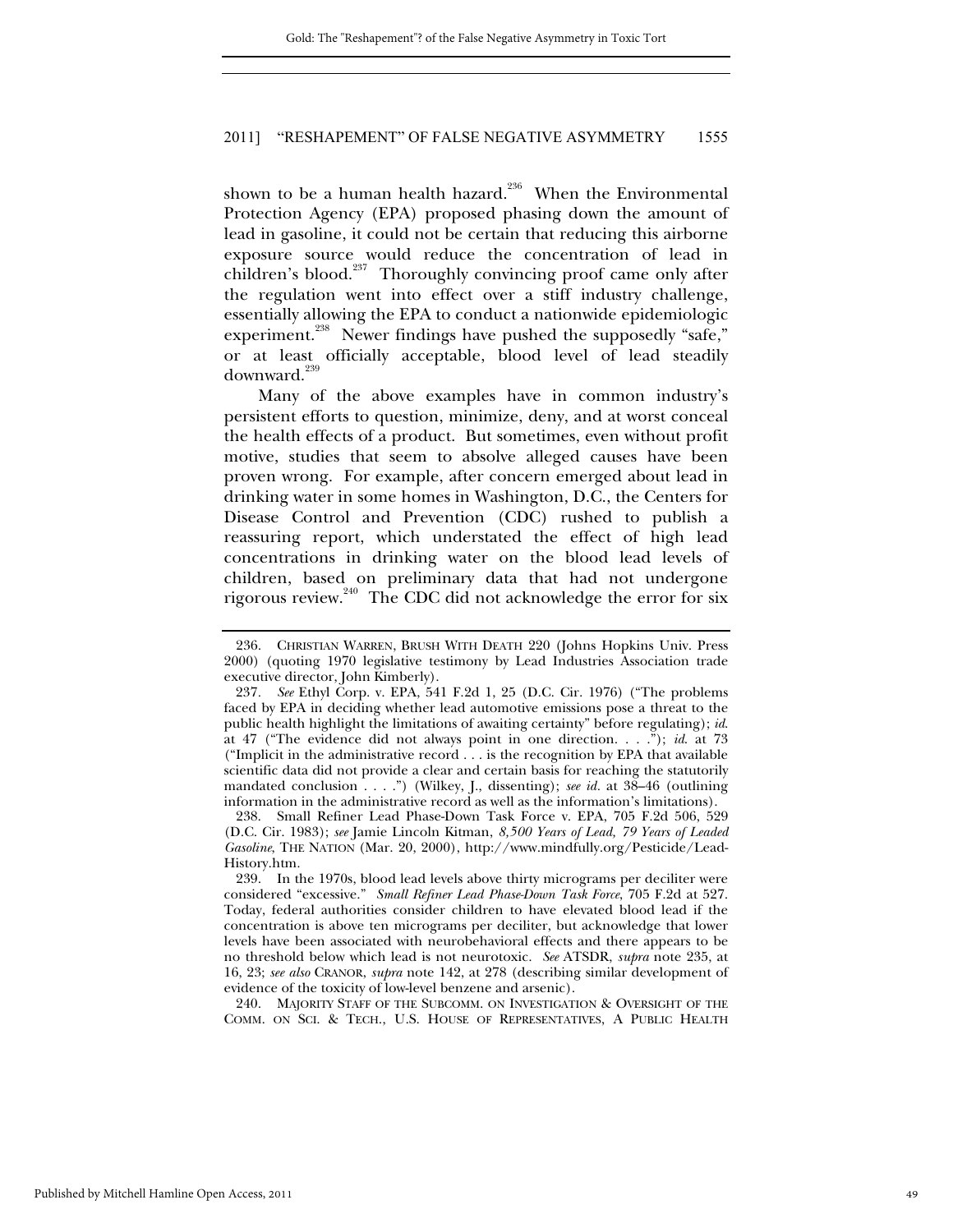years, during which time, to all appearances, the "best" scientific evidence indicated that the lead in the water was no cause for concern.<sup>241</sup>

Even in the case of drugs, which—unlike most substances undergo advance testing for safety, evidence that accumulates after marketing regularly reveals harmful effects not previously detected.<sup> $242$ </sup> The slowly building case that led to recent restrictions on the use of the diabetes drug rosiglitazone is a case in point.<sup>243</sup> In August 2007, based on adverse event reporting, the Food and Drug Administration (FDA) required a boxed warning about cardiac risks of the drug.<sup>244</sup> Just three months later, the FDA strengthened

TRAGEDY: HOW FLAWED CDC DATA AND FAULTY ASSUMPTIONS ENDANGERED CHILDREN'S HEALTH IN THE NATION'S CAPITAL 33–35 (2010), *available at*  http://democrats.science.house.gov/Media/file/Commdocs/hearings/2010/Ove rsight/20may/Staff%20Report\_DC%20Lead\_5.20.10.pdf.

 <sup>241.</sup> Robert McCartney, *A Champion of the Truth About Lead-Tainted Tap Water*, WASH. POST, May 23, 2010, at C1, C3 (noting that CDC issued its report in 2004 and issued corrective notice in 2010, after publication in 2009 of independent research demonstrating that original report understated risks). The examples of lead in air and water relate to proof that an environmental exposure produced higher body burdens rather than proof that a received dose caused disease, but the situations are analogous. In any claim for damages resulting from exposure to airborne or water-borne lead, the connection between the environmental level and the body burden would be a link in the causal chain. *See* CRANOR, *supra* note 142, at 35 (describing the causation element required for toxic tort suits).

 <sup>242.</sup> The complexity of drugs' biological activity and the difference between populations in controlled clinical trials and the range of patients who may take a drug after approval make it "impossible to know everything about a drug at the point of approval . . . . Thus, the understanding of a drug's risk-benefit profile necessarily evolves over the drug's lifecycle." COMM. ON THE ASSESSMENT OF THE U.S. DRUG SAFETY SYS, INST. OF MED. OF THE NAT'L ACAD., THE FUTURE OF DRUG SAFETY: PROMOTING & PROTECTING THE HEALTH OF THE PUBLIC 2 (Alina Baciu et al. eds., 2007), *available at* http://books.nap.edu/openbook.php?record\_id=11750. For a description of the drug approval process and post-marketing monitoring, see id. at 31-51 (approval), 51-9 (post-approval). For recent amendments to those processes, see Food and Drug Administration Amendments Act of 2007, Pub. L. No. 110–85 (codified as amended at 21 U.S.C. § 301). *See also* GREEN*, supra* note 83, at 52–3 (noting that when General Accounting Office studied 198 approved drugs, more than half had serious risks not detected prior to approval); Thomas O. McGarity, *Corporate Accountability for Scientific Fraud: Ketek and the Perils of Aggressive Agency Preemption*, 58 EMORY L.J. 287, 293 (2008) (noting that preapproval testing is "statistically incapable of detecting side effects that occur relatively rarely, have long latency periods," or occur in vulnerable sub-populations not studied).

 <sup>243.</sup> Rosiglitazone is better known by one of its trade names, Avandia. *See Index to Drug-Specific Information*, U.S. FOOD & DRUG ADMIN., http://www.fda.gov/Drugs /DrugSafety/PostmarketDrugSafetyInformationforPatientsandProviders/UCM111 085#Z (last visited Jan. 24, 2011).

<sup>244</sup>*. Manufacturers of Some Diabetes Drugs to Strengthen Warning on Heart Failure*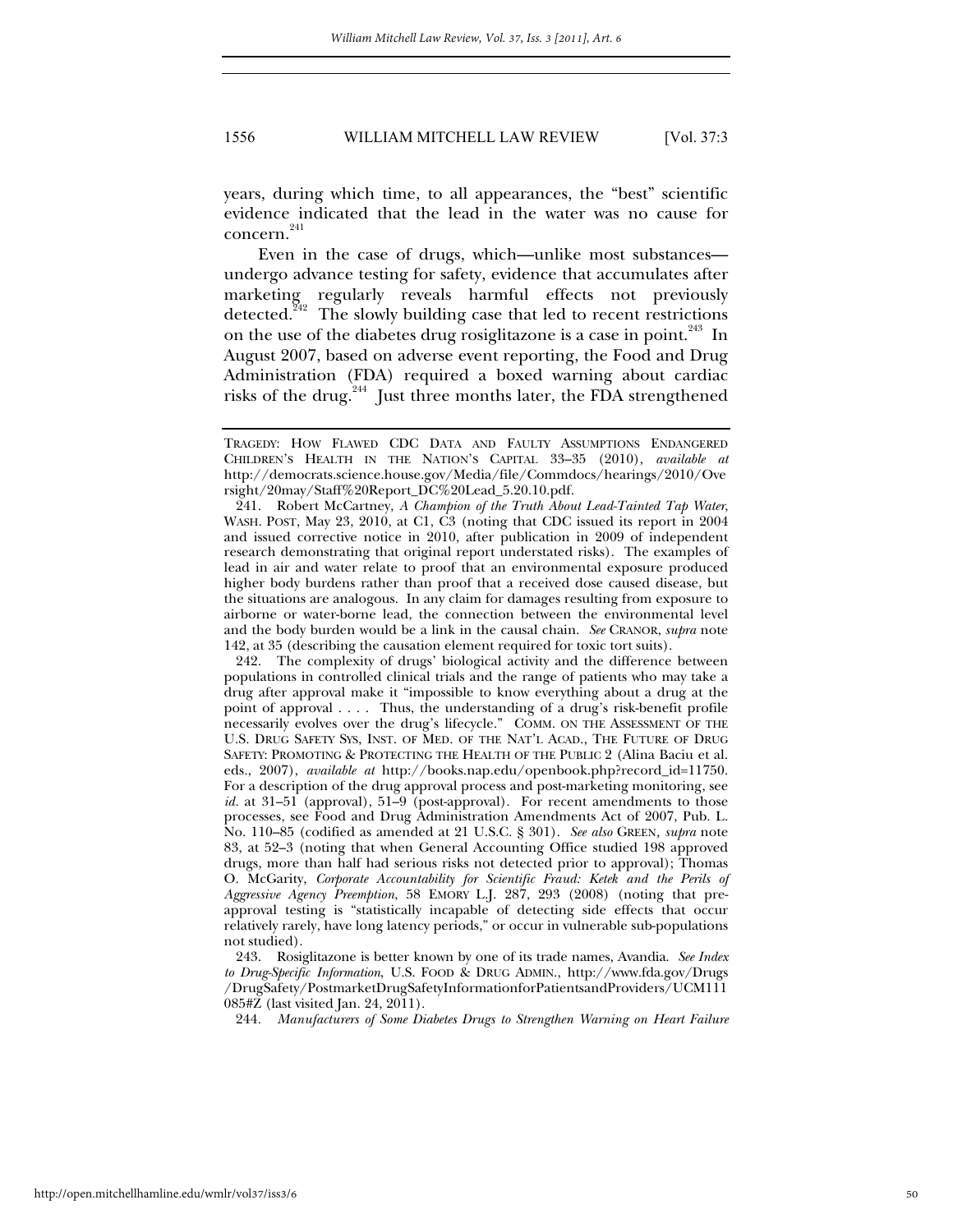the warning based on a meta-analysis of existing epidemiologic data.<sup>245</sup> In August 2009, the FDA received data from a long-term clinical study of the drug,<sup>246</sup> and in September 2010, FDA relied on that data to "significantly restrict[]" the use of rosiglitazone.<sup>247</sup> Other well-known examples include the cardiac and breast cancer risks associated with hormone therapy for menopausal women, which had been prescribed for decades, $248$  and the cardiac risk of widely prescribed non-steroidal anti-inflammatory drugs.<sup>249</sup>

*Risk*, U.S. FOOD & DRUG ADMIN. (Aug. 14, 2007), http://www.fda.gov/NewsEvents /Newsroom/PressAnnouncements/2007/ucm108966.htm.

 <sup>245.</sup> Janet Woodcock, FDA Press Conference on the Update to the Existing Box Warning on Avandia (Nov. 14, 2007) (transcript available at http://www.fda.gov /downloads/NewsEvents/Newsroom/MediaTranscripts/UCM122282.pdf).

<sup>246</sup>*. FDA Drug Safety Communication: Ongoing Review of Avandia (Rosiglitazone) and Cardiovascular Safety*, U.S. FOOD & DRUG ADMIN. (Feb. 22, 2010), http://www.fda.gov /Drugs/DrugSafety/PostmarketDrugSafetyInformationforPatientsandProviders /ucm201418.htm.

<sup>247.</sup> U.S. FOOD & DRUG ADMIN., HHS FDA: BRIEFING ON AVANDIA (Sept. 23, 2010) (statement of FDA Commissioner Margaret Hamburg), (statement of FDA Commissioner Margaret Hamburg), http://www.fda.gov/Drugs/DrugSafety/PostmarketDrugSafetyInformationforPati entsandProviders/ucm227934.htm. The New York Times reported that the drug's manufacturer had not disclosed the results of a 1999 study suggesting that the drug carried more cardiac risk than a competing medication. Gardiner Harris, *Diabetes Drug Maker Hid Test Data, Files Indicate*, N.Y. TIMES, July 13, 2010, at A1.

 <sup>248.</sup> Elizabeth Barrett-Connor, Book Review, 357 NEW ENG. J. MED. 1670, 1670 (2007) (reviewing ELIZABETH SIEGEL WATKINS, THE ESTROGEN ELIXIR: A HISTORY OF HORMONE REPLACEMENT THERAPY IN AMERICA (2007) (describing history of prescription of hormone treatment)); Wulf H. Utian, Book Review, 118 J. CLIN. INVEST. 392 (2008) (reviewing ELIZABETH SIEGEL WATKINS, THE ESTROGEN ELIXIR: A HISTORY OF HORMONE REPLACEMENT THERAPY IN AMERICA (2007)), *available at*  http://www.ncbi.nlm.nih.gov/pmc/articles/PMC2214716/ (describing 2002 Women's Health Initiative findings as "reversal of general medical opinion")*. See generally* Peter M. Ravdin et al., *The Decrease in Breast-Cancer Incidence in 2003 in the United States*, 356 NEW ENG. J. MED. 1670 (2007) (linking reduced rates of breast cancer to women's decreased use of hormone therapy after publicity surrounding 2002 findings); Press Release, National Institutes of Health, WHI Study Data Confirm Short-Term Heart Disease Risks of Combination Hormone Therapy for Postmenopausal Women (Feb. 15, 2010), *available at* http://www.nih.gov/news /health/feb2010/nhlbi-15.htm (describing study of hormone therapy and recent findings).

 <sup>249.</sup> McDarby v. Merck & Co., Inc., 949 A.2d 223, 229–48 (N.J. Super. Ct. App. Div. 2008) (describing results and manufacturer's depiction of post-approval studies showing increased risk of cardiovascular events in patients taking Vioxx as compared to other drugs); Rita Rubin, *How Did Vioxx Debacle Happen?*, USA TODAY, Nov. 12, 2004, http://www.usatoday.com/news/health/2004-10-12-vioxx-cover \_x.htm (quoting an FDA official's acknowledgment that evidence of effects accumulated for several years before withdrawal of drug). *See generally* Press Release, U.S. Food & Drug Admin., COX-2 Selective (Includes Bextra, Celebrex, and Vioxx) and Non-Selective Non-Steroidal Anti-Inflammatory Drugs (NSAIDs) (April 7, 2005), http://www.fda.gov/NewsEvents/Newsroom/PressAnnouncements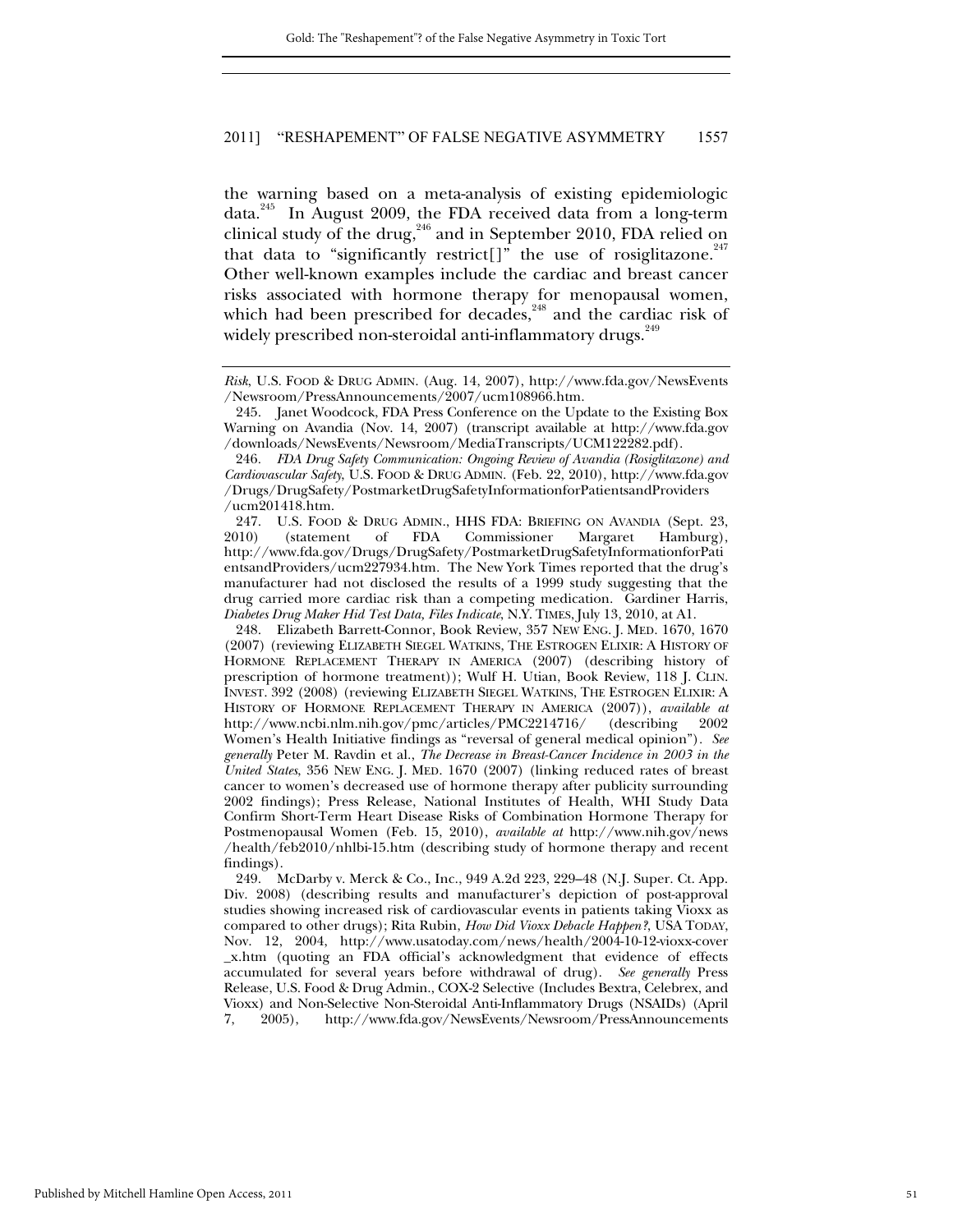The point is simply that detecting these causal relations is difficult, almost always post hoc, and frequently generates conflicting information.<sup>250</sup> It is incorrect to assume that the socialwelfare arrow points to an assumption of "no causation" in every case in which the causal connection has scientific support but is still uncertain.<sup>251</sup> Yet that is the assumption upon which rests the welfare justification of the false negative asymmetry.<sup>252</sup> Good health and economic well-being depend, as Justice Breyer said, on all kinds of substances,  $\frac{253}{2}$  some of which may be incorrectly suspected of causing disease; but good health and economic well-being may also warrant less (or no) production of substances that cause disease while serving purposes that are of limited benefit or that could easily, cheaply, and safely be achieved by other means.

Even taking a strictly utilitarian view of tort law, enforcing the false negative asymmetry on the causation element is a theoretically incoherent way to achieve efficient case outcomes. A product may cause disease even if it is, on balance, socially useful; its benefits may be weighed against its risks in determining whether marketing the product was negligent, whether the product was unreasonably dangerous, or whether a warning about the product was inadequate.254 Absent one of these bases for liability, a false positive causation finding cannot result in over-deterrence. If negligence

<sup>/2005/</sup>ucm108427.htm.

<sup>250</sup>*. See* COMM. ON THE ASSESSMENT OF THE US DRUG SAFETY SYSTEM, *supra* note 242, at 57 ("Rare is the story that builds as clearly and completely as one would like for making scientific evaluations and regulatory decisions."). Even as the FDA restricted use of rosiglitazone, the scientist who made the decision described the supporting evidence as "not robust or consistent." Memorandum from Janet Woodcock, Dir., Ctr. for Drug Evaluation & Research, to NDA 021071, Decision on Continued Marketing of Rosiglitazone (Avandia, Avandamet, Avandaryl) 2 (Sept. 22, 2010), *available at* http://www.fda.gov/downloads/Drugs/DrugSafety /PostmarketDrugSafetyInformationforPatientsandProviders/UCM226959.pdf.

<sup>251</sup>*. See* GREEN*, supra* note 83, at 335–39 (noting that false positive findings can produce costs of defense and incorrect verdicts and settlements that are relatively measurable, but social costs associated with incorrect incentive effects are hard to demonstrate and very hard to measure).

 <sup>252.</sup> As shown in Part III.A, to respond with "but if the case is scientifically uncertain then it is not legally proven" is to beg the question. In setting the point at which scientific evidence will satisfy the burden of production, courts choose between the risks of false negative and false positive findings.

<sup>253</sup>*.* Gen. Elec. Co. v. Joiner, 522 U.S. 136, 148 (1997) (Breyer, J., concurring).

<sup>254</sup>*. See* Green, *supra* note 18, at 387–88; *see also* RESTATEMENT (THIRD) OF TORTS: PROD. LIAB. § 15 (1998) ("Whether a product defect caused harm to persons or property is determined by the prevailing rules and principles governing causation in tort.").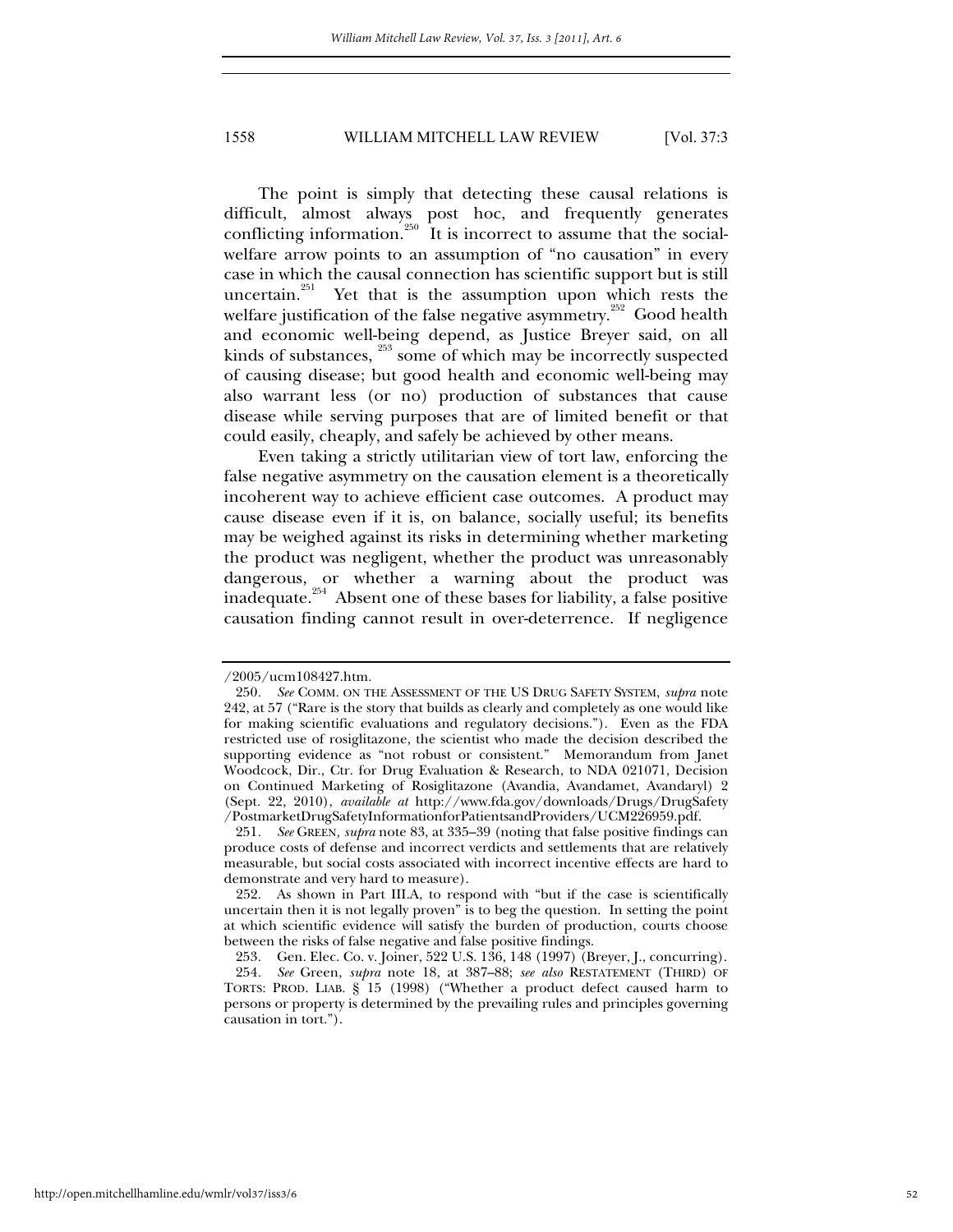or a product defect can be proven, however, a false negative causation finding would under-deter conduct that should result in liability.255 The *Brock* court defended its view that in mass tort cases judges should take the causation reins from juries by reference to a well-known passage from Holmes's *The Common Law*: "But supposing a state of facts is often repeated in practice, is it to be imagined that the court is to go on leaving the standard to the jury forever?"256 The "standard" referred to is, of course, the standard of conduct, the issue of negligence—a matter of judgment, not purely a question of fact.<sup>257</sup>

A final note on the efficiency rationale is appropriate. Some antitrust scholars have argued that, for certain types of cases, false negative errors are inherently less costly than false positive errors; in time, they say, the market will correct a false negative finding but the inefficiency caused by incorrectly imposing liability may persist indefinitely.<sup>258</sup> In toxic torts, however, no reason exists to believe this is so. The market mechanism of responsive behavior by competing firms does not exist.

A market response to a false negative causation finding, if possible at all, would have to result from consumers altering their buying behavior to reduce their exposure to the suspected and falsely exculpated product. Conceivably, if ready alternatives for the product exist, manufacturers of the substitutes might turn to marketing strategies exploiting consumer suspicions in an attempt to cash in on a safety premium.<sup>259</sup> But the marketing machine could also be used to tamp down any consumer concerns about the

 <sup>255.</sup> If no or very little reason exists to believe that a product will cause a particular disease, however, it is difficult to see how a deterrence signal based on false causal ascription could be perceived and acted upon ex ante. After mass exposures, an over-deterrence signal would presumably be perceived from an accumulation of cases in which liability was imposed and the causation findings were false positives.

<sup>256</sup>*.* Brock v. Merell Dow Pharms., Inc., 874 F.2d 307, 310 n.8 (5th Cir. 1989).

 <sup>257.</sup> OLIVER W. HOLMES, JR., THE COMMON LAW 123–24 (1881), *available at* http://www.gutenberg.org/cache/epub/2449/pg2449.html (last visited Jan. 27, 2011).

 <sup>258.</sup> Frank H. Easterbrook, *The Limits of Antitrust*, 63 TEX. L. REV. 1, 2–3 (1984); Geoffrey A. Manne & Joshua D. Wright, *Innovation and the Limits of Antitrust*, 6 J. COMPETITION L. & ECON. 153, 157 (2010).

 <sup>259.</sup> Denise Grady, *In Feast of Data on BPA Plastic, No Final Answer*, N.Y. TIMES, Sept. 7, 2010, at D1 (stating that despite lack of clear scientific evidence of harm from plastics containing suspected endocrine disruptor bisphenol-A, consumer fears have improved sales of products advertised as lacking the substance).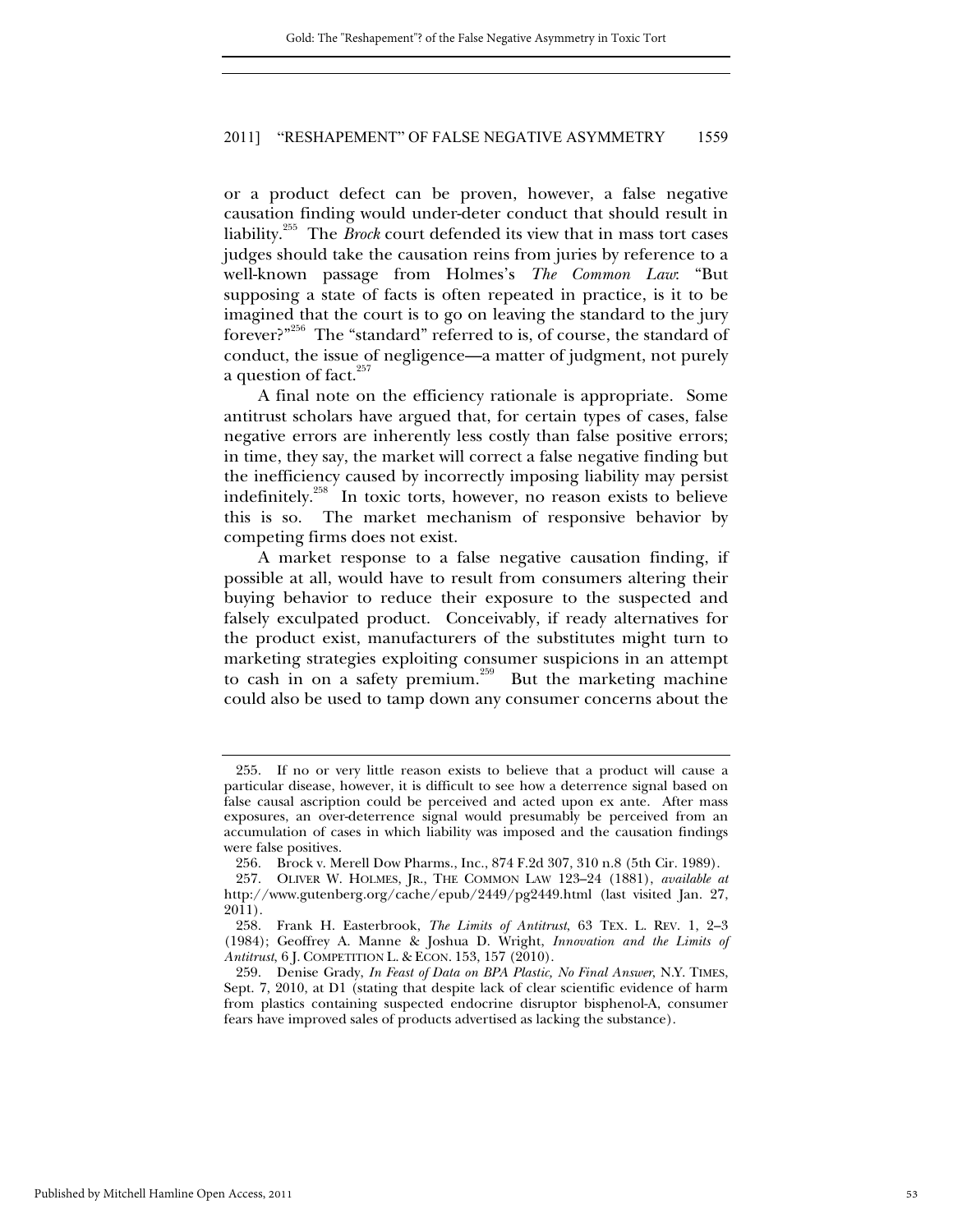health effects of the now "exonerated" product.<sup>260</sup> And for many products and exposures, consumer-driven reduction in exposure is simply impracticable. $261$ 

Perhaps more important, the consequences of a judicial false negative are different in toxic torts than they are in antitrust, both for the losing plaintiff and for society at large. The antitrust plaintiff who wrongly loses suffers unjust pecuniary damages; while the market corrects the anti-competitive behavior, competitors and/or consumers suffer lost welfare, presumably in an amount that decreases over time. The toxic tort plaintiff who wrongly loses has suffered disease and perhaps death, to which the court adds the indignity of no compensation, and often no sense of even being heard. These consequences cannot be corrected, even if the market eventually minimizes or eliminates future exposures.

#### IV. COMMENT C: RESHAPING TOWARD SYMMETRY

The Third Restatement does not shy away from the toxic tort causation fray. In comment c to section 28, it jumps right in, with forty-one pages of commentary and associated reporters' note.<sup>262</sup> The treatment of this issue has been called "arguably the single most controversial passage in the project."<sup>263</sup> Much of the contentiousness arose because comment c acknowledges several of the jurisprudential trends that, together, helped to create the false negative asymmetry. Those who disliked some or all of these trends feared that by recognizing and reporting the law that reflects the trends, the Third Restatement would have the effect of ratifying and reinforcing them.<sup>264</sup>

<sup>260</sup>*. See* BRANDT, *supra* note 232, at 161–63 (describing marketing campaigns aimed at disarming early concerns about the effects of smoking on health).

 <sup>261.</sup> Examples include exposures due to environmental releases (e.g., toxic air emissions, releases to groundwater), exposures requiring product reformulations that manufacturers cannot or will not perform (e.g., benzene in gasoline), current exposures due to past use (e.g., asbestos, lead paint), and unlabeled exposures in consumer products that render consumer choice difficult or impossible (e.g., bisphenol-A in aluminum cans, inert ingredients in household cleaners and other products).

 <sup>262.</sup> RESTATEMENT (THIRD) OF TORTS: LIAB. FOR PHYSICAL & EMOTIONAL HARM § 28 cmt. c reporters' note (2010). This discussion occupies nearly seven-percent of the text of Volume I of the Third Restatement.

 <sup>263.</sup> Sanders, *supra* note 20, at 1029.

<sup>264</sup>*. See id.* at 1035. Professor Sanders's article on comment c persuasively argues that these trends are real without taking sides on whether they are good or bad developments.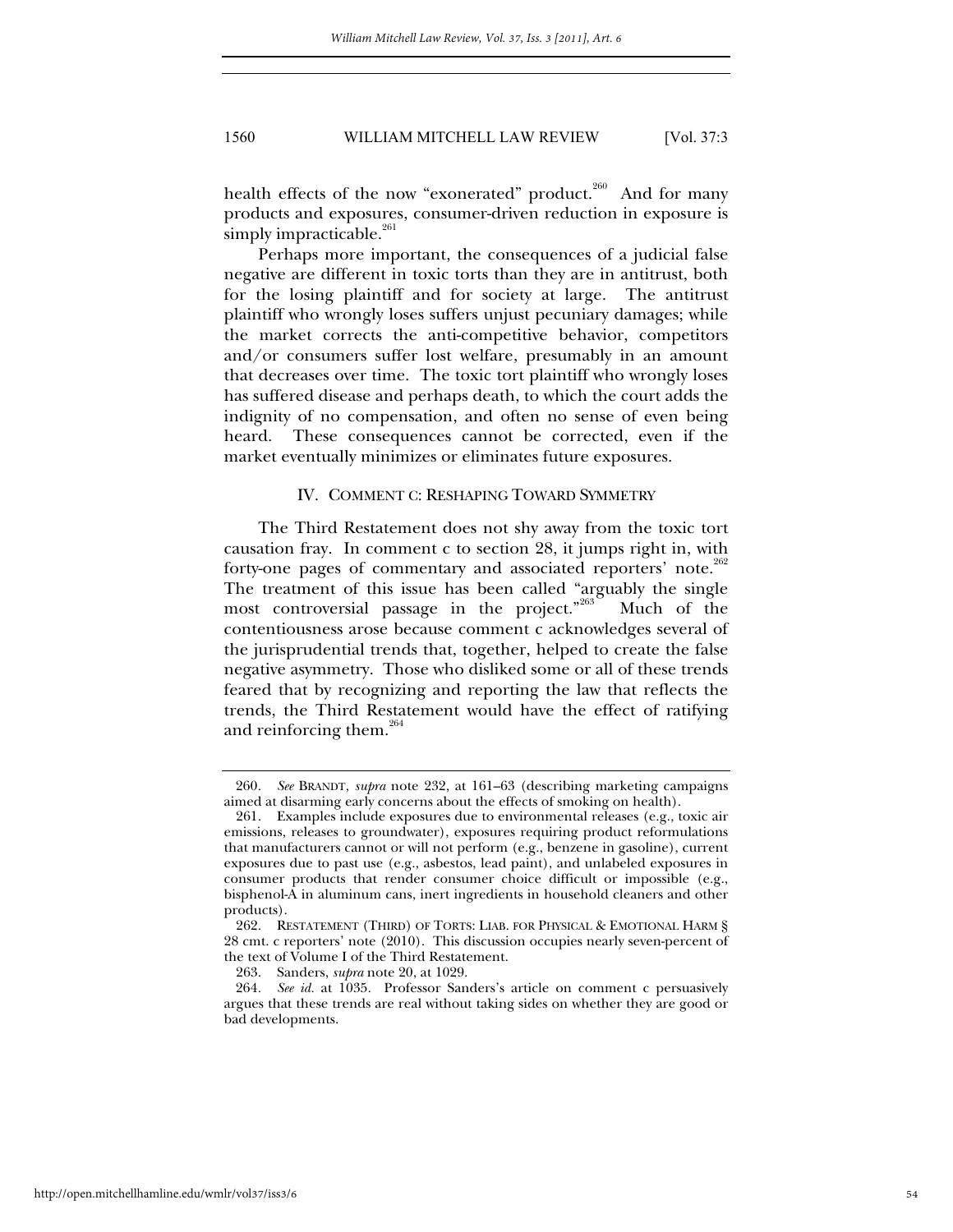Given the infrequency and influence of a restatement, there is some basis for this fear, as comment c accurately describes existing law.<sup>265</sup> On the other hand, comment c is no mere recapitulation. Its commentary on the nature of causal proof is potentially subversive because it undermines the claim that courts' de facto preference for false negatives promotes more accurate fact-finding on the toxic tort causation issue.

To understand comment c, it must first be put into context. No black-letter section of the Third Restatement addresses injuries caused by toxic substance exposure as a separate category of tort law in the way, say, that injuries caused by wild animals receive separate treatment.<sup>266</sup> Comment c elaborates on a provision that simply says the plaintiff has the burden of proving cause-in-fact, which the Third Restatement defines in traditional "but for" terms.267 Thus, the Third Restatement treats causation in toxic tort cases as a factually difficult application of a general principle, not as an exceptional category of claim requiring special rules.

This treatment might disappoint those who have argued that the difficulties of proof attending the "special problem"<sup>268</sup> of toxic tort causation justify using a causation standard that is in some way less stringent. It also implies, however, that the difficulty of proving toxic tort causation does not justify a *more* stringent standard: the definition of causation is the same, the burden of persuasion is the same, and the scrutiny of evidence proffered to satisfy the burden should be the same.<sup>269</sup> Toxic tort causation requires inference from

268*. Id.* § 28 cmt. c(1).

269*. Id.* § 28 cmt. c(1) at 402 ("In all of these cases, the requirement to prove factual causation remains the same; the plaintiff must prove it by a preponderance of the evidence, and the standards for factual causation set forth in §§ 26–27 continue to apply."). The 2002 draft of comment c was less explicit, stating only that "[t]he concept of factual causation remains the same in toxic-substances cases as in other cases, but proof often requires specialized scientific studies." RESTATEMENT (THIRD) OF TORTS: LIAB. FOR PHYSICAL HARM § 28 cmt. c(1) (Basic Principles) (Tentative Draft No. 2, 2002). The final language first appeared in the

 <sup>265.</sup> Critics of the trends in toxic tort causation doctrine have also observed these trends; it seems unfair to blame the reporters for reporting them.

 <sup>266.</sup> RESTATEMENT (THIRD) OF TORTS: LIAB. FOR PHYSICAL & EMOTIONAL HARM § 22 (2010) (setting forth the rule that owners or possessors of wild animals are strictly liable for physical harm the animals cause).

<sup>267</sup>*. Id.* § 28(a) (plaintiff bears burden of proof); *id*. § 26 (defining factual cause in "but for" terms). The Third Restatement acknowledges limited exceptions to each principle. *Id*. § 27 (stating exception to "but for" causation for multiple sufficient causal sets); *id.* § 28(b) (providing for shifting the burden of proof to the defendant in an alternative liability situation as in Summers v. Tice, 199 P.2d 1 (Cal. 1948)).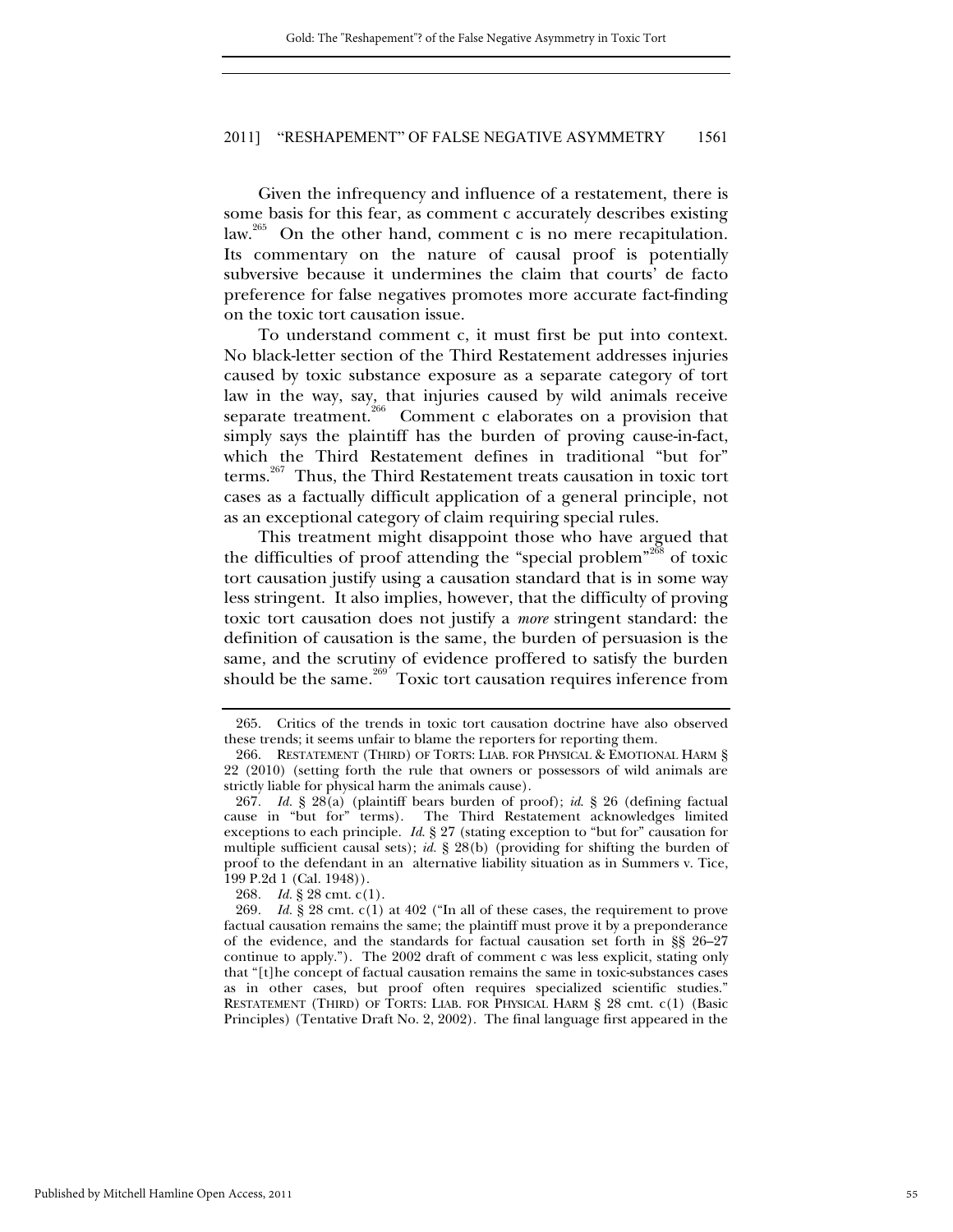circumstantial evidence, but so does any causation finding.<sup>270</sup> To reach a fact-finder, a plaintiff need do no more than is required in any case: introduce "sufficient evidence to permit a rational factfinder to make a determination that a defendant's tortious conduct was a factual cause of the harm  $\dots$ ."<sup>271</sup> True, courts police the evidence to ensure it supports a reasonable inference rather than unwarranted speculation.<sup>272</sup> But "the line between reasonable" inference and prohibited speculation is one of the more indistinct lines that exists in law and also is one on which reasonable minds can and do differ."<sup>273</sup> From the outset, therefore, the Third Restatement is clear that nothing about black-letter tort doctrine *compels* the set of rules that courts have established to draw the line between permissible and impermissible evidence of toxic causation.

Despite the reporters' care in situating toxic tort causation as unexceptional, the creation of comment c involved something quite exceptional. As the reporters explain, "This Comment and these Reporters' Notes benefited significantly from a review of a prior draft by a panel consisting of prominent epidemiologists and a physician . . . ," assembled under the auspices of the National Academy of Sciences, which met with the reporters to discuss the issues<sup>274</sup> in response to objections to an earlier effort.<sup>275</sup> The reporters would not have needed such assistance for a simple canvass of judicial opinions. Comment c, as approved by the American Law Institute, both describes and assesses the case law. The presence of some normative content in a restatement is perhaps not so extraordinary. What distinguishes comment c is that it derives its norms primarily from science rather than from legal analysis or a particular philosophy of justice.

<sup>2003</sup> draft. RESTATEMENT (THIRD) OF TORTS: LIAB. FOR PHYSICAL HARM § 28 cmt. c(1) (Basic Principles) (Tentative Draft No. 3, 2003). As explained in the text, this presumably pro-defendant amendment (replacing "concept" with "requirement to prove") also serves to emphasize that toxic tort plaintiffs bear no *special* causation burden. *Id.* 

 <sup>270.</sup> RESTATEMENT (THIRD) OF TORTS: LIAB. FOR PHYSICAL & EMOTIONAL HARM § 28 cmt. b (2010).

<sup>271</sup>*. Id.* § 28 cmt. a.

<sup>272</sup>*. Id.* at cmt. b.

<sup>273</sup>*. Id.*

<sup>274</sup>*. Id.* § 28 cmt. c reporters' note.

<sup>275</sup>*. See Discussion of Restatement of the Law Third, Torts: Liability for Physical Harm*, 2005 A.L.I. PROC. 33 (2005) (statement of Prof. Green).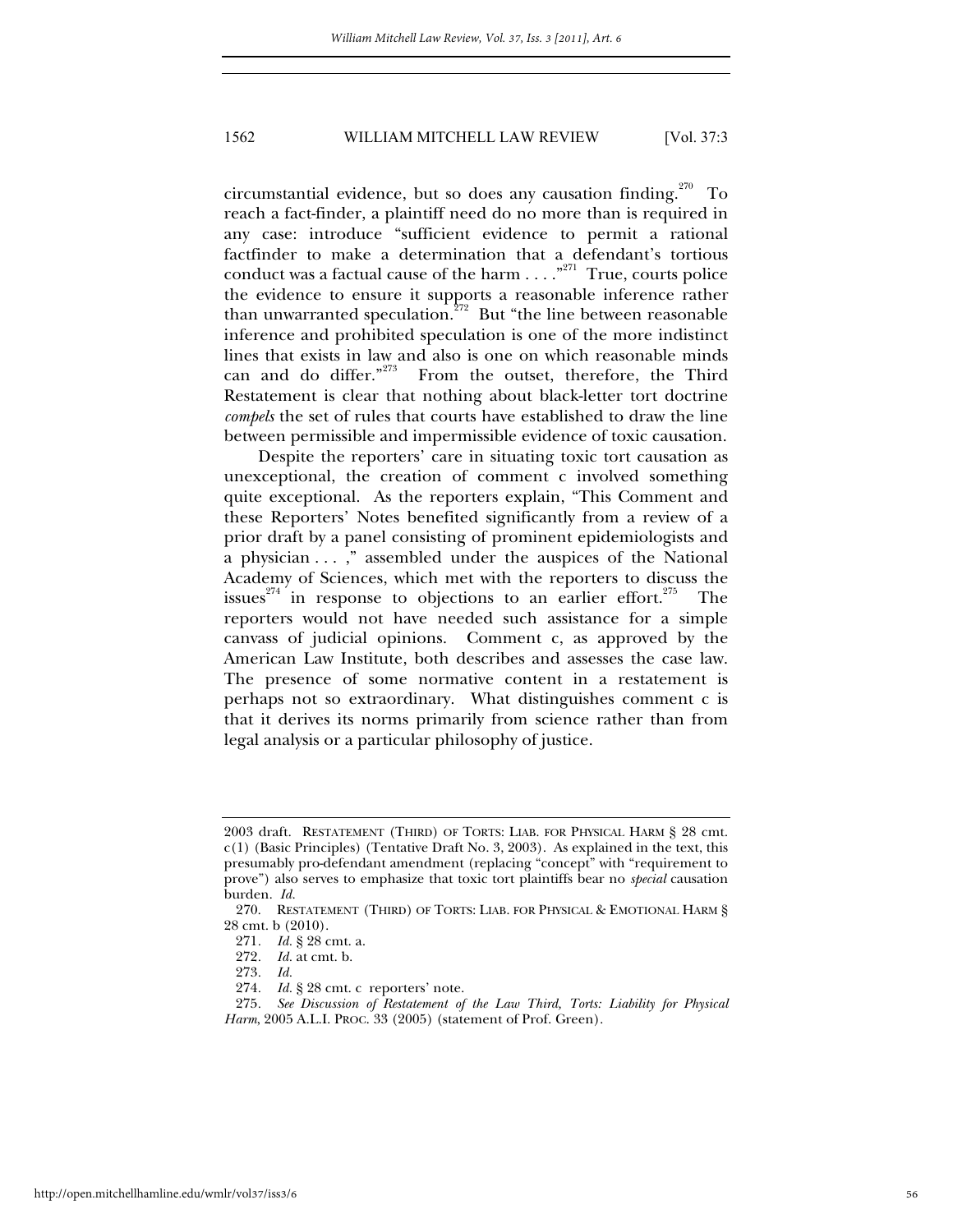In that sense, comment c coheres with the judicial tendency to view toxic tort causation as a purely scientific issue.<sup>276</sup> Although critics of evolved toxic causation doctrine decry this judicial "abdication,"277 perhaps all sides in the debate can agree that a little dispassionate scientific advice is a good thing. Justice Breyer—no friend of past toxic tort plaintiffs or current toxic substance regulators—pled for the use of court-appointed scientific experts, not beholden to a party on either side of a legal controversy, to assess causation in toxic tort cases.<sup>278</sup>

Comment c offers courts the teaching of experts one step further removed, as they considered the issues in general, with no specific party's legal rights riding on the outcome.

#### *A. General Causation and Specific Causation*

As noted above, many courts have treated general causation and specific causation as distinct components of a toxic tort plaintiff's case, each of which must be proven by a preponderance of the evidence—frequently by different *types* of evidence. Early drafts of comment c acquiesced in this view. As the 2002 draft put it, "even when general causation is established through the use of group studies, further proof of specific causation is *required*. Conversely, some evidence of general causation is a *prerequisite* to proof of specific causation."<sup>279</sup> By contrast, the final version states, "specific causation requires attention even when general causation is established through the use of group studies" and "in some cases . . . the evidence bearing on specific causation may be sufficient to pretermit the need to assess general causation."<sup>280</sup> The final version also states that exposure, general causation, and specific causation "are not 'elements' of a plaintiff's cause of action  $\dots$  .  $\overset{6}{\dots}$ 

<sup>276</sup>*. See* Sanders, *supra* note 20, at 1041–45.

 <sup>277.</sup> Neil B. Cohen, *The Gatekeeping Role in Civil Litigation and the Abdication of Legal Values in Favor of Scientific Values*, 33 SETON HALL L. REV. 943 (2003).

 <sup>278.</sup> Gen. Elec. Co. v. Joiner, 522 U.S. 136, 149–50 (1997) (Breyer, J., concurring).

 <sup>279.</sup> RESTATEMENT (THIRD) OF TORTS: LIAB. FOR PHYSICAL HARM § 28 cmt. c(3) (Basic Principles) (Tentative Draft No. 2, 2002) (emphasis added).

 <sup>280.</sup> RESTATEMENT (THIRD) OF TORTS: LIAB. FOR PHYSICAL & EMOTIONAL HARM § 28 cmt. c(3) (2010). The "some cases" in which specific causation evidence is unnecessary involve "signature" diseases. *Id*.

<sup>281</sup>*. Id.* § 28 cmt. c(1).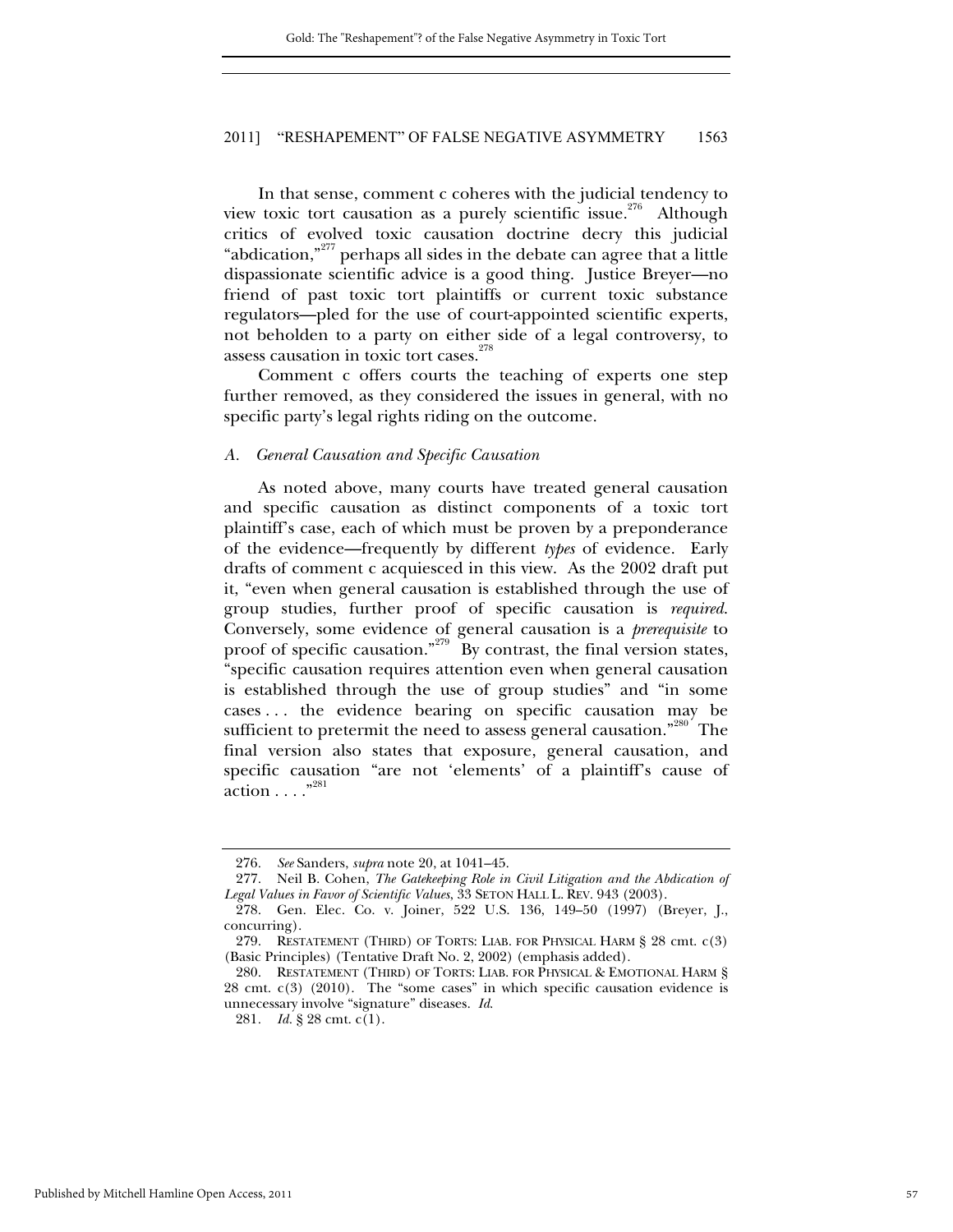The distinction between "elements" and "categories for analysis" is "somewhat formalistic."<sup>282</sup> After all, a plaintiff who cannot prove exposure, general causation, and specific causation usually will lose, and comment c does not say differently. But the subtle change between Restatement versions is not pure formalism.

To see why, consider two plaintiffs in parallel universes, each of whom advances a claim that ingestion of soma caused them to suffer, after a latency period, the devastating disease somatosis. Assume that causation is the only disputed issue in each case.

In our first parallel universe, the plaintiff proffers a qualified expert witness who reliably testifies that analysis of plaintiff's DNA has revealed DNA-soma addition products ("adducts"), which are consistent with the prevailing scientific model that somatosigenesis begins with DNA alteration. The witness acknowledges that many cases of somatosis occur even in people with no known soma exposure and that not everyone who consumes soma develops somatosis, but states that the plaintiff is not known to have been exposed to any other risk factors and does not appear to have other DNA adducts. The plaintiff in this first alternative universe presents no other evidence on general causation.

In our second parallel universe, the plaintiff proffers a qualified expert witness who reliably testifies that a perfectly conducted epidemiologic study, which sampled two populations absolutely identical in every respect except the consumption of soma, found that the incidence of somatosis is 100 times higher among soma eaters.<sup>283</sup> The witness acknowledges that many cases of somatosis occur even in people with no known soma exposure and that not everyone who consumes soma develops somatosis.<sup>284</sup> The plaintiff in this second alternative universe presents no other evidence on specific causation.

If general and specific causation are separate elements of the claim requiring distinct proof, both hypothetical plaintiffs would have to lose without reaching a fact-finder. The first plaintiff's case, supported by specific causation evidence that is about as good as it theoretically gets, would fail for lack of proof of general causation.

 <sup>282.</sup> Sanders, *supra* note 20, at 1032.

 <sup>283.</sup> Assume, moreover, that this result is statistically significant at the 99.99% level and that plaintiff is indistinguishable in any meaningful way from the people studied.

 <sup>284.</sup> To avoid any dose-response issue, assume also that the plaintiff and the soma eaters in the study consumed the same quantity of soma.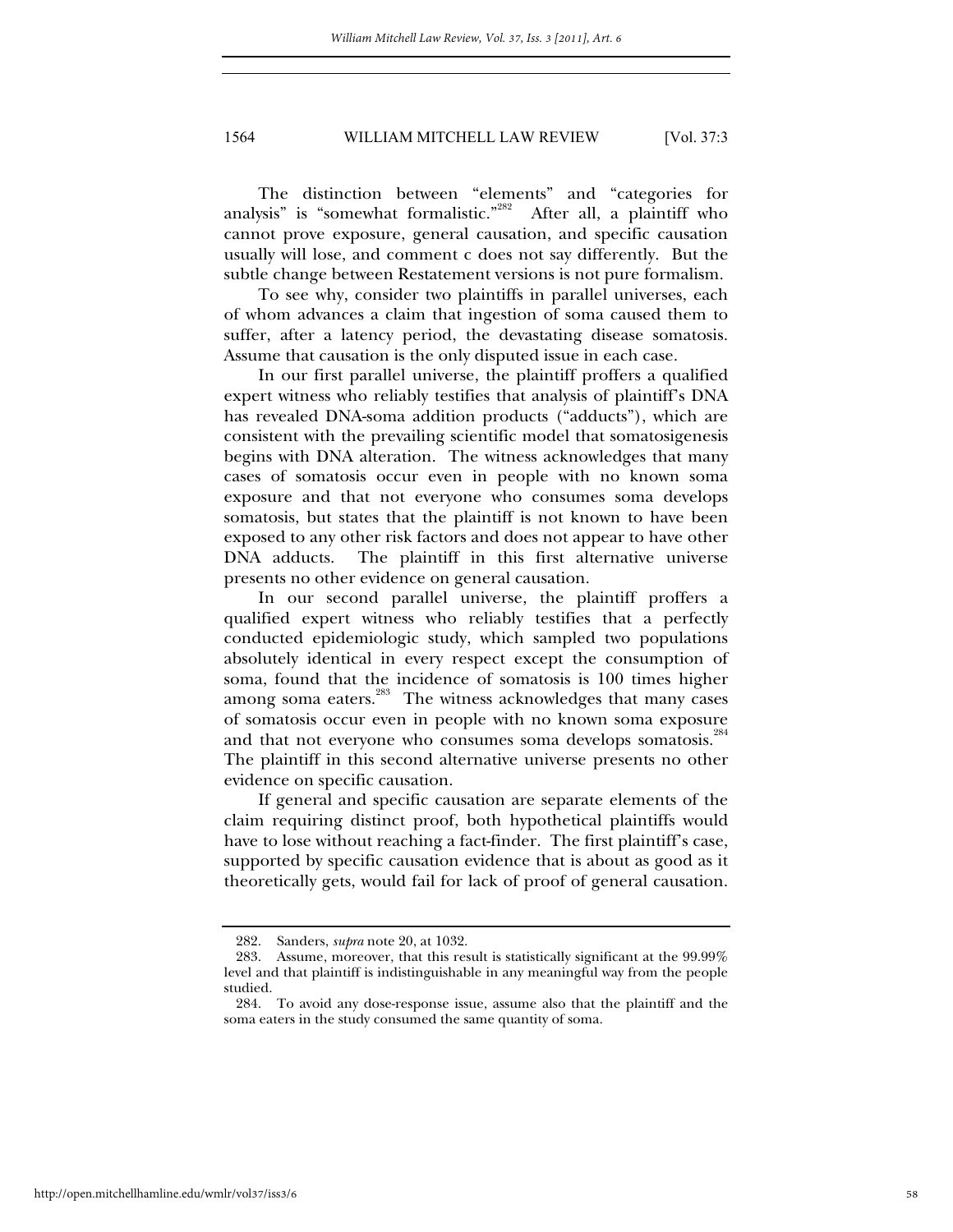The second plaintiff's case, supported by general causation evidence that is about as good as it theoretically gets, would fail for lack of proof of specific causation. Neither case is airtight.<sup>285</sup> Yet each presents circumstantial evidence that should be more than enough to get to a fact-finder. $286$ 

One could question these examples by arguing that *really strong* group-based evidence amounts to proof of specific causation and *really strong* particularistic evidence amounts to proof of general causation. But that is exactly why comment c's distinction between "elements" and "organizational categories" is more than formal. These hypotheticals show, and comment c teaches us, that the need for "general" and "specific" causation evidence is a matter of degree, not a matter of doctrinal coherence or scientific accuracy.<sup>287</sup> In many cases, perhaps in the great majority of cases, courts will draw that line in such a way that both types of proof are required. But the line need not and should not *always* be drawn this way.

 <sup>285.</sup> It is conceivable that the first plaintiff's somatosis was caused by some undetected factor, and the DNA-soma adducts are not the real cause in this plaintiff, even if they initiate somatosigenesis in others. For the second plaintiff (who more than satisfied the relative risk greater than two threshold, and so would presumably prevail under the articulated law of many jurisdictions), it is conceivable—even with very strong assumptions virtually ruling out sampling error, bias, and confounding—that the association of soma and somatosis is coincidental rather than causal. Epidemiologists would assess that possibility by use of the Bradford Hill criteria, some of which the hypothetical satisfies (*e.g.*, strength of association). None of the Bradford Hill criteria, however, would require particularistic evidence of "specific causation."

 <sup>286.</sup> To test this, one might consider one's own willingness to step into the shoes of each hypothetical plaintiff. On the facts of the first hypothetical, would a reasonable person be willing to have soma adducts formed in his or her DNA in the hope they would not cause somatosis? On the facts of the second, would a reasonable person be willing to consume the relevant amount of soma in the hope the association is coincidental?

 <sup>287.</sup> Comment c arguably limits the severability of general causation and specific causation to cases in which "group-based statistical evidence is proffered." RESTATEMENT (THIRD) OF TORTS: LIAB. FOR PHYSICAL & EMOTIONAL HARM § 28 cmt.  $c(1)$  (2010). By contrast, if "group-based evidence is unavailable or inconclusive, and other forms of evidence are used, the general and specific causation issues may merge into a single inquiry." *Id*. This does not imply, however, that if epidemiology is unavailable, anything goes; the issues *may* merge but the plaintiff still must prove causation.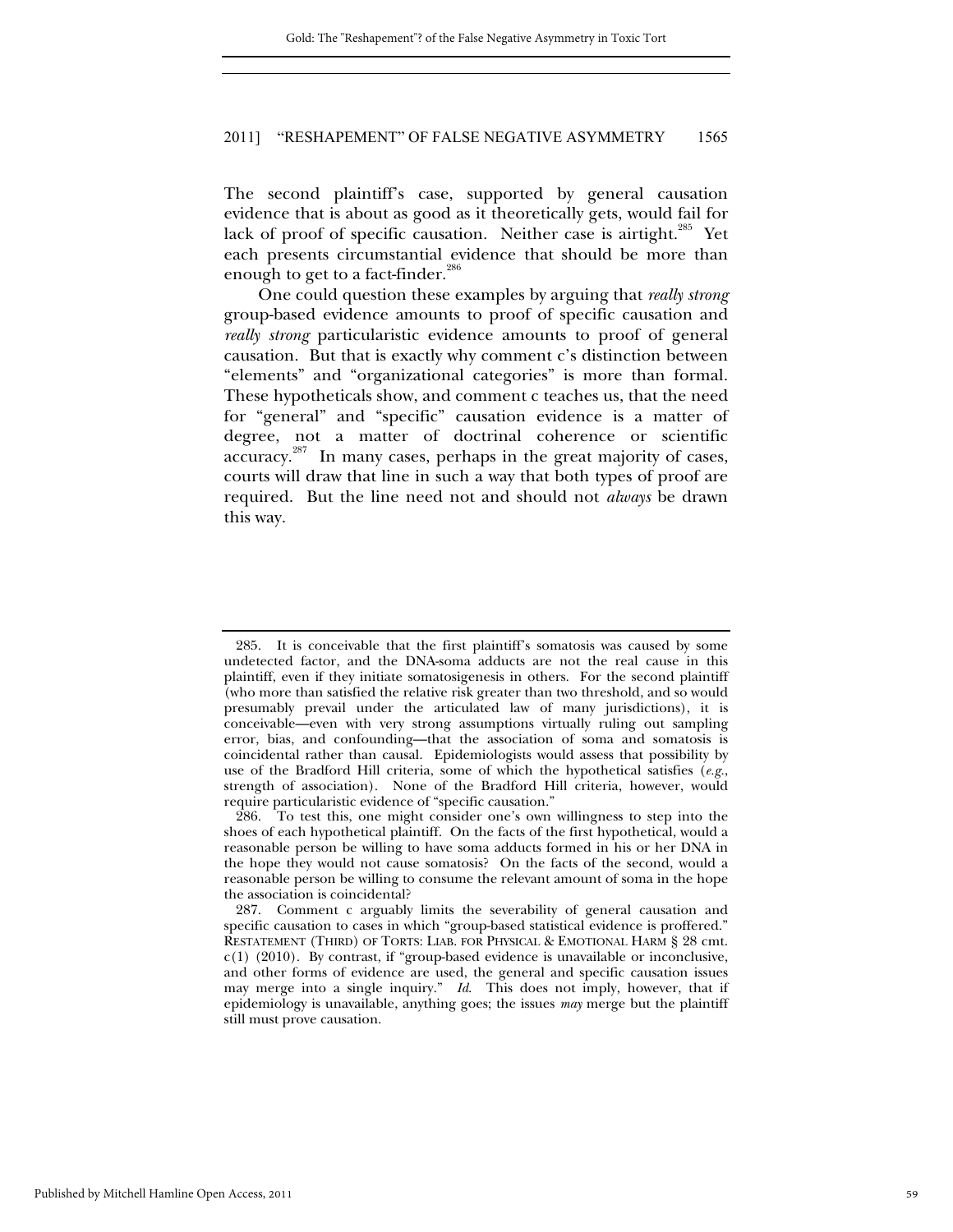#### *B. Epidemiologic Evidence and Relative Risk Thresholds*

In comment c's treatment of epidemiology, three features stand out. First, comment c addresses the two distinct ways in which courts may treat epidemiologic proof as a threshold requirement: whether a showing of causation sufficient to raise a fact issue requires *some* epidemiologic proof, and whether such a showing requires epidemiologic studies finding a relative risk greater than two. Second, comment c takes a thoroughly pragmatic approach to the use of epidemiology in litigation. Third, comment c and the associated Reporters' Note effortlessly meld description of how courts have treated epidemiology with prescription of how courts should treat epidemiology.

#### *1. Is Epidemiology Mandatory?*

Comment c acknowledges that "[o]ccasionally, courts have suggested or implied that a plaintiff cannot meet the burden of production on causation without epidemiologic evidence."<sup>288</sup> Descriptively, the comment makes the unassailable observation that those court opinions "often" involved situations in which a large body of epidemiologic evidence indicated a lack of association between the agent and the disease.<sup>289</sup> Prescriptively, the comment states that the requirement of epidemiologic evidence is best limited to similar situations.<sup>290</sup> The rationale for this judgment is pragmatic: for various reasons, epidemiologic evidence sometimes is simply unavailable. $^{291}$ 

Contrary to the assertions of some of comment c's critics, the comment does not imply that if no good evidence of causation exists, plaintiffs are free to use bad evidence of causation.<sup>292</sup> Rather, comment c adopts the position of "[m]any courts . . . that requiring proof by scientific evidence that does not exist and is not reasonably available to the plaintiff when other, reasonably probative evidence exists is an overbroad method for screening cases."293 Just what "other, reasonably probative evidence" might

<sup>288</sup>*. Id.* at cmt. c(3).

<sup>289</sup>*. Id.*

<sup>290</sup>*. See id.*

<sup>291</sup>*. Id.*

<sup>292</sup>*. See Discussion of Restatement of the Law Third, Torts: Liability for Physical Harm*, *supra* note 275 (statements of Ms. Bowbeer and Ms. Wells).

 <sup>293.</sup> RESTATEMENT (THIRD) OF TORTS: LIAB. FOR PHYSICAL & EMOTIONAL HARM § 28 cmt. c reporters' note (2010) (citing more than two dozen cases).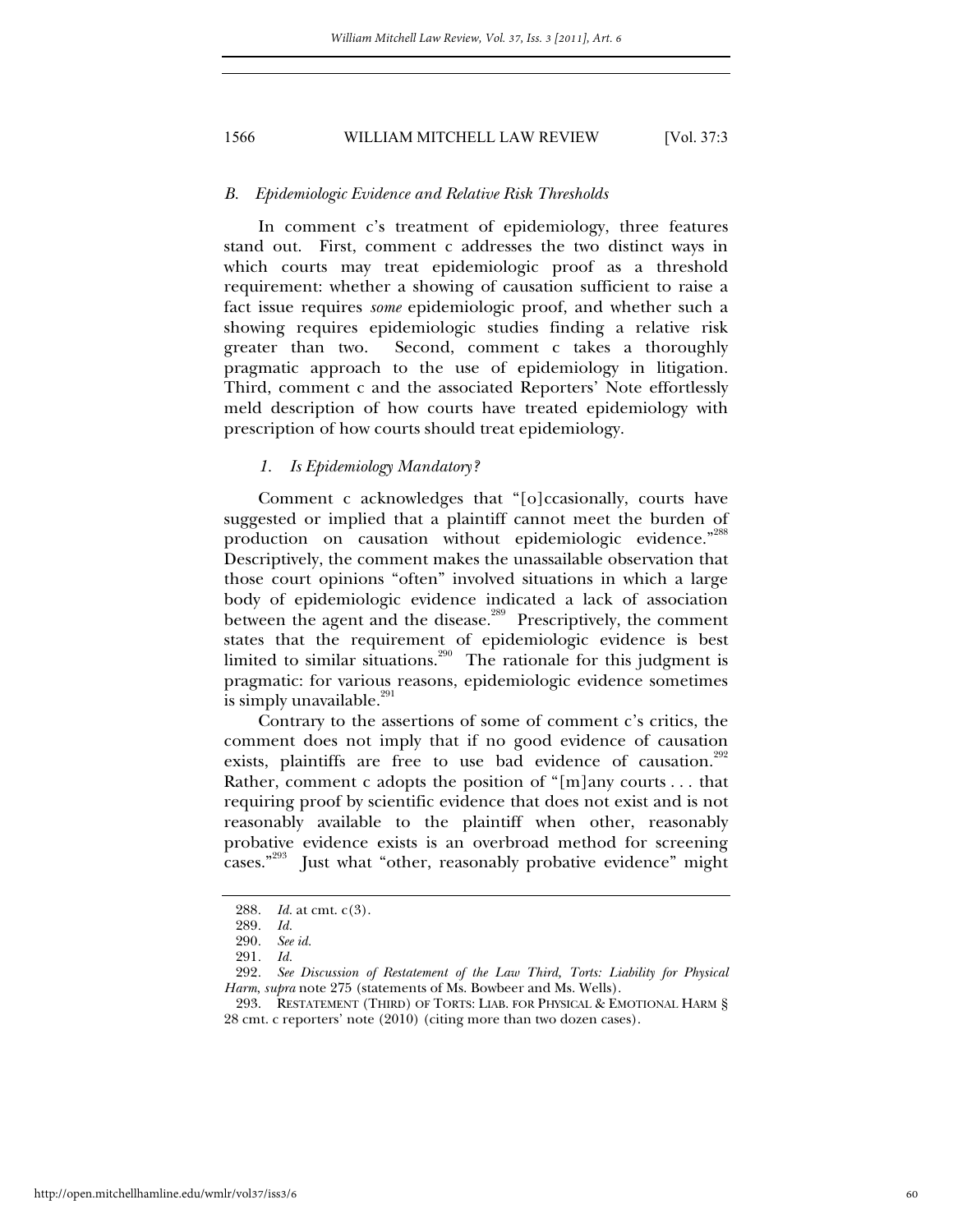be, is a subject on which comment c is largely silent.<sup>294</sup> Nonetheless, simply by acknowledging the possibility that general causation can be proven by a preponderance of the evidence without the benefit of studies of the same disease and the same substance at the same exposure level in human beings who are just like the plaintiff, comment c undermines the claim that the need for accurate fact-finding requires judicial enforcement of the false negative asymmetry.

#### *2. Must Relative Risk Exceed Two?*

Comment c acknowledges that as a scientific matter epidemiology cannot and does not investigate causation of individual cases of disease,<sup>295</sup> but reports and endorses courts' widely (if not universally and sometimes uncomfortably) accepted willingness to infer from group-based causation evidence to individual cases.<sup>296</sup> From there, it is no great distance for comment c to accept the reasoning that led to the relative risk greater than two rule in the first place: if more than fifty-percent of the disease in an exposed population is attributable to a toxic exposure, then the disease of any exposed individual must, more likely than not, also be attributable to exposure.<sup>297</sup> Accepting that logic, however, did not lead the reporters to agree to the propriety of the doubled relative risk threshold. Quite the contrary. $\hat{a}$ 

 <sup>294.</sup> The reporters describe one exception, a case in which strong circumstantial evidence of specific causation sufficed to establish general causation, where more typical general causation evidence was simply unavailable. *Id.* at 457 (citing Zuchowicz v. United States, 140 F.3d 381, 385 (2d Cir. 1998)).

<sup>295</sup>*. Id.* at 449.

 <sup>296.</sup> RESTATEMENT (THIRD) OF TORTS: LIAB. FOR PHYSICAL & EMOTIONAL HARM § 28 cmt. c(4).

 <sup>297.</sup> Although widely employed and endorsed by the Third Restatement, this leap is technically incorrect. If a jar contains seventy red jelly beans and thirty green jelly beans, the probability that a randomly-selected jelly bean will be red is seventy percent, but the chosen bean is either red or green—it is not seventy percent likely to be red. The problem in toxic torts, of course, is that except in rare cases it is impossible to see the color of the bean. *See generally* Wright, *supra* note 170, at 1311–17 (arguing against interpreting preponderance standard as statistical probability).

 <sup>298.</sup> RESTATEMENT (THIRD) OF TORTS: LIAB. FOR PHYSICAL & EMOTIONAL HARM § 28 cmt. c(4) ("[A]ny judicial requirement that plaintiffs must show a threshold increase in risk or a doubling in incidence in a group study in order to satisfy the burden of proof of specific causation is usually inappropriate.").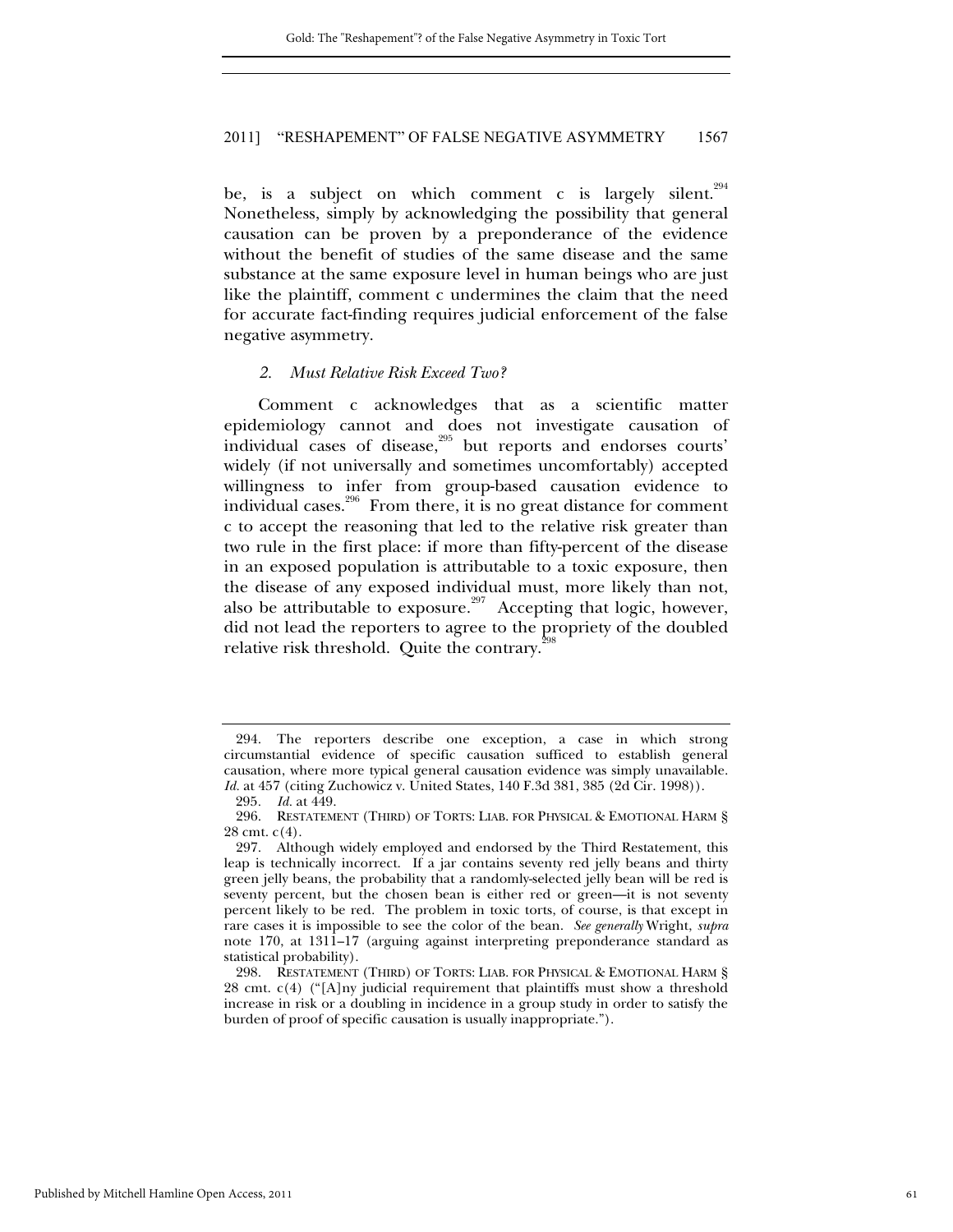Comment c recognizes that various factors may affect the persuasiveness of inference from the findings of a group-based study to the assessment of causation in an individual case.<sup>299</sup> Several of those factors read like the "similarity" requirements imposed by the Texas Supreme Court's decision in *Havner*: the Third Restatement notes potential differences in degree of exposure to the alleged cause, exposure to other potential causes, and plaintiff's individual risk-conferring characteristics.<sup>300</sup> But the Restatement's concept of similarity is not so one-sided as *Havner'*s holding that an expert opinion should be excluded if the plaintiff is different from the population in the study on which the opinion is based. A plaintiff whose exposure dose was different from, perhaps less than, the exposure of the study subjects might overcome the difference by evidence of a dose-response relationship. Or a plaintiff might be able to demonstrate individual characteristics that confer not increased risk of disease in general, but increased risk of disease if exposed to the toxic agent in question.<sup>301</sup>

More important, the reporters quote an epidemiology text's acknowledgment that epidemiologists assign the same risk value to all members of a study category simply because measuring the individual risk is impossible.<sup>302</sup> Comment c accordingly notes that it may be possible for an individual to produce evidence about his or her individual risk.<sup>303</sup> If other potential causes of a condition are known, but their applicability can be ruled out in a particular plaintiff's case, this "increases the probability that the agent in

<sup>299</sup>*. Id.*

<sup>300</sup>*. Id.* ("[T]he extent to which the group-study outcome reflects the increased risk to the plaintiff depends on the plaintiff's similarity to those included in the group study.").

 <sup>301.</sup> For example, certain genotypes may confer increased or decreased susceptibility to an exposure's toxic effects. *See, e.g.*, Frederica P. Perera, *Molecular Epidemiology: On the Path to Prevention?*, 92 J. NAT'L CANCER INST. 602, 604 (2000) (stating that "individual variations in metabolic pathways and DNA repair mechanisms play an important role in breast cancer risk" among women exposed to carcinogens).

 <sup>302.</sup> RESTATEMENT (THIRD) OF TORTS: LIAB. FOR PHYSICAL & EMOTIONAL HARM § 28 cmt. c reporters' note (2010) (quoting KENNETH J. ROTHMAN & SANDER GREENLAND, MODERN EPIDEMIOLOGY 9 (2d ed. 1998)).

<sup>303</sup>*. Id.* § 28 cmt. c (2010) ("[C]ourts should permit the parties to attempt to show, based on the sorts of evidence described above [including various factors individual to the plaintiff], whether the plaintiff's disease was more likely than not caused by the agent.").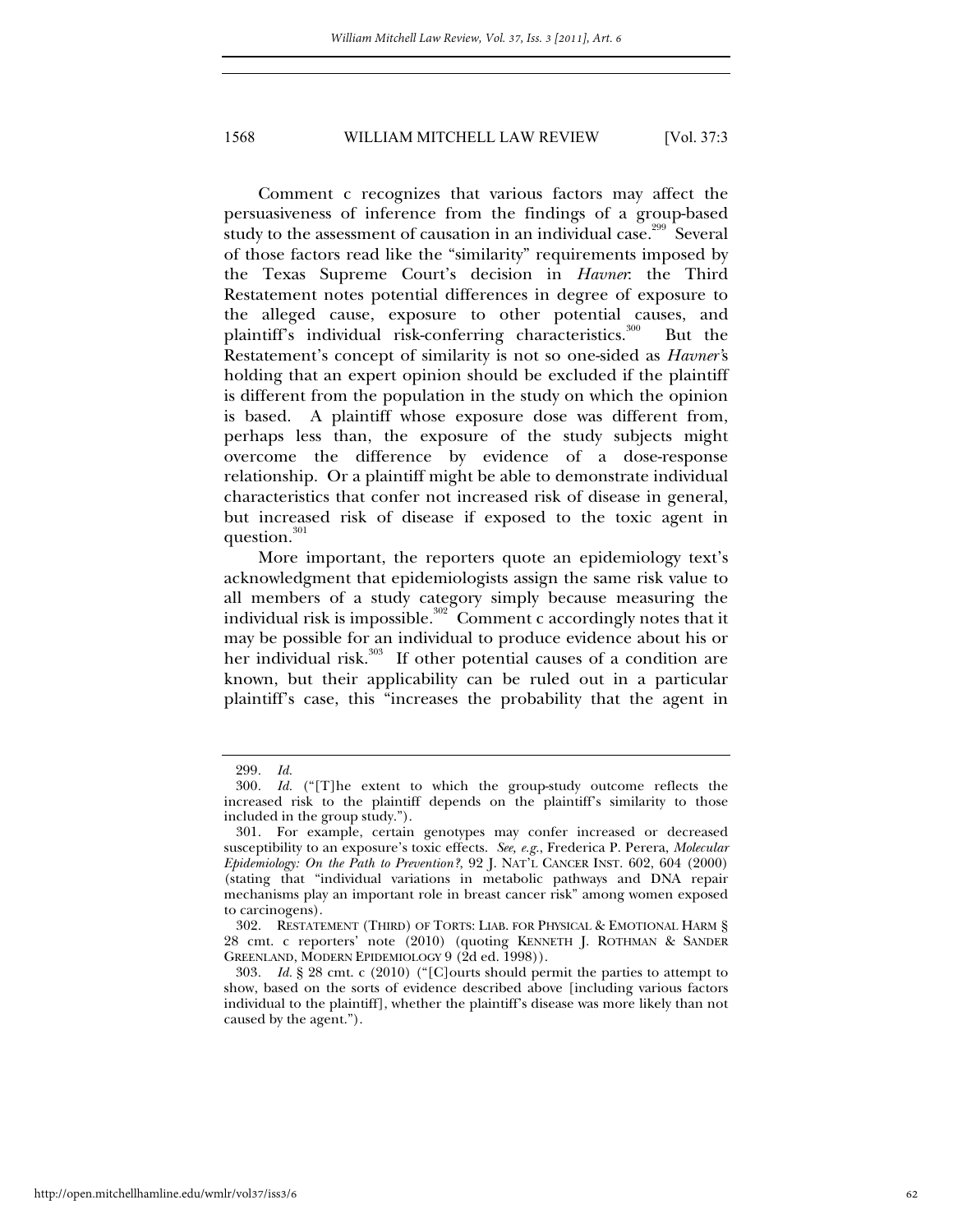question was responsible for that plaintiff's disease."<sup>304</sup> Increasing the probability of a material fact at issue is, of course, the very definition of relevance.<sup>305</sup>

This understanding explodes several postulates frequently propounded in court opinions that apply the false negative asymmetry. First, it destroys the claim that the "corpuscular" approach to causation evidence, imposing a *de facto* sufficiency test on each bit of scientific support for an expert's opinion or a plaintiff's allegation of causation, automatically produces more accurate decision making. Second, it necessarily implies that testimony in the nature of differential diagnosis may be probative even if the plaintiff cannot rule out all alternative causes of plaintiff's disease.<sup>306</sup> Third, it demonstrates that particularistic evidence can and should be allowed to cut both ways, fatally undermining the "benchmark" use of a relative risk exceeding two in cases like *Estate of George.*<sup>307</sup>

Nothing in these observations about comment c—or in comment c itself—suggests an "anything goes" approach to proof of causation. If a plaintiff's evidence explains away causes that account for only a little disease incidence, the evidence might not be sufficient to push the plaintiff over the preponderance standard.<sup>308</sup> Moreover, the comment conditions the applicability of individual risk-modifying factors with the proviso, "[s]o long as there is adequate evidence of general causation."<sup>309</sup> Once again, comment c makes no attempt to describe just what that adequate

309*. Id.*

<sup>304</sup>*. Id.*

<sup>305</sup>*. See* FED. R. EVID. 401 ("'[R]elevant evidence' means evidence having any tendency to make the existence of any fact that is of consequence to the determination of the action more probable or less probable than it would be without the evidence.").

 <sup>306.</sup> Furthermore, it implies exactly the opposite, that even differential diagnoses that can rule out only causes known to account for a small amount of the incidence of disease may be critical, depending on what the other causation evidence shows. As discussed in the next paragraph, to say such evidence is relevant is not to imply that it will always be sufficient.

<sup>307</sup>*. See* RESTATEMENT (THIRD) OF TORTS: LIAB. FOR PHYSICAL & EMOTIONAL HARM § 28 cmt. c reporters' note (2010) (noting that some differences between study population and plaintiff may make study inapposite but others may simply require adjustments when making inferences from group-based study to individual case).

<sup>308</sup>*. See id*. ("When the causes of a disease are largely unknown, however, differential etiology is of little assistance."). The combination of a moderately strong epidemiologic association with some ability to rule out alternate causes, however, may provide sufficient evidence.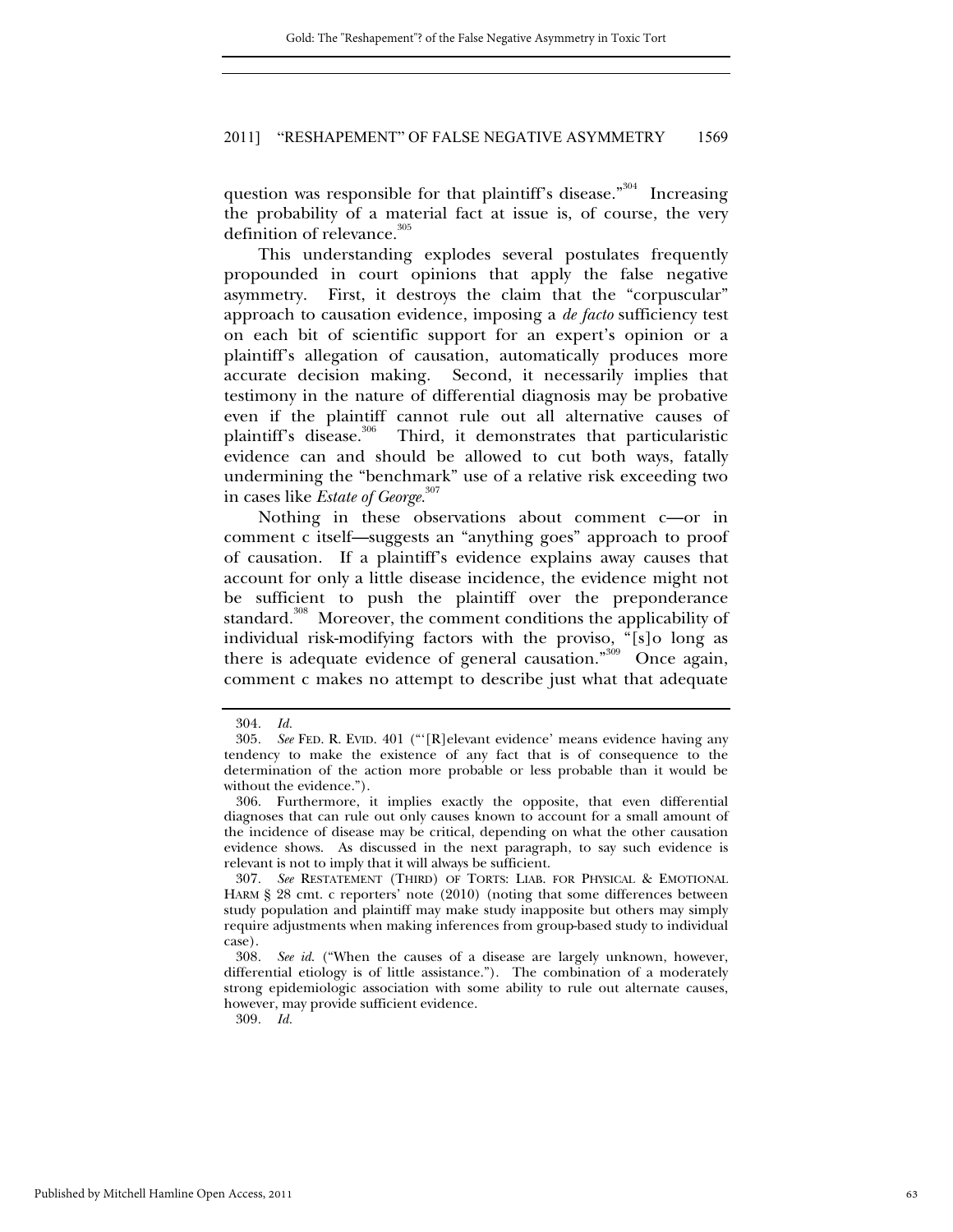evidence might be in all cases. The comment is clear, though, that adequate evidence *could* be epidemiology with a relative risk less than two, $310$  and persuasively explains why this is so.

### *C. The Role of Scientific Judgment and Inference*

Judicial implementation of the false negative asymmetry relies primarily on one or both of two closely-related devices: setting a judicially-defined standard of "good science" that can deliver reliable evidence and confining inference from scientific data to a narrow range of evidentiary "fit."<sup>311</sup> The scientist's understanding of science that informs comment c undermines any general claim that these approaches produce more accurate fact-finding.

Although science is brought to bear on claims of toxic causation, scientists themselves informed the reporters that "[u]nfortunately no set formula or algorithm exists for deciding whether a human illness or condition is the consequence of a given exposure to a drug, chemical, or some other agent."<sup>312</sup> This reality applies broadly to the evidence *vel non* of toxic causation.<sup>313</sup>

Thus, for example, epidemiologic results require causal interpretation. As comment c notes (but courts seldom do), the need for interpretation works both ways:

Whether an inference of causation based on an association is appropriate is a matter of informed judgment, not scientific methodology, as is a judgment whether a study that finds no association is exonerative or inconclusive. . . . [One factor to be considered is] an assessment of other scientific evidence that bears on the causal relationship under consideration. . . . The saliency

<sup>310</sup>*. Id.*

<sup>311</sup>*. See, e.g.*, Gen. Elec. Co. v. Joiner, 522 U.S. 136, 141–46 (1997) (discussing several studies relied on by plaintiff's experts as being too different from plaintiff to support inference of causation); Merrell Dow Pharms., Inc. v. Havner, 953 S.W.2d 706, 721 (Tex. 1997) ("[C]ourts should not foreclose the possibility that advances in science may require reevaluation of what is 'good science' in future cases.").

 <sup>312.</sup> RESTATEMENT (THIRD) OF TORTS: LIAB. FOR PHYSICAL & EMOTIONAL HARM § 28 cmt. c reporters' note (2010) (quoting Jerome P. Kassirer, Joint Discussion of Science, Technology, & Law Panel & American Law Institute: Restatement of Torts 12 (Jan. 21, 2003), *available at* http://sites.nationalacademies.org/PGA/stl /PGA\_049555).

 <sup>313.</sup> RESTATEMENT (THIRD) OF TORTS: LIAB. FOR PHYSICAL & EMOTIONAL HARM § 28 cmt. c reporters' note (2010) ("This comment could encompass the variety of circumstances that may exist in a toxic-substances case . . . .").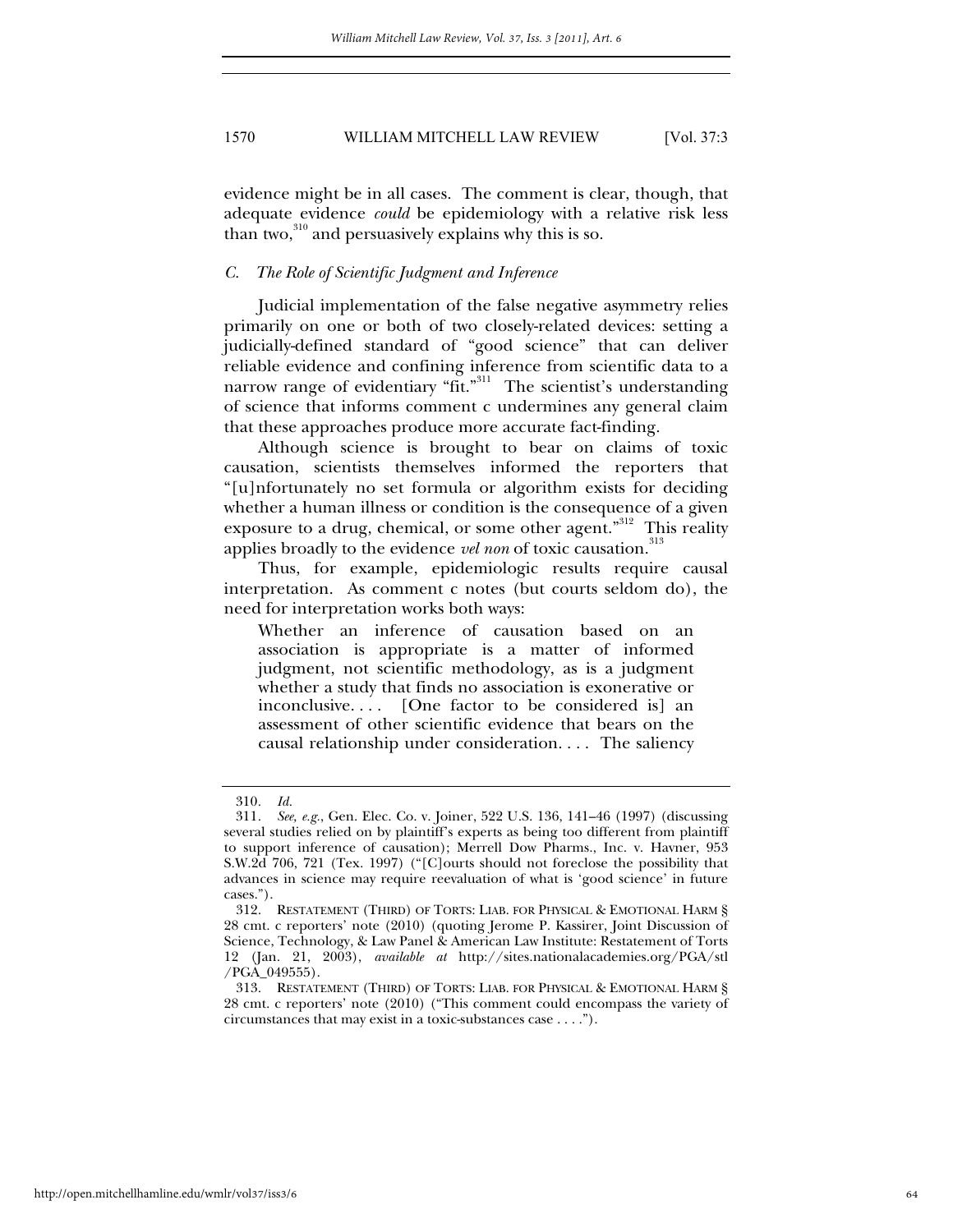of other evidence of causation often entails considerable judgment. Thus, in some cases, reasonable scientists can come to differing conclusions on whether a body of epidemiologic data justifies an inference of causation. Similarly, reasonable scientists may, in some instances, disagree on whether the absence of an association is exonerative of the agent or is merely inconclusive.<sup>314</sup>

The same conclusion holds for other issues commonly debated in toxic tort causation cases such as evidence of biological plausibility and inference from one biological effect to causation of a related disease.<sup>315</sup>

In the absence of a definitive scientific algorithm for assessing causal claims, where science is genuinely uncertain, reasonable scientists may differ. Courts applying the false negative asymmetry rarely if ever recognize that possibility; instead, the opportunity for reasonable difference is deemed to show that the law must reject a causal claim because science has not yet proven it.<sup>316</sup> That reasonable scientists may differ does not mean that every difference of opinion between scientists is reasonable.<sup>317</sup> But by emphasizing the role of judgment in causal attribution, comment c teaches that

316*. See Joiner*, 522 U.S. at 145 (reasoning that if a study's authors declined to infer a causal relationship, the study could not support an expert's conclusion of causation).

<sup>314</sup>*. Id.* § 28 cmt. c (2010).

<sup>315</sup>*. See id*. § 28 cmt. c reporters' note (identifying elements in the causal reasoning process for which no scientific algorithm exists). The Restatement acknowledges, albeit in a quite limited way, the possibility that evidence of biological mechanism by which an agent causes one disease could permit an inference that the agent causes a related disease. *Id*. at 446. Courts should consider whether the known or suspected biological mechanism supports reasonable analogy and whether fine subdivisions in disease-type classifications reasonably reflect variation in the underlying biological mechanism. *Compare, e.g.*, Casdorph v. W.Va. Office Ins. Comm'r, 690 S.E.2d 102 (W. Va. 2009) (affirming worker's compensation award where claimant's expert inferred causal link between benzene and one type of leukemia based on evidence that benzene causes another type of leukemia), *with* Milward v. Acuity Specialty Prods. Group, Inc., 664 F. Supp. 2d 137 (D. Mass. 2009) (excluding plaintiff's expert testimony because defense experts testified that benzene caused leukemia by damaging chromosomes in a specific way not observed in plaintiff's type of leukemia), *rev'd*, No. 09-2270, 2011 WL 982385 (1st Cir. Mar. 22, 2011). For discussion of the First Circuit's opinion in *Milward*, *see infra* Part IV.D.2.

 <sup>317.</sup> Thus, this discussion does not imply that every plaintiff's expert should be allowed to testify and that every plaintiff's case supported by an expert should reach a jury. Certainly comment c makes no such claim. The reporter's note to comment c offers express approval to numerous cases in which plaintiffs' evidence was held inadmissible or insufficient. *See, e.g.*, RESTATEMENT (THIRD) OF TORTS: LIAB. FOR PHYSICAL & EMOTIONAL HARM § 28 cmt. c reporters' note (2010).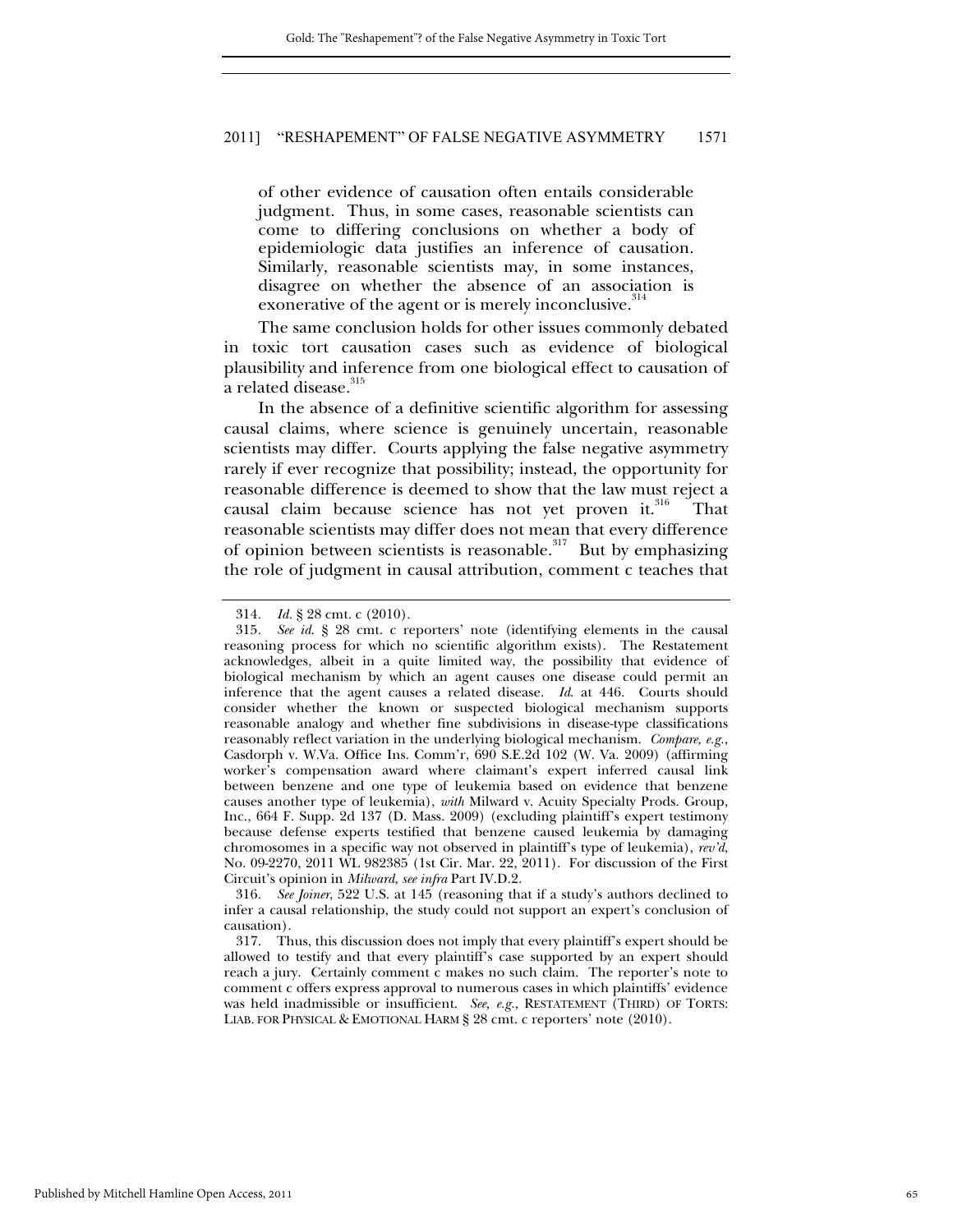judicial hostility to the application of judgment and inference in support of causal claims does not necessarily provide legal answers that are more scientifically accurate. Where reasonable scientists can differ, neither truth-seeking nor the allocation of the burden of proof compels the false negative asymmetry.

Comment c notes that outside the courtroom, scientists might apply quite a different asymmetry:

Scientists' judgments about causation outside the legal context may also be affected by the comparative costs of errors, as when caution counsels in favor of declaring an uncertain agent toxic because the potential harm it may cause if toxic is so much greater than the benefit forgone if it were not introduced.

This is a fair paraphrase of the precautionary principle frequently advocated as an appropriate basis for environmental regulation.<sup>319</sup> Whatever its virtues and faults, the precautionary principle certainly does not describe how our society actually treats the introduction and use of potentially toxic substances. Despite a huge amount of scientific effort, we have little to no firm knowledge of the toxicology of most substances.<sup>320</sup> In the one area where we attempt a version of the precautionary principle, approval of drugs, unexpected harms nevertheless regularly become apparent after approval.<sup>321</sup>

Tort law also is not premised on the precautionary principle, <sup>322</sup> and in 2005, the reporters had to assure the American Law Institute that comment c was not intended to embrace a regulatory precautionary principle in a torts context. $323$  Still, by showing that reasonable scientists may differ—an acknowledgment almost never seen in the "truth-seeking" case law—comment c provides courts

<sup>318</sup>*. Id.* § 28 cmt. c.

<sup>319</sup>*. See* Robert V. Percival, *Who's Afraid of the Precautionary Principle?*, 23 PACE ENVTL. L. REV. 21, 23–27 (Winter 2005-2006) (describing history of various articulations of precautionary principle).

 <sup>320.</sup> Albert C. Lin, *Beyond Tort: Compensating Victims of Environmental Toxic Injury*, 78 S. CAL. L. REV. 1439, 1447–48 (2005) ("Reliable information regarding carcinogenic and other health effects is available for relatively few substances. For many substances, health effects are unknown.").

<sup>321</sup>*. See supra* notes 208–13 and accompanying text.

<sup>322</sup>*. See* Tamraz v. Lincoln Elec. Co., 620 F.3d 665, 673 (6th Cir. 2010) (contrasting physician's use of precautionary principle to advise patient to avoid suspected cause of disease with judicial preponderance standard).

<sup>323</sup>*. See* RESTATEMENT (THIRD) TORTS: LIAB. FOR PHYSICAL & EMOTIONAL HARM § 28 (Proposed Final Draft No. 1 2005).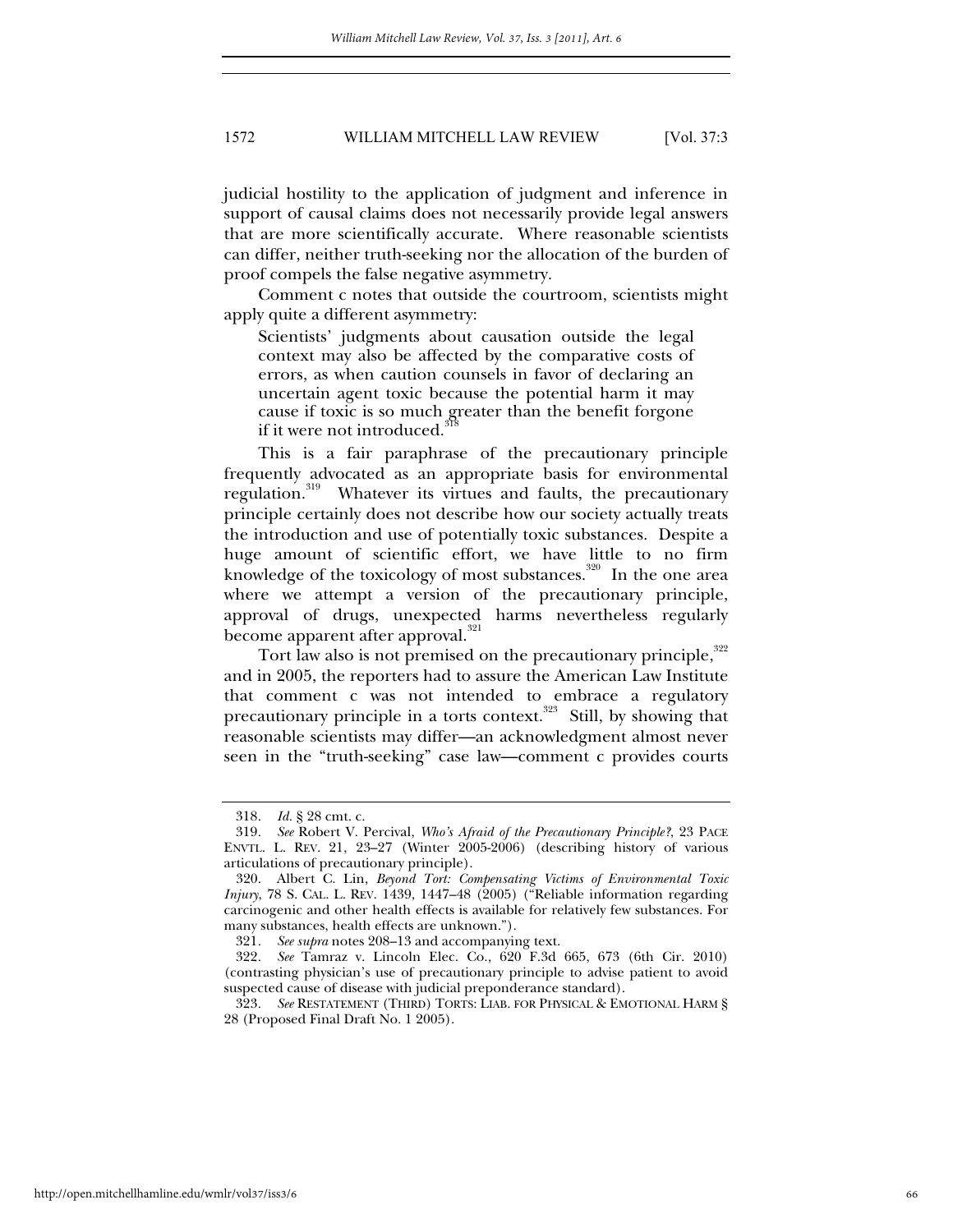with a way to apply a scientifically legitimate but flexible approach to toxic tort causation.

#### *D. Comment c and the Courts*

Comment c provides a convincing rationale for reshaping toxic tort causation requirements toward symmetry. Whether courts will take that path remains to be seen. As of this writing, only two reported decisions have discussed comment c in a substantive way. $324$ 

### *1. Ranes v. Adams Laboratories, Inc.*

In *Ranes v. Adams Laboratories, Inc.*, 325 the Iowa Supreme Court affirmed a trial court's exclusion of plaintiff's expert causation testimony and the ensuing summary judgment for defendants.<sup>326</sup> Considering how unfavorable the plaintiff's facts were, it is a surprisingly subtle opinion.

Mr. Ranes alleged that a few doses of cold medicine containing phenylpropanolamine (PPA) had caused a broad range of symptoms, including widely dispersed pain and numbness, that continued and became more severe long after he stopped taking the medicine. $327$  The plaintiff's expert witness, a toxicologist who had reviewed plaintiff's medical records but never examined him, concluded that the plaintiff suffered from cerebral vasculitis or a stroke.<sup>328</sup> Relying on case reports and an epidemiologic study that found increased risk of stroke in women (but not men) who had consumed PPA-containing pills for weight loss,<sup>329</sup> the expert was prepared to testify that PPA had caused plaintiff's progressive neurologic symptoms.<sup>330</sup> The court's lengthy factual recitation took care to note that the plaintiff sought medical treatment for these symptoms before consuming the PPA and that numerous treating neurologists and imaging technologies failed to find any objective

 <sup>324.</sup> A LEXIS search conducted on September 20, 2010 found only three federal or state court opinions citing comment c in any way, including (search terms and result on file with author). As this article was in the final stages of preparation for publication, one additional court opinion citing comment c was issued. *See infra* Part IV.D.2.

 <sup>325. 778</sup> N.W.2d 677 (Iowa 2010).

<sup>326</sup>*. Id.* at 697.

<sup>327</sup>*. Id.* at 682–83.

<sup>328</sup>*. Id.* at 684.

<sup>329</sup>*. Id.* at 692.

<sup>330</sup>*. Id.* at 684.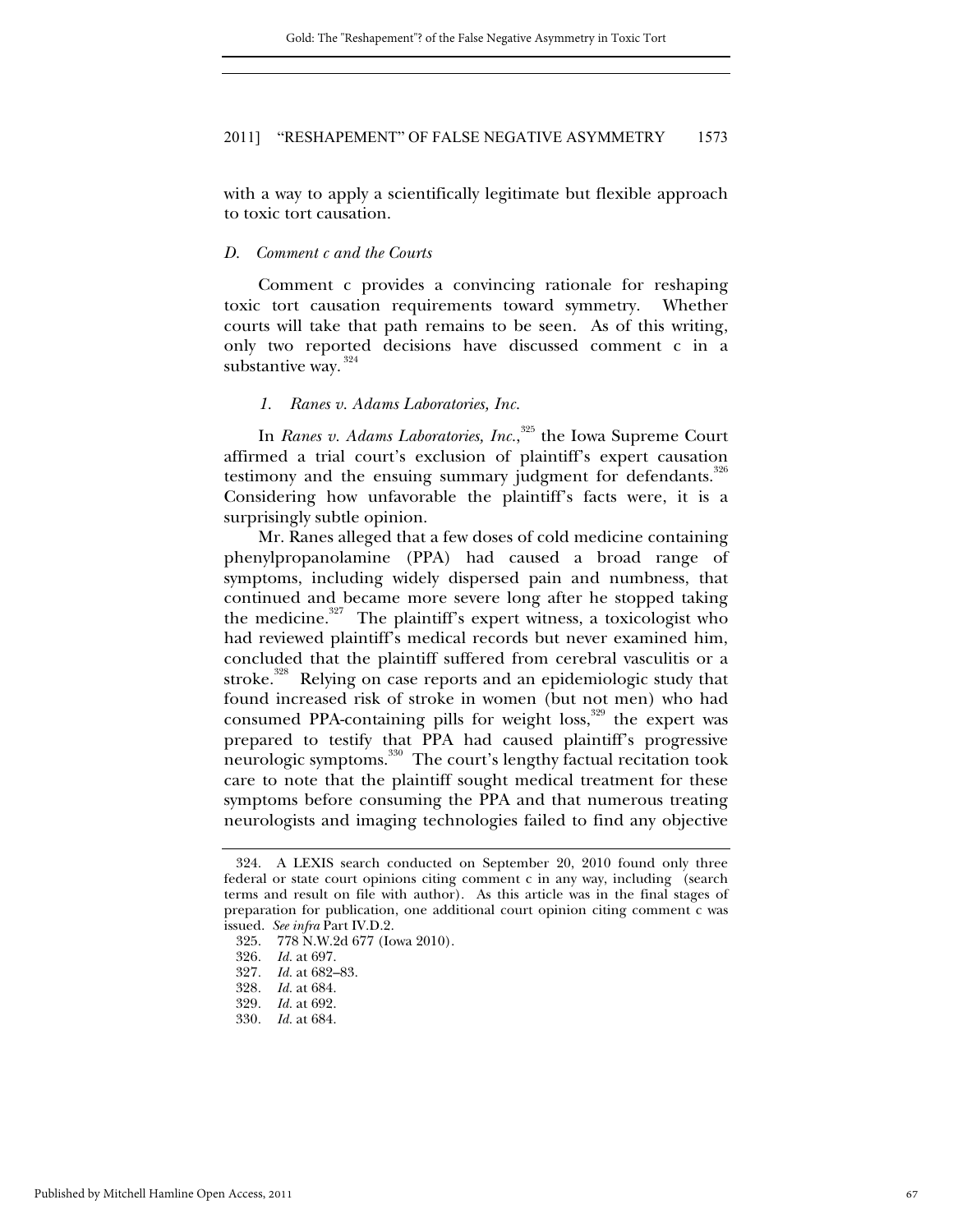evidence of stroke or vasculitis.<sup>331</sup>

Before *Ranes*, Iowa had rejected the *Frye* general acceptance test but also declined wholesale adoption of *Daubert*, "suggesting" that courts consider the *Daubert* factors with respect to "particularly novel or complex" scientific evidence.<sup>332</sup> Although trial judges in Iowa must assess expert testimony for reliability and relevance before admitting it, Iowa uses an "*ad hoc* approach<sup>"333</sup> to determining scientific reliability. "Generally," the Iowa Supreme Court has "been committed to a liberal view on the admissibility of expert testimony."334 *Ranes*, however, pushed the court too far.

As a result, the court embraced a form of toxic tort exceptionalism that is something of a hallmark of the false negative asymmetry. Noting that "we encourage a more expansive judicial gatekeeping function in difficult scientific cases"335 and that *Daubert* itself was a toxic tort case, the court endorsed use of the *Daubert* factors—as well as federal case law interpreting *Daubert*—in toxic tort cases*.* <sup>336</sup>The court rejected plaintiff's expert's reliance on the epidemiologic study linking PPA to stroke because no evidence suggested plaintiff had suffered a stroke.<sup>337</sup> The court rejected the expert's reliance on case reports partly because of the limited utility of such evidence but principally because the symptoms in the case reports differed significantly from plaintiff's symptoms.<sup>338</sup>

Despite these wholly appropriate rulings, the *Ranes* court took some care to avoid creating rigid rules for causation proof. The court emphasized that it was not demanding scientific certainty<sup>339</sup>

339*. Id*. at 688 ("[P]laintiff's expert must only be qualified to offer a theory of causation for the jury's consideration, not absolute certainty. There must be evidence that would permit a reasonable person to conclude the drug probably

http://open.mitchellhamline.edu/wmlr/vol37/iss3/6

<sup>331</sup>*. Id.* at 682–84.

<sup>332</sup>*. Id.* at 686.

<sup>333</sup>*. Id.*

<sup>334</sup>*. Id.* at 685. Even in *Ranes*, the Iowa Supreme Court emphasized repeatedly that scrutiny of expert opinions should be based on methodology, not conclusions. *Id*. at 691. The court expressly rejected the holding from *Kumho Tire Co. v. Carmichael*, 526 U.S. 137 (1999), extending *Daubert* beyond scientific testimony to "technical or other specialized knowledge." *Id.* at 686.

<sup>335</sup>*. Id.* at 686.

<sup>336</sup>*. Id.* at 687.

<sup>337</sup>*. Id*. at 692 ("All eight neurologists involved with Ranes' case refuted the diagnosis of stroke. . . . [T]his case-control study is not relevant to the injuries alleged in this case and cannot be the basis of any general causation opinion.").

<sup>338</sup>*. Id*. at 694 (noting that plaintiff's expert relied on clinical experience in which PPA caused symptoms that disappeared after administration of PPA ceased, unlike plaintiff whose symptoms continued to worsen; expert testified that "no existing case reports" showed plaintiff's symptomology).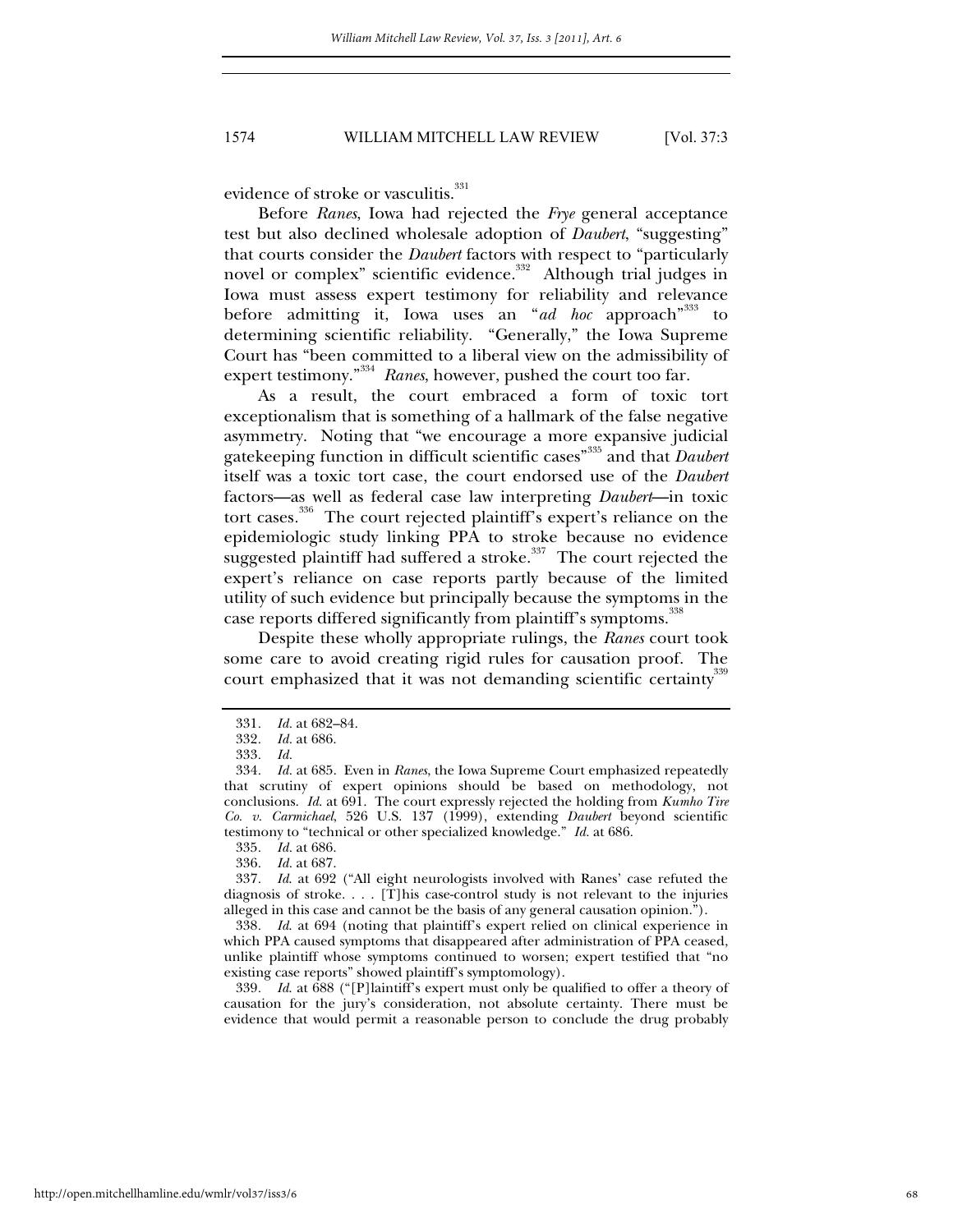and stated that epidemiologic proof is not required, citing with approval a federal case in which expert testimony based on "case reports in addition to other facts" was admitted.<sup>340</sup> In rejecting plaintiff's expert's reliance on dissimilar case reports, the court noted the lack of "facts or circumstances to support the analogy"; presumably in another case where such "circumstances" were shown, the testimony would more likely be admitted.<sup>341</sup> The flexibility reflected in these statements is fully consistent with the thrust of comment c.

*Ranes* expressly invoked comment c in discussing general causation and specific causation, a "bifurcated analysis" that previously had "not been explicitly used as the standard in Iowa."342 The court observed that comment c "recognized this relatively recent common practice as a 'device[] to organize a court's analysis' and not as additional elements of the tort," and quoted the Restatement's analysis at some length.<sup>343</sup> Ranes concluded that "it is appropriate for courts to use the bifurcated causation *language* in toxic-tort cases," but went on to say that "both types of causation must be proven."344 The causation evidence in *Ranes* was so poor that it remains unclear whether Iowa will treat general causation and specific causation in the manner suggested by comment c or more like "elements" of a claim—each requiring separate proof.

*Ranes* illustrates the principle that bad toxic tort claims make hard toxic tort causation rules that may later be applied to dismiss better but uncertain claims. What *Ranes* most has in common with the cases that created the false negative asymmetry is a reticence to apply a judicial version of Occam's razor by deciding cases on the narrowest ground possible. The plaintiff's causation theory rested entirely on the diagnosis that plaintiff "suffered from the effects of vasculitis."345 The Iowa Supreme Court held that plaintiff's expert's diagnosis was unreliable<sup>346</sup> and the expert, as a toxicologist, was not

caused the injury claimed.").

<sup>340</sup>*. Id.* at 693 (citing Bonner v. ISP Techs., Inc., 259 F.3d 924, 929–31 (8th Cir. 2001)).

<sup>341</sup>*. Id.* at 694.

<sup>342</sup>*. Id.* at 688.

<sup>343</sup>*. Id.* (quoting RESTATEMENT (THIRD) OF TORTS: LIAB. FOR PHYSICAL & EMOTIONAL HARM § 28 cmt. c (2010)).

<sup>344</sup>*. Id.* at 688 (emphasis added).

<sup>345</sup>*. Id.* at 695.

<sup>346</sup>*. Id.* at 696–97 (noting, for example, that although plaintiff's expert purported to conduct a differential diagnosis to determine that plaintiff had vasculitis, the expert "summarily dismissed as many as eight mimicking conditions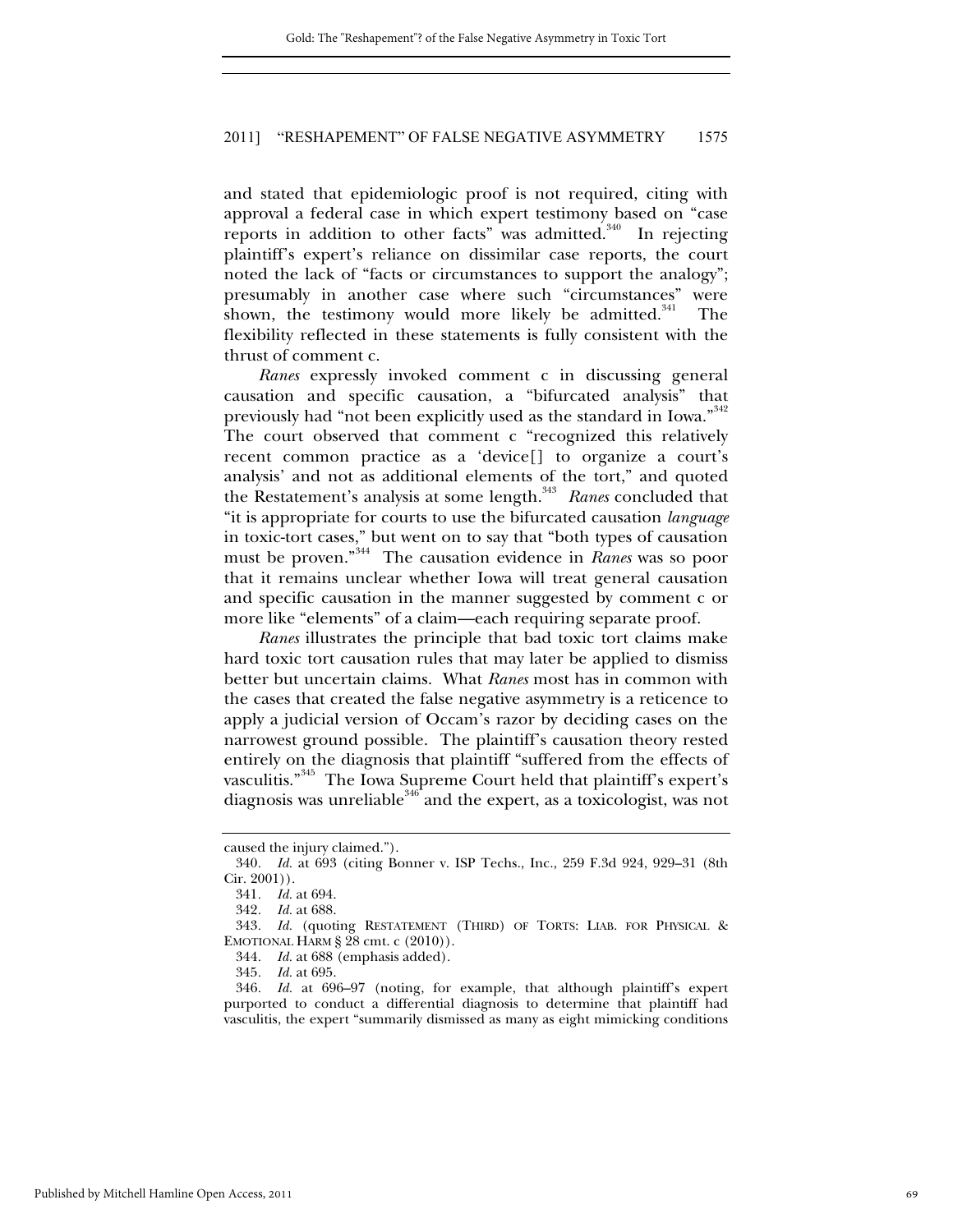even qualified to give an expert opinion on such a complex neurological diagnosis. $347$  To dispose of the case, no more was required. Yet Iowa now has an opinion of its supreme court that seems to stand for aspects of the false negative asymmetry, and that justifies its result, once again, by concluding that "[l]aw lags science."348

#### *2. Milward v. Acuity Specialty Products Group, Inc.*

As this article was going to press, the United States Court of Appeals for the First Circuit issued its opinion in *Milward v. Acuity*  Specialty Products Group, Inc.,<sup>349</sup> reversing the district court's exclusion of plaintiffs' expert on general causation.

The scenario *Milward* presented to the court was the antithesis of *Ranes* in almost every way. Mr. Milward's alleged exposure—to benzene—was lengthy and occupational.<sup>350</sup> His diagnosed illness acute promyelocytic leukemia (APL)—was severe and uncontested.<sup>351</sup> And his expert witness—Dr. Martyn Smith—was "acknowledged as a leading expert" on the study of benzene toxicity and the causes of leukemia and lymphoma.<sup>352</sup>

Dr. Smith invoked a "weight of the evidence" methodology in concluding that at least four pieces of circumstantial evidence, taken together, supported an inference of causation.<sup>353</sup> The district

due to his lack of background and experience in diagnosing neurological diseases").

<sup>347</sup>*. Id*. at 695 ("[N]o evidence was offered to reveal sufficient experience, knowledge, or training to show [plaintiff's expert] was qualified to render such a complex diagnosis.").

<sup>348</sup>*. Id.* at 697 (quoting Rosen v. Ciba-Geigy Corp., 78 F.3d 316, 319 (7th Cir. 1996)).

<sup>349</sup>*.* No. 09-2270, 2011 WL 982385 (1st Cir. Mar. 22, 2011).

<sup>350</sup>*. Id.* at \*1.

<sup>351</sup>*. Id*.

<sup>352</sup>*. Id.* at \*3. The court of appeals (but not the district court) noted that at the *Daubert* hearing, plaintiffs also introduced testimony by Dr. Carl Cranor, a philosopher of science. *Id*. at \*1.

<sup>353</sup>*.* Milward v. Acuity Specialty Prods. Grp., 664 F. Supp.2d 137, 143-44 (D. Mass. 2009), *rev'd*, No. 09-2270, 2011 WL 982385 (1st Cir. Mar. 22, 2011). The four bases of the expert's opinion were: (1) benzene is known to cause other subtypes of acute myelogenous leukemia (AML), with which the APL sub-type has enough in common to infer a common pathogenesis; (2) APL is characterized by breakage and rearrangement of a particular chromosome, and benzene is known to have the ability to break chromosomes; (3) benzene metabolites are known to inhibit an enzyme that protects chromosomes from damage, and chemicals that inhibit the same enzyme are known to cause various sub-types of AML; and (4) limited epidemiologic study shows an increased risk of APL associated with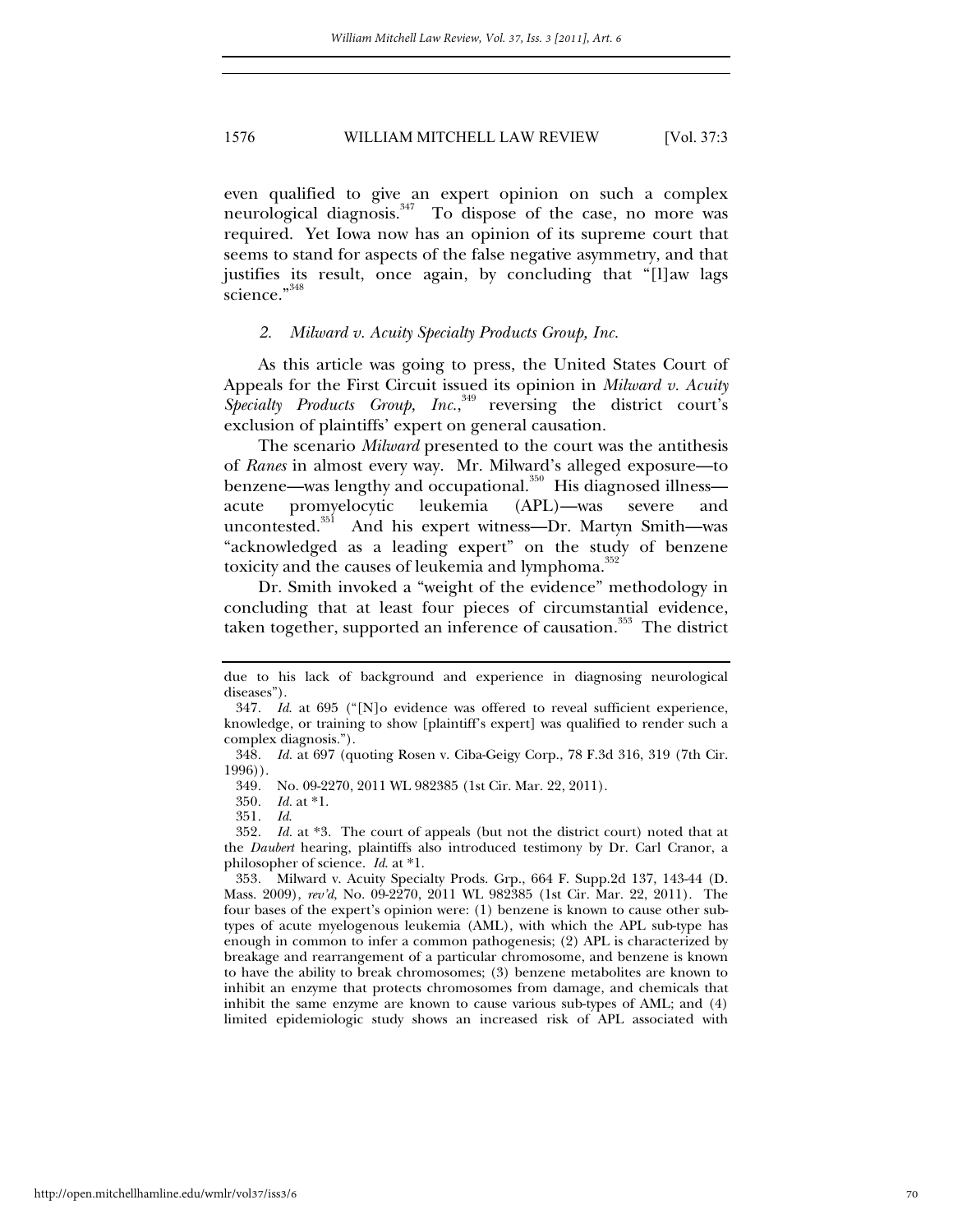court examined each piece of support individually and concluded that each failed *Daubert*'s reliability prong because the validity of inferring causation from each of them remained in doubt.<sup>354</sup> The First Circuit rejected this "atomistic[]" approach<sup>355</sup> and held that a jury should decide whether or not to accept the expert's conclusion.<sup>356</sup>

Four features of the First Circuit's opinion stand out. For each of these salient points, the court expressly drew significant support from comment c.

First, the court of appeals issued the strongest and most explicit judicial endorsement to date of a weight of the evidence methodology for proof of causation in a toxic tort case. In contrast to courts that have treated the absence of quantitative weighting factors as an absence of scientific rigor,  $357$  the First Circuit agreed with the plaintiffs that "weight of the evidence" is not standardless mush but a methodology that scientists may legitimately use for assessing causation.<sup>358</sup> In doing so, the court relied in part on the Third Restatement's observation that "[n]o algorithm exists for applying the [Bradford] Hill guidelines to determine whether an association truly reflects a causal relationship or is spurious."359

Second, the court of appeals accepted without discussion the implicit premise of Dr. Smith's testimony that the existence of some of the Bradford Hill factors could support a causation inference even in the absence of a statistically significant association found by epidemiology,  $360$  a premise some other courts

359*. Id.* at \*9 (quoting RESTATEMENT (THIRD) OF TORTS: LIAB. FOR PHYSICAL & EMOTIONAL HARM § 28 cmt.  $c(3)$ ). For discussion of the Bradford Hill guidelines, *see also* Green, *supra* note 64, at 375-79.

360*. Milward*, 2011 WL 982385, at \*4 (explaining expert's use of Bradford Hill guidelines); *id*. at \*11 (noting that epidemiologic studies "do not offer conclusive statistically significant evidence either way"). The district court was similarly silent. *See Milward*, 664 F. Supp. 2d at 142–43 (describing Dr. Smith's opinion without mentioning Bradford Hill guidelines). The defendants' appellate brief repeatedly

occupational exposure to benzene, although the results are not statistically significant. *Id*.

<sup>354</sup>*. Id.* at 144–49. The technique, of course, is similar to the Supreme Court majority's approach in *Joiner. See supra* notes 214-218 and accompanying text.

<sup>355</sup>*. Milward*, 2011 WL 982385, at \*9.

<sup>356</sup>*. Id.* at \*1.

<sup>357</sup>*.* Estate of George v. Vt. League of Cities & Towns, 993 A.2d 367, 379 (Vt. 2010)*.*

<sup>358</sup>*. Milward*, 2011 WL 982385, at \*5; *see id*. at n.9 (treating as limited to its facts Allen v. Pa. Eng'g Corp., 102 F.3d 194, 198 (5th Cir. 1996), which stated that weight of the evidence approach was appropriate for the lower threshold of proof for regulatory agencies implementing a "preventive perspective").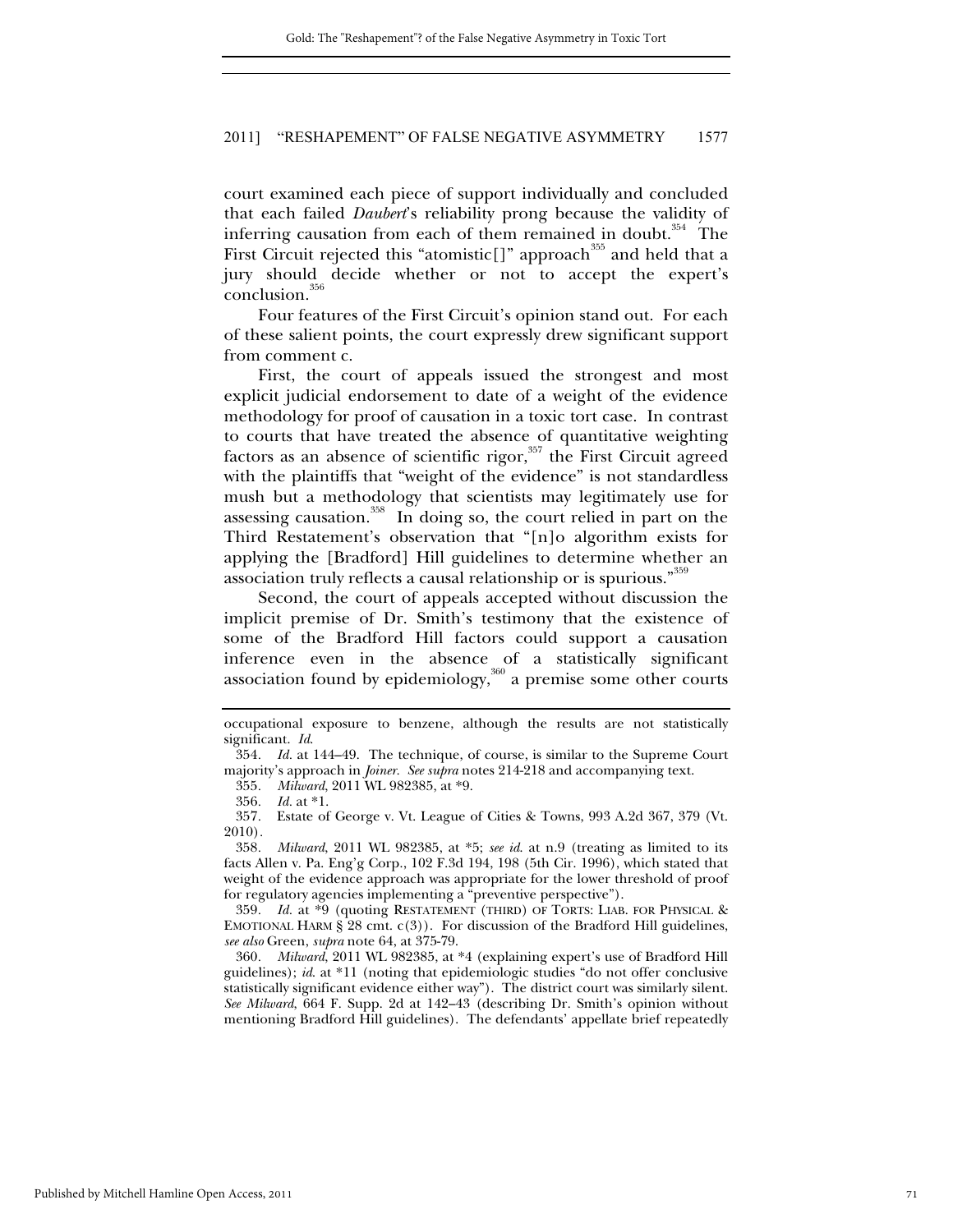# 1578 WILLIAM MITCHELL LAW REVIEW [Vol. 37:3

have rejected.<sup>361</sup> This premise is consistent with the decision's overall approach to epidemiology. The district court acknowledged that epidemiology "is not always essential" but agreed with the defendants that "epidemiological studies are ordinarily needed."362 The court of appeals opined that the trial judge "read too much into the paucity of statistically significant epidemiological studies.<sup>"363</sup> Distinguishing this case from situations in which numerous powerful epidemiologic studies found no association, the First Circuit noted not only the small number of epidemiologic studies of benzene and APL but also the inherently limited power of those studies.  $364$  In such circumstances, the little epidemiologic evidence that exists becomes a subsidiary consideration that may or may not tend to confirm other bases for the causal inference, rather than the other way around.<sup>365</sup>

The First Circuit held that the jury should evaluate the parties' experts' conflicting views of the meaning of the epidemiologic evidence. $366$  That holding is consistent with comment c's explanation that "other, reasonably probative evidence" could suffice in the absence of epidemiologic results that are practically unobtainable. $367$ 

referred to the absence of epidemiologic support for Dr. Smith's conclusion but barely mentioned it in connection with the Bradford Hill guidelines. *See* Brief for Defendants-Appellees at 38 n.18, Milward v. Acuity Specialty Prods. Grp., No. 09- 2270, 2011 WL 982385 (1st Cir. Mar. 22, 2011).

<sup>361</sup>*. E.g.*, Dunn v. Sandoz Pharm. Corp., 275 F. Supp. 2d 672, 678-79 (M.D.N.C. 2003).

<sup>362</sup>*. Milward*, 664 F. Supp. 2d at 148.

<sup>363</sup>*. Milward*, 2011 WL 982385, at \*11 (citing RESTATEMENT (THIRD) OF TORTS: LIAB. FOR PHYSICAL & EMOTIONAL HARM § 28 cmt. c(3) reporters' note (2010)).

<sup>364</sup>*. Milward*, 2011 WL 982385, at \*11 (stating that "the few studies . . . do not offer conclusive statistically significant evidence either way, in part because the rarity of APL makes it nearly impossible to perform a large enough study"). According to apparently undisputed facts recited in both the *Milward* opinions, the incidence of APL is in the range of 2 to 8 cases per million people. *Id*. at \*4 (stating AML incidence is 3.5 cases per 100,000, of which five to ten percent are APL); *Milward*, 664. F. Supp. 2d at 143 (giving AML incidence as six to eight cases per 100,000, of which five to ten percent are APL).

<sup>365</sup>*. Milward*, 2011 WL 982385, at \*11 (noting that plaintiffs' expert testified "that the limited epidemiological evidence was at the very least consistent with, and suggestive of, the conclusion that benzene can cause APL" but "did not infer causality from this suggestion alone").

<sup>366</sup>*. Id.* at \*10.

<sup>367</sup>*.* RESTATEMENT (THIRD) OF TORTS: LIAB. FOR PHYSICAL & EMOTIONAL HARM § 28 cmt. c (2010).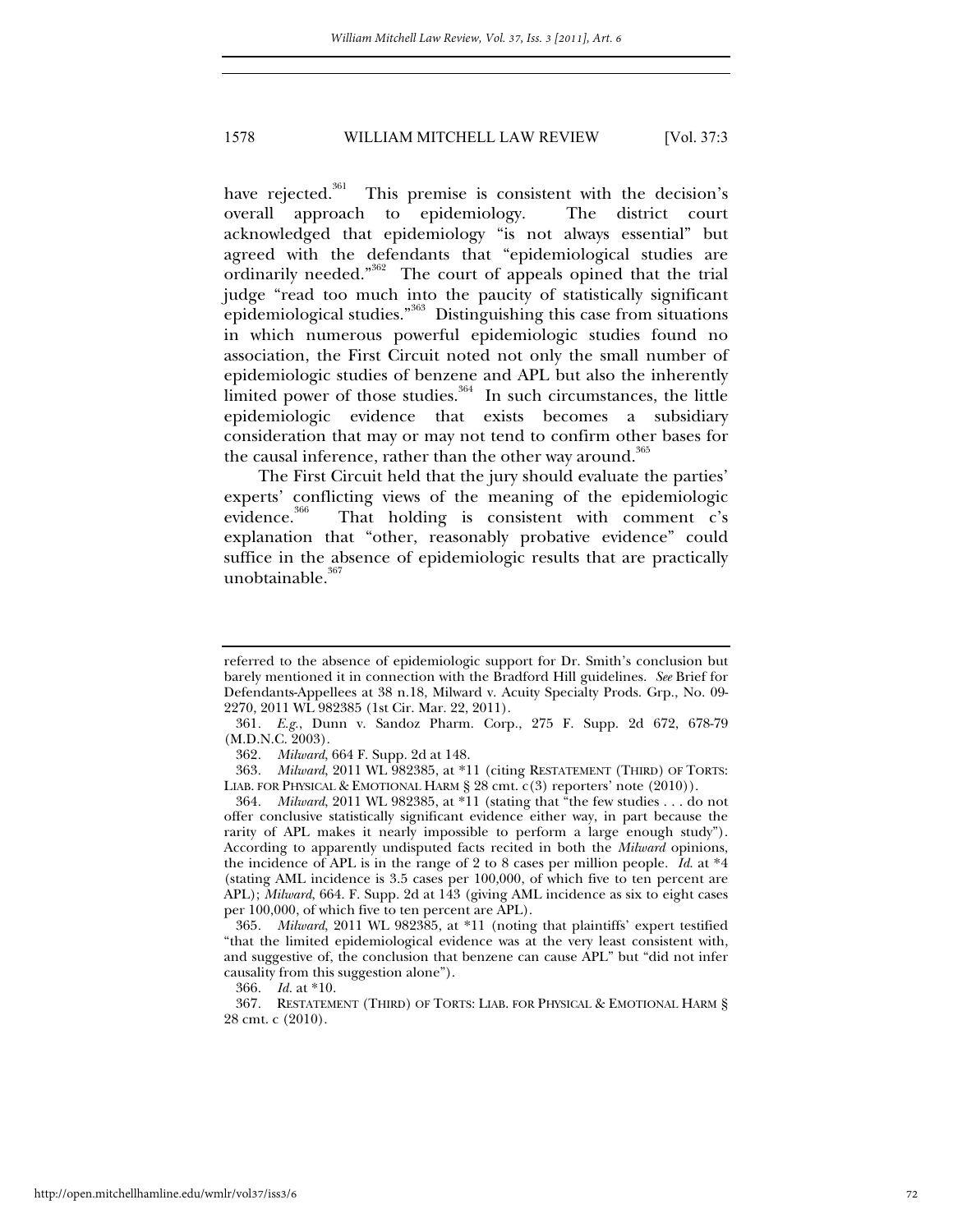# 2011] "RESHAPEMENT" OF FALSE NEGATIVE ASYMMETRY 1579

Third, the court of appeals fully embraced comment c's teaching that the scientific method and the exercise of judgment are not incompatible and are actually inseparable.<sup>368</sup> Defendants argued that only personal beliefs underlay the plaintiffs' expert's "weight of the evidence" conclusion.<sup>369</sup> The court did not agree, finding that the weight of the evidence approach made the role of judgment "more readily apparent" but that judgment and interpretation are required regardless of the methodology used to evaluate causation. $370 -$ The opinion correctly notes that quantitative results and statistical significance testing, as are found in epidemiologic studies, do not eliminate the need for the exercise of scientific judgment.<sup>371</sup>

Fourth, the court of appeals emphasized, as comment c emphasized, that a reasonable difference of scientific opinion does not render a causation expert's testimony inadmissible.<sup>372</sup> The court noted that the defendants' experts, though they disagreed with the plaintiffs' expert's conclusion, acknowledged that reasonable scientists agreed with important parts of the basis of that conclusion.<sup>373</sup> For example, plaintiffs' expert testified that a feature common to the genesis of APL and other AML sub-types supported the inference that all shared a common etiology.<sup>374</sup> The defendants' experts, by contrast, emphasized the many ways in which APL is different from other sub-types of  $AML$ <sup>375</sup>. The dispute was not over whether these differences *exist*, but about whether they are *important* to the validity of the inference. The First Circuit appropriately held that deciding that dispute entailed weighing the

<sup>368</sup>*. Id.* at \*5 (quoting RESTATEMENT (THIRD) OF TORTS: LIAB. FOR PHYSICAL & EMOTIONAL HARM  $\S 28$  cmt.  $c(3)$ ,  $c(4)$ ).

<sup>369</sup>*. See, e.g.,* Brief for Defendants-Appellees at 66, Milward v. Acuity Specialty Prods. Grp., No. 09-2270, 2011 WL 982385 (1st Cir. Mar. 22, 2011) (characterizing weight of the evidence approach as "based solely on subjective and undisclosed personal views").

<sup>370</sup>*. Milward*, 2011 WL 982385, at \*5 (quoting RESTATEMENT (THIRD) OF TORTS: LIAB. FOR PHYSICAL & EMOTIONAL HARM § 28 cmt. c(1) (2010)).

<sup>371</sup>*. Id.* at \*5 n.8 (quoting RESTATEMENT (THIRD) OF TORTS: LIAB. FOR PHYSICAL & EMOTIONAL HARM § 28 cmt. c(3) (2010).

<sup>372</sup>*. Id.* at \*5 (quoting RESTATEMENT (THIRD) OF TORTS: LIAB. FOR PHYSICAL & EMOTIONAL HARM  $\S$  28 cmt.  $c(4)$  reporters' note (2010)).

<sup>373</sup>*. Id.* at \*6 nn.10, 11.

<sup>374</sup>*. Id.* at \*6; *see also supra* note 354.

<sup>375</sup>*. See, e.g.,* Brief for Defendants-Appellees at 61, Milward v. Acuity Specialty Prods. Grp., 664 F. Supp.2d 137, 143-44 (D. Mass. 2009), No. 09-2270 (characterizing weight of the evidence approach as "based solely on subjective and undisclosed personal views").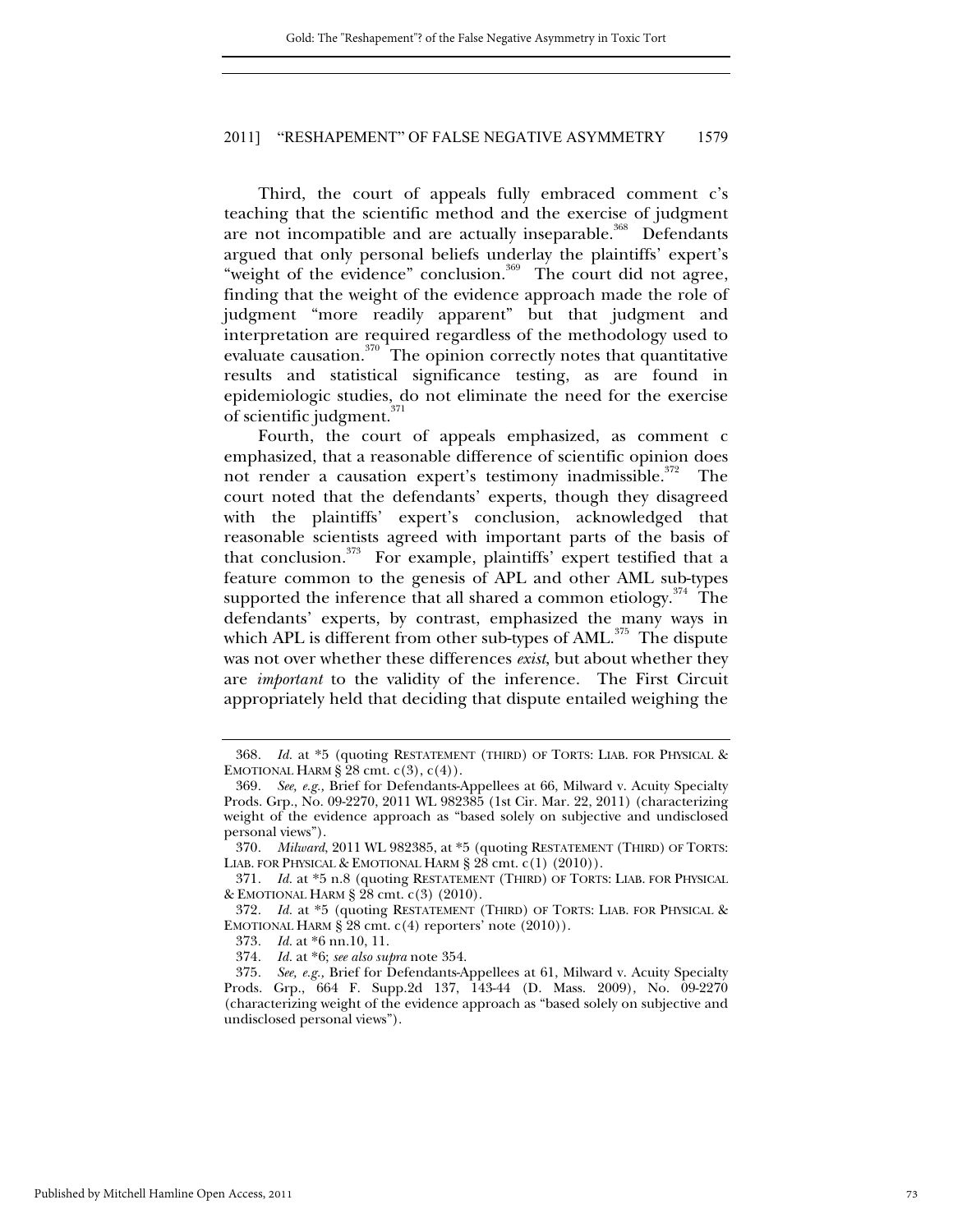### 1580 WILLIAM MITCHELL LAW REVIEW [Vol. 37:3

evidence rather than assessing its reliability. $376$ 

This last aspect of *Milward* offers the greatest promise of reshaping toxic tort causation law toward symmetrical treatment of potential errors. Guided in part by comment c, the First Circuit refused to denigrate causation evidence merely because the evidence required inference, incremental assembly, and reliance on scientific evidence that may not satisfy a judicially-crafted ideal.

The district court had rejected as unreliable the various building blocks of plaintiffs' expert's conclusion, not because they had been proven wrong but because they were debatable. The validity of reasoning that benzene can cause APL by analogy to other sub-types of AML, for instance, depended in part on the stage of cellular maturation at which a developing blood cell becomes leukemic: transformation at an early stage would tend to support plaintiffs' expert's inference, while transformation only at a later stage would tend to negate it. $377$  The district court, quoting a published paper for the proposition that in APL the transformation "may occur" at a later stage, $378$  concluded that the scientific answer to this question remains elusive and therefore the proffered testimony must be excluded.<sup>379</sup>

The court of appeals, by contrast, confronted with a record demonstrating that the issue is "currently the focus of extensive scientific research and debate and on which reasonable scientists can clearly disagree," held that the appropriate conclusion was not to deem the plaintiffs' evidence unreliable but to send the dispute to a jury.<sup>380</sup> For purposes of evaluating expert testimony, the court held, "[l]ack of certainty is not . . . the same thing as guesswork."  $381$ The court did not relieve the plaintiffs of their burden of proving

381*. Id.* at \*8 (quoting Primiano v. Cook, No. 06-15563, 2010 WL 1660303, at  $*5$  (9th Cir. Apr. 27, 2010)).

<sup>376</sup>*. Milward*, 2011 WL 982385, at \*9.

<sup>377</sup>*. Milward*, 664 F. Supp. 2d at 144-45.

<sup>378</sup>*. Id.* at 145.

<sup>379</sup>*. Id.* at 146. Similarly, the district court rejected as unreliable two other pieces of indirect evidence. The court rejected the reasoning that because benzene is known to cause some chromosome breaks, it could cause the chromosome break usually seen in APL, absent "direct observational evidence" of the latter effect. *Id*. at 147. The court also held inapplicable the fact that benzene metabolites are known to inhibit an enzyme, the inhibition of which by other chemicals is known to produce other AML sub-types, based on an article concluding that the precise mechanism by which benzene causes leukemia cannot, at this time, be "confidently identif[ied]." *Id*. at 148.

<sup>380</sup>*. Milward*, 2011 WL 982385, at \*9.